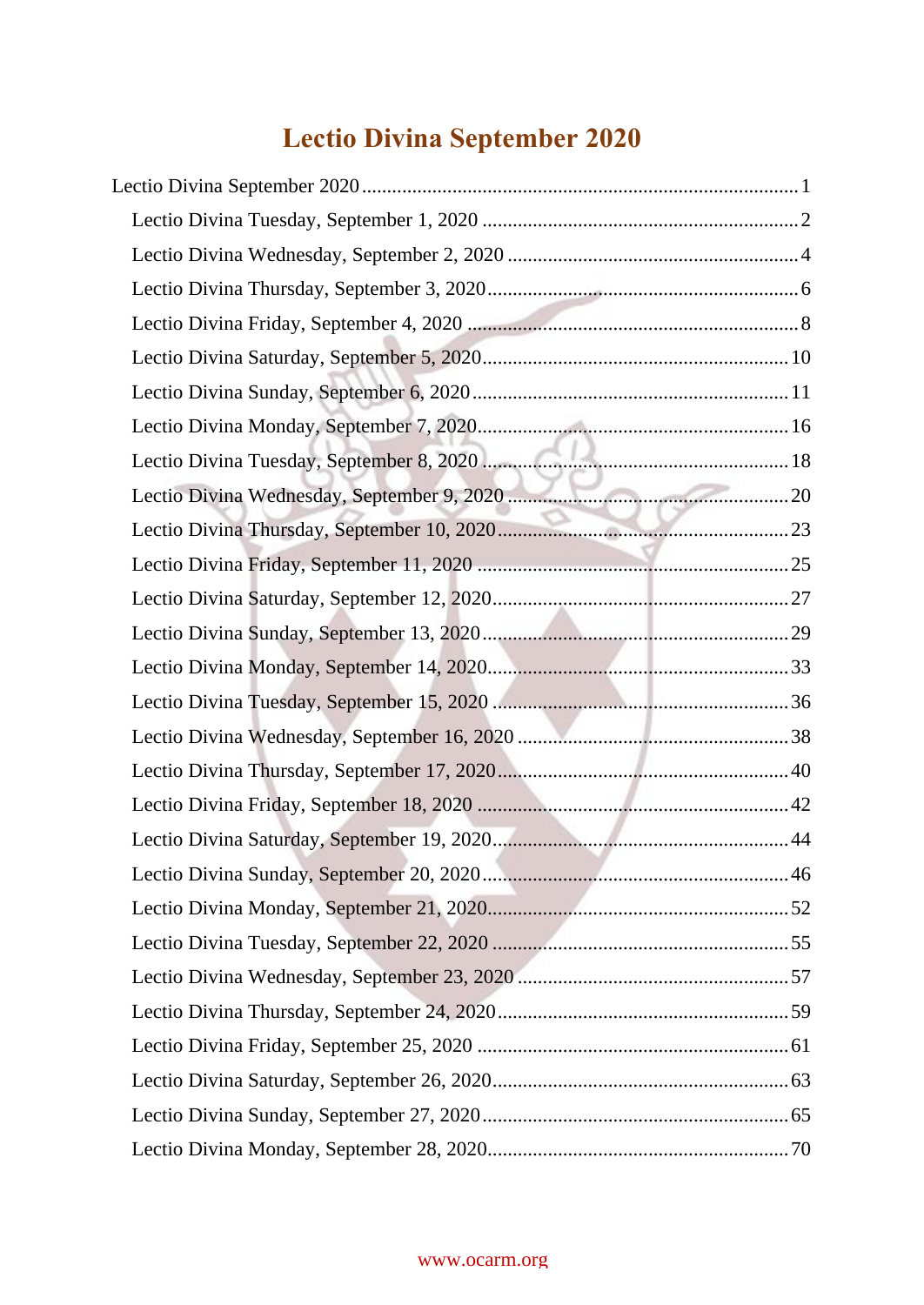# **Lectio Divina Tuesday, September 1, 2020**

#### <span id="page-1-0"></span>*Ordinary Time*

# **1) Opening prayer**

Almighty God, every good thing comes from You. Fill our hearts with love for You, increase our faith, and by Your constant care protect the good You have given us. We ask this through our Lord Jesus Christ, Your Son, who lives and reigns with You and the Holy Spirit, one God, for ever and ever. Amen.

# **2) Gospel Reading - Luke 4:31-37**

Jesus went down to Capernaum, a town of Galilee. He taught them on the sabbath, and they were astonished at his teaching because he spoke with authority. In the synagogue there was a man with the spirit of an unclean demon, and he cried out in a loud voice, "What have you to do with us, Jesus of Nazareth? Have you come to destroy us? I know who you are–the Holy One of God!" Jesus rebuked him and said, "Be quiet! Come out of him!" Then the demon threw the man down in front of them and came out of him without doing him any harm. They were all amazed and said to one another, "What is there about his word? For with authority and power he commands the unclean spirits, and they come out." And news of him spread everywhere in the surrounding region.

# **3) Reflection**

• In today's Gospel we can see the facts more closely: the admiration of the people because of the way Jesus taught and the cure of a man who was possessed by an unclean spirit. Not all the Evangelists give this account in the same way. For Luke, the first miracle is the peace with which Jesus liberates Himself from the threat of death on the part of the people of Nazareth (Lk 4:29-30) and the cure of the possessed man (Lk 4:33- 35). For Matthew, the first miracle is the cure of the sick and of the possessed (Mt 4:23) or, more specifically, the cure of a leper (Mt 8:1-4). For Mark, the first miracle was the expulsion of the devil (Mk 1: 23-26). For John, the first miracle was Cana, where Jesus changed the water into wine (Jn 2:1-11). Thus, in the way of narrating things, each Evangelist indicates which was Jesus' greatest concern.

• Luke 4:31: Jesus' change in direction toward Capernaum: "Jesus went down to Capernaum, a city in Galilee, and on Saturday He taught the people." Matthew says that Jesus went to live in Capernaum (Mt 4:13). He changed His residence. Capernaum was a small city on the crossroad between two important routes: the one coming from Asia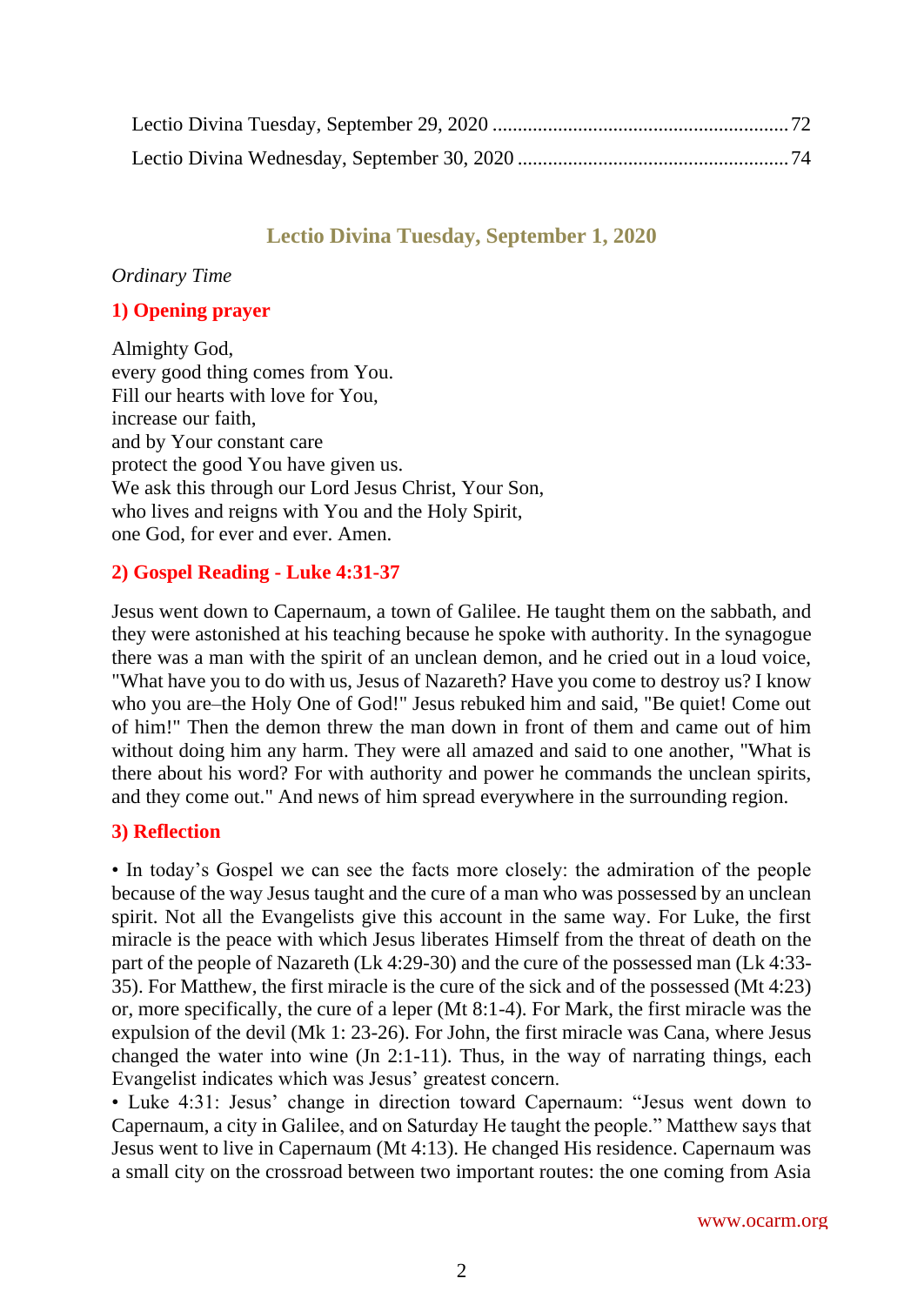Minor and leading to Petra on the south of Transjordan, and the other one coming from the region of the two rivers, the Tigris and the Euphrates, and leading down toward Egypt. The change toward Capernaum facilitated contact with the people and the spreading of the Good News.

• Luke 4:32: Amazement of the people at the teaching of Jesus. The first thing that people perceive is that Jesus teaches in a different way. It is not so much the content that strikes them, but rather His way of teaching: "Jesus speaks with authority." Mark adds that because of His different way of teaching, Jesus created a critical conscience among the people in regard to the religious authority of His time. The people perceived and compared: "He teaches with authority, unlike the Scribes" (Mk 1:22,27). The Scribes taught quoting authority. Jesus does not quote any authority; rather He speaks from His experience of God and of His life.

• Luke 4:33-35: Jesus fights against the power of evil. The first miracle is the expulsion of the devil. The power of evil took possession of people, alienating them. Jesus restores the people to be themselves again, giving them back consciousness and liberty. He does this thanks to the force of His word: "Be quiet! Come out of him!" And on another occasion He says: "But if it is through the finger of God that I drive devils out, then the Kingdom of God has indeed caught you unawares" (Lk 11:20). Today, also, many people live alienated from themselves, subjugated by means of communication, by the propaganda of the government and of business. They live as slaves of consumerism, oppressed by debts and threatened by creditors. People think that they do not live well if they do not have everything which the propaganda announces. It is not easy to expel this power, which today alienates many people.

• Luke 4:36-37: The reaction of the people: He gives orders to the unclean spirits. Jesus not only has a different way of teaching the things of God, but another aspect which evokes admiration in the people is His power over unclean spirits: "What is it in His words? He gives orders to unclean spirits with authority and power and they come out." Jesus opens a new path so that the people can place themselves before God to pray and to receive the blessings promised to Abraham. Before, they had to purify themselves. There were many laws and norms which made the life of the people difficult and marginalized many people who were considered impure. But now, purified by faith in Jesus, people could once again place themselves before God and pray to Him, without needing to have recourse to the complicated norms of purity, which were frequently expensive.

# **4) Personal questions**

• Jesus brings about admiration and astonishment among the people. Does the way of acting of our community draw admiration from the people of the neighborhood? What type of admiration? Are my personal actions also worthy of admiration?

• Jesus drives out the power of evil and restores people to be themselves again. Today many people live alienated from everything . How can we help them to recover and be themselves again?

# **5) Concluding Prayer**

Yahweh is tenderness and pity, slow to anger, full of faithful love.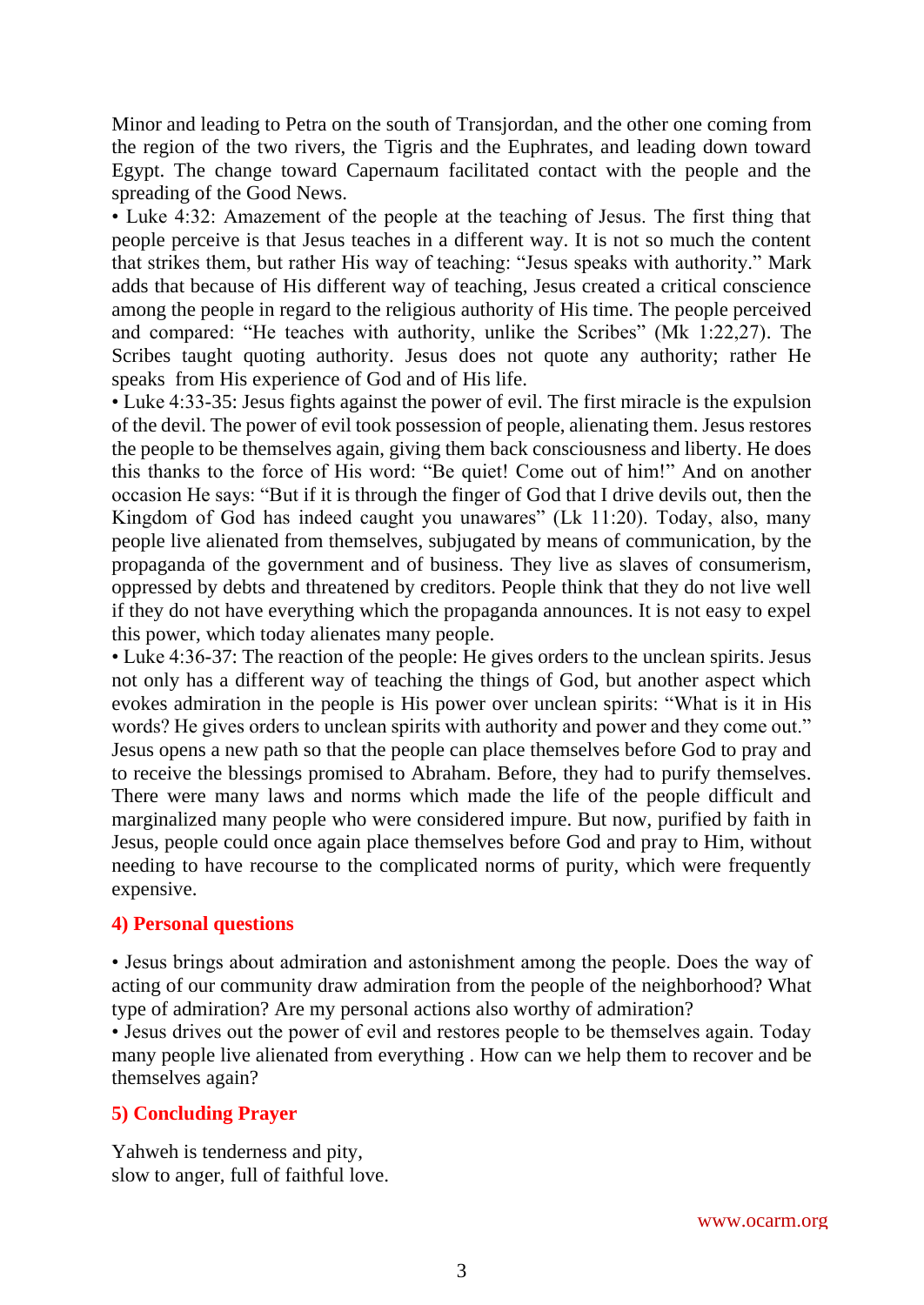Yahweh is generous to all. His tenderness embraces all His creatures. (Ps 145:8-9)

# **Lectio Divina Wednesday, September 2, 2020**

#### <span id="page-3-0"></span>*Ordinary Time*

# **1) Opening prayer**

Almighty God, every good thing comes from You. Fill our hearts with love for You, increase our faith, and by Your constant care protect the good You have given us. We ask this through our Lord Jesus Christ, Your Son, who lives and reigns with You and the Holy Spirit, one God, for ever and ever. Amen.

# **2) Gospel Reading - Luke 4:38-44**

After Jesus left the synagogue, he entered the house of Simon. Simon's mother-in-law was afflicted with a severe fever, and they interceded with him about her. He stood over her, rebuked the fever, and it left her. She got up immediately and waited on them. At sunset, all who had people sick with various diseases brought them to him. He laid his hands on each of them and cured them. And demons also came out from many, shouting, "You are the Son of God." But he rebuked them and did not allow them to speak because they knew that he was the Christ. At daybreak, Jesus left and went to a deserted place. The crowds went looking for him, and when they came to him, they tried to prevent him from leaving them. But he said to them, "To the other towns also I must proclaim the good news of the Kingdom of God, because for this purpose I have been sent." And he was preaching in the synagogues of Judea.

# **3) Reflection**

**●** The Gospel today narrates four different events: the cure of Peter's mother-in-law (Lk 4:38-39), the cure of many sick people at night, after Saturday (Lk 4:40-41), the prayer of Jesus in a deserted place (Lk 4:42) and His insistence on the mission (Lk 4: 43-44). With small differences Luke follows and adapts the information taken from the Gospel of Mark.

**●** Luke 4:38-39: *Jesus restores life for service.* After having participated in the celebration of Saturday in the synagogue, Jesus goes to Peter's house and cures his mother-in-law. The cure causes her to render service immediately. Having recovered her health and dignity, she places herself at the service of the people. Jesus not only cures, but He cures in such a way that the person places herself at the service of life.

**●** Luke 4:40-41: *Jesus accepts and cures the marginalized.* At night, when the first stars appear in the sky, after Saturday is over, Jesus accepts and cures the sick and those possessed whom the people bring to Him. The sick and the possessed were the most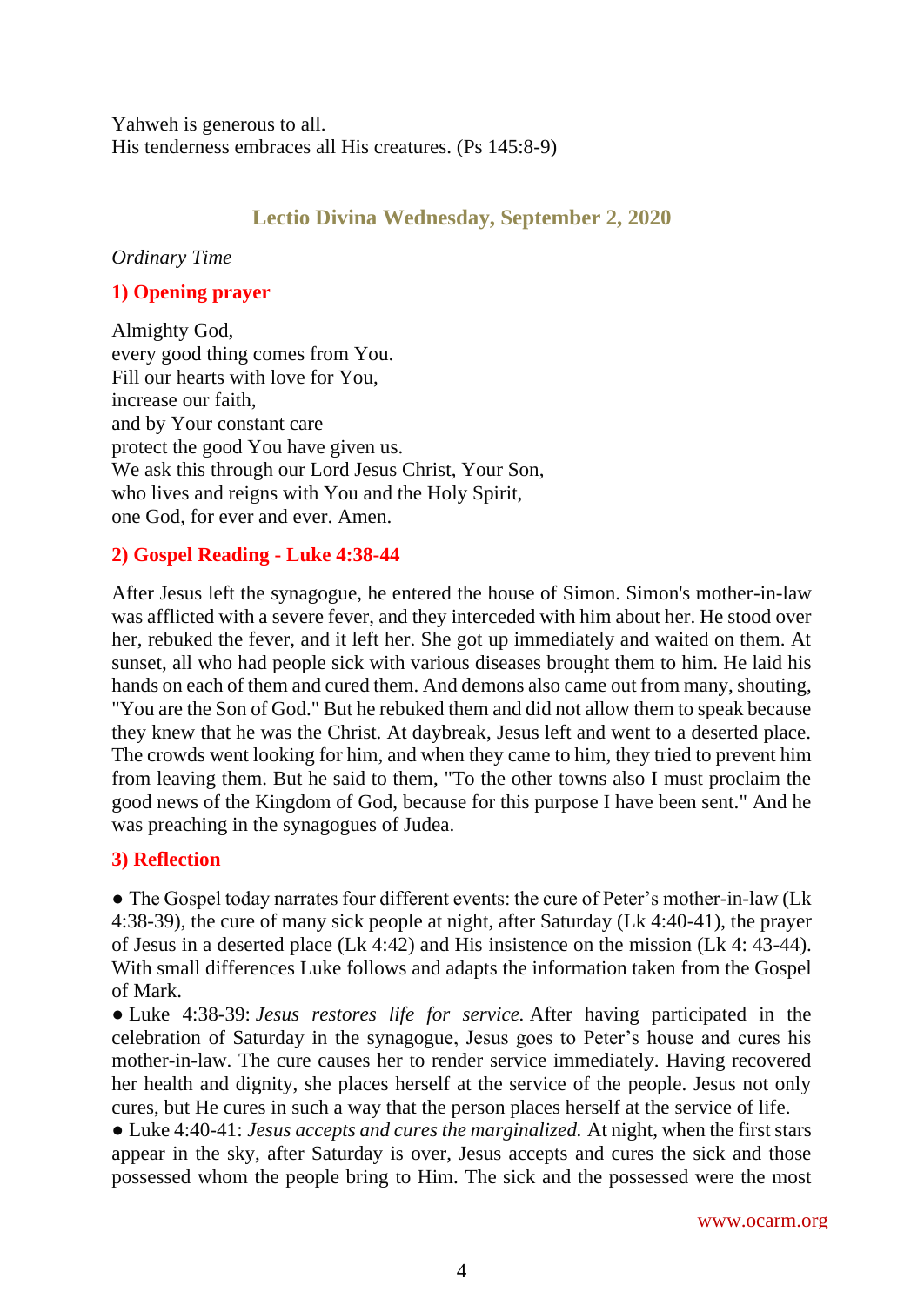marginalized people at that time. They had no one to whom to go. They were at the mercy of public charity; besides, religion considered them impure. They could not participate in the community. It was as if God rejected and excluded them. Jesus accepts and cures them, placing His hands on each one of them. Thus, it is clear in what the Good News of God consists and what He wants to do in people's lives: to accept the marginalized and the excluded and to integrate them into the community, to live with others.

"Devils came out of many people shouting: "You are the Son of God!" But He warned them and would not allow them to speak, because they knew that He was the Christ." At that time the title Son of God did not have as yet the density and depth that it has for us today. Jesus did not allow the devils to speak. He did not want an easy propaganda based on spectacular expulsions.

**●** Luke 4:42a: *To remain united to the Father by means of prayer.* "When daylight came He left the house and made His way to a lonely place. The crowds went to look for Him, and when they had caught up with Him they wanted to prevent Him from leaving them." Here we see Jesus praying. He has to make an enormous effort to have time available and a place suitable for prayer. He goes to a deserted place to be able to stay alone with God. Many times the Gospels speak about Jesus' prayer, in silence (Lk 3:21-22; 4: 1-2, 3-12; 5:15-16; 6:12; 9:18; 10:21; 11:1; 23:34; Mt 14:22-23; 26:38; Jn 11:41-42; 17:1- 26; Mk1:35;). Through prayer, He maintains His consciousness of His mission.

**●** Luke 4:42b-44: *To maintain consciousness of one's own mission and not think about the result.* Jesus becomes known. People follow Him and they do not want Him to leave them. Jesus does not grant this petition and says, "I must proclaim the Good News of the Kingdom of God to the other towns too, because that is what I was sent to do." Jesus was very clear about His mission. He does not stop at the result that He has already obtained, but He wishes to sustain His awareness of His mission. It is the mission received from the Father which directs Him when He has to make a decision. "I have been sent for this!" And here in this text this consciousness which is so alive springs up as the fruit of His prayer.

#### **4) Personal questions**

**●** Jesus spent much time in prayer and being alone with the Father, and He looked for this time. Do I dedicate time for prayer and solitude with God?

**●** Jesus had a clear awareness of His mission. As a Christian, am I conscious that I have a mission, or do I live without a mission?

# **5) Concluding Prayer**

We are waiting for Yahweh; he is our help and our shield, for in Him our heart rejoices; in His holy name we trust. (Ps 33:20-21)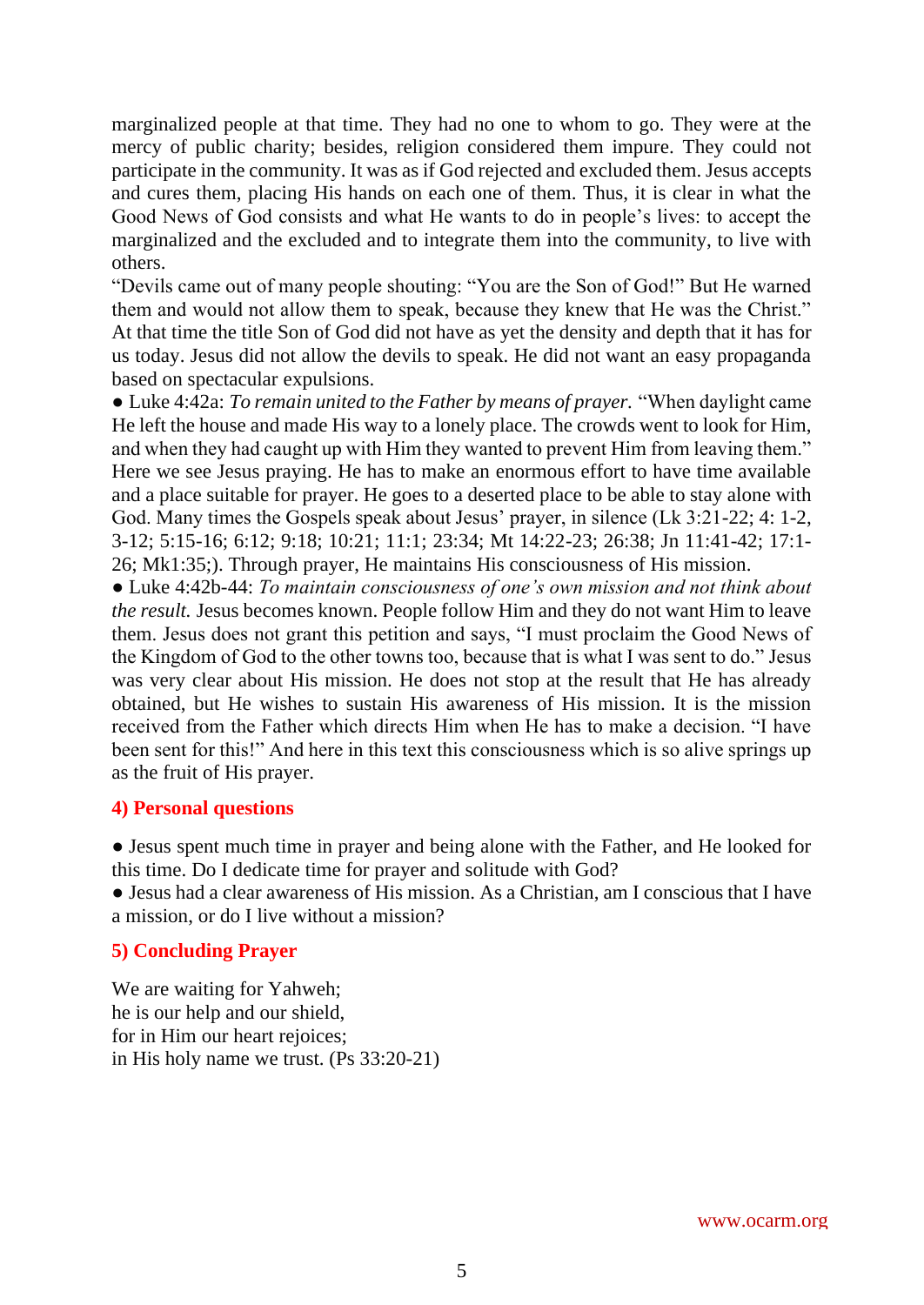# **Lectio Divina Thursday, September 3, 2020**

<span id="page-5-0"></span>*Ordinary Time*

#### **1) Opening prayer**

Almighty God, every good thing comes from You. Fill our hearts with love for You, increase our faith, and by your constant care protect the good You have given us. We ask this through our Lord Jesus Christ, Your Son, who lives and reigns with You and the Holy Spirit, one God, for ever and ever. Amen.

### **2) Gospel Reading - Luke 5:1-11**

While the crowd was pressing in on Jesus and listening to the word of God, he was standing by the Lake of Gennesaret. He saw two boats there alongside the lake; the fishermen had disembarked and were washing their nets. Getting into one of the boats, the one belonging to Simon, he asked him to put out a short distance from the shore. Then he sat down and taught the crowds from the boat. After he had finished speaking, he said to Simon, "Put out into deep water and lower your nets for a catch." Simon said in reply, "Master, we have worked hard all night and have caught nothing, but at your command I will lower the nets." When they had done this, they caught a great number of fish and their nets were tearing. They signaled to their partners in the other boat to come to help them. They came and filled both boats so that the boats were in danger of sinking. When Simon Peter saw this, he fell at the knees of Jesus and said, "Depart from me, Lord, for I am a sinful man." For astonishment at the catch of fish they had made seized him and all those with him, and likewise James and John, the sons of Zebedee, who were partners of Simon. Jesus said to Simon, "Do not be afraid; from now on you will be catching men." When they brought their boats to the shore, they left everything and followed him.

#### **3) Reflection**

• In today's Gospel we have the call of Jesus to Peter. The Gospel of Mark places the call of the first disciples after the beginning of the public ministry of Jesus (Mk 1:16- 20). Luke places it after the fame of Jesus was already extended across the whole region (Lk 4:14). Jesus had cured many people (Lk 4:40) and had preached in the synagogues of all Judea (Lk 4:44). The people looked for Him and the crowds pushed Him on all sides in order to hear the Word of God (Lk 5:1). Luke makes the call easier to understand. In the first place, Peter can listen to Jesus' words to the people, and then he is a witness to the miraculous catch of fish. It is only after this double surprising experience that he understands the call of Jesus. Peter responds. He abandons everything and becomes a "fisher of men."

• Luke 5:1-3: Jesus teaches from the boat. People look for Jesus in order to listen to the Word of God. Many people get together around Jesus, making a throng around Him.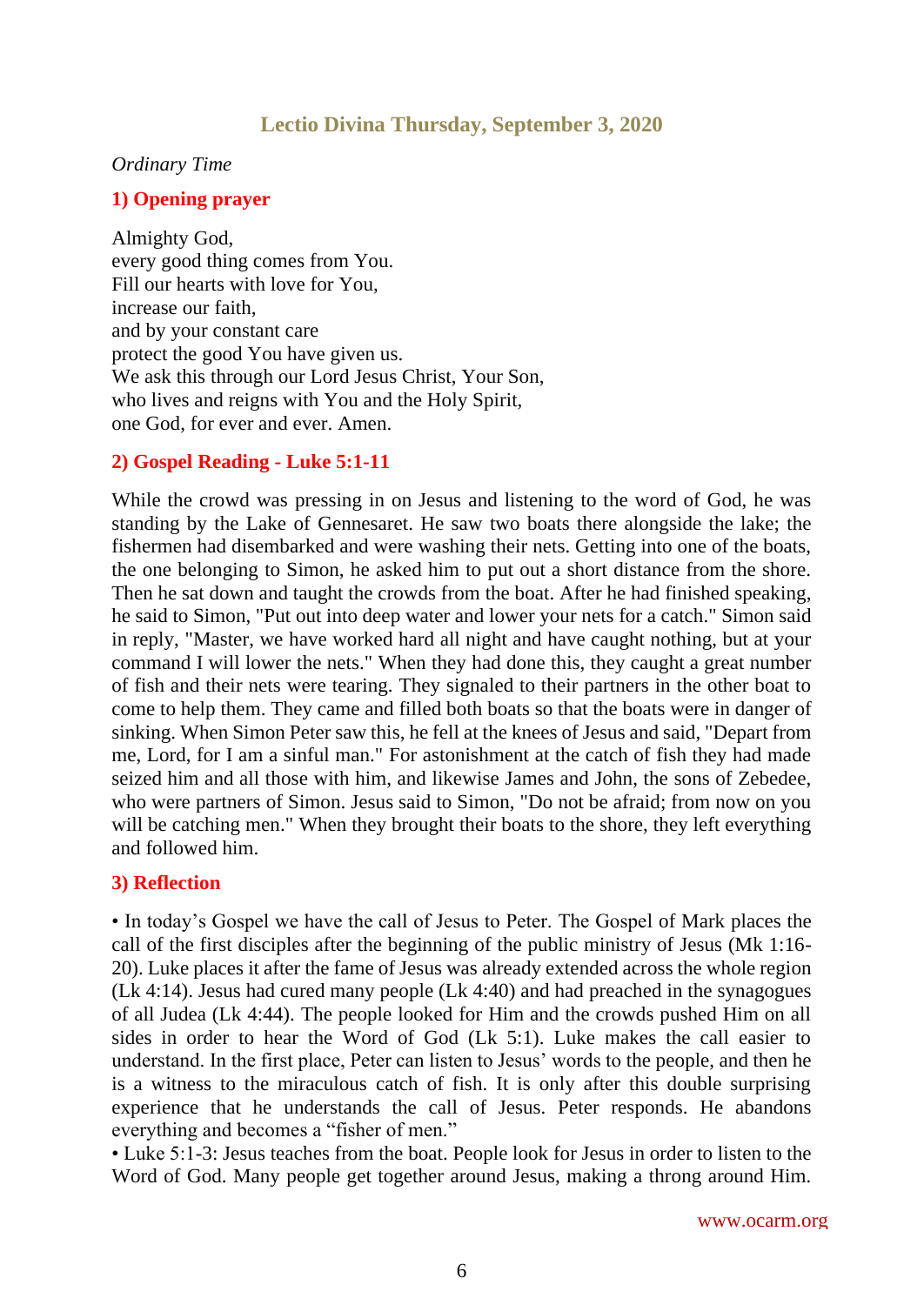Jesus seeks help from Simon Peter and from some of his companions who had just returned from fishing. He goes into the boat with them and responds to the expectation of the people, communicating the Word of God to them. Sitting down, Jesus takes the attitude of a Teacher and speaks from a fisherman's boat. The novelty consists in the fact that He teaches, not only in the synagogue for a choice public but in any place, where there are people who wish to listen, even on the seashore.

• Luke 5:4-5: "But if you say so, I will let down the nets." When He had finished speaking, Jesus addresses Himself to Simon and encourages him to fish again. In Simon's response there is frustration, fatigue and discouragement: "Master, we worked hard all night long and caught nothing!" But trustful in Jesus' word, they throw in the nets again and continue the struggle. The word of Jesus has greater force for them than the experience of frustration of that night!

• Luke 5: 6-7: The result is surprising. The catch is so abundant that the nets are about to tear and the boat begins to sink. Simon needs the help of John and James, who are in the other boat. Nobody is complete in himself, alone. One community has to help the other. The conflict among the communities, both at the time of Luke as well as today, should be overcome in order to attain a common objective, which is the mission. The experience of the force of the transformative word of Jesus is the axis around which the differences are embraced and overcome.

• Luke 5:8-11: "Be fishers of men." The experience of the closeness of God in Jesus makes Peter understand who he is: "Leave me Lord, I am a sinful man!" Before God we are all sinners. Peter and his companions are afraid and, at the same time, they feel attracted to Jesus. Jesus drives away fear: "Do not be afraid!" He calls Peter and commits him to the mission, ordering him to be a fisher of men. Peter experiences, quite concretely, that the word of Jesus is like the word of God. It is capable of bringing about what it affirms. In Jesus those rough and tough laborers will have an experience of power, of courage, of trust. And so then, "they will abandon everything and follow Jesus!" Up until now it was only Jesus who announced the Good News of the Kingdom. Now other people will be called and involved in the mission. This way in which Jesus works, in a team, is also Good News for the people.

• The episode of the catch of fish along the lake indicates the attraction and the force of the Word of Jesus. He attracts people (Lk 5:1). He urges Peter to offer his boat to Jesus to be able to speak (Lk 5:3). The word of Jesus is so strong that it overcomes the resistance in Peter. It convinces him to cast the nets into the sea again and there is the miraculous catch (Lk 5:4-6). It overcomes in him the urge to leave Jesus and attracts him to become a "fisher of men" (Lk 5, 10). This is the way the Word of God acts in us, even now!

# **4) Personal questions**

• Where and how does the miraculous catch of fish take place today?

• And they leaving everything followed Jesus. What do I have to leave in order to follow Jesus?

• In joining with other communities to, to overcome conflict between communities, how do we work together when both communities have the same stated mission, but have competing or conflicting ways to attain it?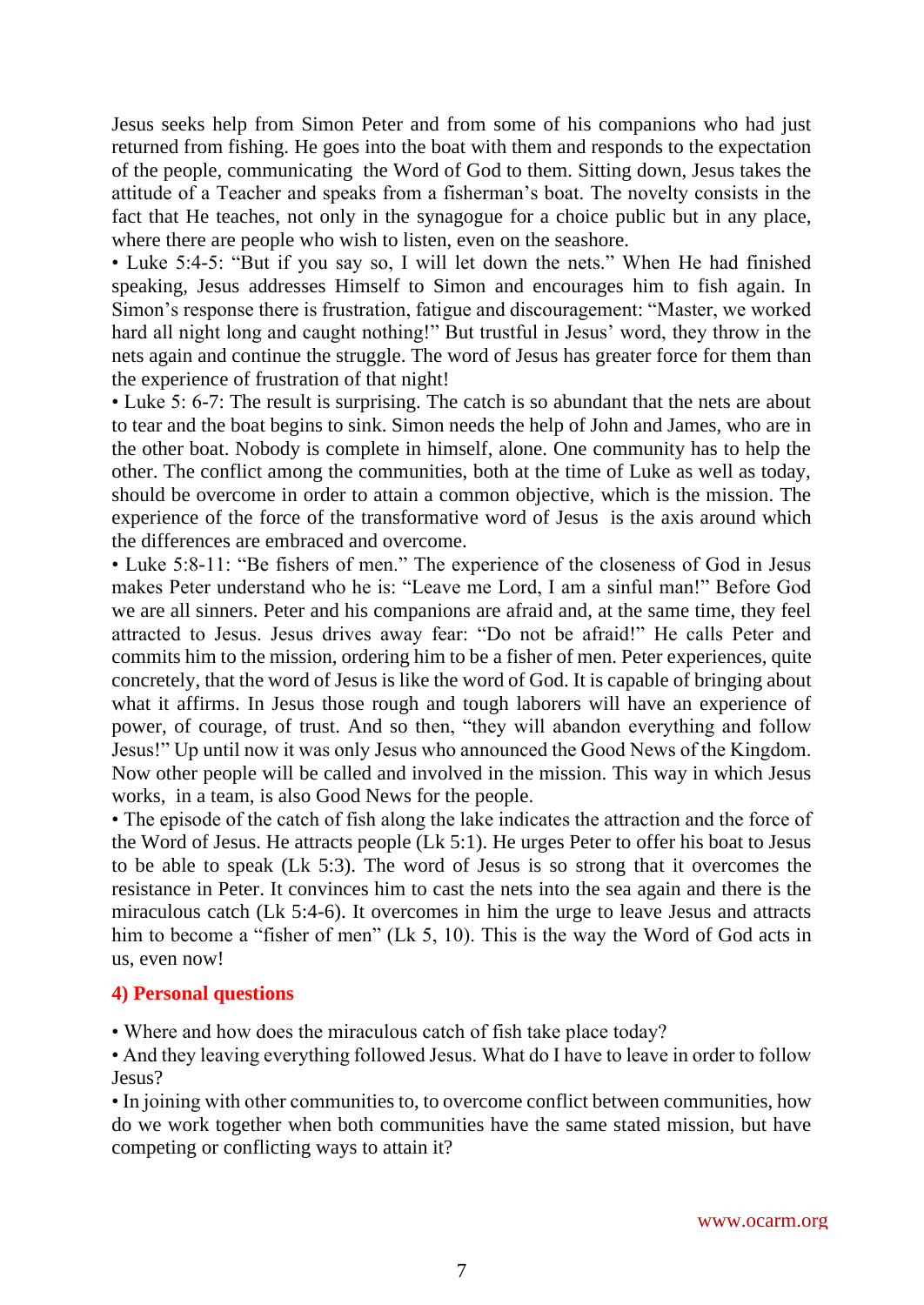# **5) Concluding Prayer**

Who shall go up to the mountain of Yahweh? Who shall take a stand in His holy place? The one with clean of hands and a pure heart, who does not swear an oath in order to deceive. (Ps 24:3-4)

# **Lectio Divina Friday, September 4, 2020**

#### <span id="page-7-0"></span>*Ordinary Time*

### **1) Opening prayer**

Almighty God, every good thing comes from You. Fill our hearts with love for You, increase our faith, and by Your constant care protect the good You have given us. We ask this through our Lord Jesus Christ, Your Son, who lives and reigns with You and the Holy Spirit, one God, for ever and ever. Amen.

# **2) Gospel Reading - Luke 5:33-39**

The scribes and Pharisees said to Jesus, "The disciples of John the Baptist fast often and offer prayers, and the disciples of the Pharisees do the same; but yours eat and drink." Jesus answered them, "Can you make the wedding guests fast while the bridegroom is with them? But the days will come, and when the bridegroom is taken away from them, then they will fast in those days." And he also told them a parable. "No one tears a piece from a new cloak to patch an old one. Otherwise, he will tear the new and the piece from it will not match the old cloak. Likewise, no one pours new wine into old wineskins. Otherwise, the new wine will burst the skins, and it will be spilled, and the skins will be ruined. Rather, new wine must be poured into fresh wineskins. And no one who has been drinking old wine desires new, for he says, 'The old is good.'"

# **3) Reflection**

• In today's Gospel we witness closely a conflict between Jesus and the religious authority of the time, the scribes and the Pharisees (Lk 5:3). This time the conflict concerns the practice of fasting. Luke narrates diverse conflicts concerning the religious practice of the time: forgiveness of sins (Lk 5:21-25), to eat with sinners (Lk 5:29-32), fasting (Lk 5:33-36), and two conflicts on the observance of Saturday, the Sabbath (Lk 6:1-5 and Lk 6:6-11).

• Luke 5:33: Jesus does not insist on the practice of fasting. The conflict here is concerning the practice of fasting. Fasting is a very ancient custom, practiced by almost all religions. Jesus Himself followed it for forty days (Mt 4:2). But He does not insist with the disciples that they do the same. He leaves them free. This is why the disciples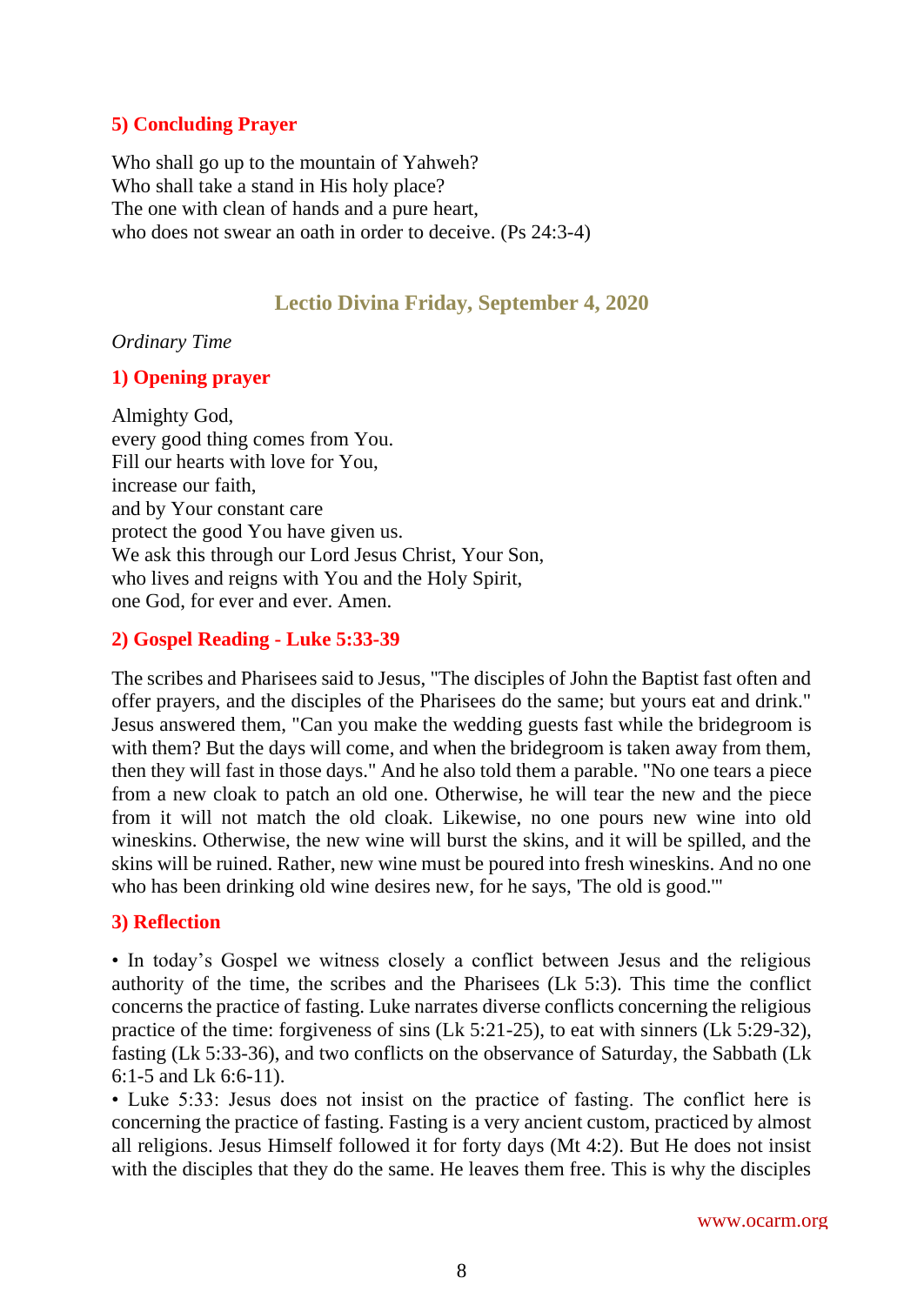of John the Baptist and of the Pharisees, who were obliged to fast, want to know why Jesus does not insist on fasting.

• Luke 5:34-35: When the bridegroom is with them they are not obliged to fast. Jesus responds with a comparison. When the bridegroom is with the friends of the bridegroom, that is, during the wedding feast, they should not fast. Jesus considers Himself the bridegroom. During the time when Jesus is with the disciples, it is the wedding feast. The day will come when the bridegroom will be taken away from them, and then, if they wish, they can fast. Jesus refers to His death. He knows and He is aware that if He wants to continue along this path of liberty, the authorities will want to kill Him.

Several times in the Old Testament, God presents Himself as the bridegroom of the people (Is 49:15; 54: 5,8; 62:4-5; Hos 2:16-25). In the New Testament, Jesus is considered the bridegroom of His people (Eph 5:25). The Apocalypses speaks of the celebration of the marriage of the Lamb with His spouse, the Heavenly Jerusalem (Rev 19: 7-8; 21: 2,9).

• Luke 5:36-39: New Wine in new skins! These words pronounced concerning the new piece of cloth on an old cloak and about new wine in old skins should be understood like a light which gives clarity to diverse conflicts, narrated by Luke, first and after the discussions concerning fasting. They clarify the attitude of Jesus concerning all the conflicts with the religious authorities. Nowadays these would be conflicts such as these: marriage between divorced persons, friendship with prostitutes and homosexuals, receiving communion without being married in the Church, not to go to Mass on Sunday, not to fast on Good Friday, etc.

A piece of new cloth is not sewn on an old cloak, because when it is washed the new piece of cloth shrinks and tears the old cloak more. Nobody puts new wine in old skins, because the new wine, when it is fermented, makes the old skins burst. New wine in new skins! The religion taught by the religious authorities was like an old cloak, like an old skin. It is not necessary to want to combine the novelty brought by Jesus with old customs or uses. Either one or the other! The new wine which Jesus brings bursts the old skins. It is necessary to know how to separate both of these things. Very probably, Luke provides these words of Jesus to give direction to the communities of the years 80. There was a group of Christian Jews who wanted to reduce the novelty of Jesus to the Judaism of the beginning. Jesus is not against what is "ancient." But He does not want the ancient to be imposed on the new, preventing it from manifesting itself. It would be as if the Catholic Church reduced the message of Vatican Council II to the pre-Vatican II practices, as many people today seem to want to do.

# **4) Personal questions**

• Which conflicts about religious practices cause suffering to people today and are the cause of much discussion and polemics? What is the underlying image of God in all these preconceptions, norms and prohibitions?

• How can we understand today Jesus' statement: "do not put a new piece of cloth on an old cloak?" What is the message which you can draw from this for your life and for the life of the community?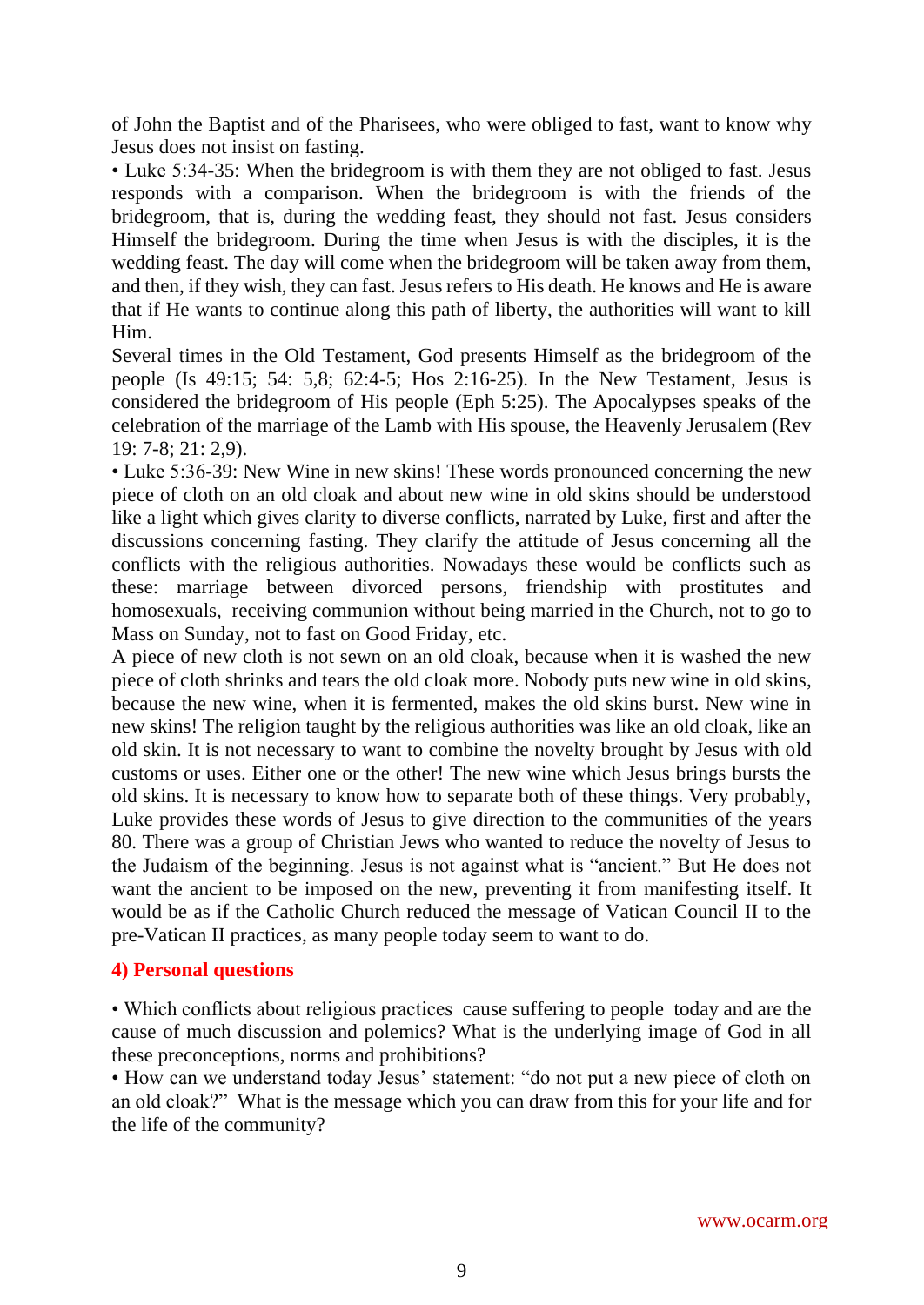# **5) Concluding Prayer**

Commit your destiny to Yahweh, be confident in Him, and He will act, making your uprightness clear as daylight, and the justice of your cause as the noon. (Ps 37:5-6)

# **Lectio Divina Saturday, September 5, 2020**

#### <span id="page-9-0"></span>*Ordinary Time*

#### **1) Opening prayer**

Almighty God, every good thing comes from You. Fill our hearts with love for You, increase our faith, and by Your constant care protect the good You have given us. We ask this through our Lord Jesus Christ, Your Son, who lives and reigns with You and the Holy Spirit, one God, for ever and ever. Amen.

### **2) Gospel Reading - Luke 6:1-5**

While Jesus was going through a field of grain on a sabbath, his disciples were picking the heads of grain, rubbing them in their hands, and eating them. Some Pharisees said, "Why are you doing what is unlawful on the sabbath?" Jesus said to them in reply, "Have you not read what David did when he and those who were with him were hungry? How he went into the house of God, took the bread of offering, which only the priests could lawfully eat, ate of it, and shared it with his companions?" Then he said to them, "The Son of Man is lord of the sabbath."

# **3) Reflection**

• The Gospel today speaks about the conflict concerning the observance of the Sabbath – Saturday. The observance of the Sabbath was a central law, one of the Ten Commandments. This was a very ancient Law, the value of which was stressed after the Exile. During the Exile, the people had to work seven days a week from morning until evening, without any provisions to meet and meditate on the Word of God, to pray together and to share faith, their problems and their hopes. Therefore, there was an urgent need to stop at least one day a week to get together and encourage one another during the very difficult time of the exile. Otherwise they would have lost their faith. It was then that faith was reborn and the observance of Saturday was re-established.

• Luke 6:1-2: The cause of the conflict. On Saturday the disciples were walking across the cornfields and they were picking ears of corn. Matthew 12:1 says that they were hungry (Mt 12:1). The Pharisees invoke the bible to say it was a transgression of the law of the Sabbath: Why do you do what is not permitted on the Sabbath?" (cf. Ex 20:8-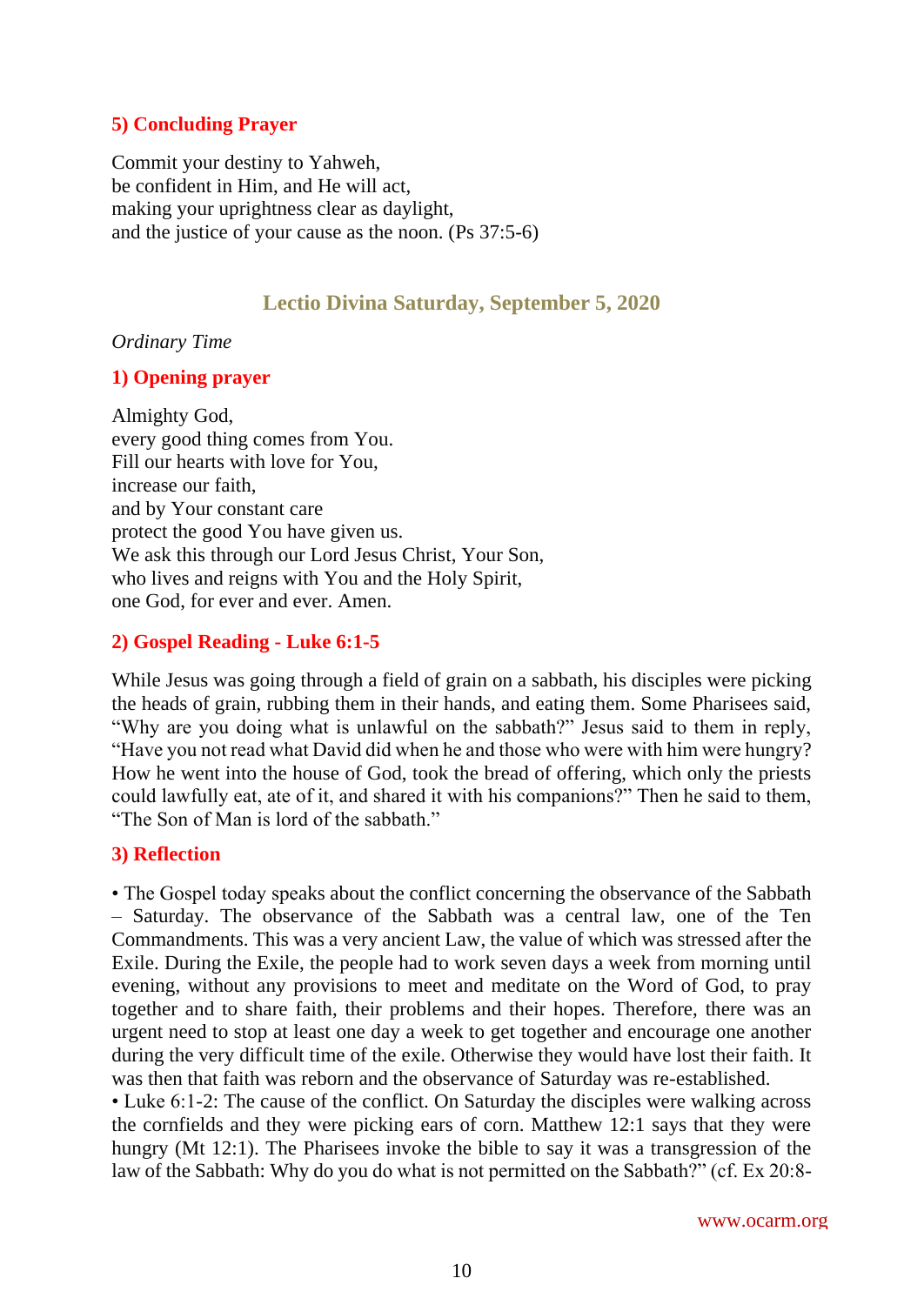#### 11).

• Luke 6:3-4: Jesus' response. Immediately Jesus responds recalling that David himself also did things which were prohibited, because he took the sacred bread from the temple and gave it to the soldiers to eat because they were hungry (I Sam 21:2-7). Jesus knew the bible and referred to it to show that the arguments of others had no foundation. In Matthew, Jesus' response is more complete. He not only recalls the story of David, but also quotes the legislation which permits the priests to work on Saturday, and He quotes the prophet Hosea: "Mercy is what pleases me, not sacrifice". He quotes a biblical text or a historical text, a legislative text, and a prophetic text (cf. Mt 12:1-18). At that time there was no printed bible as we have today. In each community there was only one bible, hand written, which remained in the synagogue. If Jesus knew the bible so well, it means that in the 30 years of his life in Nazareth He participated intensely in the life of the community, where every Saturday the scriptures were read. We still lack the same familiarity with the bible and the same participation in community that other had then. • Luke 6:5: The conclusion for all of us. Jesus ends with the following statement: The Son of Man is master of the Sabbath! The Lord of Saturday! Jesus, Son of Man, who lives in intimacy with God, discovers the meaning of the bible not from outside, but from inside. He discovers the meaning starting at the roots, beginning with His intimacy with the author of the bible, who is God Himself. Because of this, He calls Himself Master of the Sabbath . In the Gospel of Mark, Jesus revitalizes the law of Saturday, saying, "Saturday was instituted for man and not man for Saturday".

### **4) Personal questions**

• How do you spend Sunday, which is our "Sabbath"? Do you go to Mass because it is an obligation in order to avoid sin, or to be with God? • Jesus knew the bible almost by heart. What does the bible represent for me?

# **5) Concluding Prayer**

My mouth shall always praise Yahweh, let every creature bless His holy name for ever and ever. (Ps 145:21)

# **Lectio Divina Sunday, September 6, 2020**

<span id="page-10-0"></span>*Fraternal correction in the community Care of those who leave the community Matthew 18:15-20*

#### **1. Opening prayer**

Lord Jesus, send Your Spirit to help us to read the Scriptures with the same mind that You read them to the disciples on the way to Emmaus. In the light of the Word, written in the Bible, You helped them to discover the presence of God in the disturbing events of Your sentence and death. Thus, the cross that seemed to be the end of all hope became for them the source of life and of resurrection.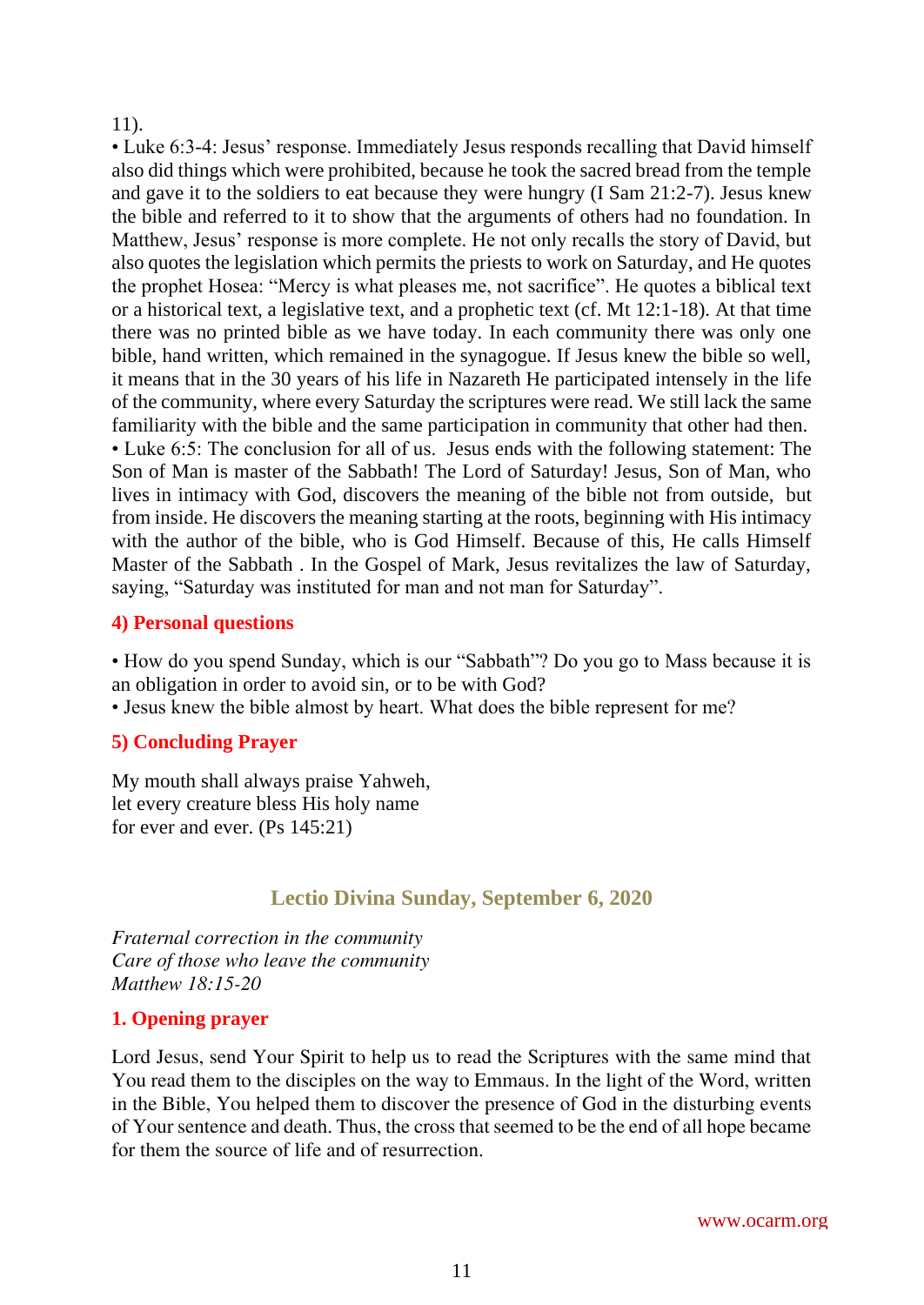Create silence in us so that we may listen to Your voice in Creation and in the Scriptures, in events and in people, above all in the poor and suffering. May Your word guide us so that we too, like the two disciples on the way to Emmaus, may experience the force of Your resurrection and witness to others that You are alive in our midst as source of fraternity, justice and peace. We ask this of You, Jesus, son of Mary, who revealed the Father to us and sent us Your Spirit. Amen.

# **2. Reading**

# **a) A division of the text to help with the reading:**

Matthew 18:15-16: Correcting the brother or sister and re-establishing unity Matthew 18:17: Those who do not listen to the community cut themselves off Matthew 18:18: Decisions made on earth are accepted in heaven Matthew 18:19: Prayer in common for those who leave the community Matthew 18:20: Jesus' presence within the community

# **b) A key to the reading**

- Matthew's Gospel organizes the words of Jesus into five great Sermons or Discourses. This shows that at the end of the first century, the time of the final edition of Matthew's Gospel, the Christian communities had already taken on concrete forms of catechesis. The five Discourses were five great markers showing the way on the journey. They offered concrete criteria to teach people and help them solve problems. The Sermon on the Community (Mt 18:1-35), for instance, gives instructions as to how the members of the community should live together so that the community may be a revelation of the Kingdom of God.

- On this 23rd Sunday of ordinary time we shall read and meditate on the second part of the Sermon on the Community and we shall see closely two aspects: fraternal correction, that is how to proceed in case of conflict among the members of the community (18:15-18), and prayer in common: how to take care of those who have left the community (18:19-20).

# **c) The text:**

15 'If your brother does something wrong, go and have it out with him alone, between your two selves. If he listens to you, you have won back your brother. 16 If he does not listen, take one or two others along with you: whatever the misdemeanor, the evidence of two or three witnesses is required to sustain the charge. 17 But if he refuses to listen to these, report it to the community; and if he refuses to listen to the community, treat him like a gentile or a tax collector. 18 'In truth I tell you, whatever you bind on earth will be bound in heaven; whatever you loose on earth will be loosed in heaven. 19 'In truth I tell you once again, if two of you on earth agree to ask anything at all, it will be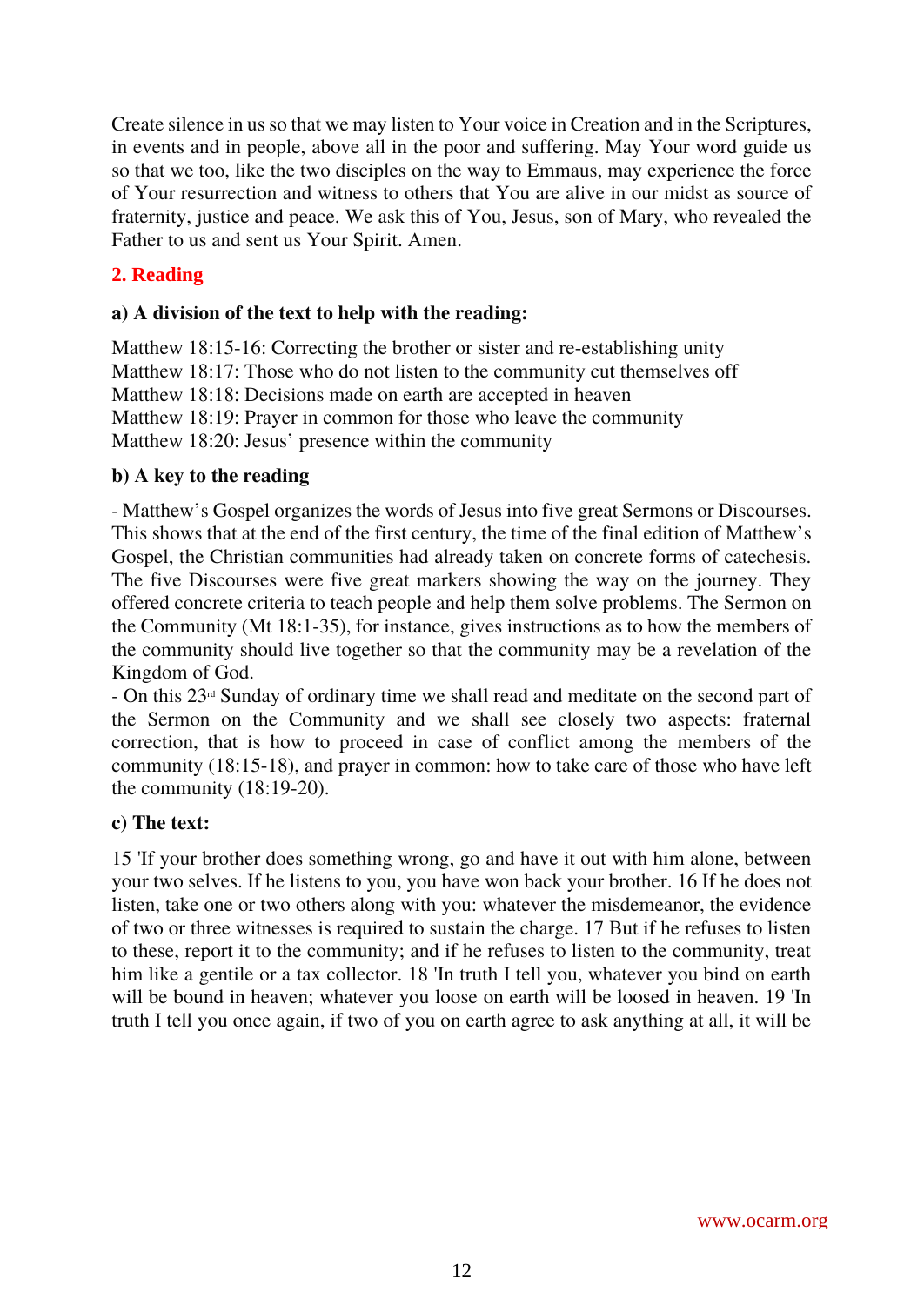granted to you by My Father in heaven. 20 For where two or three meet in My name, I am there among them.'

# **3. A moment of prayerful silence**

so that the Word of God may penetrate and  $\bullet$ enlighten our life

### **4. Some questions**

to help us in our personal reflection.

a) Which part of the text struck you most? Why?

b) What advice does Jesus give to help people solve the problems of the community and reconcile the members among themselves?

c) What is the basic requirement that comes out of Jesus' advice?

d) In Mt 16:19, the power to forgive is given to Peter; in Jn 20:23, this same power is given to the apostles. Here, the power to forgive is given to the community. How does our community use this power to forgive given to us by Jesus?

e) Jesus said, "Where two or three meet in My name, I am there among them". What does this mean for us today?

# **5. For those who wish to go deeper into the text**

#### **a) The context of our text in Matthew's Gospel:**

In organizing the words of Jesus into five great sermons or discourses, Matthew's Gospel imitates the five books of the Pentateuch and presents the Good News of the Kingdom as a New Law. This Sunday's liturgy challenges us with the New Law that teaches fraternal correction within the community and our attitude towards those who exclude themselves from the community.

#### **b) A commentary on the text:**

Matthew 18:15-16: Correcting the brother and sister and rebuilding unity.

Jesus gives simple and concrete norms to tell us how to proceed in case of conflict in the community. If a brother or sister sins, that is, behaves contrary to the life of the community, you must not denounce him/her publicly before the community. First you must speak to him/her alone. Try to find out why he/she acted in that way. If you get no result, then call two or three members of the community to see whether you can get some result.

Matthew writes his Gospel around the 80's or 90's, almost at the end of the first century, for the community of converted Jews coming from Galilee and Syria. If he recalls so insistently these words of Jesus, it is because, in fact, in those communities there were great divisions concerning the acceptance of Jesus Messiah. Many families were divided and persecuted by their own parents who did not accept Jesus as Messiah (Mt 10:21, 35-36).

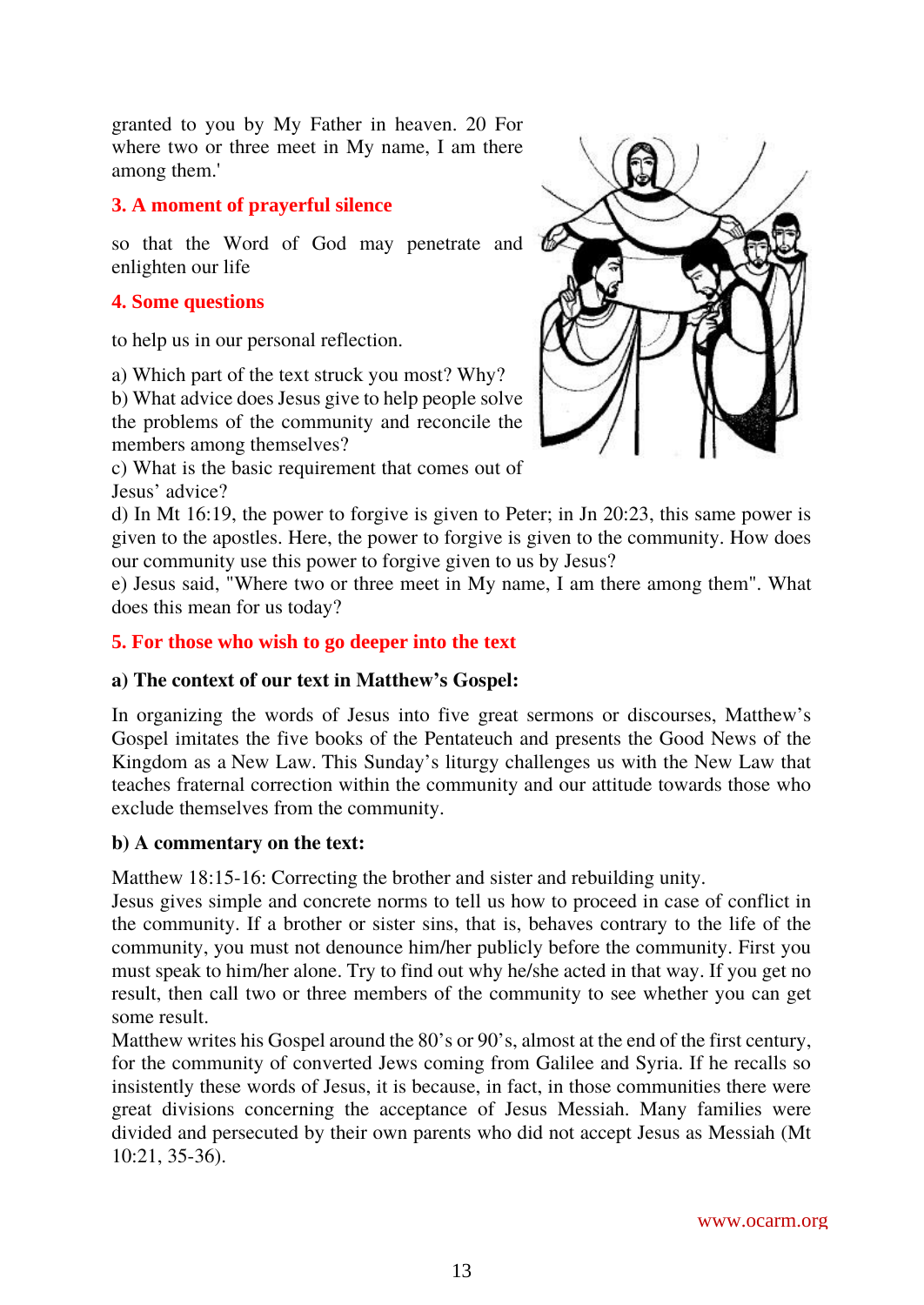Matthew 18:17: Anyone who does not listen to the community cuts him/herself off. In extreme cases and after trying everything possible, the reticent brother or sister has to be brought before the community. And if that person will not listen to the advice of the community, then he or she has to be considered "as a publican or pagan", that is, as a person not belonging to the community and who much less wishes to be part of the community. Thus you are not excluding anyone, but the person him/herself is excluding him/herself from the common life of the community.

### Matthew 18:18: Decisions made on earth are accepted in heaven

In Mt 16:19, the power to forgive is given to Peter, in Jn 20:23, this same power is given to the apostles. Now, in this text, the power to forgive is given to the community: "whatever you bind on earth will be bound in heaven and whatever you loose on earth will be loosed in heaven". Here we see the importance of reconciliation and the enormous responsibility of the community in dealing with its members. The community does not excommunicate the person, but simply ratifies the exclusion that the person had already assumed publicly by leaving the community.

Matthew 18:19: Prayer in common for the brother or sister who has left the community This exclusion does not mean that the person is abandoned to his or her fate. Rather, he or she may be separated from the community, but will not be separated from God. Thus, if talking to the community has not borne results and if the person no longer wishes to be part of the life of the community, we still have the obligation to pray together to the Father to achieve reconciliation. And Jesus guarantees that the Father will listen.

# Matthew 18:20: Jesus' presence within the community

The reason for the certainty of being heard is Jesus' promise: "Where two or three meet in my name, I am there among them!" Jesus says that He is the centre, the axle of the community and, as such, prays to the Father together with the community that He may grant the gift of the return of the brother or sister who has left.

# **c) A deepening:**

# **- The community as alternative space of solidarity and fraternity:**

Today's neo-liberal society, marked by consumerism, is hard and heartless. It does not welcome the poor, the little ones, strangers and refugees. Money has no place for mercy. The society of the Roman Empire also was hard and heartless, with no room for the little ones. They sought a refuge for their hearts but found none. The synagogues too were demanding and did not offer them a place of rest. In the Christian communities, there were those who wished to introduce the rigor of the Pharisees in the observance of the Law. They brought into the fraternity the same unjust criteria of society and the synagogue. Thus within the communities there arose the same divisions as those in society and the synagogue between Jew and non-Jew, rich and poor, rulers and ruled, word and silence, man and woman, race and religion. Instead of making the community a place of welcome, it became a place of judgement. Recalling the words of Jesus in the Discourse on the Community, Matthew wants to shed light on the journey of the Christian so that the community may be an alternative space of solidarity and fraternity. It must be Good News for the poor.

#### **- Excommunication and exclusion from fraternal life:**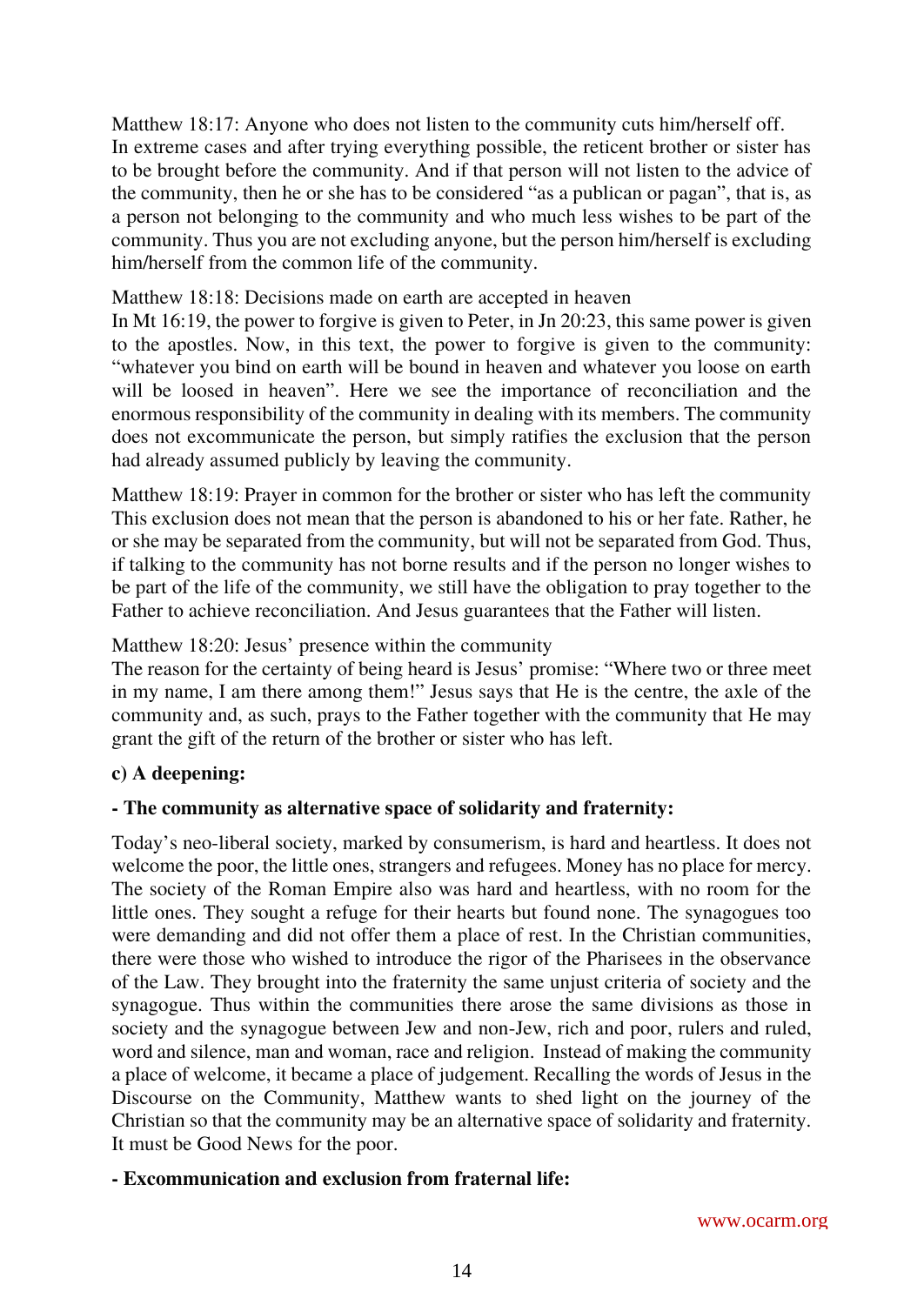Jesus does not wish to add to the exclusion. Rather, He wishes to promote inclusion. He did this all His life: He welcomed and reintegrated people who, in the name of a false idea of God, were excluded from the community. But He could not prevent a person who disagreed with the Good News of the Kingdom from refusing to belong to the community and exclude him/herself from the community. This is what some Pharisees and doctors of the law did. Even then, the community must behave like the Father in the parable of the Prodigal Son. It must hold the brother or sister in its heart and pray for him/her so that he/she may change his/her mind and come back to the community.

#### **6. Prayer: Psalm 32**

#### **Free admission of sin**

How blessed are those whose offense is forgiven, whose sin blotted out. How blessed are those to whom Yahweh imputes no guilt, whose spirit harbors no deceit.

I said not a word, but my bones wasted away from groaning all the day; day and night Your hand lay heavy upon me; my heart grew parched as stubble in summer drought.

I made my sin known to You, did not conceal my guilt. I said, 'I shall confess my offense to Yahweh.' And You, for Your part, took away my guilt, forgave my sin.

That is why each of Your faithful ones prays to You in time of distress. Even if great floods overflow, they will never reach Your faithful. You are a refuge for me, You guard me in trouble, with songs of deliverance You surround me.

I shall instruct you and teach you the way to go; I shall not take my eyes off you. Be not like a horse or a mule; that does not understand bridle or bit; if you advance to master them, there is no means of bringing them near.

Countless troubles are in store for the wicked, but one who trusts in Yahweh is enfolded in His faithful love. Rejoice in Yahweh, exult all you upright, shout for joy, you honest of heart.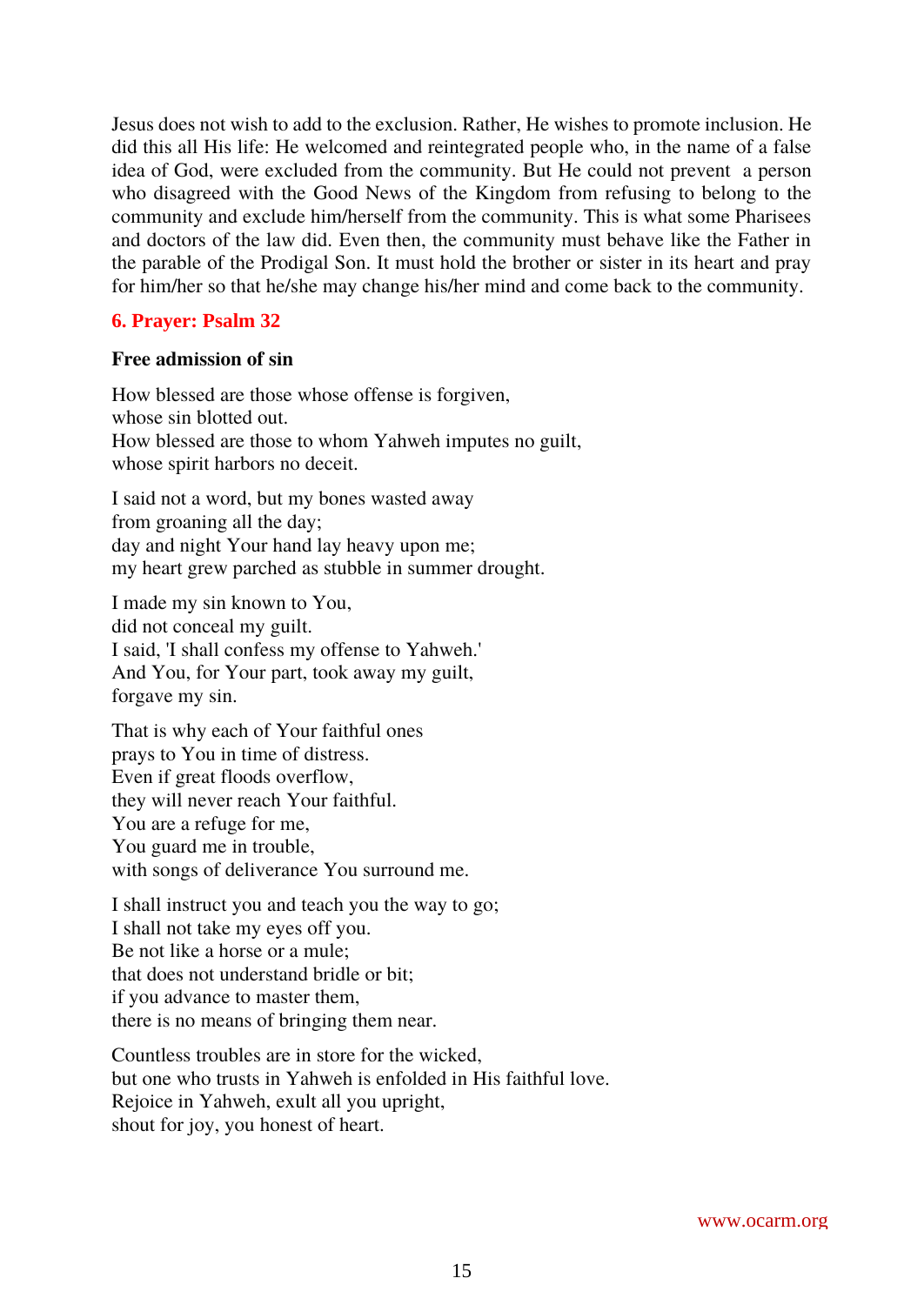### **7. Final Prayer**

Lord Jesus, we thank You for the word that has enabled us to understand better the will of the Father. May Your Spirit enlighten our actions and grant us the strength to practice that which Your Word has revealed to us. May we, like Mary, Your mother, not only listen to but also practice the Word. You who live and reign with the Father in the unity of the Holy Spirit forever and ever. Amen.

# **Lectio Divina Monday, September 7, 2020**

<span id="page-15-0"></span>*Ordinary Time*

#### **1) Opening prayer**

God our Father, You redeem us and make us Your children in Christ. Look upon us, give us true freedom and bring us to the inheritance You promised. We ask this through our Lord Jesus Christ, Your Son, who lives and reigns with You and the Holy Spirit, one God, for ever and ever. Amen.

### **2) Gospel Reading - Luke 6:6-11**

On a certain sabbath Jesus went into the synagogue and taught, and there was a man there whose right hand was withered. The scribes and the Pharisees watched him closely to see if he would cure on the sabbath so that they might discover a reason to accuse him. But he realized their intentions and said to the man with the withered hand, "Come up and stand before us." And he rose and stood there. Then Jesus said to them, "I ask you, is it lawful to do good on the sabbath rather than to do evil, to save life rather than to destroy it?" Looking around at them all, he then said to him, "Stretch out your hand." He did so and his hand was restored. But they became enraged and discussed together what they might do to Jesus.

#### **3) Reflection**

• Context: This passage presents Jesus who cures a man with a withered hand. Different from the context of chapters 3 and 4 in which Jesus is alone, now here He is surrounded by His disciples and the women who go around with Him. Therefore, here we have Jesus always moving. In the first stages of this journey the reader finds different ways of listening to the Word of Jesus on the part of those who follow Him and which, definitively, could be summarized in two experiences, which recall, in turn, two types of approaches: that of Peter  $(5:1-11)$  and that of the centurion  $(7:1-10)$ . The first one encounters Jesus who invites Him after the miraculous catch to become a fisher of men; then he falls on his knees before Jesus: "Leave me, Lord, I am a sinful man" (5:8). The second one does not have any direct communication with Jesus: he has heard people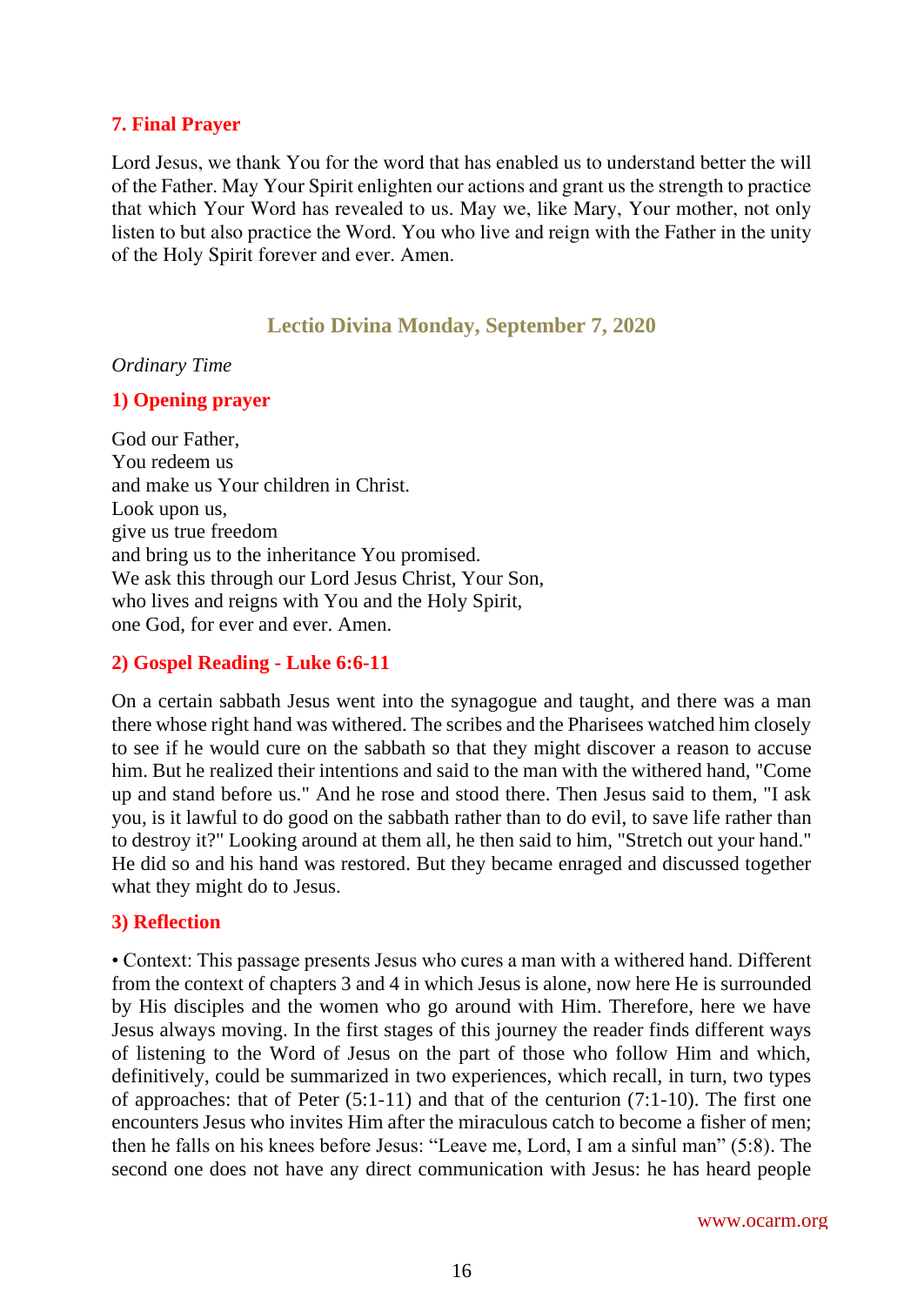speak very well about Jesus and he sends his envoys to ask for the cure of one of his servants who is dying; he is asking for something not for himself, but for a person who was a favorite of his. The figure of Peter expresses the attitude of the one who, discovering himself a sinner, places all his acts under the influence of the Word of Jesus. The centurion, showing solicitude for the servant, learns to listen to God. Well, between these itineraries or attitudes which characterize the itinerant journey of Jesus, is placed the cure of the man who presents the withered hand. This event of the miracle takes place in a context of debate or controversy: the ears of corn picked on the Sabbath and on the act of curing on a Saturday, precisely the withered hand. Between the two discussions there is the crucial role played by the Word of Jesus: "The Son of man is master of the Sabbath" (6:5). Continuing with this passage we ask ourselves what is the meaning of this withered hand? It is a symbol of the salvation of man who is taken back to the original moment, that of creation. The right hand, then, expresses human acting. Jesus then, gives back to this day of the week, Saturday, the deepest significance: it is the day of joy, of the restoration and not of limitation. What Jesus shows is the Messianic Saturday and not the legalistic one: the cures that He does are signs of the Messianic times, of restoration, of the liberation of man.

• The dynamic of the miracle. Luke places before Jesus a man who has a withered –--- --- hand, dry, paralyzed. Nobody is interested in asking for his cure, much less the one concerned. And just the same, the sickness was not only an individual problem but its effects had repercussion on the whole community. But in our account we do not have so much the problem of the sickness as that of the aspect that it was done on Saturday. Jesus is criticized because He cured on Saturday. The difference with the Pharisees is that they on Saturday do not act on the basis of the commandment of love,which is the essence of the Law. Jesus, after having ordered the man to get in the middle of the assembly, formulates a decisive question: "Is it permitted on the Sabbath to do good or to do evil?" The space for the answer is restricted: to cure or not to cure, or rather, to cure or to destroy (v.9). Let us imagine the difficulty of the Pharisees: it is forbidden that evil be done on Saturday or lead man to damnation, and even less to cure, because help was permitted only in case of extreme need. The Pharisees feel provoked and this causes aggressiveness in them. But it is evident that Jesus' intention in curing on Saturday is for the good of man and in the first place, for the one who is sick. This motivation of love invites us to reflect on our behavior and to found it on that of Jesus who saves. Jesus is not only attentive to cure the sick person but is interested also in the cure of His enemies: to cure them from their distorted attitude in their observance of the Law; to observe Saturday without freeing their neighbor from their misery and sickness is not in accordance with the will of God. According to the Evangelist, the purpose of the Sabbath is to do good, to save, like Jesus has done during His earthly life.

#### **4) Personal questions**

• Do you feel involved in the words of Jesus: how do you commit yourself in your service to life? Do you know how to create the necessary conditions so that others may live better?

• Do you know how to place at the center of your attention and of your commitment every person and all their requirements?

• Reflect on times you had a choice (big or small) to help another person, to do good,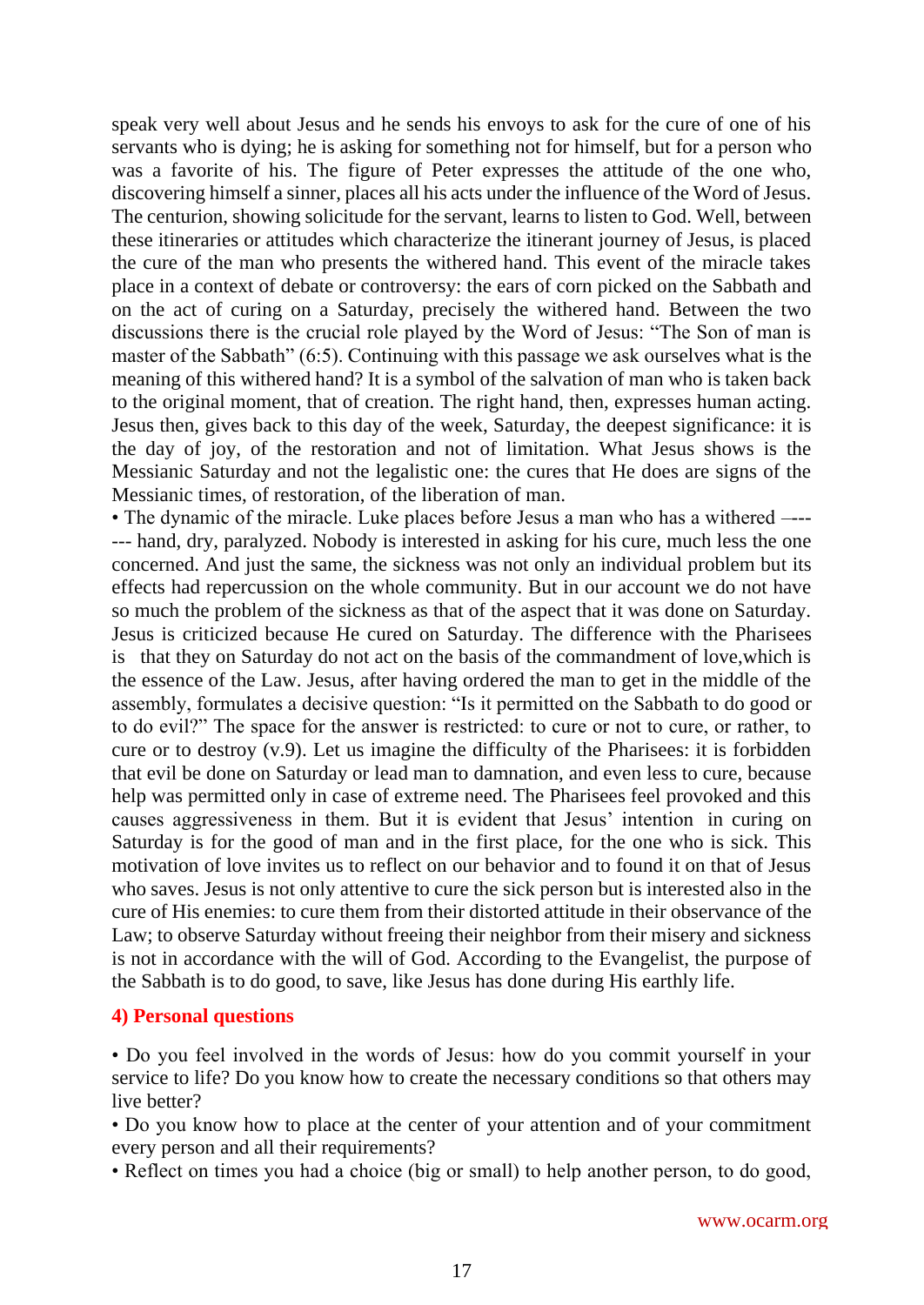versus fulfill a requirement or rule. Did you choose rightly? Did you choose as Jesus would have?

### **5) Concluding Prayer**

Joy for all who take refuge in You, endless songs of gladness! You shelter them, they rejoice in You, those who love Your name. (Ps 5:11)

# **Lectio Divina Tuesday, September 8, 2020**

<span id="page-17-0"></span>*Ordinary Time*

# **1) Opening prayer**

God our Father, You redeem us and make us Your children in Christ. Look upon us, give us true freedom and bring us to the inheritance You promised. We ask this through our Lord Jesus Christ, Your Son, who lives and reigns with You and the Holy Spirit, one God, for ever and ever. Amen.

#### **2) Gospel Reading - Matthew 1:1-16, 18-23**

The Book of the genealogy of Jesus Christ, the son of David, the son of Abraham. Abraham became the father of Isaac, Isaac the father of Jacob, Jacob the father of Judah and his brothers. Judah became the father of Perez and Zerah, whose mother was Tamar. Perez became the father of Hezron, Hezron the father of Ram, Ram the father of Amminadab. Amminadab became the father of Nahshon, Nahshon the father of Salmon, Salmon the father of Boaz, whose mother was Rahab. Boaz became the father of Obed, whose mother was Ruth. Obed became the father of Jesse, Jesse the father of David the king. David became the father of Solomon, whose mother had been the wife of Uriah. Solomon became the father of Rehoboam, Rehoboam the father of Abijah, Abijah the father of Asaph. Asaph became the father of Jehoshaphat, Jehoshaphat the father of Joram, Joram the father of Uzziah. Uzziah became the father of Jotham, Jotham the father of Ahaz, Ahaz the father of Hezekiah. Hezekiah became the father of Manasseh, Manasseh the father of Amos, Amos the father of Josiah. Josiah became the father of Jechoniah and his brothers at the time of the Babylonian exile. After the Babylonian exile, Jechoniah became the father of Shealtiel, Shealtiel the father of Zerubbabel, Zerubbabel the father of Abiud. Abiud became the father of Eliakim, Eliakim the father of Azor, Azor the father of Zadok. Zadok became the father of Achim, Achim the father of Eliud, Eliud the father of Eleazar. Eleazar became the father of Matthan, Matthan the father of Jacob, Jacob the father of Joseph, the husband of Mary. Of her was born Jesus who is called the Christ. Now this is how the birth of Jesus Christ came about. When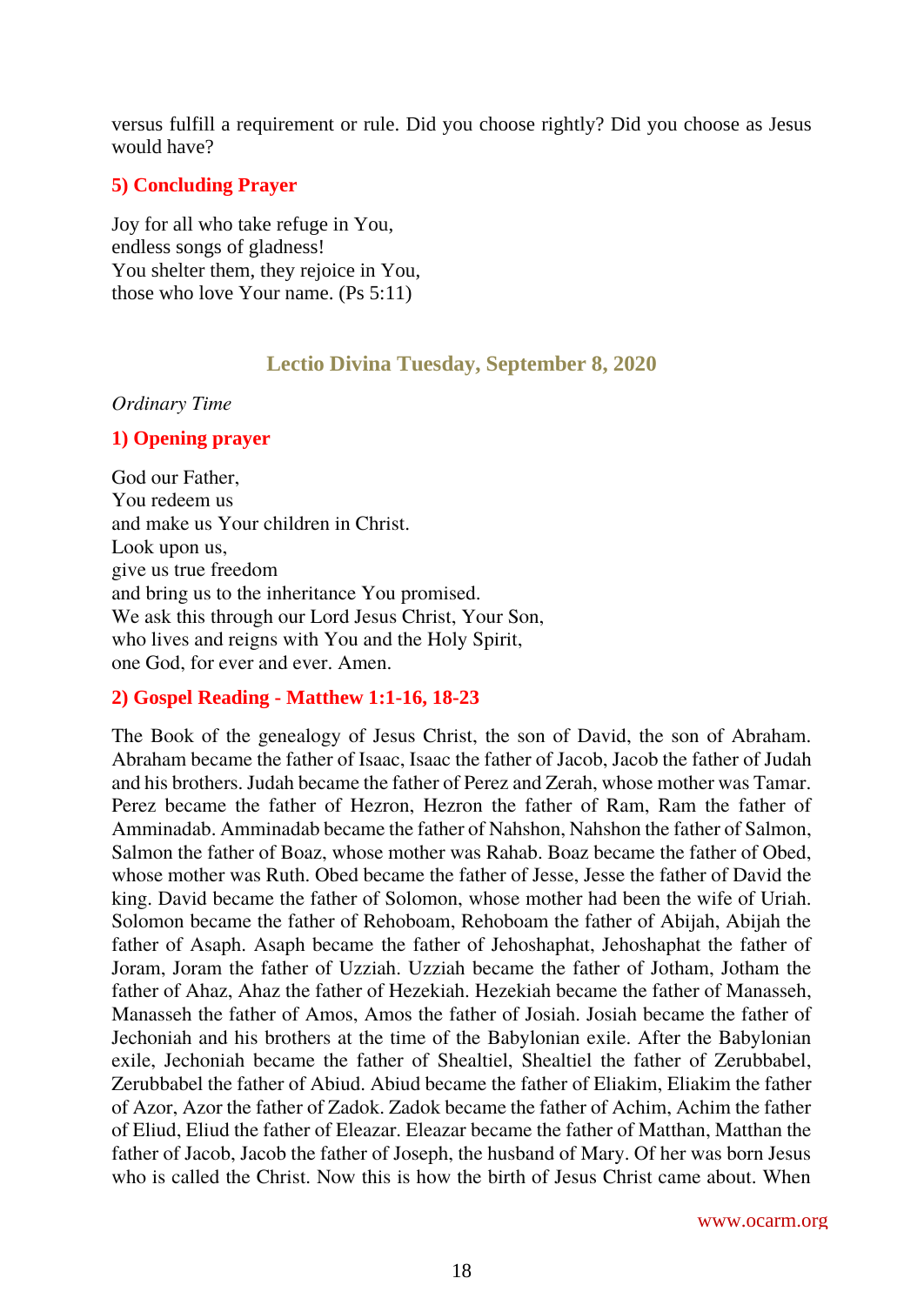his mother Mary was betrothed to Joseph, but before they lived together, she was found with child through the Holy Spirit. Joseph her husband, since he was a righteous man, yet unwilling to expose her to shame, decided to divorce her quietly. Such was his intention when, behold, the angel of the Lord appeared to him in a dream and said, "Joseph, son of David, do not be afraid to take Mary your wife into your home. For it is through the Holy Spirit that this child has been conceived in her. She will bear a son and you are to name him Jesus, because he will save his people from their sins." All this took place to fulfill what the Lord had said through the prophet: Behold, the virgin shall be with child and bear a son, and they shall name him Emmanuel, which means "God is with us."

#### **3) Reflection**

• Today, September 8th, Feast of the Nativity of Our Lady, the Gospel gives us the genealogy, or birth certificate, of Jesus. By means of the list of His ancestors, the Evangelist tells the communities who Jesus is and how God acts in a surprising way in order to fulfill His promise. On our birth certificate there is our name and the name of our parents. Some people, to say who they are, also recall the names of the grandparents. Others are ashamed of their ancestors, of their families, and hide behind appearances which deceive. The birth certificate of Jesus has many names. On the list of names there is a great novelty. At that time, the genealogy indicated only the names of the men. This is why it is surprising that Matthew also mentions five women among the ancestors of Jesus: Tamar, Rahab, Ruth, the wife of Uriah and Mary. Why does he choose precisely these five women and not others? This is the question which the Gospel of Matthew leaves for us.

• Matthew 1:1-17: The long list of names – the beginning and the end of the genealogy. At the beginning and at the end of the genealogy, Matthew clearly makes us understand Jesus' identity: He is the Messiah, son of David and son of Abraham. As descendant of David, Jesus is the response of God to the expectations of the Jewish people (2 Sam 7, 12, and 16). As descendant of Abraham, He is source of blessings and of hope for all nations of the earth (Gen 12-13). Therefore, in this way, both the Jews and the pagans who formed part of the communities of Syria and of Palestine at the time of Matthew could see that their hope was fulfilled in Jesus. .

Drawing up the list of the ancestors of Jesus, Matthew adopts a plan of 3 X 14 generations (Mt 1:17). The number two is the number of the divinity. Number 14 is two times 7, which is the number of perfection. At that time, it was something common to interpret or calculate God's action by using numbers and dates. By means of these symbolic calculations, Matthew reveals the presence of God throughout the generations and expresses the conviction of the communities who said that Jesus appeared at the time established by God. With His coming history reaches its fulfillment.

The message of the five women mentioned in the genealogy. Jesus is the response of God to the expectation both of the Jews and of the pagans, but it is in a completely surprising way. In the stories of the four women of the Old Testament, mentioned in the genealogy, there is something abnormal. The four of them were foreigners, and they will conceive their sons outside the normal schema of the behavior of that time and they do not keep the requirements of the laws of purity of the time of Jesus. Tamar, a Canaanite, a widow, dresses as a prostitute of Jericho to oblige Judah to be faithful to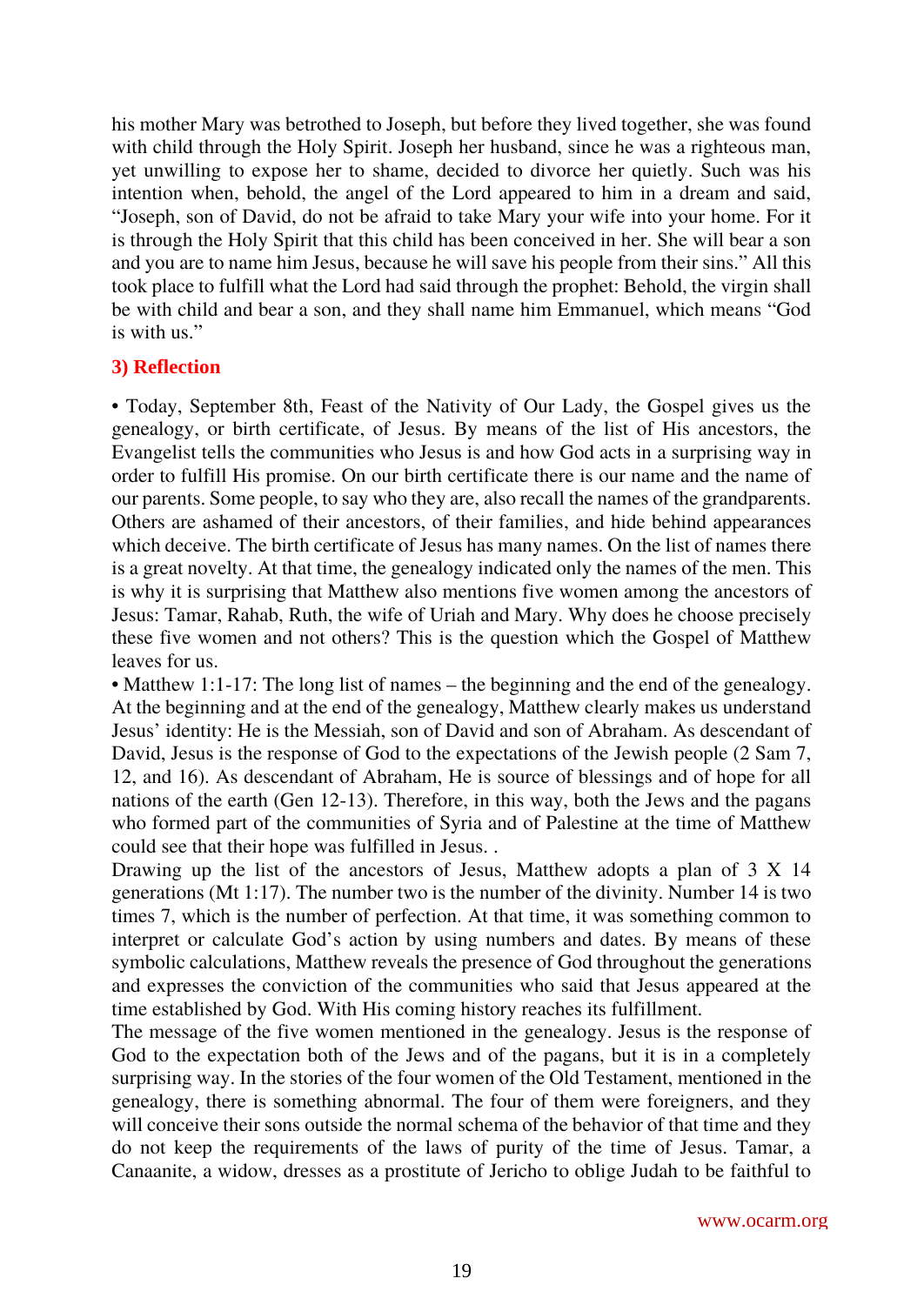her and to give her a son (Gen 38:1-30). Rahab, a prostitute from Jericho, makes an alliance with the Israelites. She helped them to enter the Promised Land and professed faith in a God who liberates from the Exodus. (Judg 2:1-21). Bathsheba, a Hittite, wife of Uriah, was seduced, abused and made pregnant by King David, who in addition to that, ordered her husband to be killed (2 Sam 11:1-27). Ruth, a Moabite, a poor widow, chose to remain with Naomi and adhere to the people of God (Rt 1, 16-18). Advised by her mother-in-law Naomi, Ruth imitates Tamar and spends the night together with Boaz, obliging him to observe the law and to give her a son. From their relation Obed was born, the grandfather of King David (Ruth 3:1-15; 4:13-17). These four women question the models of behavior imposed by the patriarchal society. And thus, their conventional initiative will give continuity to the descendants of Jesus and will bring salvation to all the people. Through them, God realizes His plan and sends the promised Messiah. Truly, God's way of acting surprises and makes one think! At the end the reader will ask, "And Mary? Is there something irregular in her? What is it? We get the response from the story of Saint Joseph which follows in (Mt 1:18-23).

• Mathew 1:18-23: Saint Joseph was just. What was irregular in Mary is that she became pregnant before living together with Joseph, her betrothed, who was a just man. Jesus says, "If your justice is not greater than the justice of the Pharisees and the scribes, you will not enter the Kingdom of Heaven." If Joseph had been just according to the justice of the Pharisees, he would have denounced Mary and she would have been stoned. Jesus would have died. Thanks to the true justice of Joseph, Jesus was able to be born.

#### **4) Personal questions**

• When I present myself to others, what do I say about myself and about my family?

• If the Evangelist mentions only these five women together with over forty men, no doubt, he wants to communicate a message. What is this message? What does all this tell us about the identity of Jesus? And what does this say about us?

# **5) Concluding Prayer**

They shall speak of the glory of Your kingship and tell of Your might, making known Your mighty deeds to the children of Adam, the glory and majesty of Your kingship. (Ps 145:10-11)

# **Lectio Divina Wednesday, September 9, 2020**

#### <span id="page-19-0"></span>*Ordinary Time*

# **1) Opening prayer**

God our Father, You redeem us and make us Your children in Christ. Look upon us, give us true freedom and bring us to the inheritance You promised.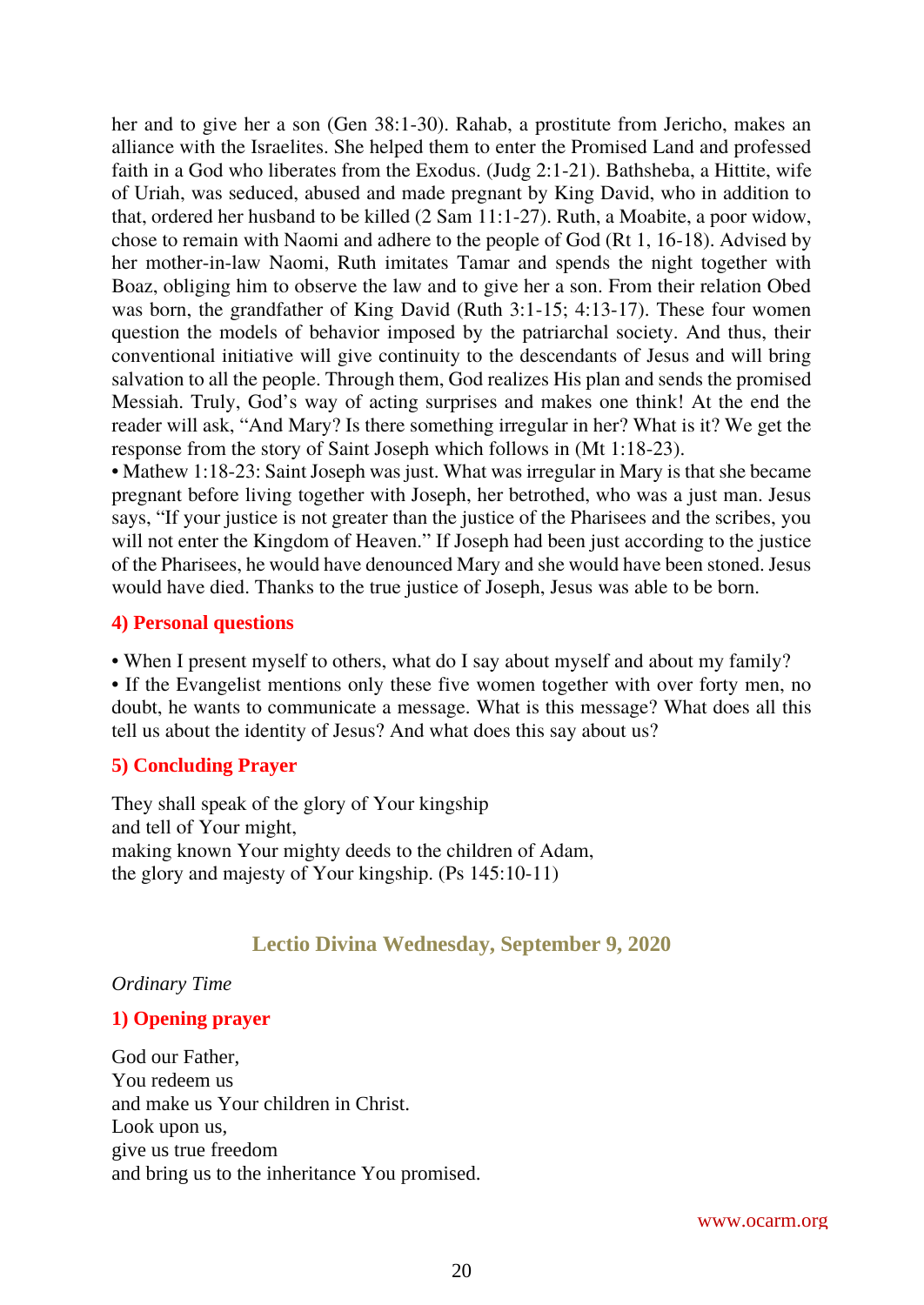We ask this through our Lord Jesus Christ, Your Son, who lives and reigns with You and the Holy Spirit, one God, for ever and ever. Amen.

### **2) Gospel Reading - Luke 6:20-26**

Raising his eyes toward his disciples Jesus said: "Blessed are you who are poor, for the Kingdom of God is yours. Blessed are you who are now hungry, for you will be satisfied. Blessed are you who are now weeping, for you will laugh. Blessed are you when people hate you, and when they exclude and insult you, and denounce your name as evil on account of the Son of Man. Rejoice and leap for joy on that day! Behold, your reward will be great in heaven. For their ancestors treated the prophets in the same way. But woe to you who are rich, for you have received your consolation. But woe to you who are filled now, for you will be hungry. Woe to you who laugh now, for you will grieve and weep. Woe to you when all speak well of you, for their ancestors treated the false prophets in this way."

### **3) Reflection**

**•** The Gospel today presents four blessings and four curses in Luke's Gospel. There is a progressive revelation in the way in which Luke presents the teaching of Jesus. Up to 6:16, he says many times, that Jesus taught the people, but he did not describe the content of the teaching (Lk 4:15,31-32,44; 5:1,3,15,17; 6:6). Now, after having said that Jesus sees the crowd desirous to hear the Word of God, Luke presents the first great discourse which begins with the exclamation, "Blessed are you who are poor!" and "Alas for you, rich!" and then takes up all the rest of the chapter (Lk 6:12-49). Some call this discourse the "discourse on the plain" because, according to Luke, Jesus came down from the mountain and stopped in a place which was flat and there He pronounced His discourse. In Matthew's Gospel, this same discourse is given on the mountain (Mt 5:1) and is called "The Sermon on the Mount." In Matthew, in this discourse there are eight Beatitudes, which trace a program of life for the Christian communities of Jewish origin. In Luke, the sermon is shorter and more radical. It contains only four Beatitudes and four curses, directed to the Hellenistic communities, formed by rich and poor. This discourse of Jesus will be meditated on in the daily Gospel of the next days.

**•** Luke 6:20: *Blessed are you, poor!* Looking at the disciples, Jesus declares, "Blessed are you who are poor, the Kingdom of Heaven is yours!" This declaration identifies the social category of the disciples. They are poor! And Jesus promises them, "The Kingdom is yours!" It is not a promise made for the future. The verb is in the present. The Kingdom belongs to them already. They are blessed now. In the Gospel of Matthew, Jesus makes explicit the meaning of this and says, "Blessed are the poor in spirit!" (Mt 5:3). They are the poor who have the spirit of Jesus; because there are some poor who have the mentality of the rich. The disciples of Jesus are poor and have the mentality of the poor. Like Jesus, they do not want to accumulate, but they assume their poverty and with Him, they struggle for a more just life together, where there will be fraternity and sharing of goods, without any discrimination.

**•** Luke 6:21-22: *Blessed are you, who now hunger and weep.* In the second and third Beatitude, Jesus says, "Blessed are who are hungry now, because you shall have your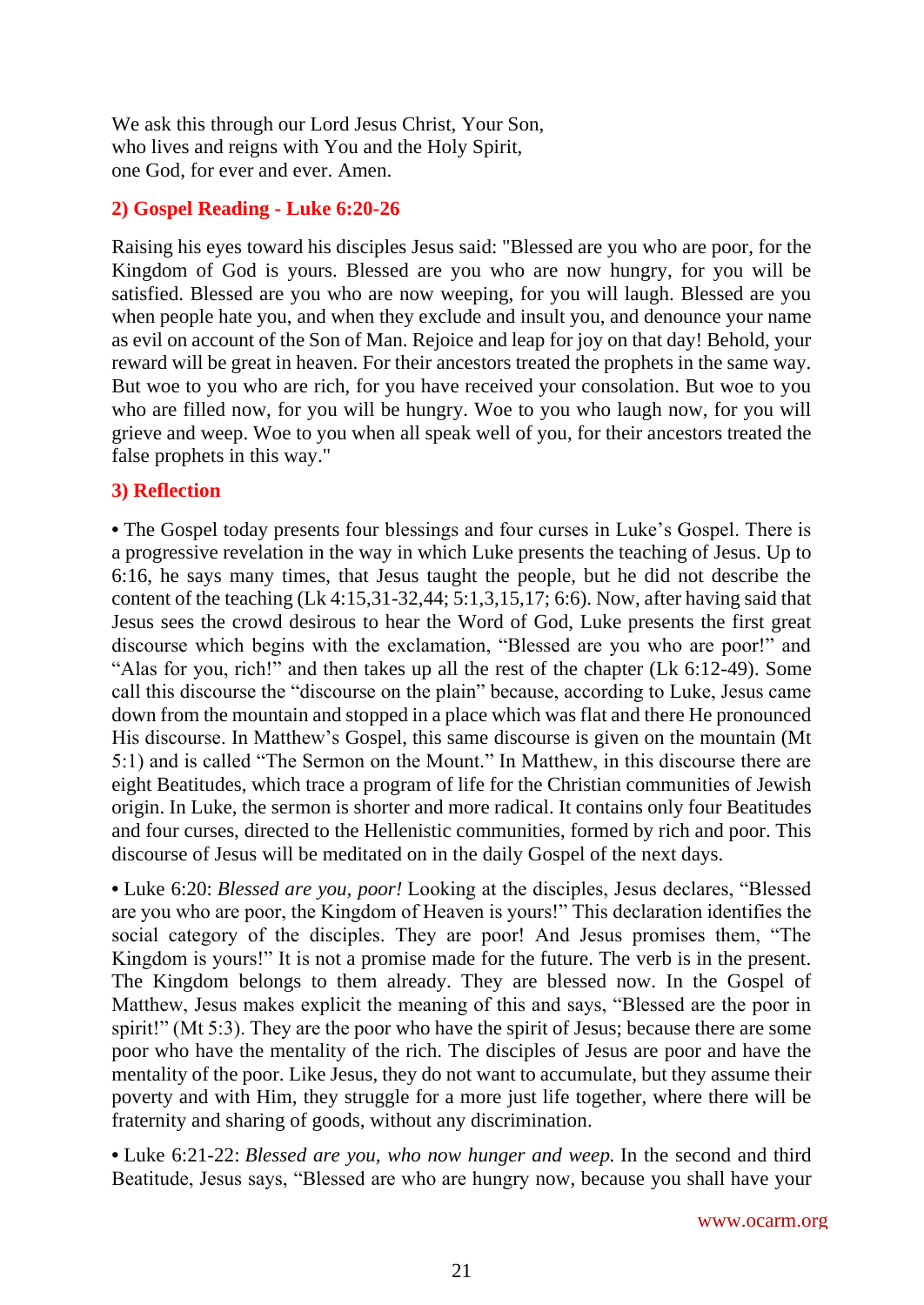full! Blessed are you, who are weeping now, you shall laugh!" One part of the sentence is in the present and the other in the future. What we live and suffer now is not definitive; what is definitive is the Kingdom of God which we are constructing with the force of the spirit of Jesus. To construct the Kingdom presupposes pain, suffering and persecution, but something is certain: the Kingdom will be attained, and you will have your fill and you will laugh!

• Luke 6:23: *Blessed are you when people hate you...!* The 4<sup>th</sup> Beatitude refers to the future: "Blessed are you when people hate you, drive you out on account of the Son of Man!" Rejoice when that day comes and dance for joy, look, your reward will be great in heaven. This was the way your ancestors treated the prophets!" With these words of Jesus, Luke encourages the communities of his time, because they were persecuted. Suffering is not a death rattle, but the pain of birth pangs. It is a source of hope! Persecution was a sign that the future that had been announced by Jesus was arriving, being reached. The communities were following the right path.

**•** Luke 6:24-25: *Alas for you who are rich!* Alas for you who now have your fill and who laugh! After the four Beatitudes in favor of the poor and of the excluded, follow four threats or curses against the rich and those for whom everything goes well and are praised by everybody. The four threats have the same identical literary form as the four Beatitudes. The first one is expressed in the present. The second and the third one have a part in the present and another part in the future. And the fourth one refers completely to the future. These threats are found only in Luke's Gospel, not in Matthew's. Luke is more radical in denouncing injustices.

In front of Jesus, on the plains, there are no rich people. There are only sick and poor people, who have come from all parts (Lk 6:17-19). But Jesus says: "Alas for you the rich!" Luke, in transmitting these words of Jesus, is thinking more of the communities of his time. In those communities there were rich and poor people, and there was discrimination against the poor on the part of the rich, the same discrimination which marked the structure of the Roman Empire (cf. Jas 5:1-6; Rev 3:17-19). Jesus criticizes the rich very hard and directly: You rich have already received consolation! You are already filled, but you are still hungry! Now you are laughing, but you will be afflicted and will weep! This is a sign that for Jesus poverty is not something fatal, nor the fruit of prejudices, but it is the fruit of unjust enrichment on the part of others.

**•** Luke 6:26: *Alas for you when everyone speaks well of you, because this was the way their ancestors treated the false prophets!* This fourth threat refers to the sons of those who in the past praised the false prophets; because some authorities of the Jews used their prestige and power to criticize Jesus.

# **4) Personal questions**

**•** Do we look at life and at people from the viewpoint of Jesus? What do you think in your heart: is a poor and hungry person truly happy? The stories which we see on television and commercial advertising, what ideal of happiness do they present?

**•** In saying "Blessed are the poor," did Jesus want to say that the poor have to continue to be poor?

• Rich and poor are two terms with many interpretations. What is my interpretation?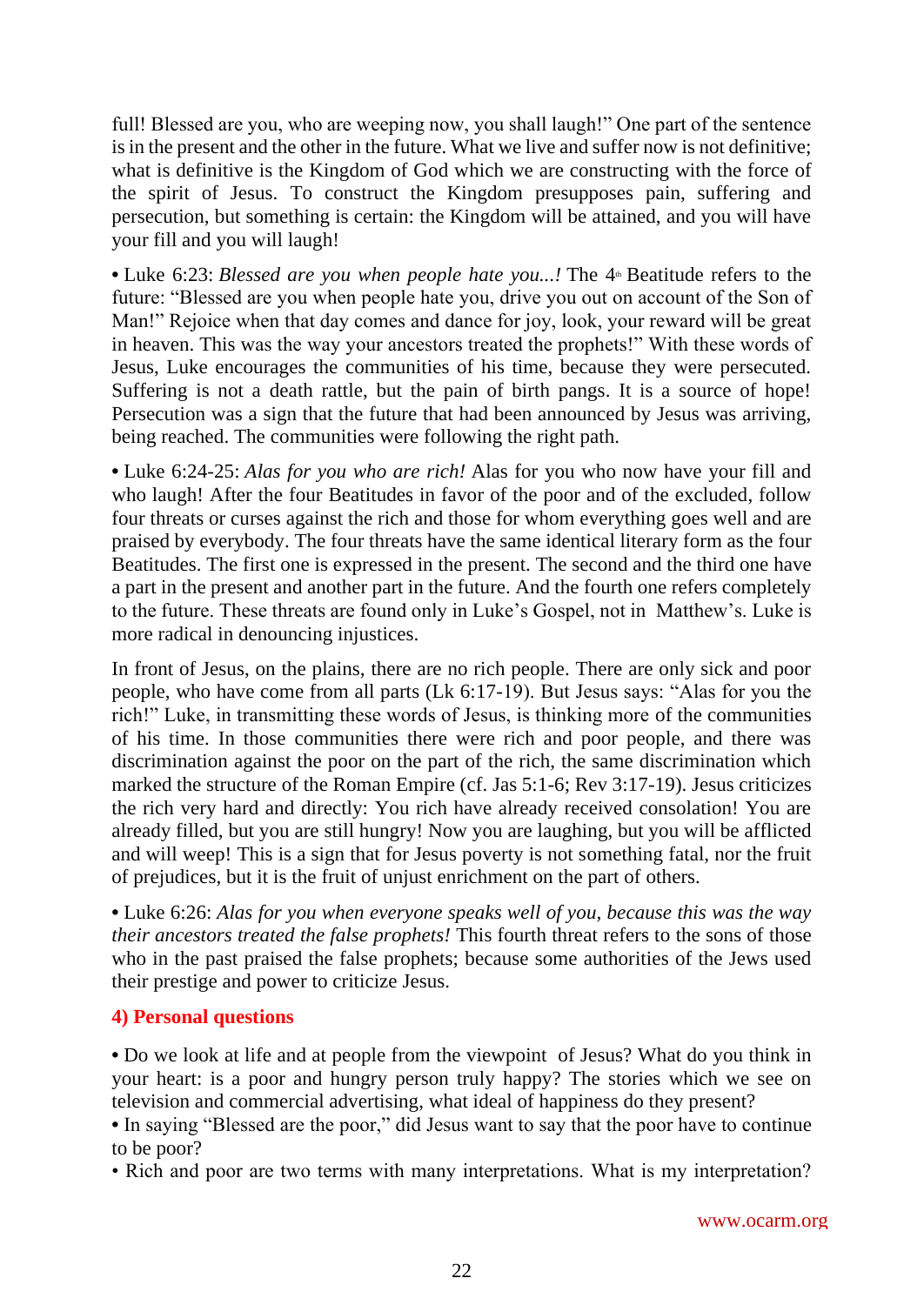How does this fit with the meaning Jesus intended? Do I live authentically and without compromise in my interpretation of His message and meaning?

### **5) Concluding Prayer**

Upright in all that He does, Yahweh acts only in faithful love. He is close to all who call upon Him, all who call on Him from the heart. (Ps 145:17-18)

# **Lectio Divina Thursday, September 10, 2020**

<span id="page-22-0"></span>*Ordinary Time*

# **1) Opening prayer**

God our Father, You redeem us and make us Your children in Christ. Look upon us, give us true freedom and bring us to the inheritance You promised. We ask this through our Lord Jesus Christ, Your Son, who lives and reigns with You and the Holy Spirit, one God, for ever and ever. Amen.

#### **2) Gospel Reading - Luke 6:27-38**

Jesus said to his disciples: "To you who hear I say, love your enemies, do good to those who hate you, bless those who curse you, pray for those who mistreat you. To the person who strikes you on one cheek, offer the other one as well, and from the person who takes your cloak, do not withhold even your tunic. Give to everyone who asks of you, and from the one who takes what is yours do not demand it back. Do to others as you would have them do to you. For if you love those who love you, what credit is that to you? Even sinners love those who love them. And if you do good to those who do good to you, what credit is that to you? Even sinners do the same. If you lend money to those from whom you expect repayment, what credit is that to you? Even sinners lend to sinners, and get back the same amount. But rather, love your enemies and do good to them, and lend expecting nothing back; then your reward will be great and you will be children of the Most High, for he himself is kind to the ungrateful and the wicked. Be merciful, just as also your Father is merciful. "Stop judging and you will not be judged. Stop condemning and you will not be condemned. Forgive and you will be forgiven. Give and gifts will be given to you; a good measure, packed together, shaken down, and overflowing, will be poured into your lap. For the measure with which you measure will in return be measured out to you."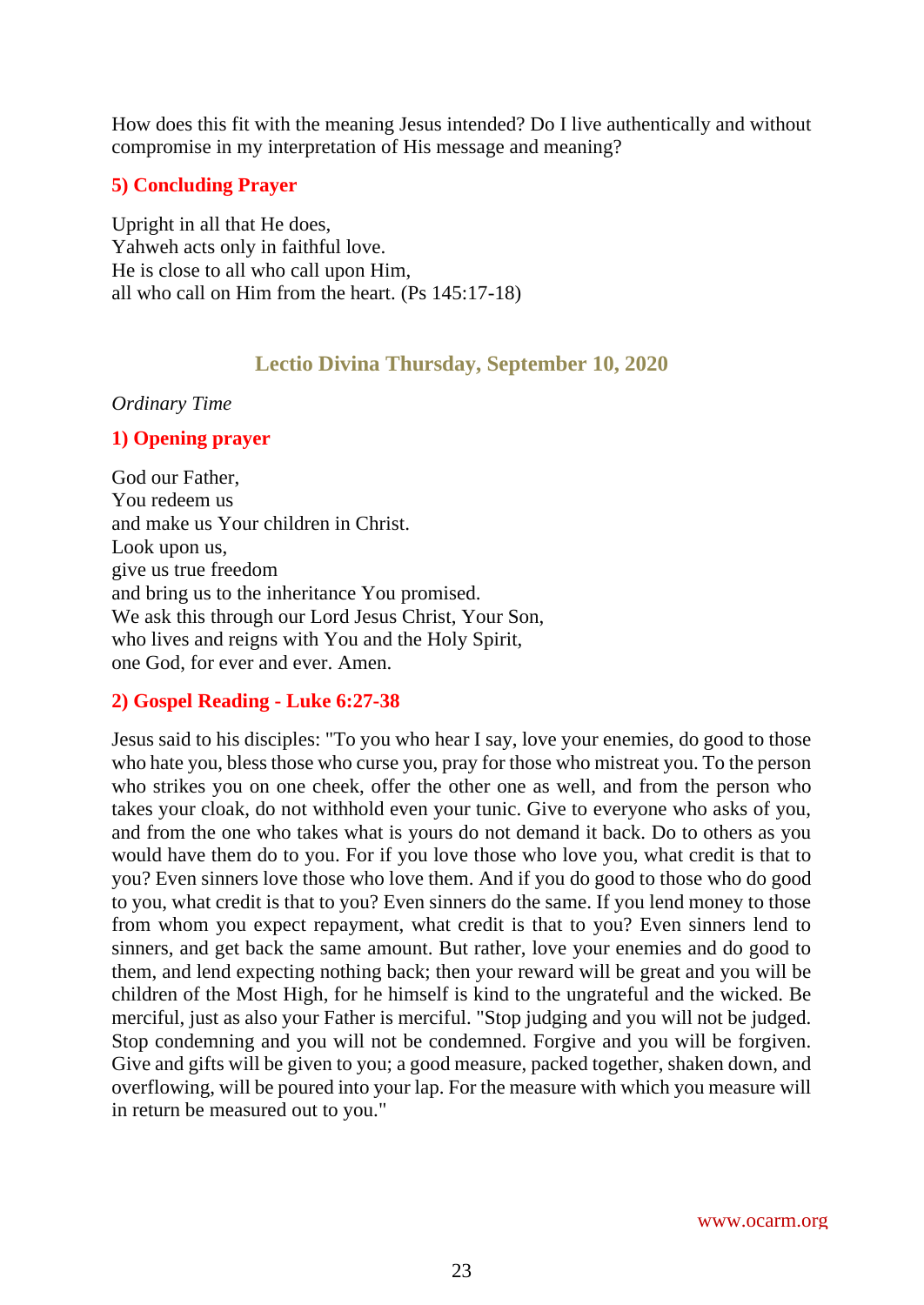### **3) Reflection**

• In today's Gospel we have the second part of the "discourse on the plain." In the first part (Lk 6:20-26), Jesus addresses Himself to the disciples (Lk 6:20). In the second part (Lk 6: 27-49), He addresses Himself "to you who listen to Me," that is, the great crowds of poor and sick people, who had come from all parts (Lk 6:17-19).

• Luke 6:27-30: Love your enemies! The words that Jesus addresses to these people are demanding and difficult: to love your enemies, not to curse them, to present the other cheek to anyone who slaps you on one cheek, and do not protest or complain when somebody takes what is yours. Taken literally, these commands seem to favor the rich who rob,but not even Jesus observes them literally. When the soldier struck Him on the face, He did not offer the other cheek but rather reacted firmly: "If there is some offense in what I said, point it out, but if not why do you strike Me?" (Jn 18: 22-23). Then, how are these words to be understood? The following verses help us to understand what Jesus wants to teach us.

• Luke 6:31-36: The Golden Rule! to imitate God. Two sayings of Jesus help us to understand what He wants to teach. The first saying is the so called Golden Rule: "Treat others as you would like people to treat you!" (Lk 6:31). The second saying is "Be merciful as your Father in Heaven is merciful!" (Lk 6:36). These two directives indicate that Jesus does not want simply to change the situation, because nothing would change. He wants to change the system. The novelty which He wants to construct comes from the new experience of God the Father, full of tenderness who accepts all! The words of threat against the rich cannot be the occasion of revenge on the part of the poor! Jesus demands the contrary attitude: "Love your enemies!" Love cannot depend on what I receive from others. True love should want the good of others, independently of what he or she does for me. Love should be creative, because that is how God's love is for us: "Be merciful, as your Heavenly Father is merciful!" Matthew says the same thing with other words: "Be perfect as your Father in Heaven is perfect" (Mt 5:48). Never will anyone be able to say, "Today I have been perfect as the Father in Heaven is perfect! I have been merciful as the Father in Heaven is merciful." We will always be below the measure which Jesus has placed before us.

In Luke's Gospel, the Golden Rule says, "Treat others as you would like people to treat you!" (Lk 6:31). Matthew, in his Gospel, gives a different formulation: "Treat others as you would like others to treat you." And he adds, "That is the Law and the Prophets" (Mt 7,12). Practically, all religions in the whole world have the same Golden Rule with a diverse formulation. This is a sign that a universal intuition or desire is expressed which comes from God and is part of our being in the image of God.

• Luke 6:37-38: "Do not judge and you will not be judged; do not condemn and you will not be condemned; forgive and you will be forgiven; give and there will be gifts for you; a full measure, pressed down, shaken together, and overflowing, will be poured into your lap; because the standard you use will be the standard used for you." These are four counsels: two in a negative form, do not judge and do not condemn; and two in positive form: to forgive and to give an abundant measure. When He says, "there will be gifts for you," Jesus refers to the treatment which God wants to bestow on us. But when our way of treating others is mean, God cannot use with us the abundant and overflowing measure that He would want to use.

Celebrate the visit of God. The Discourse on the Plains or the Sermon on the Mount,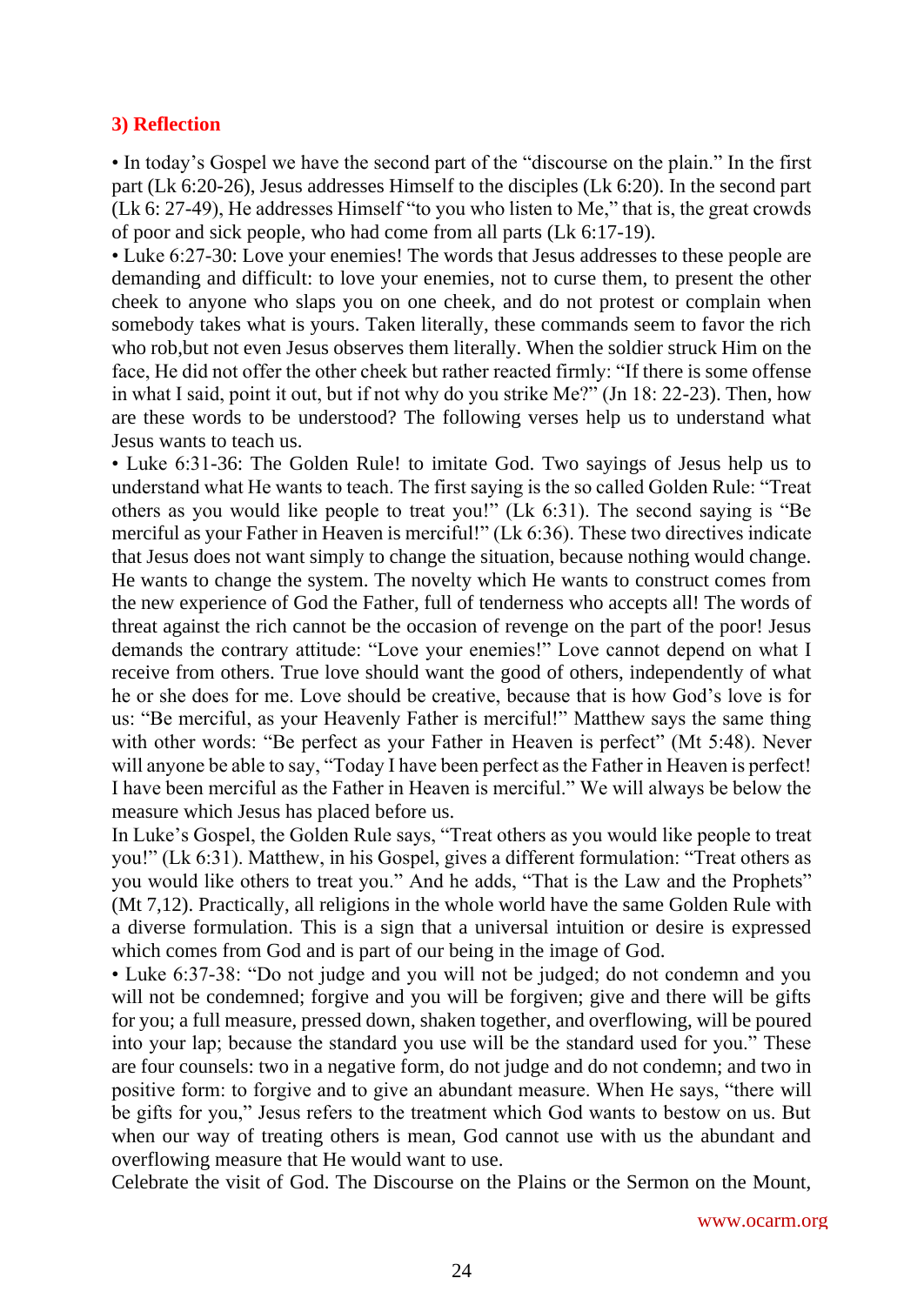from the beginning, leads the listeners to make a choice, to opt, in favor of the poor. In the Old Testament, several times, God placed before people this same choice, blessing or curse. People were given the freedom to choose: "Today I call heaven and earth to witness against you: I am offering you life or death, blessing or curse. Choose life, then, so that you and your descendants may live" (Deut 30:19).It is not God who condemns, but the people themselves according to the choice that they make between life and death, good or evil. These moments of choosing are moments of the visit of God to His people (Gen 21:1; 50:24-25); Ex 3:16; 32:34; Jr 20:10; Ps 65:10; Ps 80:15; Ps 106: 4). Luke is the only Evangelist who uses this image of the visit of God (Lk 1:68, 78; 7:16; 19:44; Acts 15:16). For Luke it is the visit of God which places the choice between blessing or curse before people: "Blessed are you who are poor" and "Alas for you, the rich!" But people do not recognize the visit of God (Lk 19:44).

#### **4) Personal questions**

• Do we look at life and at people with the same viewpoint as Jesus?

• What does it mean today "be merciful as your Heavenly Father is merciful"?

• Am I as literal as Jesus in love and mercy, or do I rationalize it away and compartmentalize it so it doesn't apply to situations in my life?

# **5) Concluding Prayer**

Yahweh, You examine me and know me, You know when I sit, when I rise, You understand my thoughts from afar. You watch when I walk or lie down, You know every detail of my conduct. (Ps 139:1-3)

# **Lectio Divina Friday, September 11, 2020**

#### <span id="page-24-0"></span>*Ordinary Time*

# **1) Opening prayer**

God our Father, You redeem us and make us Your children in Christ. Look upon us, give us true freedom and bring us to the inheritance You promised. We ask this through our Lord Jesus Christ, Your Son, who lives and reigns with You and the Holy Spirit, one God, for ever and ever. Amen.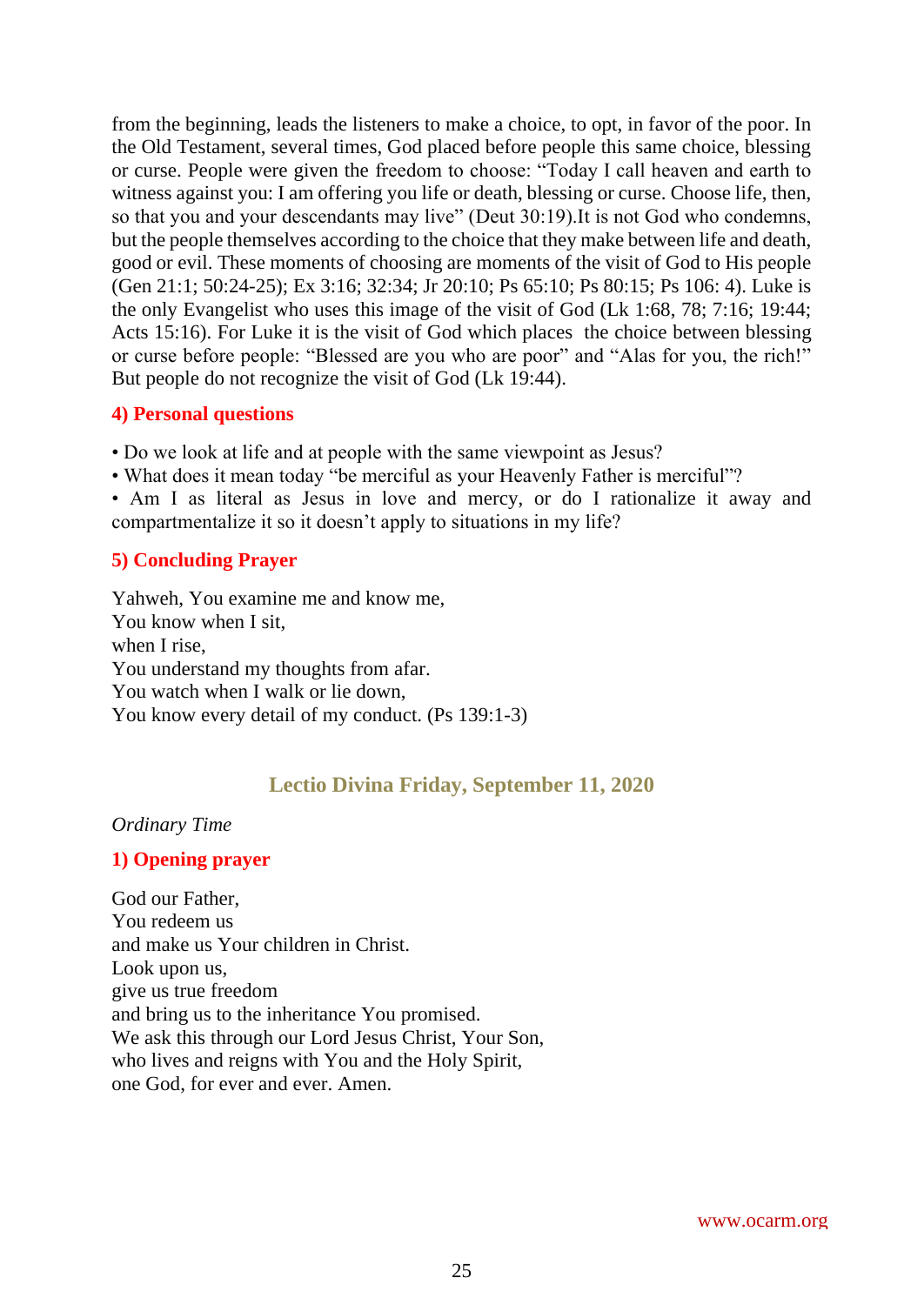### **2) Gospel Reading - Luke 6:39-42**

Jesus told his disciples a parable: "Can a blind person guide a blind person? Will not both fall into a pit? No disciple is superior to the teacher; but when fully trained, every disciple will be like his teacher. Why do you notice the splinter in your brother's eye, but do not perceive the wooden beam in your own? How can you say to your brother, 'Brother, let me remove that splinter in your eye,' when you do not even notice the wooden beam in your own eye? You hypocrite! Remove the wooden beam from your eye first; then you will see clearly to remove the splinter in your brother's eye."

### **3) Reflection**

• Today's Gospel gives us some of the passages of the discourse which Jesus pronounced on the plain after having spent the night in prayer (Lk 6:12) and after He had called the twelve to be His apostles (Lk 6:13-14). Many of the sayings in this discourse had already been pronounced on other occasions, but Luke, imitating Matthew, puts them together in this Sermon on the Plain.

• Luke 6:39: The parable of the blind man who guides another blind man. Jesus tells a parable to the disciples: "Can a blind man guide another blind man? Will not both of them fall into a hole?" A parable of one line, quite similar to the warnings which, in Matthew's Gospel, are addressed to the Pharisees: "Alas for you, blind guides!" (Mt 23:16-17,19,24,26) Here in the context of the Gospel of Luke, this parable is addressed to the animators of the communities who consider themselves the masters of truth, superior to others and because of this, they are blind guides.

• Luke 6:40: Disciple – Master. "The disciple is not greater than the teacher, but the well prepared disciple will be like the teacher" Jesus is the Master, not the professor. The professor in class teaches different subjects, but does not live with the pupils. The Master or Lord does not teach lessons; he lives with the pupils. His subject matter is himself, his life witness, his way of living the things that he teaches. Living together with the Master, the Lord has three aspects: (1) the Master is the model or example to be imitated (cf. Jn 13:13-15). (2) The disciple not only contemplates and imitates, he commits himself to the same destiny of the Master, with his temptations (Lk 22:28), his persecution (Mt 10:24-25), his death (Jn 11:16); (3) He not only imitates the model, he not only assumes the commitment, but arrives at identifying himself with Him: "I live, but it is not I who live, but Christ lives in me!" (Gal 2:20). This third aspect is the mystical dimension of the following of Jesus, fruit of the action of the Spirit.

• Luke 6:41-42: The splinter in the brother's eye. "Why do you observe the splinter in your brother's eye and never notice the great log in your own? How can you say to your brother: 'Brother, let me take out that splinter in your eye, when you cannot see the great log in your own? Hypocrite! Take the log out of your own eye first, and then you will see clearly enough to take out the splinter in your brother's eye". In the Sermon on the Mount, Matthew treats the same theme and explains a bit better the parable of the splinter in the eye. Jesus asks for a creative attitude which will make us capable of going and encountering others without judging them, without preconceptions and rationalizing, but accepting the brother (Mt 7:1-5). This total openness toward others considering them as brothers/sisters will arise in us only when we are capable of relating to God with total trust as His children (Mt 7:7-11).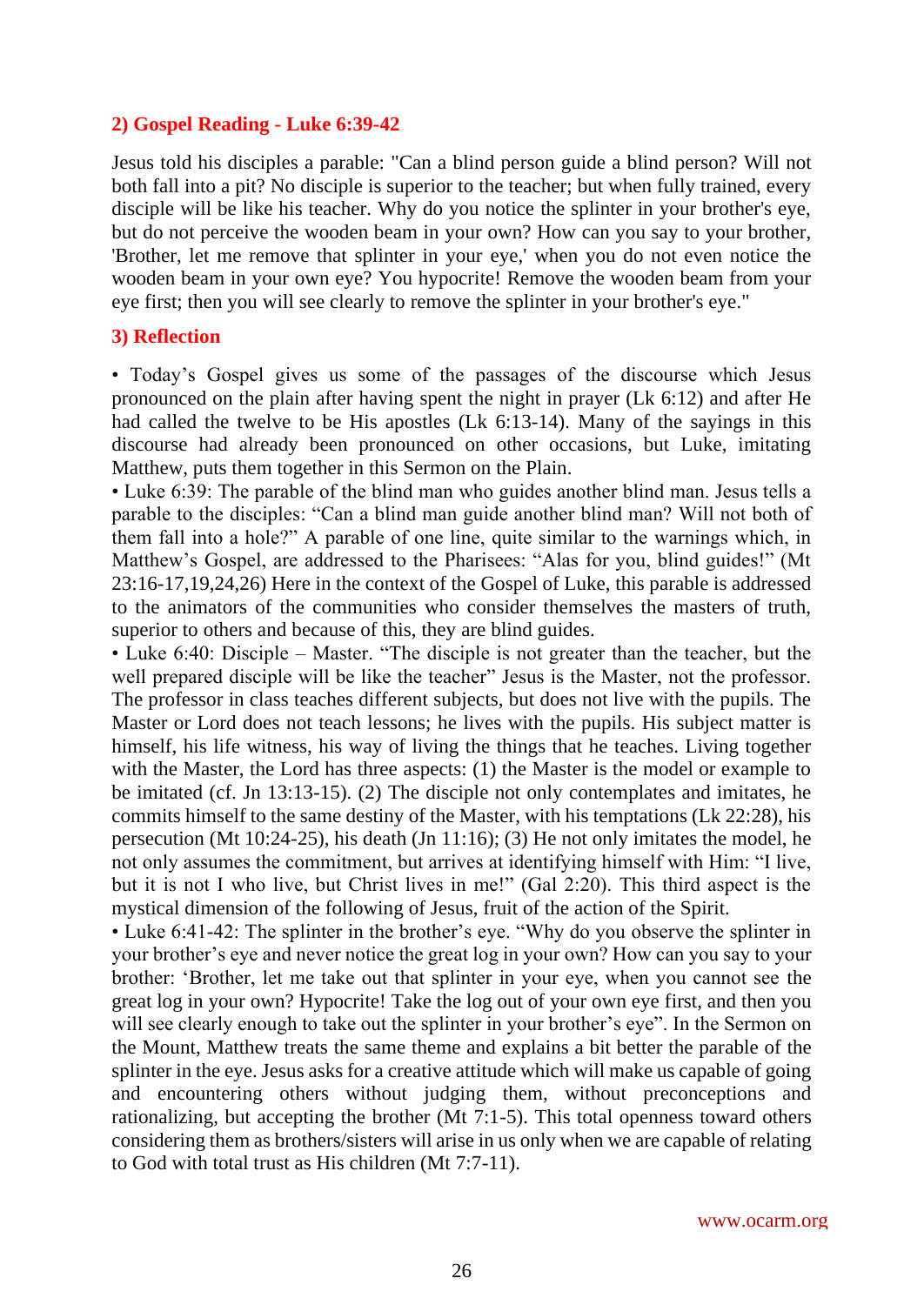### **4) Personal questions**

• Splinter and log in the eye. How do I relate with others at home and in my family, in work and with my colleagues, in community and with the brothers and sisters? • Master and disciple. How am I a disciple of Jesus?

# **5) Concluding Prayer**

Lord, how blessed are those who live in Your house; they shall praise You continually. Blessed those who find their strength in You, whose hearts are set on pilgrimage. (Ps 84:4-5)

# **Lectio Divina Saturday, September 12, 2020**

### <span id="page-26-0"></span>*Ordinary Time* **1) Opening prayer**

God our Father, You redeem us and make us Your children in Christ. Look upon us, give us true freedom and bring us to the inheritance You promised. We ask this through our Lord Jesus Christ, Your Son, who lives and reigns with You and the Holy Spirit, one God, for ever and ever. Amen.

# **2) Gospel Reading - Luke 6:43-49**

Jesus said to His disciples, 'There is no sound tree that produces rotten fruit, nor again a rotten tree that produces sound fruit. Every tree can be told by its own fruit: people do not pick figs from thorns nor gather grapes from brambles.

Good people draw what is good from the store of goodness in their hearts; bad people draw what is bad from the store of badness. For the words of the mouth flow out of what fills the heart. 'Why do you call me, "Lord, Lord" and not do what I say?

'Everyone who comes to Me and listens to My words and acts on them—I will show you what such a person is like. Such a person is like the man who, when he built a house, dug, and dug deep, and laid the foundations on rock; when the river was in flood it bore down on that house but could not shake it, it was so well built. But someone who listens and does nothing is like the man who built a house on soil, with no foundations; as soon as the river bore down on it, it collapsed; and what a ruin that house became!' **3) Reflection**

• In today's Gospel we have the last part of the Discourse on the Plain, that is, the version which Luke presents in the Sermon on the Mount of the Gospel of Matthew. And Luke puts together what follows:

• Luke 6:43-45: The parable of the tree that bears good fruit. "There is no sound tree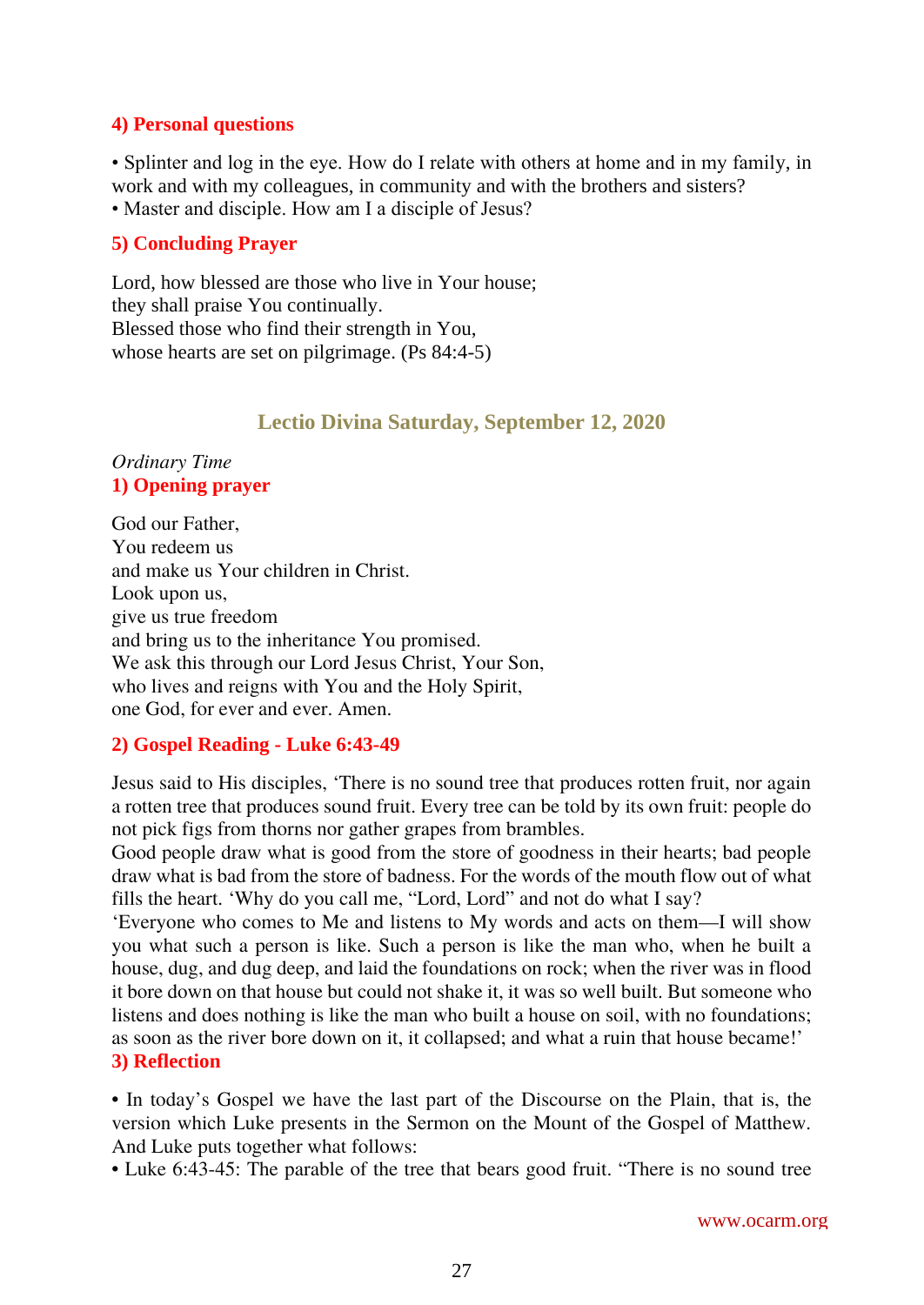that produces rotten fruit, nor again a rotten tree that produces sound fruit. Every tree can be known by its own fruit: people do not pick figs from thorns, or gather grapes from brambles". The letter of James the Apostle serves as a commentary to this parable of Jesus: "Does any water supply give a flow of fresh water and salt water out of the same pipe? Can a fig tree yield olives, my brothers, or a vine yield figs? No more can sea water yield fresh water" (James 3:11-12). A person who is well formed in the tradition of living together in community develops within self a good nature which leads him/her to do good. "The good of the treasure of his/her heart is brought out", but the person who does not pay attention to his/her formation will have difficulty in producing good deeds. Rather, "from his/her evil treasure evil will come out evil, because the mouth speaks of the fullness of the heart". Concerning the "good treasure of the heart" it is worthwhile to remember what the Book of Ecclesiasticus says on the heart, the source of good counsel: "Stick to the advice your own heart gives you, no one can be truer to you than that; since a person's soul often gives a clearer warning than seven watchmen perched on a watchtower. And besides all this beg the Most High to guide your steps into the truth" (Sir 37: 13-15).

• Luke 6:46: It is not sufficient to say, Lord, Lord. What is important is not to say beautiful things about God, but rather to do the will of the Father and in this way be a revelation of His face and of His presence in the world.

• Luke 6:47-49: To construct the house on rock. To listen and to put into practice, this is the conclusion of the Sermon on the Mount. Many people sought security and religious power in the extraordinary heads (gifts) or in the observance. But true security does not come from power; it does not come from any of those things. It comes from God! And God becomes the source of security, when we seek to do His will. And in this way He will be the rock which will support us, in the difficult hours and in the storms.

God is the rock of our life. In the Book of Psalms, we frequently find the expression: "God is my rock, my fortress... My God, my Rock, my refuge, my shield, the force which saves me..." (Ps 18:3). He is the defense and the force of those who believe in Him and who seek justice (Ps 18:21-24). The people who trust in this God become, in turn, a rock for others. Thus the prophet Isaiah invites the people who were in exile: "Listen to me, you who pursue saving justice, you who seek Yahweh. Consider the rock from which you were hewn, the quarry from which you were dug. Consider Abraham your father and Sarah who gave you birth" (Isa 51:1-2). The prophet asks the people not to forget the past and to remember Abraham and Sarah who, because of their faith in God, became a rock, the beginning of the People of God. Looking toward this rock, the people should draw courage to fight and get out of the exile. And thus Matthew exhorts the communities to have as an incentive or encouragement this same rock (Mt 7:24-25) and in this way be themselves rocks to strengthen their brothers in the faith. This is also the significance which Jesus gives to Peter: "You are Peter and on this Rock I will build my Church" (Mt 16:18). This is the vocation of the first communities called to unite themselves to Jesus, the living Rock, so as to become themselves living rocks, listening and putting into practice the Word (Ps 2: 4-10; 2: 5; Eph 2:19-22). **4) Personal questions**

- What is the quality of my heart?
- Is my house built on rock?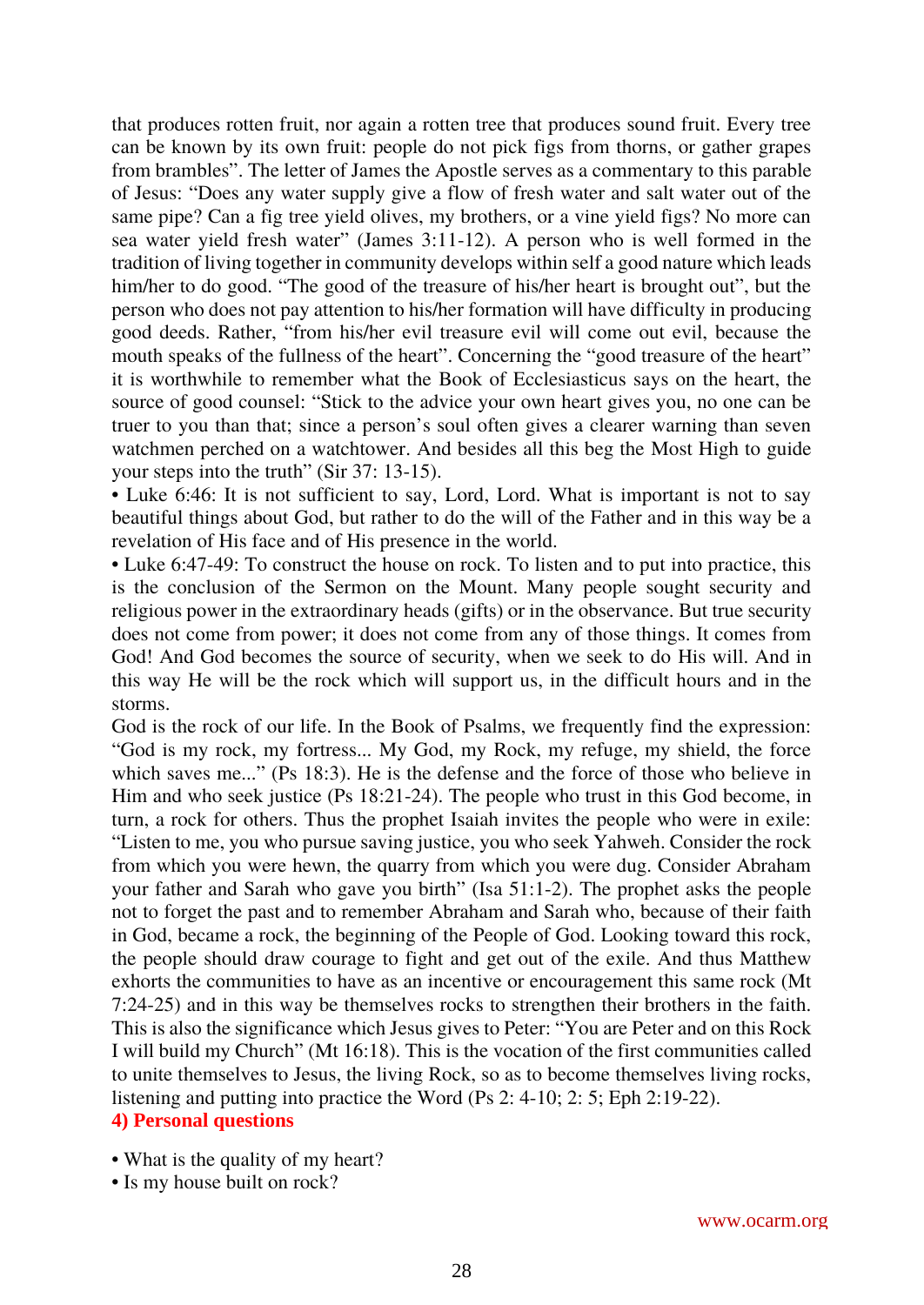# **5) Concluding Prayer**

Lord, You created my inmost self, knit me together in my mother's womb. For so many marvels I thank You; a wonder am I, and all Your works are wonders. (Ps 139:13-14)

# **Lectio Divina Sunday, September 13, 2020**

### <span id="page-28-0"></span>**1. Opening prayer**

Lord Jesus, send Your Spirit to help us to read the Scriptures with the same mind that You read them to the disciples on the way to Emmaus. In the light of the Word, written in the Bible, You helped them to discover the presence of God in the disturbing events of Your sentence and death. Thus, the cross that seemed to be the end of all hope became for them the source of life and of resurrection.

Create silence in us so that we may listen to Your voice in Creation and in the Scriptures, in events and in people, above all in the poor and suffering. May Your word guide us so that we too, like the two disciples on the way to Emmaus, may experience the force of Your resurrection and witness to others that You are alive in our midst as source of fraternity, justice and peace. We ask this of You, Jesus, son of Mary, who revealed the Father to us and sent us Your Spirit. Amen.

# **2. Reading**

#### **a) A division of the text to help with the reading:**

Matthew 18:21: Peter's question Matthew 18:22: Jesus' reply Matthew 18:23-26:  $1<sup>st</sup>$  part of the parable Matthew 18:27-30: 2<sup>nd</sup> part of the parable Matthew 18:31-35: 3<sup>rd</sup> part of the parable

#### **b) A key to the reading:**

In the Gospel of the  $24<sup>th</sup>$  Sunday of Ordinary Time, Jesus tells us of the need to forgive our brothers and sisters. It is not easy to forgive. There are some offences and insults that go on hurting us. Some say, "I forgive, but I do not forget." I cannot forget! Resentment, tensions, different opinions, provocations make it difficult to forgive and be reconciled. Why is forgiving so difficult? Do I create a space in my family, my community, my work and my relationships for reconciliation and forgiveness? How? Let us meditate on the third part of the "Sermon on the Community" (Mt 18:21-35), where Matthew puts together the sayings and parables of Jesus on limitless forgiveness. As you read, think of yourself and try to look back on your life.

#### **c) The text:**

21 Then Peter went up to Him and said, 'Lord, how often must I forgive my brother if he wrongs me? As often as seven times?' 22 Jesus answered, 'Not seven, I tell you, but seventy-seven times. 23 'And so the kingdom of Heaven may be compared to a king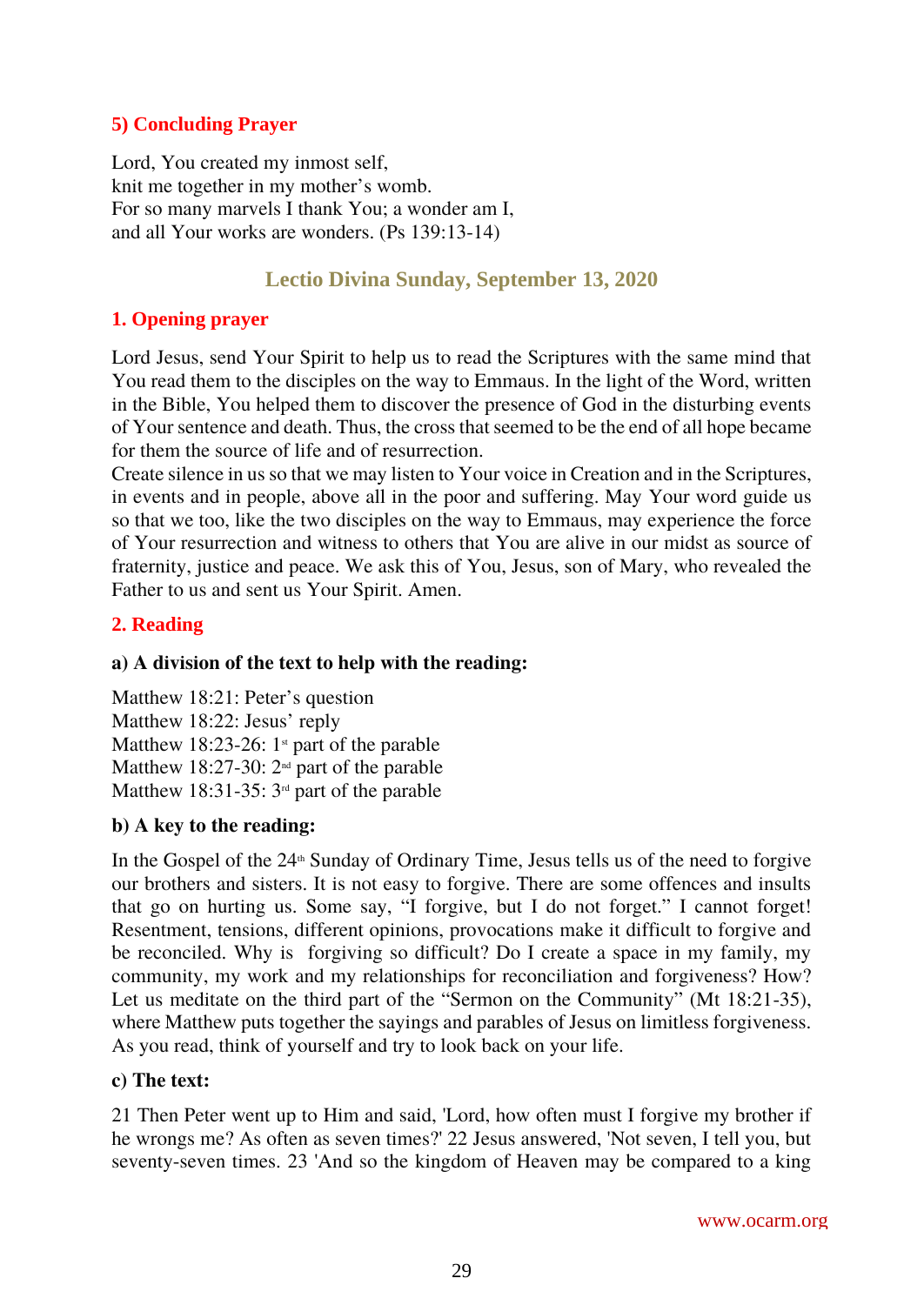who decided to settle his accounts with his servants. 24 When the reckoning began, they brought him a man who owed ten thousand talents; 25 he had no means of paying, so his master gave orders that he should be sold, together with his wife and children and all his possessions, to meet the debt. 26 At this, the servant threw himself down at his master's feet, with the words, "Be patient with me and I will pay the whole sum."

27 And the servant's master felt so sorry for him that he let him go and cancelled the debt. 28 Now as this servant went out, he happened to meet a fellowservant who owed him one hundred denarii; and he seized him by the throat and began to throttle him, saying, "Pay what you owe me." 29 His fellowservant fell at his feet and appealed to him, saying, "Be patient with me and I will pay you." 30 But the other would not agree; on the contrary, he had him thrown into prison till he should pay the debt. 31 His fellow-servants were deeply distressed when they saw what had happened, and they went to their master and reported the whole affair to him. 32 Then the master sent for the man and said to him, "You wicked servant, I cancelled all that debt of



yours when you appealed to me. 33 Were you not bound, then, to have pity on your fellow-servant just as I had pity on you?" 34 And in his anger the master handed him over to the torturers till he should pay all his debt. 35 And that is how My heavenly Father will deal with you unless you each forgive your brother from your heart.'

# **3. A moment of prayerful silence**

so that the Word of God may penetrate and enlighten our life

# **4. Some questions**

to help us in our personal reflection.

a) Which part of the parable struck you most? Why?

b) What counsels does Jesus give us to help us reconcile and forgive?

c) Looking in the mirror of the parable, with which character do I identify myself most: the king who wants to audit his servants or with the forgiven servant who does not want to forgive his companion?

d) Looking at the present situation of our family, our community, our church, our society and our world, is there among us a space for forgiveness and reconciliation so that reconciliation spreads among us? Where do we need to begin so that reconciliation may spread among us?

# **5. For those who wish to go deeper into the text**

# **a) The context within which our text is placed in Matthew's Gospel:**

- The comparison that Jesus uses to show the obligation to forgive and be reconciled brings together parable and allegory. When Jesus speaks of the King who wants to settle his accounts with his servants, He is thinking of God who forgives all. When He speaks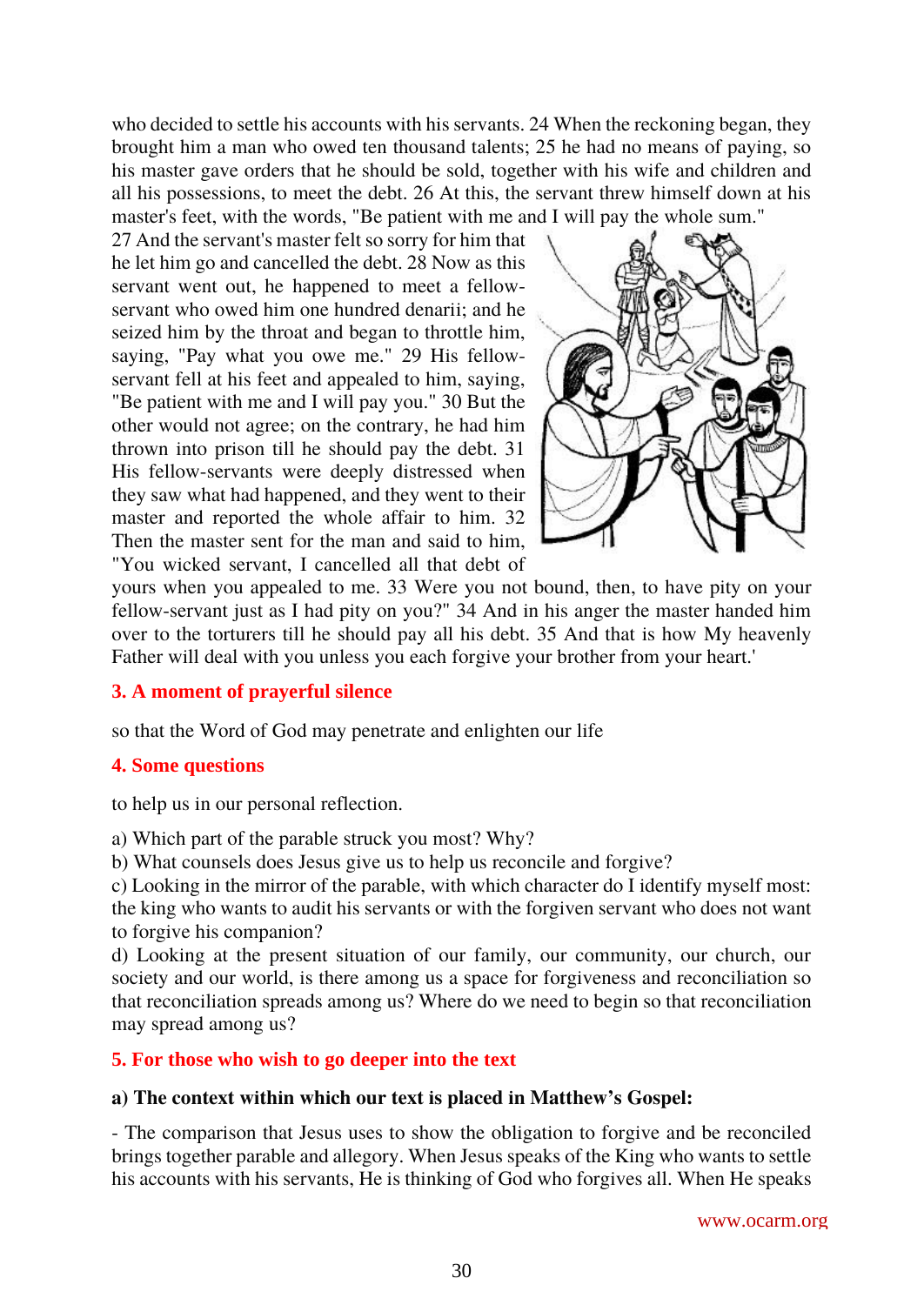of the debt of the servant forgiven by the King, He is thinking of our huge debt with God who always forgives us. When He speaks of the attitude of the forgiven servant who will not forgive, he is thinking of us, forgiven by God, but who will not forgive our brothers and sisters.

- At the end of the first century, the Judeo-Christians of the communities of Syria and Palestine had serious and grave problems of reconciliation with the brothers and sisters of the same race. At the time of the great disaster of the destruction of Jerusalem by the Romans in the 70's, both the *Synagogue* and the *Ecclesia* were trying to reorganize themselves in the regions of Syria and Palestine. That is why there was a great and growing tension between them that was the source of much suffering within families. This tension is the background to Matthew's Gospel.

# **b) A commentary on the text:**

Matthew 18:21: Peter's question: how many times forgive?

On hearing Jesus' words on reconciliation, Peter asks: "How often must I forgive? Seven times?" Seven is a number indicating perfection and, in the case of Peter's proposal, seven is synonymous with *always*.

Matthew 18:22: Jesus' reply: seventy times seven!

Jesus sees further. He eliminates any possible limitation to forgiveness: "Not seven, but seventy times seven!" There is no proportion between the forgiveness we receive from God and our forgiving our brother and sister. So as to make His reply to Peter clear, Jesus tells a parable. It is the parable of limitless forgiveness!

Matthew 18:23-26: The first part of the parable: the situation of the debtor

When He speaks of the King, Jesus is thinking of God. A servant owes the king ten thousand talents, that is, 164 tons of gold. The servant says he will pay. But even if he worked the whole of his life, he, his wife, his children and all his family, he would not be able to acquire 164 tons of gold to pay back the king. In other words, we shall never be in a position to pay back our debt with God. Impossible! (cf. Psalm 49:8-9).

Matthew 18:27-30: The second part of the parable: The great contrast

At the servant's insistence, the king forgives him his debt of 164 tons of gold. A fellow servant owes him a hundred denarii, that is, 30 grams of gold. There is no comparison between the two debts! A grain of sand and a mountain! Before God's love that freely forgives our debt of 164 tons of gold, it is only just that we should forgive a debt of 30 grams of gold. But the forgiven servant would not forgive, not even at the insistence of the debtor. He behaves towards his fellow servant the way the king should have behaved towards him but did not: he ordered that he be thrown in jail until the debt of 30 grams of gold was paid! The contrast speaks for itself and needs no commentary!

Matthew 18:23-35: The third part of the parable: the moral of the story

The shameful attitude of the forgiven servant who will not forgive strikes even his mates. They report him to the king and the king acts accordingly: he puts into motion the procedure of justice and the forgiven servant who in turn would not forgive, is thrown into jail, where he will stay until his debt is paid! He should still be there today! He will never be able to pay 164 tons of gold! The moral of the parable: "This is how My Father will deal with you unless you each forgive your brother from your heart!"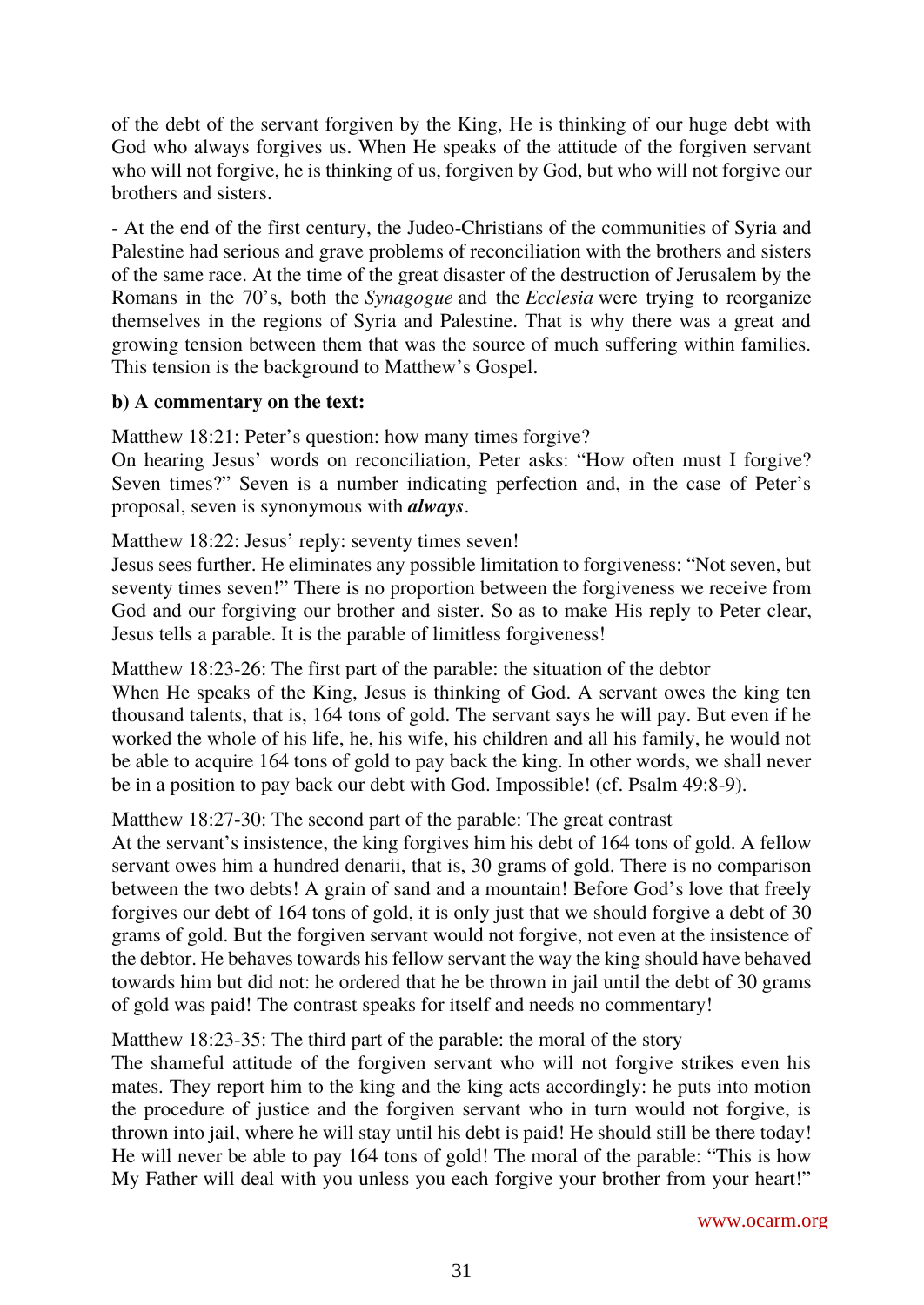The only limit to the free mercy of God who always forgives us is our refusal to forgive the brother and sister! (Mt 18:34; 6:12:15; Lk 23:34).

# **c) A deepening: Forgiving after 11 September 2001!**

On 11 September 2001, a group of terrorists flew two planes into the two towers of New York and killed more than three thousand persons while shouting "Holy War!" The immediate cry in reply was: "Crusade". Both sides used the name of God to legitimize violence. No one recalled the saying: "Seventy times seven!" And one of the sides calls itself Christian!

On the occasion of the war in Iraq, Pope John Paul II shouted at a public audience, "War is Satanic!", and invited all to fight for peace. At an ecumenical meeting of representatives of Jews and Muslims in Jerusalem in 2000, the Pope said, "We cannot call on the name of God to legitimize violence!"

The last sentence of the Old Testament through which the people of God entered the New Testament and that expresses the nucleus of its messianic hope for reconciliation, is the oracle of the prophet Malachi: "Lo, I will send Elijah, the prophet, before the day of the Lord comes, the great and terrible day, to turn the hearts of the fathers to their children, and the hearts of the children to their fathers, lest I come and strike the land with doom" (Mal 3:23). To turn the hearts of fathers to their children, and the hearts of children to their fathers, means to rebuild relationships between persons. There will be no future of peace unless we make a great effort at rebuilding human relationships in the small nucleus, that is, in the family and in the community. The community is where families meet to preserve and pass on the values that they hold.

Indifference came into the world with the first-born of the first union: Cain who kills Abel (Gen 4:8). This indifference has grown with double vengeance. Cain will be avenged sevenfold, but Lamech seventy times sevenfold (Gen 4:24). Peter wants to undo the error and proposes a reconciliation of seven times (Mt 18:21). But his proposal is weak. It does not go to the root of violence. Jesus goes much further and demands seventy times seven (Mt 18:22). To this day, and especially today, reconciliation is the most urgent task for us, followers of Jesus. It is worthwhile remembering Jesus' warning: *"That is how My Father will deal with you unless you each forgive the brother from your heart!"* **Seventy times seven!**

# **6. Prayer: Psalm 62**

#### **God our only hope**

In God alone there is rest for my soul, from Him comes my safety; He alone is my rock, my safety, my stronghold so that I stand unshaken. How much longer will you set on a victim, all together, intent on murder, like a rampart already leaning over, a wall already damaged? Trickery is their only plan,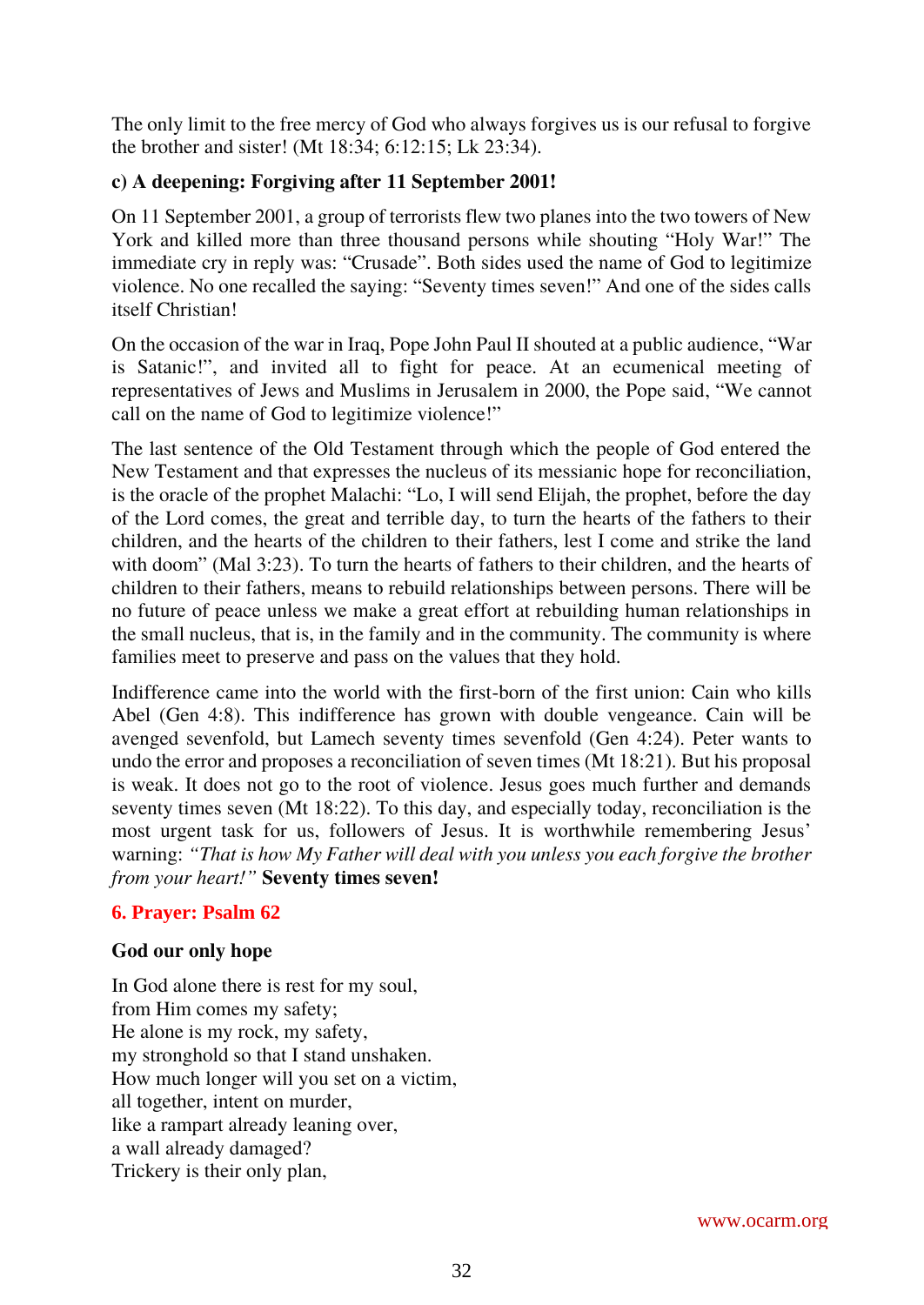deception their only pleasure, with lies on their lips they pronounce a blessing, with a curse in their hearts.

Rest in God alone, my soul! He is the source of my hope. He alone is my rock, my safety, my stronghold, so that I stand unwavering. In God is my safety and my glory, the rock of my strength. In God is my refuge; trust in Him, you people, at all times. Pour out your hearts to Him, God is a refuge for us.

Ordinary people are a mere puff of wind, important people a delusion; set both on the scales together, and they are lighter than a puff of wind. Put no trust in extortion, no empty hopes in robbery; however much wealth may multiply, do not set your heart on it. Once God has spoken, twice have I heard this: Strength belongs to God, to You, Lord, faithful love; and You repay everyone as their deeds deserve.

# **7. Final Prayer**

Lord Jesus, we thank You for the word that has enabled us to understand better the will of the Father. May Your Spirit enlighten our actions and grant us the strength to practice that which Your Word has revealed to us. May we, like Mary, Your mother, not only listen to but also practice the Word, You who live and reign with the Father in the unity of the Holy Spirit forever and ever. Amen.

# **Lectio Divina Monday, September 14, 2020**

<span id="page-32-0"></span>*Anyone who believes in Jesus has eternal life.*

# **Opening prayer**

Oh Father who wanted to save man by the Cross of Christ, Your Son, grant to us who have known on earth His mystery of love,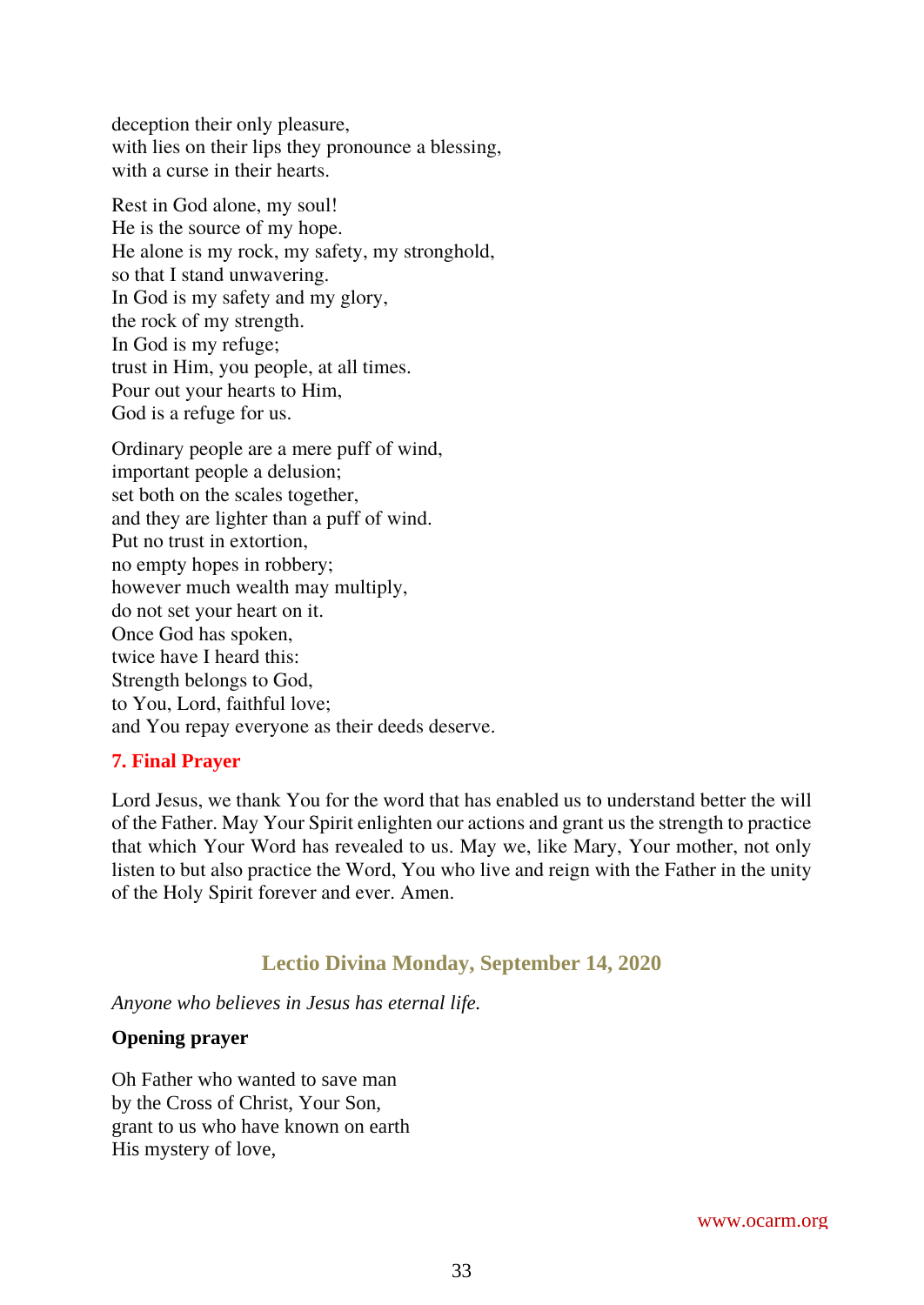to enjoy in Heaven the fruits of His redemption. We ask this through Christ our Lord.

# **1. LECTIO**

# **Reading:**

Jesus said to Nicodemus: "No one has gone up to heaven except the one who has come down from heaven, the Son of Man.

And just as Moses lifted up the serpent in the desert, so must the Son of Man be lifted up,

so that everyone who believes in him may have eternal life."

For God so loved the world that he gave his only Son, so that everyone who believes in him might not perish but might have eternal life.

For God did not send his Son into the world to condemn the world,

but that the world might be saved through him.

# **2. MEDITATIO**

# **a) Key for the reading:**



The text for today's Liturgy has been taken from the Feast of the Exaltation of the Holy Cross. It should not surprise us that the passage chosen for this celebration forms part of the fourth Gospel, because, it is precisely this Gospel which presents the mystery of the cross of the Lord as the exaltation. This is clear from the beginning of the Gospel: "as Moses lifted up the snake in the desert, so must the Son of man be lifted up" (Jn 3:14; Dan 7:13). John explains the mystery of the Incarnate Word in the paradoxical movement of the descent-ascent (Jn 1:14,18; 3:13). In fact, it is this mystery which offers the key for the reading in order to understand the evolution of the identity and of the mission of the passus et gloriosus (suffering and glorious) of Jesus Christ, and that we may well say that this is not only valid for the text of John. The Letter to the Ephesians, for example, uses this paradoxical movement to explain the mystery of Christ: "Now, when it says, 'He went up', it must mean that He had gone down to the deepest levels of the earth" (Eph 4:9).

Jesus is the Son of God who becoming Son of man (Jn 3:13) makes known to us the mysteries of God (Jn 1:18). He alone can do this, in so far as He alone has seen the Father (Jn 6:46). We can say that the mystery of the Word who descends from Heaven responds to the yearning of the prophets: who will go up to heaven to reveal this mystery to us? (cf. Deut 30:12; Prov 30:4). The fourth Gospel is full of references to the mystery of He who "is from Heaven" (1 Cor 15:47). The following are some quotations or references: Jn 6:33, 38,51, 62; 8:42; 16:28-30; 17:5.

The exaltation of Jesus is precisely in His descent to come to us, unto death, and death on the Cross, on which He was lifted up like the serpent in the desert, which,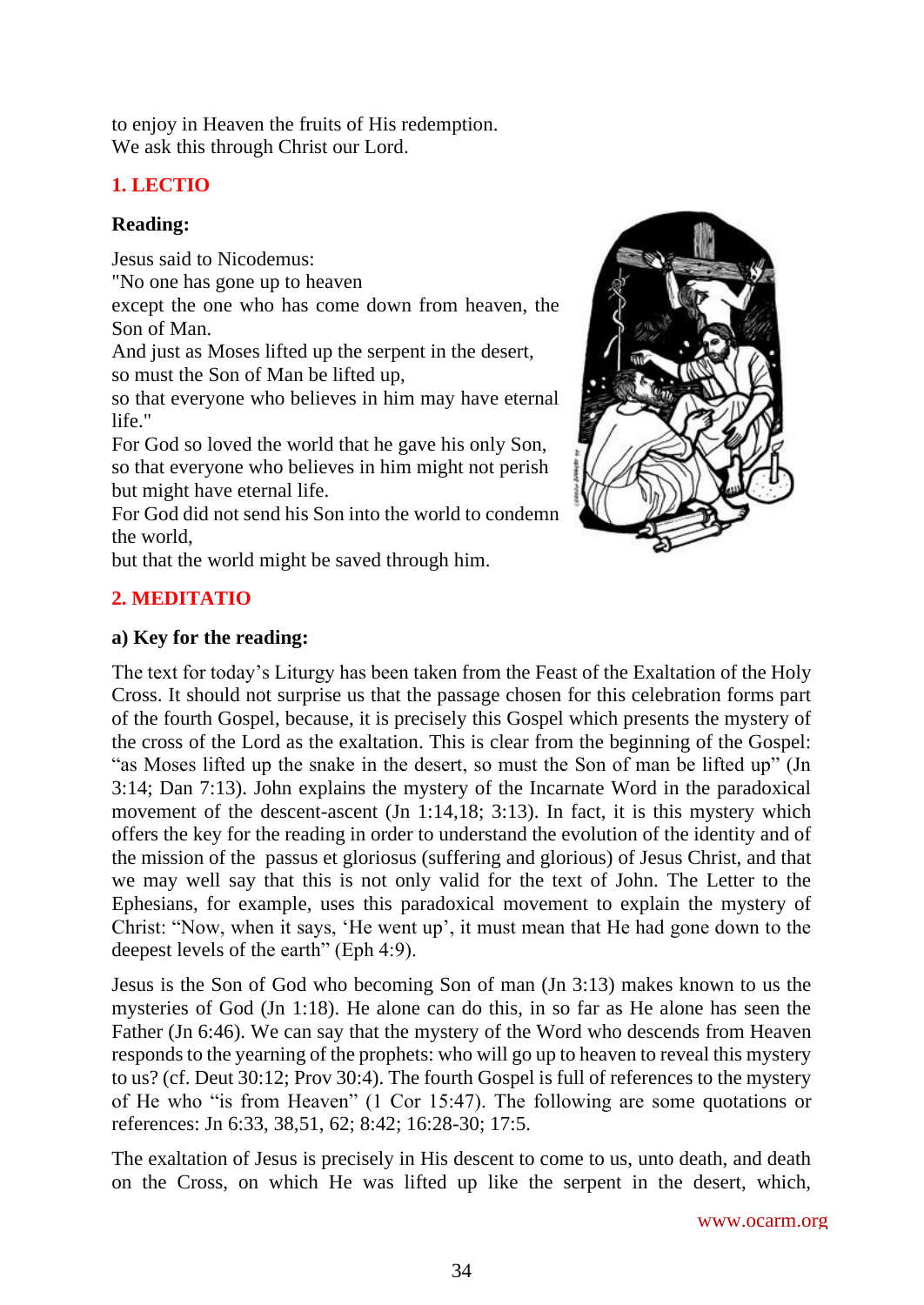"anybody… who looked at it would survive" (Num 21:7-9; Zech 12:10). John reminds us in the scene of the death of Jesus Christ being lifted up: "They will look to the one whom they have pierced" (Jn 19:37). In the context of the fourth Gospel, "to turn and look" means "to know," "to understand," "to see."

Frequently, in John's Gospel, Jesus speaks about His being lifted up: "When you have lifted up the Son of Man, then you will know that I am He" (Jn 8:28); "when I am lifted up from the earth, I shall draw all peoples to Myself. By these words He indicated the kind of death He would die" (Jn 12: 32-33). In the synoptics also Jesus announces to His disciples the mystery of His condemnation to death on the cross (see Mt 20:27-29; Mk 10:32-34; Lk 18:31-33). In fact, Christ had "to suffer all that to enter into His glory" (Lk 24:26).

This mystery reveals the great love which God has for us. He is the Son given to us, "so that anyone who believes in Him will not be lost, but will have eternal life," this Son whom we have rejected and crucified. But precisely in this rejection on our part, God has manifested Himself to us His fidelity and His love which does not stop before the hardness of our heart. And even in spite of our rejection and our contempt He gives us salvation (cf. Acts 4:27-28), remaining firm in fulfilling His plan of mercy: God, in fact, has not sent His Son into the world to condemn the world, but in order that the world may be saved through Him."

# **b) A few questions:**

i) What struck you in the Gospel?

ii) What does the exaltation of Christ and of His cross mean for you?

iii) What consequences does this paradoxical movement of descent-ascent imply in the living out of faith?

# **3. ORATIO**

# **Psalm 77 (1-2, 34-38)**

My people, listen to My teaching, pay attention to what I say. I will speak to you in a parable, unfold the mysteries of the past.

Whenever He slaughtered them, they began to seek Him; they turned back and looked eagerly for Him, recalling that God was their rock, God the Most High, their redeemer.

They tried to flatter Him with their mouths; their tongues were deceitful towards Him. Their hearts were not loyal to Him; they were not faithful to His covenant.

But in His compassion He forgave their guilt instead of killing them,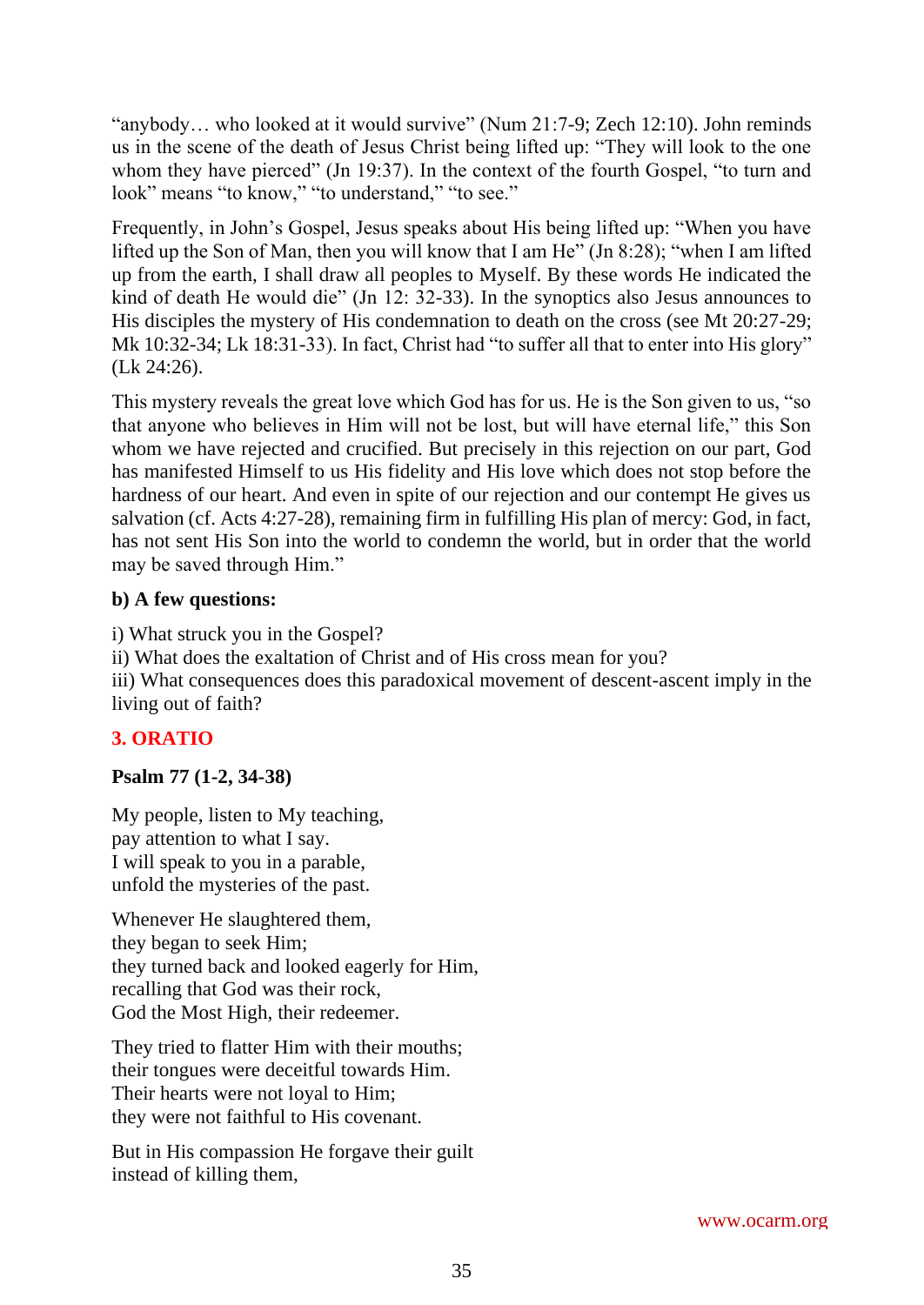time and again repressing His anger instead of rousing His full wrath.

#### **4. CONTEMPLATIO**

"Jesus Christ as Lord, to the glory of God the Father." (Phil 2:11)

# **Lectio Divina Tuesday, September 15, 2020**

<span id="page-35-0"></span>*Ordinary Time John 19:25-27*

### **1) Opening prayer**

Almighty God, our creator and guide, may we serve You with all our hearts and know Your forgiveness in our lives.

We ask this through our Lord Jesus Christ, Your Son, who lives and reigns with You and the Holy Spirit, one God, for ever and ever. Amen.

### **2) Gospel Reading - John 19:25-27**

Standing by the cross of Jesus were his mother and his mother's sister, Mary the wife of Clopas, and Mary Magdalene. When Jesus saw his mother and the disciple there whom he loved he said to his mother, "Woman, behold, your son." Then he said to the disciple, "Behold, your mother." And from that hour the disciple took her into his home.

#### **3) Reflection**

• Today, feast of Our Sorrowful Mother, the Gospel of the day presents the passage in which Mary, the Mother of Jesus and the Beloved Disciple, meet at Calvary before the Cross. The Mother of Jesus appears two times in the Gospel of John: at the beginning at the wedding feast in Cana (Jn 2:1-5), and at the end, at the foot of the Cross (Jn 19: 25-27). These two episodes, only present in John's Gospel, have a very profound value. The Gospel of John, compared to the synoptics, is like an x-ray of the other three, while the other three are only a photograph of what has taken place. The x-rays of faith help us to discover in the events dimensions which the human eye does not perceive. The Gospel of John, besides describing the facts, reveals the symbolical dimension which exists in them. Thus, in both cases, at Cana and at the foot of the Cross, the Mother of Jesus represents symbolically the Old Testament waiting for the New Testament to arrive, and in the two cases, she contributes to the arrival of the New Testament. Mary appears like the step between what existed before and what will arrive afterwards. At Cana she symbolizes the Old Testament; she perceives the limits of the Old Testament and takes the initiative so that the New one may arrive. She tells her Son, "They have no wine!" (Jn 2:3). And on Calvary? Let us see: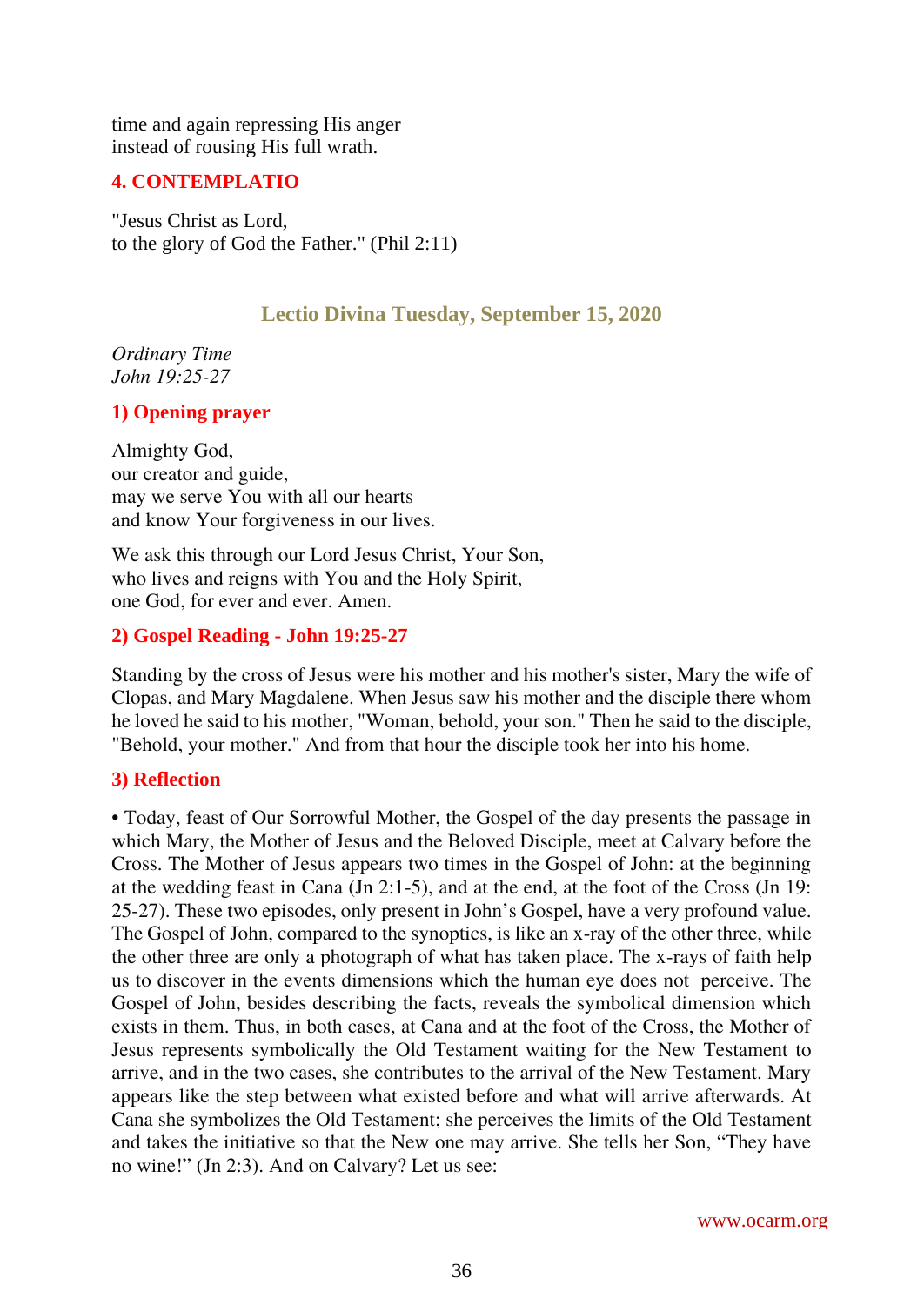• John 19:25: The women and the Beloved Disciple, together at the foot of the Cross. This is what the Gospel says: "Near the cross of Jesus stood His mother and His mother's sister, Mary the wife of Clopas, and Mary of Magdala." The "photograph" shows the mother together with the Son, standing up, a strong woman, who does not allow herself to be discouraged. "Stabat mater dolorosa!" Hers is a silent presence which supports the Son in His gift of self unto death, death on a cross (Phil 2:8). But the "x-ray" of faith shows how the passage from the Old Testament to the New Testament takes place. As happened in Cana, the Mother of Jesus represents the Old Testament, the new humanity which is formed beginning from the lived experience of the Gospel of the Kingdom. At the end of the first century, some Christians thought that the Old Testament was no longer necessary. In fact, at the beginning of the second century, Marcionites rejected the Old Testament and remained with only a part of the New Testament. This is why many wanted to know what was Jesus' will regarding this. • John 19:26-28: The Testament or the Will of Jesus. The words of Jesus are significant. Seeing His Mother, and at her side the beloved disciple, Jesus says, "Woman, this is your son." Then He says to the disciple, "This is your mother." The Old and the New Testament must walk together. At the request of Jesus, the beloved disciple, the son, the New Testament, receives the mother in his house. In the house of the Beloved Disciple, in the Christian community, the full sense of the Old Testament is discovered. The New Testament cannot be understood without the Old one, nor is the Old one complete without the New one. Saint Augustine said, "Novum in vetere latet, Vetus in Novo patet." (The New one is hidden in the Old one. The Old one blooms in the New one). The New one without the Old one would be a building without a foundation. And the Old one without the New one would be like a fruit tree which could not bear fruit.

• Mary in the New Testament. The New Testament speaks very little about Mary, and she says even less. Mary is the mother of silence. The bible only contains seven utterances of Mary. Each one of those is like a window which allows one to see inside Mary's house and to discover how her relationship with God was. The key to understanding all this is given by Luke: "Blessed are those who receive the word of God and put it into practice" (Lk 11: 27-28).

1st: "How can this come about, since I have no knowledge of man?" (Lk 1:34).

2nd: "You see before you the Lord's servant; let it happen to me as you have said." (Lk 1:38).

3rd: "My soul proclaims the greatness of the Lord; my spirit rejoices in God my Savior (Lk 1: 46-55)."

4th: "My child, why have You done this to us? Your father and I were worried looking for you" (Lk 2: 48).

5th: "They have no wine!" (Jn 2: 3.)

6th: "Do whatever He tells you!" (Jn 2:5).

7th: The silence at the foot of the Cross, more eloquent than a thousand words! (Jn 19: 25-27).

## **4) Personal questions**

• Mary at the foot of the Cross. A strong and silent woman. What is my devotion to Mary, the Mother of Jesus, like?

• In the Pieta of Michelangelo, Mary seems to be very young, younger than the crucified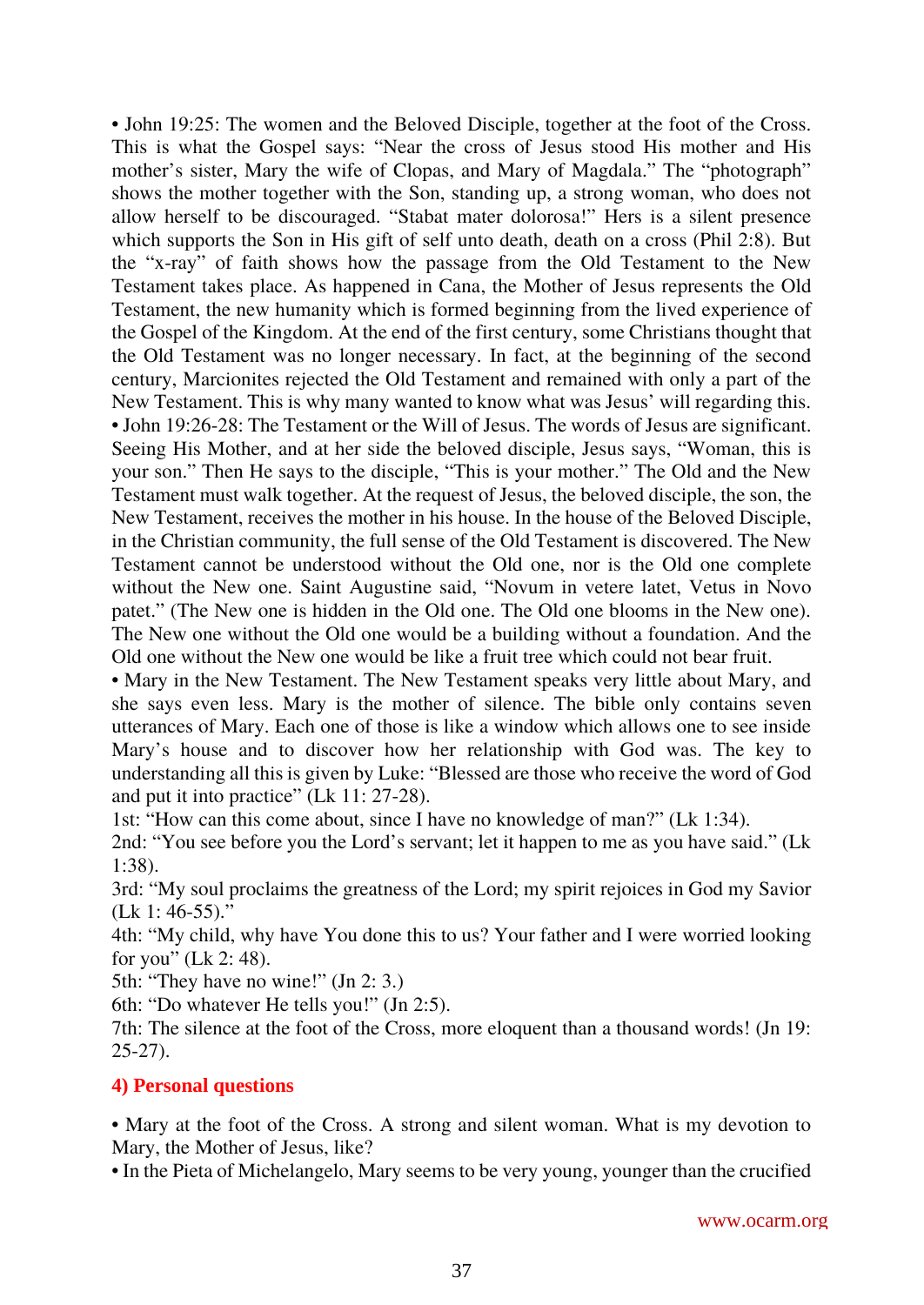Son, yet she must have been about fifty years old. Asked why he had sculptured the face of Mary as a young girl, Michelangelo replied, "People who are passionate for God never age!" Passionate for God! Is that passion for God in me?

### **5) Concluding Prayer**

Yahweh, how abundant is the goodness You have in store for those who fear You, and bestow on those who make You their refuge, for all humanity to see! Safe in Your presence You hide them, far from human plotting. (Ps 31:19-20)

## **Lectio Divina Wednesday, September 16, 2020**

#### **1) Opening prayer**

Almighty God, our creator and guide, may we serve You with all our hearts and know Your forgiveness in our lives. We ask this through our Lord Jesus Christ, Your Son, who lives and reigns with You and the Holy Spirit, one God, for ever and ever. Amen.

## **2) Gospel Reading - Luke 7:31-35**

Jesus said to the crowds: "To what shall I compare the people of this generation? What are they like? They are like children who sit in the marketplace and call to one another, 'We played the flute for you, but you did not dance. We sang a dirge, but you did not weep.' For John the Baptist came neither eating food nor drinking wine, and you said, 'He is possessed by a demon.' The Son of Man came eating and drinking and you said, 'Look, he is a glutton and a drunkard, a friend of tax collectors and sinners.' But wisdom is vindicated by all her children."

#### **3) Reflection**

**•** In today's Gospel we see the originality of the Good News which opens the way for people who are attached to ancient forms of faith who feel lost and do not understand anything more of God's action. In order to hide their lack of openness and of understanding they defend and seek childish pretexts to justify their attitude of lack of acceptance. Jesus reacts with a parable to denounce the confusion of His enemies: "You are similar to children who do not know what they want".

**•** Luke 7:31: *To whom, then, shall I compare you?* Jesus is struck by the reaction of the people and say: "What comparison, then, can I find for the people of this generation? What are they like?" When something is evident and the persons, out of ignorance or because of bad will, do not perceive things and do not want to perceive them, it is good to find an evident comparison which will reveal their incoherence and the ill will. And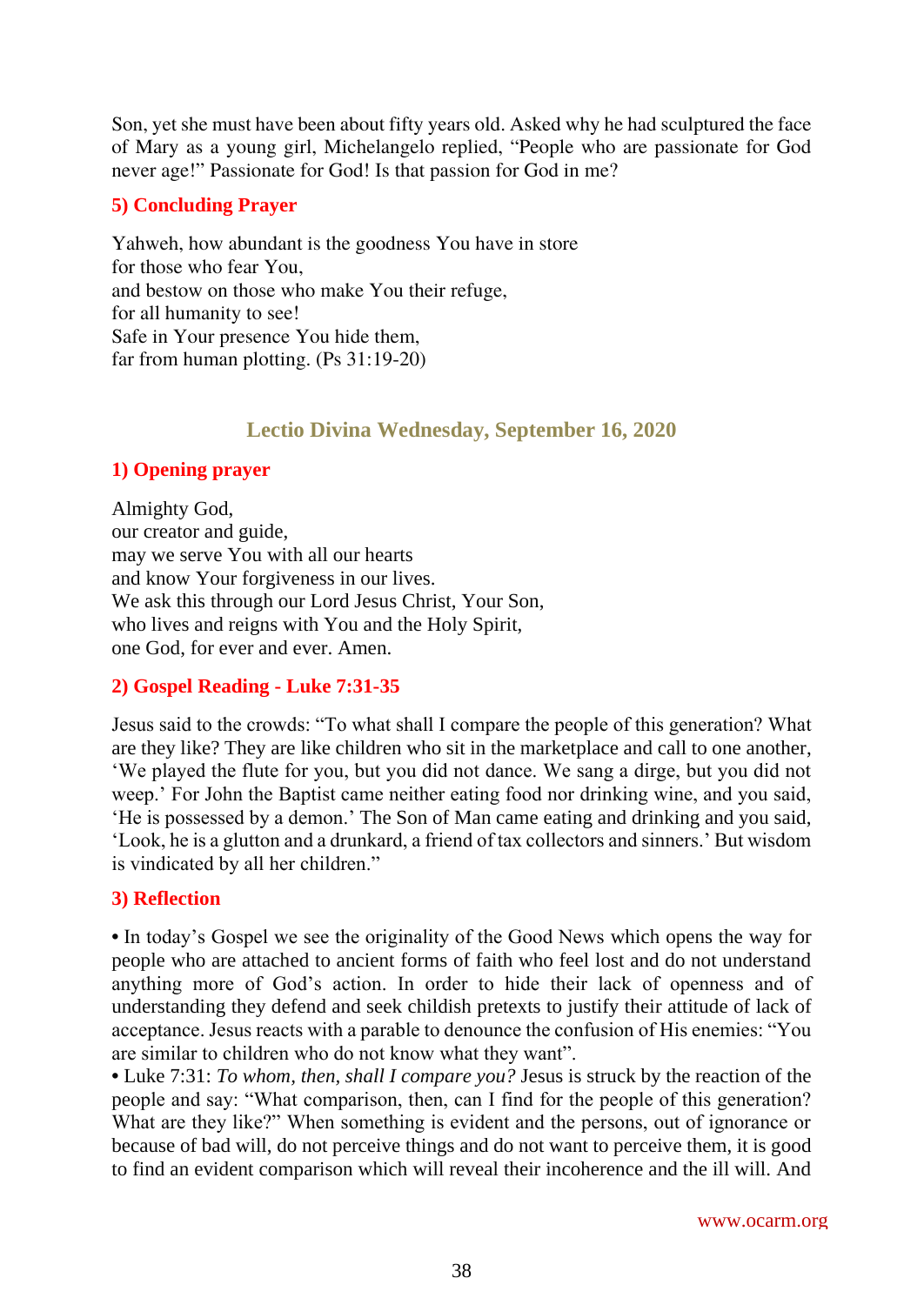Jesus is a Master in finding comparisons which speak for themselves.

**•** Luke 7:32: *Like children without judgment.* The comparison which Jesus finds is this one. You are like "those children, shouting to one another while they sit in the market place: we played the pipes for you, and you would not dance; we sang dirges and you would not cry!" Spoiled children, all over the world, have the same reaction. They complain when others do not do and act as they say. The reason for Jesus' complaint is the arbitrary way with which people in the past reacted before John the Baptist and how they react now before Jesus.

**•** Luke 7:33-34: *Their opinion on John and on Jesus.* "For John the Baptist has come, not eating bread nor drinking wine, and you say: he is possessed. The Son of man has come eating and drinking, and you say: look, a glutton and a drunkard, a friend of tax collectors and sinners". Jesus was a disciple of John the Baptist; He believed in him and was baptized by him. On the occasion of this Baptism in the Jordan, He had the revelation of the Father regarding His mission as Messiah-Servant (Mk 1:10). At the same time, Jesus stressed the difference between Him and John. John was more severe, more ascetical, did not eat nor drink. He remained in the desert and threatened the people with the punishment of the Last Judgment (Lk 3:7-9). Because of this, people said that he was possessed. Jesus was more welcoming; He ate and drank like everybody else. He went through the towns and entered the houses of the people; He accepted the tax collectors and the prostitutes. This is why they said that He was a glutton and a drunkard. Even considering His words regarding "the men of this generation" (Lk 7:31), in a general way, probably, Jesus had in mind the opinion of the religious authority who did not believe in Jesus (Mk 11:29-33).

**•** Luke 7:35: *The obvious conclusion to which Jesus arrives.* And Jesus ends drawing this conclusion: "Yet, wisdom is justified by all her children". The lack of seriousness and of coherence is clearly seen in the opinion given on Jesus and on John. The bad will is so evident that it needs no proof. That recalls the response of Job to his friends who believe that they are wise: "Will no one teach you to be quiet! - the only wisdom that becomes you!" (Job 13:5).

#### **4) Personal questions**

• When I express my opinion on others, am I like the Pharisees and the scribes who gave their opinion on Jesus and John? They expressed only their preconceptions and said nothing on the persons whom they judged.

**•** Do you know any groups in the Church who would merit the parable of Jesus?

## **5) Concluding Prayer**

How blessed the nation whose God is Yahweh, the people He has chosen as His heritage. From heaven Yahweh looks down, He sees all the children of Adam. (Ps 33,12-13)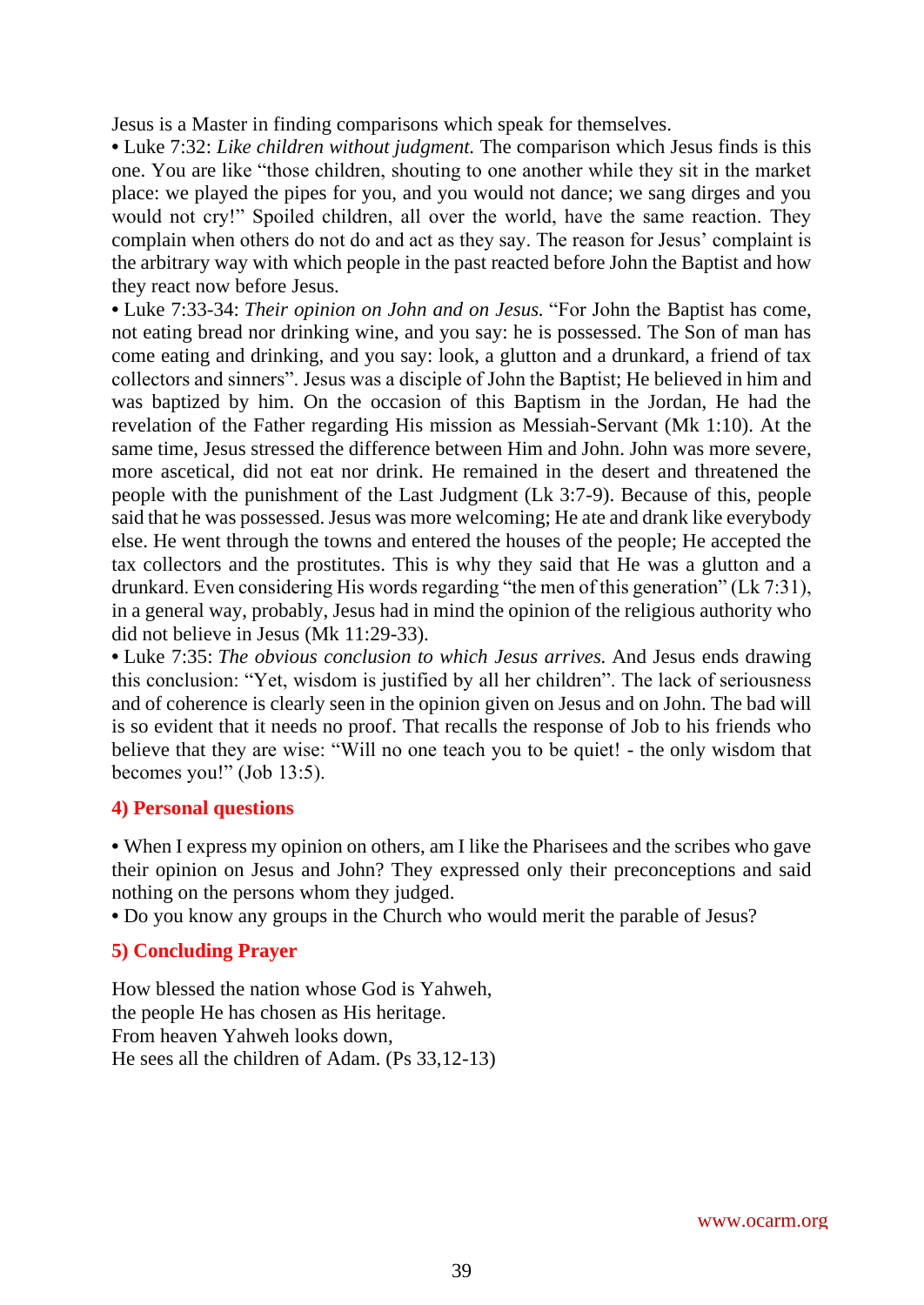# **Lectio Divina Thursday, September 17, 2020**

#### *Ordinary Time*

#### **1) Opening prayer**

Almighty God, our creator and guide, may we serve You with all our hearts and know Your forgiveness in our lives. We ask this through our Lord Jesus Christ, Your Son, who lives and reigns with You and the Holy Spirit, one God, for ever and ever. Amen.

#### **2) Gospel Reading - Luke 7:36-50**

A certain Pharisee invited Jesus to dine with him, and he entered the Pharisee's house and reclined at table. Now there was a sinful woman in the city who learned that he was at table in the house of the Pharisee. Bringing an alabaster flask of ointment, she stood behind him at his feet weeping and began to bathe his feet with her tears. Then she wiped them with her hair, kissed them, and anointed them with the ointment. When the Pharisee who had invited him saw this he said to himself, "If this man were a prophet, he would know who and what sort of woman this is who is touching him, that she is a sinner." Jesus said to him in reply, "Simon, I have something to say to you." "Tell me, teacher," he said. "Two people were in debt to a certain creditor; one owed five hundred days' wages and the other owed fifty. Since they were unable to repay the debt, he forgave it for both. Which of them will love him more?" Simon said in reply, "The one, I suppose, whose larger debt was forgiven." He said to him, "You have judged rightly." Then he turned to the woman and said to Simon, "Do you see this woman? When I entered your house, you did not give me water for my feet, but she has bathed them with her tears and wiped them with her hair. You did not give me a kiss, but she has not ceased kissing my feet since the time I entered. You did not anoint my head with oil, but she anointed my feet with ointment. So I tell you, her many sins have been forgiven; hence, she has shown great love. But the one to whom little is forgiven, loves little." He said to her, "Your sins are forgiven." The others at table said to themselves, "Who is this who even forgives sins?" But he said to the woman, "Your faith has saved you; go in peace."

#### **3) Reflection**

• Today's Gospel presents the episode of the woman with the perfume who was accepted by Jesus during a feast in house of Simon the Pharisee. One of the aspects of the novelty of the Good News of Jesus is the surprising attitude of Jesus toward women. At the time of the New Testament women lived marginalized. In the Synagogue they could not participate in the public life and they could not be witnesses. Many women, though, resisted this exclusion. From the time of Ezra, the marginalization of women had been increasing on the part of the religious authority (Ezr 9:1 to 10:44), and the resistance of women against their exclusion, also increased, as we can see in the stories of Judith, Esther, Ruth, Noemi, Suzanne, and the Sulamite and others. This resistance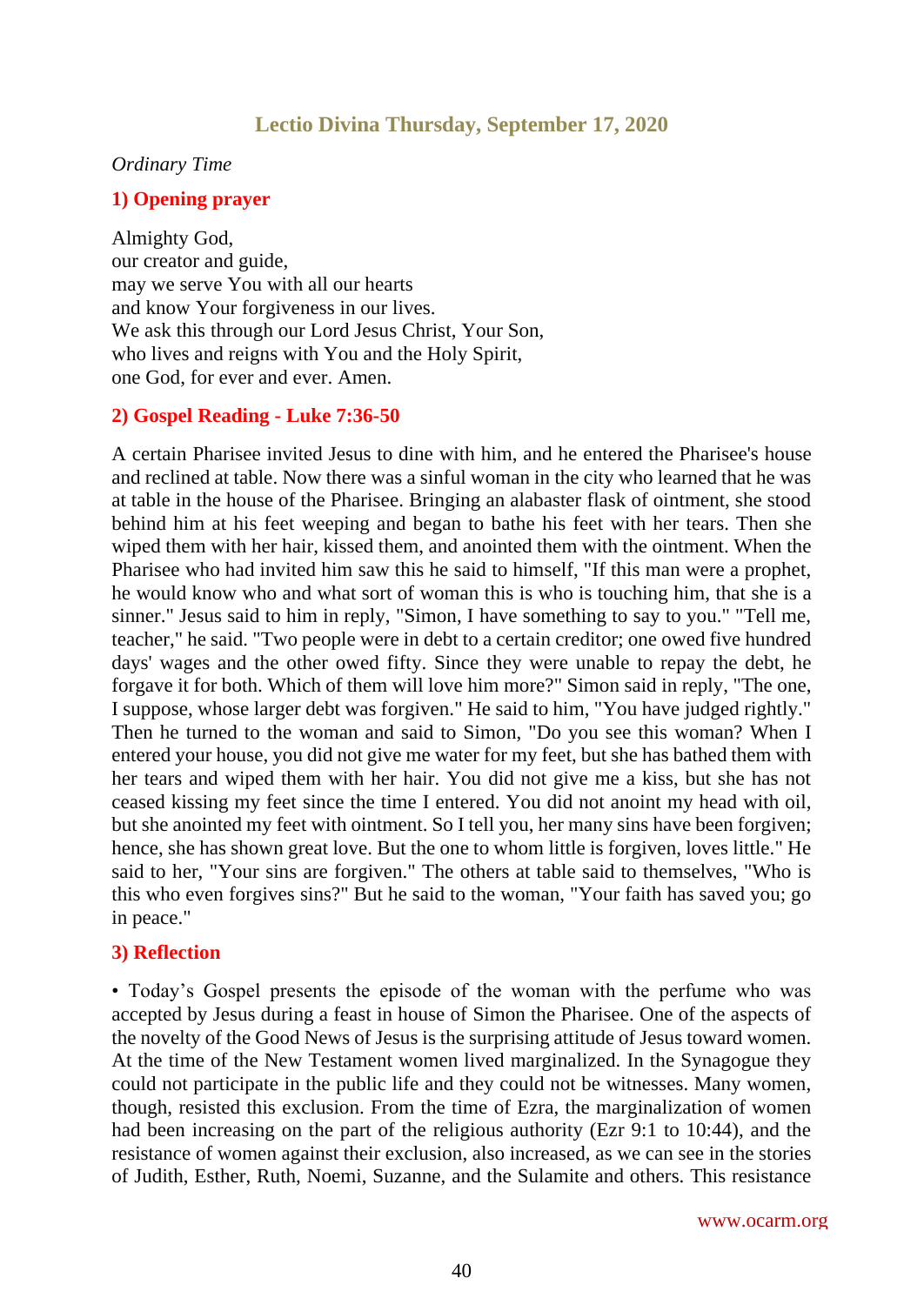found echo and acceptance in Jesus. In the episode of the woman with the perfume there is inconformity which springs up and the resistance of the women in the life of every day and the acceptance of Jesus.

• Luke 7:36-38: The situation which breaks out the debate. Three completely different persons meet with one another: Jesus, Simon, the Pharisee, a practicing Jew, and the woman, whom they said that she was a sinner. Jesus is in the house of Simon who has invited Him to dinner with him. The woman enters, and she places herself at the feet of Jesus, and begins to cry, bathing Jesus' feet with her tears, and dries them with her loose hair. She kisses His feet and anoints them with perfume. To get the hair loose in public was a gesture of independence. Jesus does not draw back, nor does He send the woman away, rather He accepts her gesture.

• Luke 7:39-40: The reaction of the Pharisee and the response of Jesus. Jesus was accepting a person, who, according to the custom of the time, could not be accepted, because she was a sinner. The Pharisee, observing everything, criticizes Jesus and condemns the woman: "If this man were a prophet, He would know who this woman is and what sort of person it is who is touching Him and what a bad name she has". Jesus uses a parable to respond to the provocation of the Pharisee.

• Luke 7:41-43: The parable of the two debtors. One owed 500 denarii, the other 50. Neither one was able to pay, both of them were forgiven. Which of them will love their master more? Response of the Pharisee: "The one who was let off more, I suppose!" The parable presupposes that both, the Pharisee and the woman, had received some favor from Jesus. By the attitude that both take before Jesus they indicate how much they appreciate the favor received. The Pharisee shows his love, his gratitude, by inviting Jesus to eat with him. The woman shows her love, her gratitude, by her tears, the kisses and the perfume.

• Luke 7:44-47: The message of Jesus for the Pharisee. After having received the response of the Pharisee, Jesus applies the parable. Even if He was in the house of the Pharisee, invited by him, Jesus does not lose the freedom to speak and to act. He defends the woman against the criticism of the practicing Jew. The message of Jesus for the Pharisees of all times is this one: "The one who is forgiven little, loves little!" A Pharisee thinks that he is not a sinner because he observes the law in everything. The personal assurance that I, a Pharisee, create for myself many times, in the observance of the Law of God and of the Church, prevents me from experiencing the gratuity of the love of God. What is important is not the observance of the law in itself, but the love with which I observe the law. And using the symbols of the love of the woman, Jesus responds to the Pharisee who considered himself to be in peace with God: "you poured no water over My feet; you gave Me no kiss, you did not anoint My head with perfumed oil! Simon, in spite of the banquet that you have offered Me, you have loved very little!" • Luke 7:48-50: The word of Jesus to the woman. Jesus declares that the woman is forgiven and then adds: "Your faith has saved you, go in peace!" Here we have the novelty of the attitude of Jesus. He does not condemn but He accepts. It is faith which helps the woman to encounter herself and to encounter God. In the relationship with Jesus, a new force springs up in her and makes her be born again.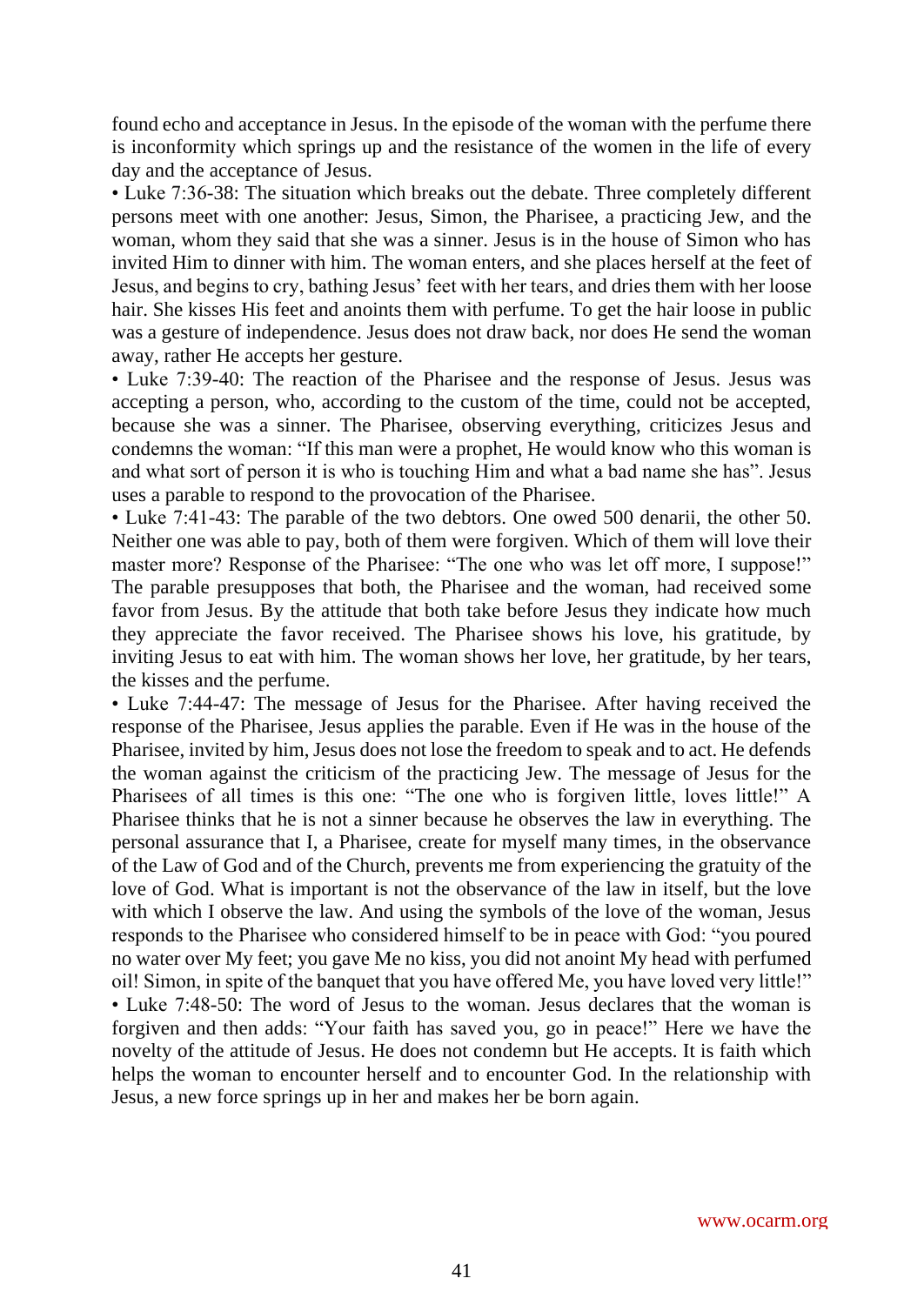## **4) Personal questions**

• Where, when, and how are women despised or rejected by the Pharisee of today? • The woman certainly would not have done what she did if she was not absolutely certain that Jesus would accept her. Do the marginalized and migrant persons have the same certainty today?

## **5) Concluding Prayer**

For Yahweh is good, His faithful love is everlasting, His constancy from age to age. (Ps 100: 5)

# **Lectio Divina Friday, September 18, 2020**

*Ordinary Time*

# **1) Opening prayer**

Almighty God, our creator and guide, may we serve You with all our hearts and know Your forgiveness in our lives. We ask this through our Lord Jesus Christ, Your Son, who lives and reigns with You and the Holy Spirit, one God, for ever and ever. Amen.

## **2) Gospel Reading - Luke 8:1-3**

Jesus journeyed from one town and village to another, preaching and proclaiming the good news of the Kingdom of God. Accompanying him were the Twelve and some women who had been cured of evil spirits and infirmities, Mary, called Magdalene, from whom seven demons had gone out, Joanna, the wife of Herod's steward Chuza, Susanna, and many others who provided for them out of their resources.

## **3) Reflection**

• In today's Gospel we have the continuation of yesterday's episode which spoke of the surprising attitude of Jesus with regard to women, when He defends the woman who was known in the town as a sinner, against the criticism of the Pharisee. Now at the beginning of chapter 8, Luke describes Jesus who goes through the villages and towns of Galilee, and the novelty is that He was not only accompanied by the disciples, but also by the women disciples.

• Luke 8:1: The Twelve who follow Jesus. In one phrase alone, Luke describes the situation: Jesus goes through towns and villages preaching and proclaiming the Good News of the Kingdom of God and the Twelve are with Him. The expression "to follow Jesus" (cf. Mk 1:18; 15:41) indicates the condition of the disciple who follows the Master, twenty-four hours a day, trying to imitate His example and to participate in His destiny.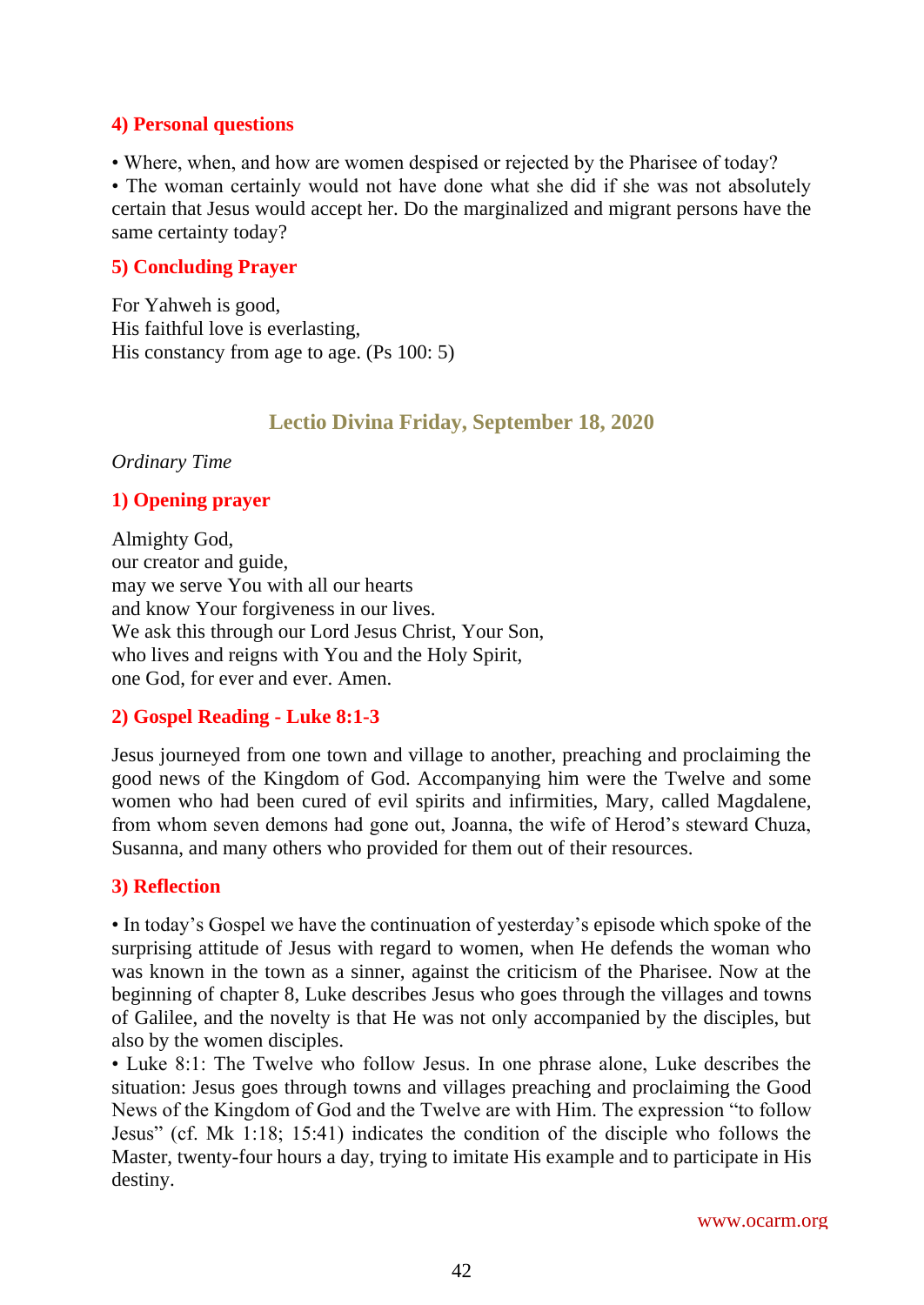• Luke 8:2-3: The women follow Jesus. What surprises is that along with the men there are also women "together with Jesus". Luke places both the men and the women disciples at the same level because all of them follow Jesus. Luke has also kept some of the names of some of these women disciples: Mary Magdalene, born in the town of Magdala. She had been cured and delivered from seven demons; Joanna, the wife of Chuza, steward of Herod Antipas, who was Governor of Galilee; Suzanne and several others. It is said that they "served Jesus with their own goods" Jesus allows a group of women "to follow" Him (Lk 8:2-3; 23:49; Mk 15:41). The Gospel of Mark when speaking about the women at the moment of Jesus' death says, "There were some women who were observing at a distance and among them Mary of Magdala, Mary, the mother of James the younger and Joses, and Salome, who followed Him and served Him when he was still in Galilee, and many others who had gone up with Him to Jerusalem (Mk 15:40-41). Mark defines their attitude with three words: to follow, to serve, to go up to Jerusalem. The first Christians did not draw up a list of these women disciples who followed Jesus as they had done with the twelve disciples. But, in the pages of the Gospel of Luke the name of seven of these women disciples are mentioned: Mary Magdalene, Joanna, wife of Chuza, Suzanne (Lk 8:3), Martha and Mary (Lk 10:38), Mary, the mother of James (Lk 24:10) and Anna, the prophetess (Lk 2:36), who was eighty-four years old. Number eighty-four is seven times twelve: the perfect age! The later Ecclesiastical tradition does not value this fact about the discipleship of women with the same importance with which it values the following of Jesus on the part of men. It is also important to remember that women held a particular discipleship apart from the men chosen by Jesus for the Twelve.

The Gospel of Luke has always been considered as the Gospel of women. In fact, Luke is the Evangelist who presents the largest number of episodes in which he underlines the relationship of Jesus with the women, and the novelty is not only in the presence of the women around Jesus, but also and, above all, in the attitude of Jesus in relation to them. Jesus touches them and allows them to touch Him without fear of being contaminated (Lk 7:39; 8:44-45,54). This was different from the teachers of that time, Jesus accepts women who follow Him and who are His disciples (Lk 8:2-3; 10: 39). The liberating force of God, which acts in Jesus, allows women to rise and to assume their dignity (Lk 13:13). Jesus is sensitive to the suffering of the widow and is in solidarity with her sorrow (Lk 7:13). The work of the woman who prepares the meal is considered by Jesus like a sign of the Kingdom (Lk 13:20-21). The insistent widow who struggles for her rights is considered the model of prayer (Lk 18:1-8), and the poor widow who shares the little that she has with others is the model of dedication and donation (Lk 21:1-4). At a time when the witness of women is not accepted as something valid, Jesus accepts women and considers them witnesses of His death (Lk 23:49), of His burial (Lk 22:55-56) and of His resurrection (Lk 24:1-11, 22-24).

#### **4) Personal questions**

• How are women considered in your community, in your country, in your Church?

• Does this consider the unique gifts each gender is given, or does it treat each as just a "plug-in-replacement" for the other?

• Compare the attitude of our Church with the attitude of Jesus, but not in a superficial or politically motivated way.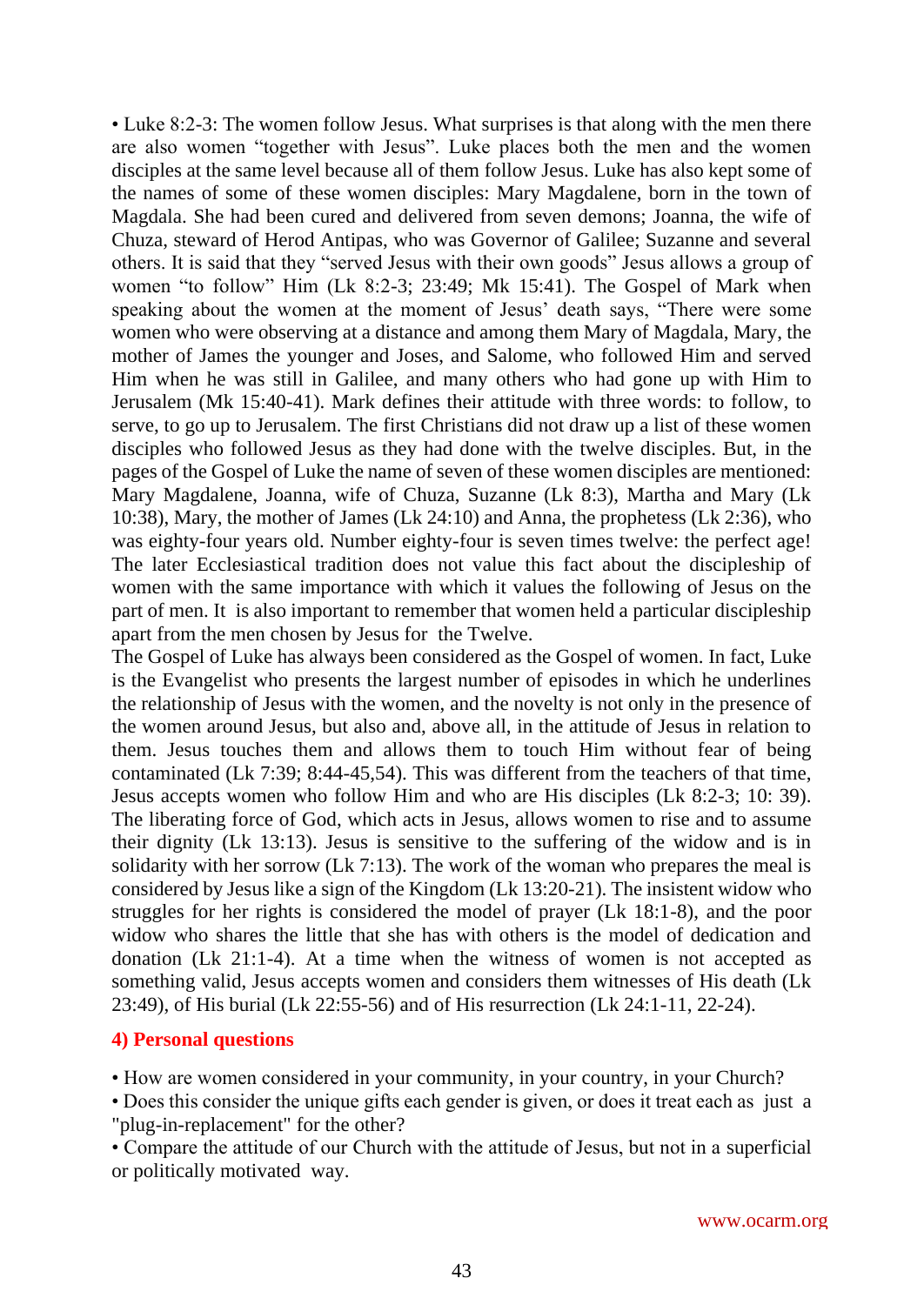# **5) Concluding Prayer**

God, examine me and know my heart, test me and know my concerns. Make sure that I am not on my way to ruin, and guide me on the road of eternity. (Ps 139:23-24)

# **Lectio Divina Saturday, September 19, 2020**

#### *Ordinary Time*

### **1) Opening prayer**

Almighty God, our creator and guide, may we serve You with all our hearts and know Your forgiveness in our lives. We ask this through our Lord Jesus Christ, Your Son, who lives and reigns with You and the Holy Spirit, one God, for ever and ever. Amen.

#### **2) Gospel Reading - Luke 8:4-15**

When a large crowd gathered, with people from one town after another journeying to Jesus, he spoke in a parable. "A sower went out to sow his seed. And as he sowed, some seed fell on the path and was trampled, and the birds of the sky ate it up. Some seed fell on rocky ground, and when it grew, it withered for lack of moisture. Some seed fell among thorns, and the thorns grew with it and choked it. And some seed fell on good soil, and when it grew, it produced fruit a hundredfold." After saying this, he called out, "Whoever has ears to hear ought to hear." Then his disciples asked him what the meaning of this parable might be. He answered, "Knowledge of the mysteries of the Kingdom of God has been granted to you; but to the rest, they are made known through parables so that they may look but not see, and hear but not understand. "This is the meaning of the parable. The seed is the word of God. Those on the path are the ones who have heard, but the Devil comes and takes away the word from their hearts that they may not believe and be saved. Those on rocky ground are the ones who, when they hear, receive the word with joy, but they have no root; they believe only for a time and fall away in time of temptation. As for the seed that fell among thorns, they are the ones who have heard, but as they go along, they are choked by the anxieties and riches and pleasures of life, and they fail to produce mature fruit. But as for the seed that fell on rich soil, they are the ones who, when they have heard the word, embrace it with a generous and good heart, and bear fruit through perseverance."

## **3) Reflection**

• In today's Gospel, we will meditate on the parable of the seed. Jesus had a very popular word to teach by means of parables. A parable is a comparison which uses the visible things of life that are known to explain the invisible and unknown things of the Kingdom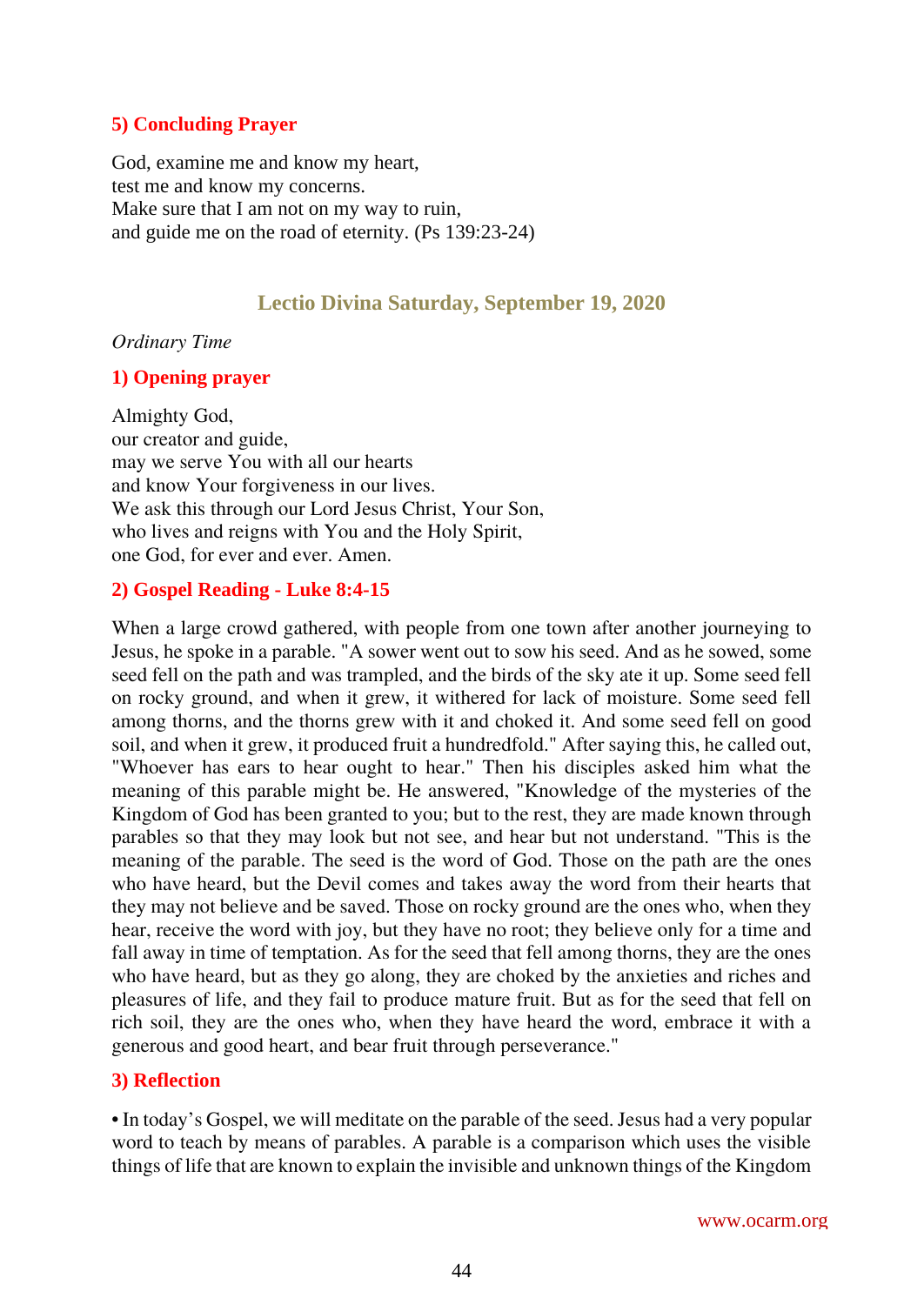of God. Jesus had an enormous capacity to find very simple images to compare the things of God with the things of life which people knew and experienced in their daily struggle to survive. This presupposes two things: to be within the things of life, and to be within the things of God, of the Kingdom of God. For example, the people of Galilee understood all about seeds, of land, of rain, of the sun, of salt of flowers, of the harvest, of fishing, etc. Now, there are exactly these known things that Jesus uses in the parables to explain the mystery of the Kingdom. The farmer who listens says: "The seed in the ground, I know what this means. Jesus says that this has something to do with the Kingdom of God. What could this ever be?" It is possible to imagine the long conversations with the people! The parable enters into the heart of the people and urges them to listen to nature and to think about life.

• When He finishes telling the parable, Jesus does not explain it, but He usually says: "Who has ears to hear, let him hear" This means: "This is: you have heard and so now try to understand!" From time to time He would explain to the disciples: People like this way of teaching, because Jesus believed in the personal capacity to discover the sense of the parables. The experience which people had of life was for Him a means to discover the presence of the mystery of God in their life and to have courage not to be discouraged along the way.

• Luke 8:4: The crowds follow Jesus. Luke says: a large crowd got around Him and people from all the towns ran to Him from all the towns. So then He tells them this parable. Mark describes how Jesus told the parable. There were so many people that He, in order not to fall, went into a boat and sitting down He taught the people who were on the seashore (Mk 4:1).

• Luke 8:5-8: The parable of the seed is a mirror of the life of the farmers. At that time, it was not easy to live from agriculture. The ground was full of rocks; there was little rain, and much sun. Besides, many times, people, to shorten the way, passed through the fields and stepped on the plants (Mk 2:23). But in spite of that, every year the farmer sowed and planted, trusting in the force of the seed, in the generosity of nature.

• Luke 8:8b: Anyone who has ears to hear let him hear! At the end, Jesus says: "Anyone who has ears to hear, let him hear!" The way to be able to understand the parable is to search: "Try to understand!" The parable does not say everything immediately, but moves the person to think. It does it in such a way that the person discovers the message beginning from the experience which the person has of the seed. It urges the person to be creative and to participate. It is not a doctrine which is presented ready to be taught and decorated. The parable is not water in a bottle, it is the source.

• Luke 8:9-10: Jesus explains the parable to the disciples. At home, alone with Jesus, the disciples want to know the meaning of the parable. Jesus responds by means of a difficult and mysterious phrase. He says to the Disciples: "To you is granted to understand the secrets of the Kingdom of God, for the rest it remains in parables so that "they may look but not perceive, listen but not understand". This phrase gives rise to a question in the heart of the people: What is the purpose of a parable? Is it to clarify or to hide things? Did Jesus uses the parables in order that people continue in their ignorance and would not convert themselves? Certainly not! In another place it is said that Jesus used the parables "according to what they could understand" (Mk 4:33). The parable reveals and hides at the same time" It reveals for those who are "inside, within" who accept Jesus Messiah Servant. It hides for those who insist in seeing in Him the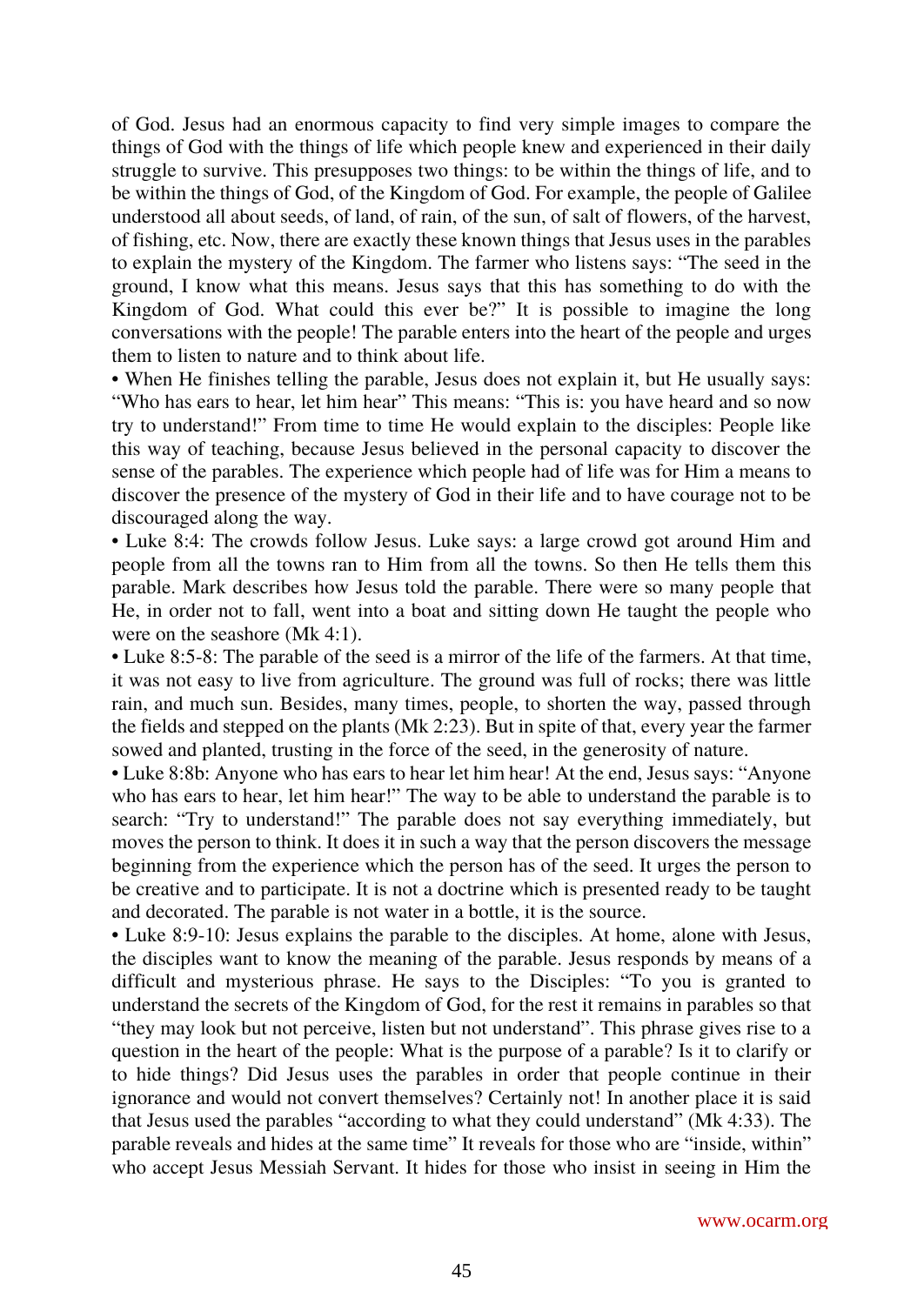Messiah the glorious King. These understand the images of the parable, but do not understand its meaning.

• Luke 8:11-15: The explanation of the parable, in its diverse parts. One by one, Jesus explains the parts of the parable, the seed, and the earth up to the harvest time. Some scholars think that this explanation was added afterwards; that it would not be from Jesus, but from one of the communities. This is possible! It does not matter! Because in the bud of the parable there is the flower of the explanation. Buds and flowers, both of them have the same origin, that is, Jesus. This is why we also can continue to reflect and to discover other beautiful things in the parable. Once, a person in a community asked: "Jesus says that we have to be salt. For what does salt serve?" The people gave their opinion starting from the experience which each one had regarding salt! And they applied all this to the life of the community and discovered that to be salt is difficult and demanding. The parable functioned well! The same thing can be applied to the seeds. All have a certain experience.

#### **4) Personal questions**

• The seed falls in four different places: on the road side, among the rocks, among the thorns and in the good earth. What does each one of these four places mean? What type of earth am I? Sometimes, people are rock; other times thistles; other roadside, other times good ground. Normally, what are we in our community?

• What are the fruits which the Word of God is producing in our life and in our community?

### **5) Concluding Prayer**

Your kingship is a kingship for ever, Your reign lasts from age to age. Yahweh is trustworthy in all His words, and upright in all His deeds. (Ps 145:12-13)

## **Lectio Divina Sunday, September 20, 2020**

*Parable of the laborers sent to the vineyard The absolute gratuitousness of the love of God Matthew 20: 1-16*

#### **1. Opening prayer**

Oh Father, Your Son Jesus, whom You have given to us, is our kingdom, our richness, our Heaven; He is the Master of the house and of the earth in which we live and He goes out continuously to search for us, because He desires to call us, to pronounce our name, to offer us His infinite love. We will never be able to pay Him back, never repay the superabundance of His compassion and mercy for us; we can only tell Him our Yes, ours: "Here I am, I come", or repeat with Isaiah: "Here I am Lord, send me!". Lord, allow this word to enter into my heart, in my eyes, into my ears and that it changes me, transforms me, according to this surprising incomprehensible love that Jesus is offering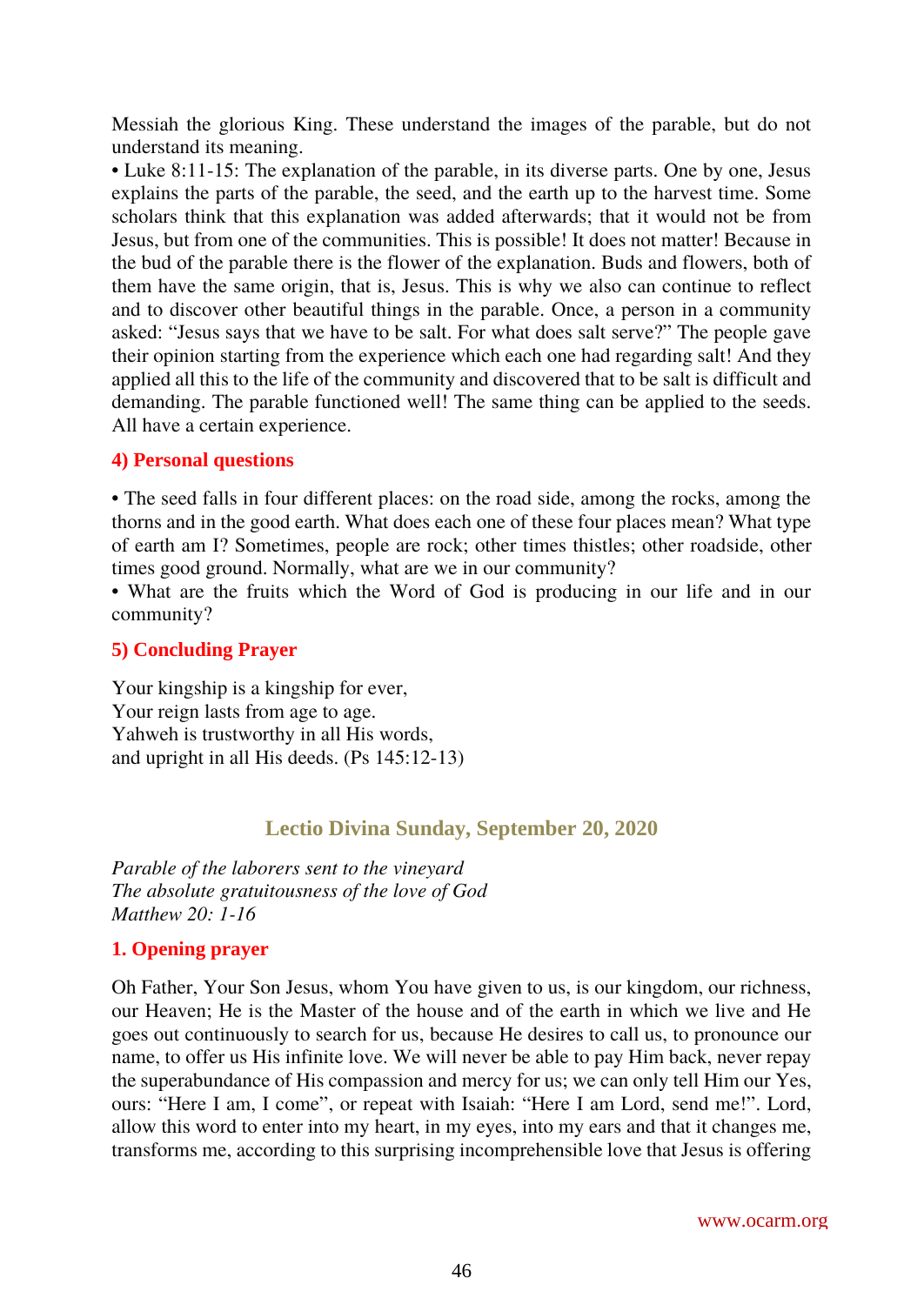me today also, even at this moment. Lead me to the last place, to mine, that which He has prepared for me, there where I can truly and fully be myself. Amen.

### **2. Reading**

#### **a) To insert the passage in its context:**

This passage places us within the section of the Gospel of Matthew, which directly precedes the account of the Passion, death and Resurrection of Jesus. This section begins in 19:1, where it is said that Jesus definitively leaves the territory of Galilee to go to Judea, beginning in this way the path to get close to Jerusalem and this is concluded in 25:46, with the account on the coming and the judgment of the Son of God. In particular, chapter 20 places us also along the road of Jesus towards the holy city and its temple, in a context of teaching and of polemics with the wise and the powerful of the time, which He carries out through parables and encounters.

### **b) To help in the reading of the passage:**

**20, 1a:** with the first words of the parable, which are a formula of introduction, Jesus wants to accompany us into the most profound theme about which He intends to speak. He wants to open before us the doors of the kingdom, which is He himself, and He presents Himself as the Master of the vineyard, which needs to be cultivated.

**20: 1b-7:** These verses constitute the first part of the parable; in it Jesus tells about the initiative of the Master of the vineyard to employ the laborers, describing the four times he went out to look for laborers, in which he establishes a contract and the last time he goes out is at the end of the day.

**29, 8-15:** This second part includes, instead, the description of the payment to the workers, with the protest of the first one and the Master's answer.

**20, 16:** At the end is given the conclusive sentence, which is included with 19: 30 and which reveals the key of the passage and the its application: those who in the community are considered the last ones, in the perspective of the Kingdom and of God's judgment, will be the first ones.

#### **c) Text:**

**20, 1°:** 1 'Now the kingdom of Heaven is like a landowner …..

**20, 1b-7:** .... going out at daybreak to hire workers for his vineyard. 2 He made an agreement with the workers for one denarius a day and sent them to his vineyard. 3 Going out at about the third hour he saw others standing idle in the market place 4 and said to them, "You go to my vineyard too and I will give you a fair wage." 5 So they went. At about the sixth hour and again at about the ninth hour, he went out and did the same. 6 Then at about the eleventh hour he went out and found more men standing around, and he said to them, "Why have you been standing



here idle all day?" 7 "Because no one has hired us," they answered. He said to them,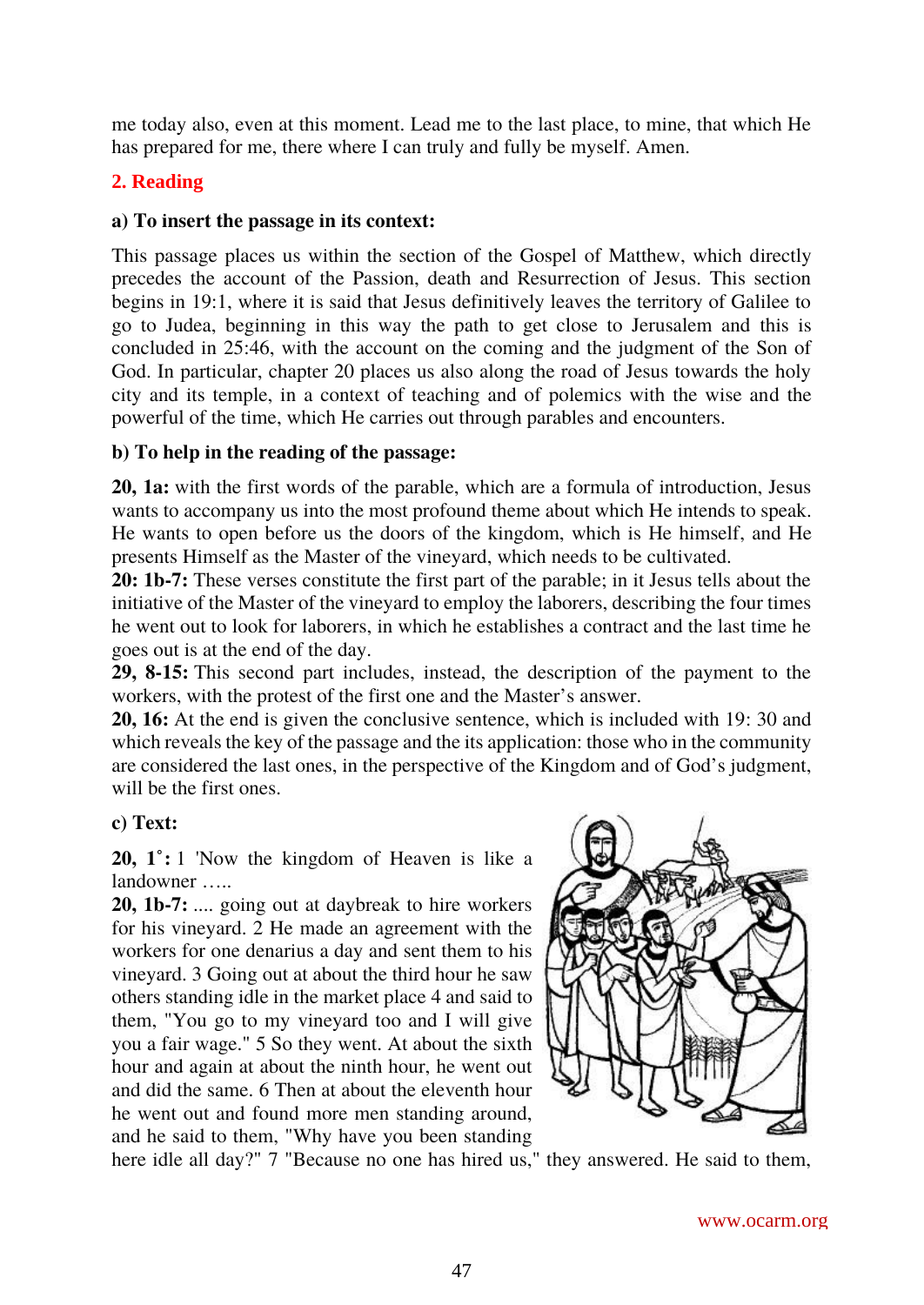"You go into my vineyard too."

**20, 8-15:** 8 In the evening, the owner of the vineyard said to his bailiff, "Call the workers and pay them their wages, starting with the last arrivals and ending with the first." 9 So those who were hired at about the eleventh hour came forward and received one denarius each. 10 When the first came, they expected to get more, but they too received one denarius each. 11 They took it, but grumbled at the landowner saying, 12 "The men who came last have done only one hour, and you have treated them the same as us, though we have done a heavy day's work in all the heat." 13 He answered one of them and said, "My friend, I am not being unjust to you; did we not agree on one denarius? 14 Take your earnings and go. I choose to pay the latecomer as much as I pay you. 15 Have I no right to do what I like with my own? Why should you be envious because I am generous?"

**20: 16:** 16 Thus the last will be first, and the first, last.'

## **3. A moment of prayerful silence**

so that the Word of God may penetrate and enlighten our life.

## **4. Some questions**

to help us in our personal reflection

**a)** The passage opens with a connecting particle, "*in fact",* which is very important, because it sends us to the preceding verse (Mt 19:30), where Jesus affirms that "the first will be the last and the last the first", with the same words that He will repeat at the end of this parable. Therefore, these are words of utmost importance, fundamental, which indicate to me the direction which I should take. Jesus is the Kingdom of God, the Kingdom of Heaven; He is the new world, into which I am invited to enter. But His is an overturned world, where our logic of power, gain, reward, ability, effort, is defeated and replaced by another logic, that of absolute gratuitousness, of merciful and superabundant love. If I think that I am first, that I am strong and capable; if I have already placed myself in the first place at the table of the Lord, it is better that now I rise and go and take the last place. There the Lord will come to look for me and, calling me, He will raise me and take me towards Him.

**b).** Here, Jesus compares Himself to a *landowner, the Master of the house,* using a particular figure, which He repeats several times in the Gospel. I try to follow it, being attentive to the characteristics which it presents and trying to verify which is my relationship with Him. The Master of the house is the owner of the vineyard, who takes care of it, surrounding it by a wall, digging a press there, cultivating it with love and labor (Mt 21: 33 ff.), so that it can bear a better fruit. It is the Master of the house who offers a great supper, and invites many, calling to his table the most forlorn or forsaken, the cripple and the lame, the blind (Lk 14: 21ff). And the one who returns from the wedding and for whom we have to wait keeping watch, because we do not know the hour (Lk 12:36); is the Master of the house who left on a trip, who has ordered us to keep watch, so as to be ready to open the door for him, as soon as he returns and knocks, in the evening, or at midnight, or at the rooster's crow, or in the morning (Mk 13:35). I understand then, that the Lord expects the good fruit from me; that He has chosen me as a guest to His table; that He will return and look for me and will knock at my door...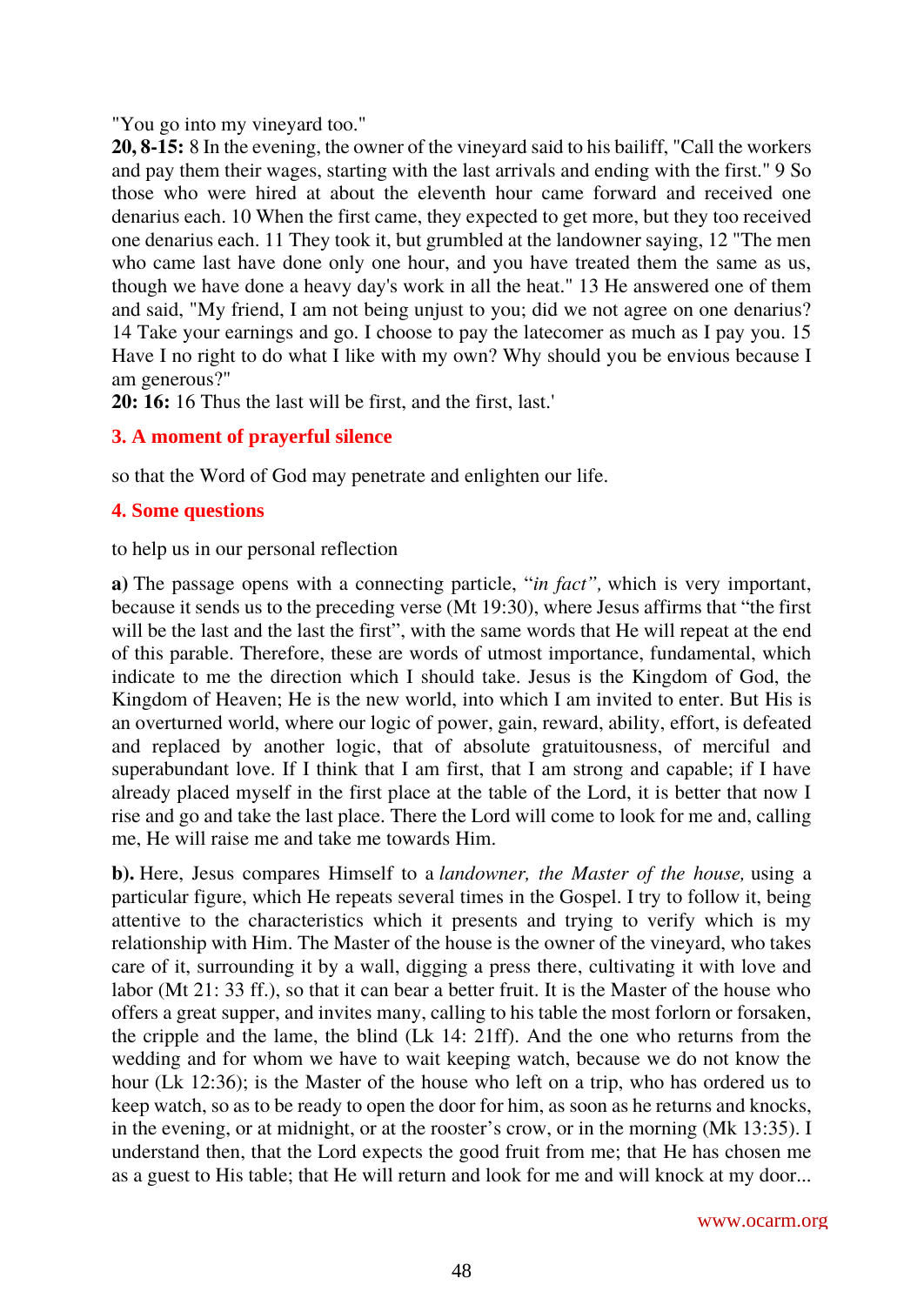Am I ready to respond to Him, to open the door for Him? To offer to Him the fruit of the love which He expects from me? Or rather, am I sleeping, weighed down by a thousand other interests, enslaved by other masters of the house, diverse and far away from Him?

**c)** The Lord Jesus, the Master of the house and of the vineyard, repeatedly goes out to call and to send; at dawn, at nine o'clock, at noon, at three o'clock in the afternoon, at five, when the day is almost ended. He does not get tired. He comes to look for me, to offer me His love, His presence, to seal a pact with me. He desires to offer me His vineyard, its beauty. When we do meet, when He, looking at me fixedly, will love me (Mk 10:21), What will I answer? Will I be sad because I have many other goods belonging to me (Lk 18:23)? Will I ask Him to consider me justified, because I have already taken on other commitments? (Lk 14:18?). Will I flee, naked, losing also that small cloth of happiness that has remained in order to cover myself (Mk 14:52)? Or, rather, will I say, "Yes, yes", and then I will not go (Mt 21: 29)? I feel that this word causes me to be in crisis, it peers into the depth of myself, it reveals to me who I am ... I remain dismayed, fearful for my freedom, but I decide, before the Lord who is speaking to me, to do as Mary did and also say, "Lord, may it be done to me according to Your word", with humble availability and abandonment.

**d)** Now the Gospel places me before my relationship with others, the brothers and sisters who share with me the journey of following Jesus. We are all convoked to Him, in the evening, after the work of the day: He opens His treasure of love and begins to distribute it, to give grace, mercy, compassion, friendship, himself totally. He does not stop. The Lord continues only to overflow, to pour out, to give Himself to us, to each one. Matthew points out, at this point, that someone murmurs against the Master of the vineyard, against the Lord. Indignation springs up because He treats everyone equally, with the same intensity of love, with the same superabundance. Perhaps what is written in these lines also applies to me: the Gospel knows how to bring out and make evident my heart as it is, the most hidden part of myself. Perhaps the Lord is, precisely, addressing these words filled with sadness: "*Perhaps you are jealous?"* I should allow myself to be questioned. I have to allow Him to enter within me and to look at me with His penetrating eyes, because only if He looks at me, I will be able to be healed. Now I pray as follows: "Lord, I ask You, come to me, put Your word in my heart and let new life germinate, let love germinate".

## **5. A key for the reading**

#### **The Vineyard**

In the image of the vineyard, apparently very simple and ordinary, Scripture condenses a very rich and profound reality, always more dense in significance, gradually as the texts get closer to the full revelation of Jesus. In the first book of Kings, chapter 21, we read of the violent attack against Naboth, a simple subject of the corrupt King Ahab, who possessed a vineyard, planted, unfortunately, precisely next the to palace of the King. This account makes us understand how important the vineyard was, an inviolable property: Naboth would not have given it up for anything in the world, as he says, "Yahweh forbid that I should give you my ancestral heritage!" (I Kings 21:3). Out of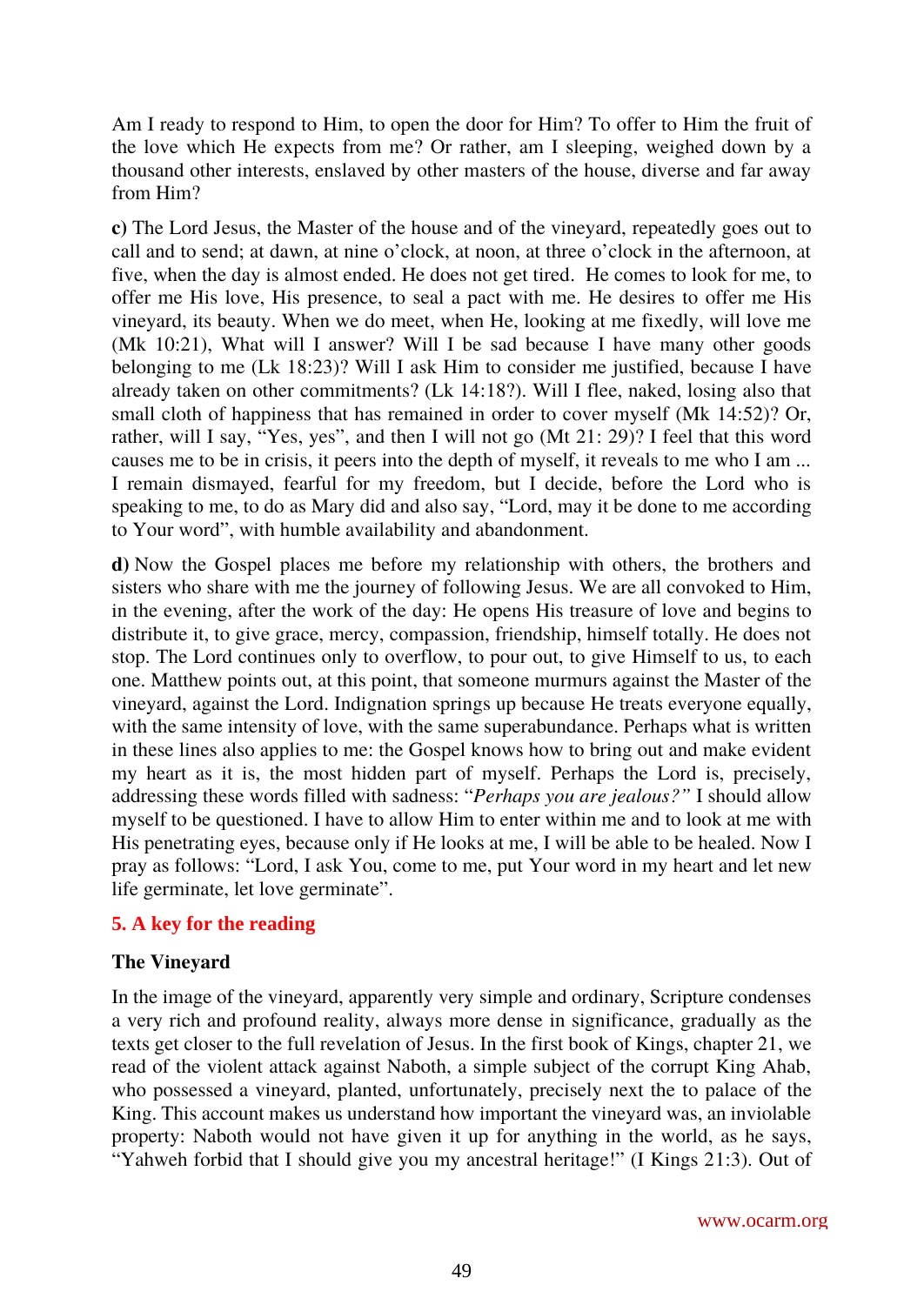love for it, he lost his life. Therefore, the vineyard represents the most precious good, the family heritage, in a certain part, the identity itself of the person; he cannot sell it, cede it to others, barter or trade it for other goods, which would never equal it. It hides a vital, spiritual force.

Isaiah 5 tells us clearly that the vineyard signifies the people of Israel, as it is written: "Now, the vineyard of Yahweh Sabaoth is the House of Israel; and the people of Judah the plant He cherished" (Isa 5: 7). The Lord has loved these people with an infinite and eternal love, sealed by an inviolable covenant; He takes care of it, just as a vine-dresser would do with his vineyard, doing everything possible so that it can bear more beautiful fruit. Each one of us is Israel, the whole Church: the Father has found us as dry, arid land, devastated, filled with rocks, and He has cultivated it, He has dug around it, fertilized it, watered it always; He has planted us as a chosen vineyard, all with genuine vines (Jer 2:21). What more could He have done for us, which He has not done? (Isa 5:4). In His infinite lowering, the Lord has become vineyard Himself; He has become the true Vine (Jn 15:1ff), of which we are the branches; He united Himself to us, just as the vine is united to its branches. The Father, who is the vine-dresser, continues His work of love in us, so that we may bear fruit and He waits patiently. He prunes, He cultivates, but then He sends us to work, to collect the fruits to offer to Him. We are sent to His people, to His sons, as sons that we are ourselves, as His disciples; we cannot draw back, refuse, because we have been created for this: that we may go and bear fruit and that our fruit may remain (Jn 15:16). Lord, turn to us; look down from Heaven and visit Your vineyard (Psalm 79:15).

#### **The promise: one denarius**

The Master of the vineyard establishes as the payment for the work of the day a denarius; a good sum, which allowed one to live with dignity. More or less it corresponds to the drachma agreed upon by the old Tobit with the one who accompanied his son Tobias towards the Media (Tob 5:15).

But in the evangelical account this denarius is immediately called by another name. The Master, in fact, says, "that which is just I will give you" (v4). Our inheritance, our salary is what is just, what is good: the Lord Jesus. He, in fact, does not give, does not promise other than Himself. Our reward is in Heaven (Mt 5:12), with our Father (Mt 6:1). It is not the money, the denarius which was used to pay the tax per-capita to the Romans, on which was the image and the inscription of King Tiberius Caesar (Mt 22: 20), but which is the face of Jesus, His name, His presence. He tells us, "I am with you not only today, but all days, until the end of the world. I myself will be your reward".

#### **The sending out**

The text offers to our life a very strong energy, which springs from the verbs "*to send, to order" to go",* repeated twice. Both concern us; they touch us deeply; they call us and put us in movement. It is the Lord Jesus who sends us, making of us His disciples: "Behold, I send you" (Mt 10:16). He calls us every day for his mission and repeats to us, "Go!" and our happiness is hidden precisely here, in the realization of this Word of His. Also where He sends us, in the way in which He indicates it, towards the reality and the persons whom He places before us.

#### **The murmuring, the grumbling**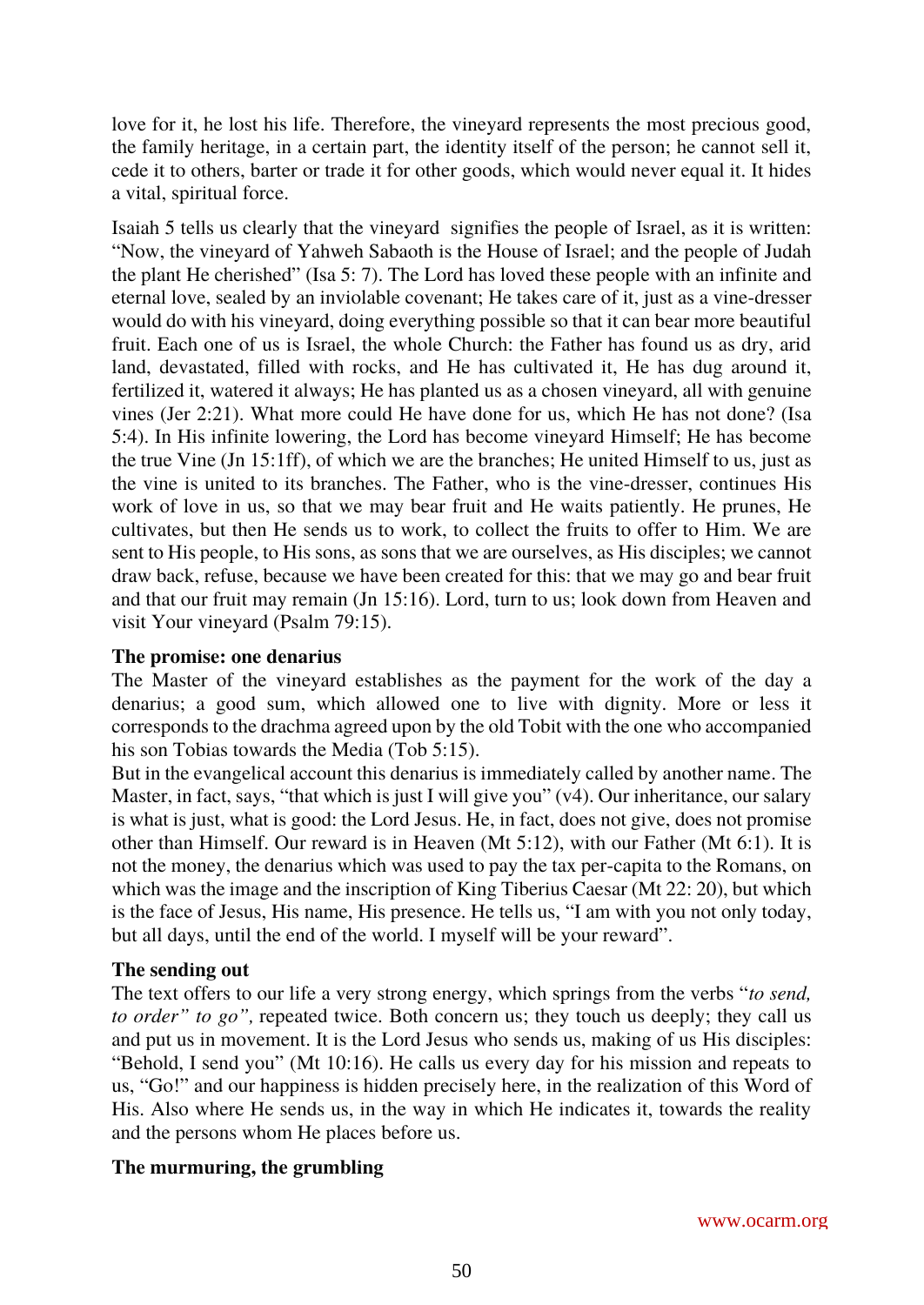These are words of utmost importance, true and very much present in our experience of daily life. We cannot deny this: they dwell in our heart, in our thoughts, sometimes they torment us, disfigure us, get us terribly tired, drive us away from ourselves, from others, from the Lord. Yes, we are also among those workers who complain and grumble, murmuring against the Master. The rumor of the murmuring comes from very far away, but it joins us and enters our heart. Israel in the desert murmured heavily against its Lord and we have received as inheritance those thoughts, those words: "The Lord hates us, that is why he brought us out of the land of Egypt to hand us over to the Amorites and to destroy us" (Deut 1:27) and we doubt His capacity to nourish us, to lead us ahead, to protect us: "Can God make a banquet in the desert?" (Ps 78:19). To murmur means not to listen to the voice of the Lord, not to believe anymore in His love for us: Therefore, we become scandalized, upset, strongly against the merciful Lord and we get angry against His way of acting and we wish to change it, to make it smaller according to our own schema: He went to the house of a sinner! He eats and drinks with tax collectors, with sinners!" (Lk 5:30; 15:2; 19:7). If we listen well this is the secret murmuring of our heart. How to heal it? Saint Peter suggests this way: "Practice hospitality with one another, without murmuring" (I Pet 4: 9); only hospitality, that is, acceptance can, little by little, change our heart and open it to be receptive, capable of bearing within it persons, situations, the reality which we find in life. "Accept one another" says Scripture. And it is precisely like that: we have to learn to accept, above all, the Lord Jesus, as He is, with His way of loving and of remaining, of speaking with us and of changing us, of waiting for us and of attracting us. To accept Him is to accept the one who is at our side, who comes to meet us; it is only this movement which can overcome the harshness of murmuring.

Murmuring is born from jealousy, from envy, from our evil eye, as the Master of the vineyard says, Jesus Himself. He knows how to keep us inside. He knows how to penetrate our look and reach our heart, in the spirit. He knows how we are, He knows us, loves us; And it is out of love that He brings out of us the evil within, takes off the veil from our evil eye. He helps us to become aware or conscious of how we are, of what is within us. At the moment when He says, "Perhaps your eye is evil?" as He is doing today in this Gospel, He heals us, He takes the balm and spreads it, takes the clay made with his saliva and puts it on our eyes, to the very depth.

## **6. A moment of prayer: Psalm 135**

#### **Refrain: Your love for us is infinite!**

Alleluia! Give thanks to Yahweh for He is good, for His faithful love endures for ever. Give thanks to the God of gods, for His faithful love endures for ever. Give thanks to the Lord of lords, for His faithful love endures for ever. He alone works wonders, for His faithful love endures for ever.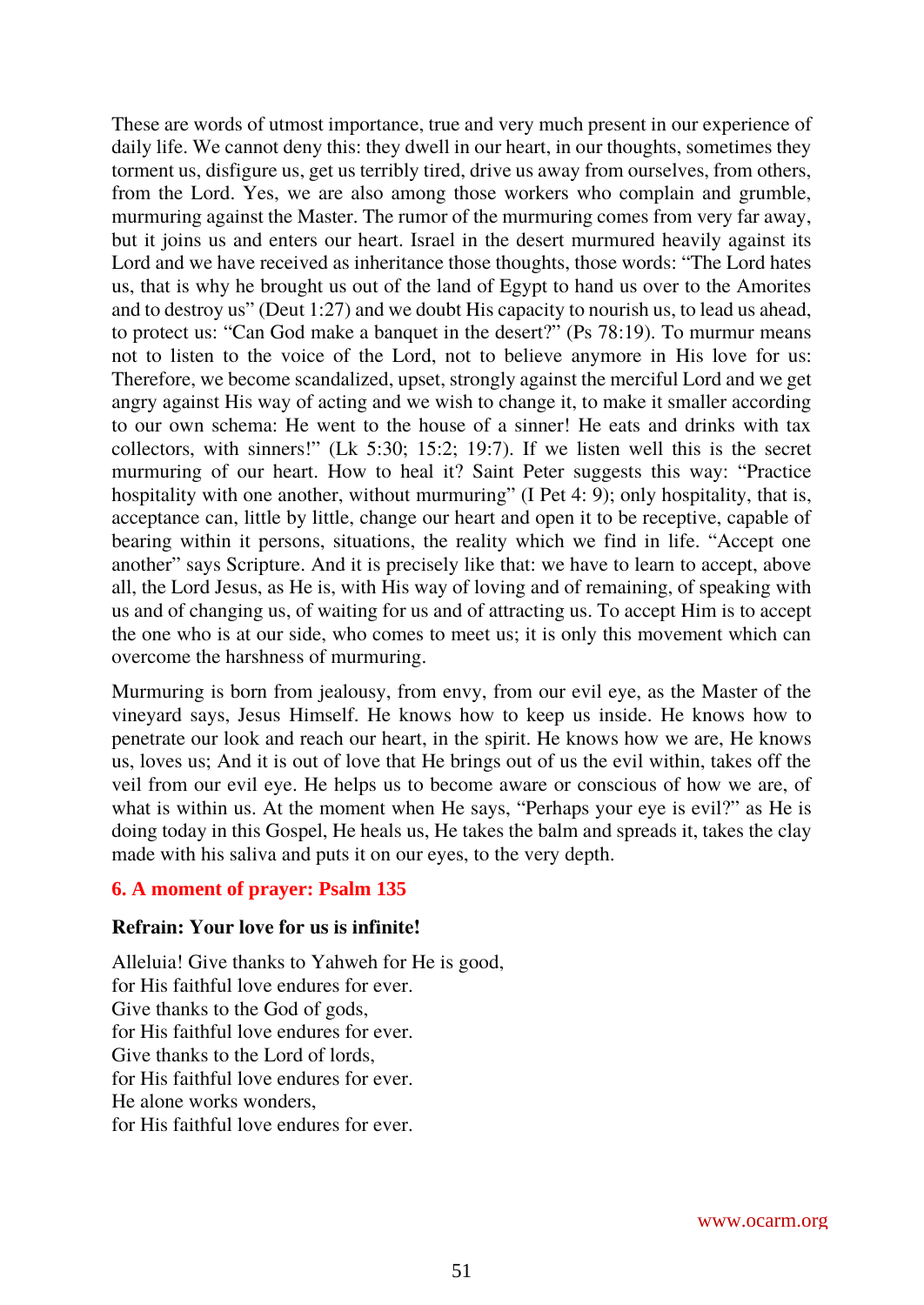He struck down the first-born of Egypt, for His faithful love endures for ever. He brought Israel out from among them, for His faithful love endures for ever. With mighty hand and outstretched arm, for His faithful love endures for ever. He split the Sea of Reeds in two, for His faithful love endures for ever. Let Israel pass through the middle, for His faithful love endures for ever. And drowned Pharaoh and all his army, for His faithful love endures for ever. He led His people through the desert, for His faithful love endures for ever.

He kept us in mind when we were humbled, for His faithful love endures for ever. And rescued us from our enemies, for His faithful love endures for ever. He provides food for all living creatures, for His faithful love endures for ever. Give thanks to the God of heaven, for His faithful love endures for ever.

#### **7. Final Prayer**

Thank you, O Father, for having revealed Your Son to me and for having made me enter into His inheritance, in His vineyard. You have rendered me a branch, have rendered me a grape: now I only need to remain in Him, in You and allow myself to be taken as good fruit, ripe, to be placed in the press. Yes, Lord, I know it: this is the way, I am not afraid, because You are with me. I know that the only way to happiness is the gift of self to You, the gift to the brothers. That I may be a branch, that I may be good grapes, to be squeezed, as You wish! Amen.

# **Lectio Divina Monday, September 21, 2020**

*St. Matthew, the Evangelist Ordinary Time*

#### **1) Opening prayer**

Father, You call Your children to walk in the light of Christ. Free us from darkness and keep us in the radiance of Your truth. We ask this through our Lord Jesus Christ, Your Son,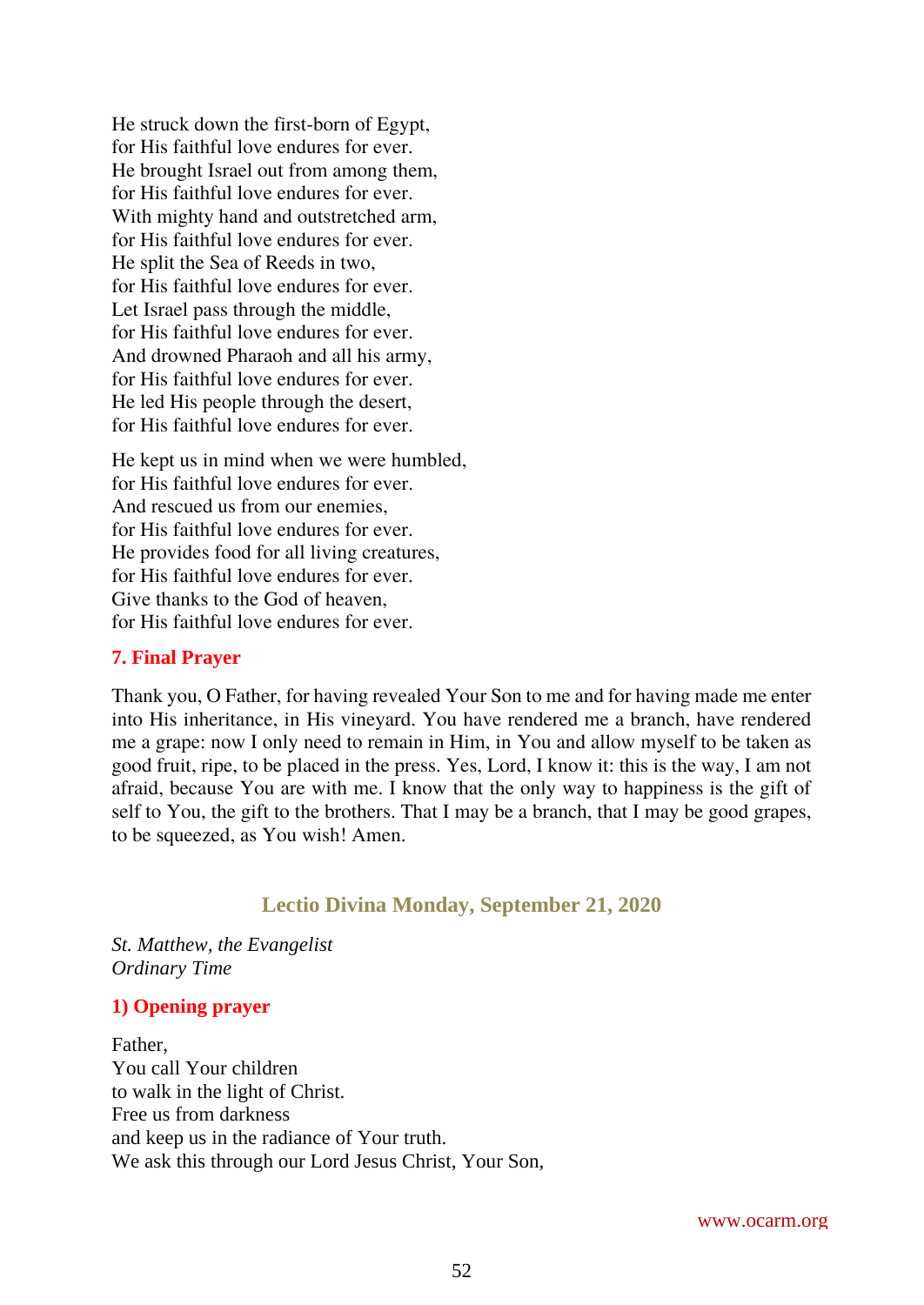who lives and reigns with You and the Holy Spirit, one God, for ever and ever. Amen.

## **2) Gospel Reading - Matthew 9:9-13**

As Jesus passed by, he saw a man named Matthew sitting at the customs post. He said to him, "Follow me." And he got up and followed him. While he was at table in his house, many tax collectors and sinners came and sat with Jesus and his disciples. The Pharisees saw this and said to his disciples, "Why does your teacher eat with tax collectors and sinners?" He heard this and said, "Those who are well do not need a physician, but the sick do. Go and learn the meaning of the words, I desire mercy, not sacrifice. I did not come to call the righteous but sinners."

## **3) Reflection**

• The Sermon on the Mountain takes chapters 5, 6 and 7 of the Gospel of Matthew. The purpose of the narrative part of chapters 8 and 9 is to show how Jesus put into practice what He had just taught. In the Sermon on the Mountain, He teaches acceptance (Mt 5:23-25. 38-42.43). Now He puts it into practice accepting the lepers (Mt 8:1-4), the foreigners (Mt 8:5-13), the women (Mt 8:14-15), the sick (Mt 8:16-17), the possessed (Mt 8:28-34), the paralytics (Mt 9:1-8), the tax collectors (Mt 9:9-13), the unclean persons (Mt 9:20-22), etc. Jesus breaks the norms and the customs which excluded and divided persons, that is with the fear and the lack of faith (Mt 8:23-27) the laws on purity (9:14-17), and He clearly says which are the requirements for those who want to follow Him. They should have the courage to abandon many things (Mt 8:18-22). In the same way in the attitudes and in the practice of Jesus we see in what the Kingdom and the perfect observance of the Law of God consists.

• Matthew 9:9: The call to follow Jesus. The first people called to follow Jesus are four fishermen, all Jewish (Mt 4:18-22). Now Jesus calls a tax collector, considered a sinner and treated as an unclean person by the community of the most observant of the Pharisees. In the other Gospels, this tax collector is called Levi. Here, his name is Matthew, which means gift of God or given by God. The communities, instead of excluding the tax collector and of considering him unclean, should consider him a Gift of God for the community, because his presence makes the community become a sign of salvation for all! Like the first four who were called, in the same way also Matthew, the tax collector, leaves everything that he has and follows Jesus. The following of Jesus requires breaking away from many things. Matthew leaves the tax office, his source of revenue and follows Jesus!

• Matthew 9:10: Jesus sits at table with sinners and tax collectors. At that time the Jews lived separated from the tax collectors and sinners and they did not eat with them at the same table. The Christian Jews should break away from this isolation and sit at table with the tax collectors and with the unclean, according to the teaching given by Jesus in the Sermon on the Mountain, the expression of the universal love of God the Father (Mt 5:44-48). The mission of the communities was that of offering a place to those who did not have it. But this new law was not accepted by all. In some communities, persons coming from paganism, even if they were Christians, were not accepted around the same table (cf. Ac 10:28; 11:3; Ga 2:12). The text of today's Gospel shows us Jesus who sits at table with tax collectors and sinners in the same house, around the same table.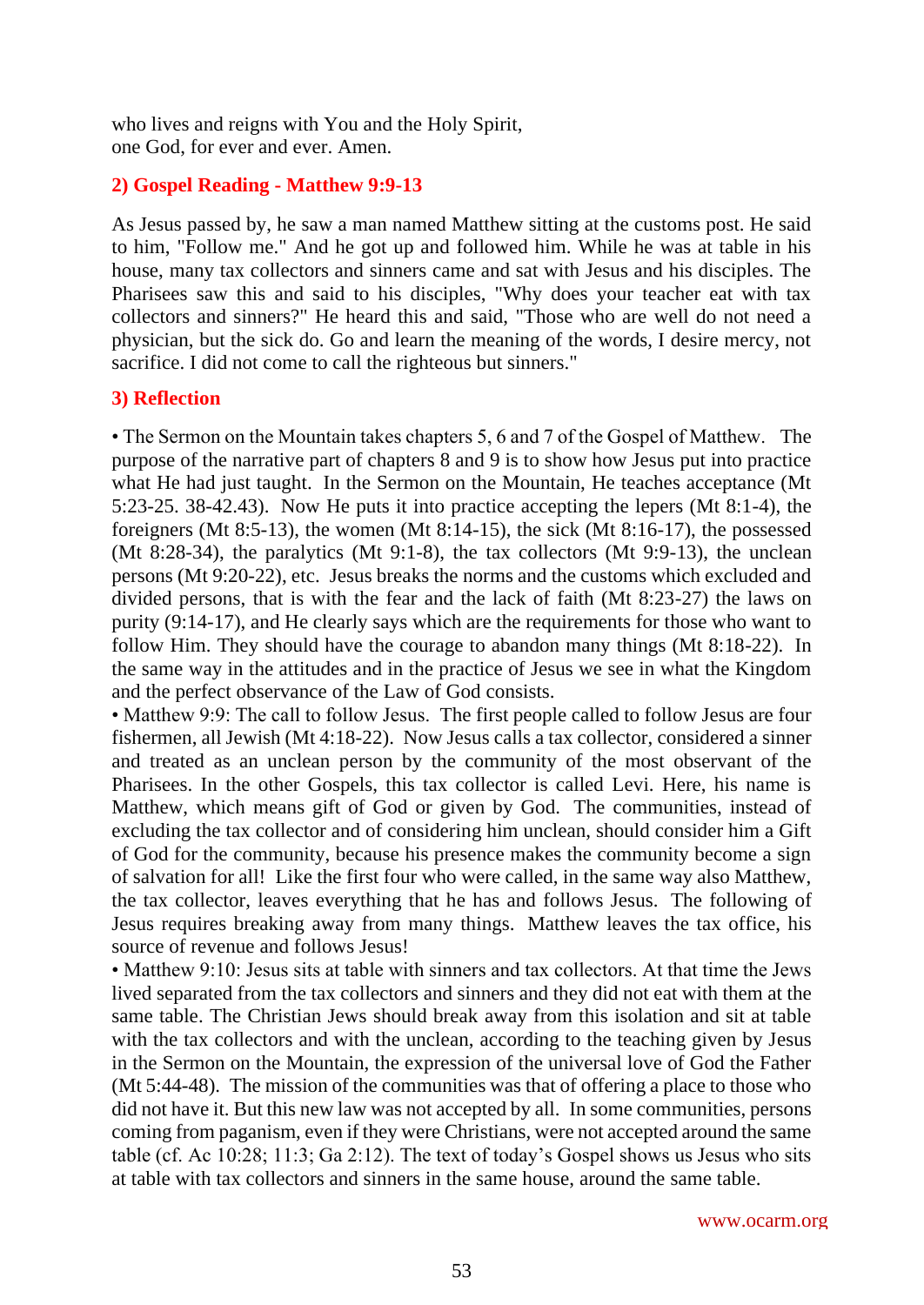• Matthew 9:11: The question of the Pharisees. Jews were forbidden to sit at table with the tax collectors and with sinners, but Jesus does not follow this prohibition. Rather He becomes a friend to them. The Pharisees seeing the attitude of Jesus, ask the disciples: "Why does your master eat with tax collectors and sinners?" This question may be interpreted as an expression of their desire to know why Jesus acts in that way. Others interpret the question like a criticism of Jesus' behavior, because for over five hundred years, from the time of the slavery in Babylon until the time of Jesus, the Jews had observed the laws of purity. This secular observance became a strong sign of identity. At the same time it was a factor of their separation in the midst of other peoples. Thus, because of the laws on purity, they could not nor did they succeed to sit around the same table to eat with tax collectors. To eat with tax collectors meant to get contaminated, to become unclean. The precepts of legal purity were rigorously observed, in Palestine as well as in the Jewish communities of the Diaspora. At the time of Jesus, there were more than five hundred precepts to keep purity. In the years 70's, at the time when Matthew wrote, this conflict was very actual.

• Matthew 9:12-13: "Mercy is what pleases me, not sacrifice. Jesus hears the question of the Pharisees to the disciples and He answers with two clarifications: the first one is taken from common sense: "It is not the healthy who need the doctor, but the sick". The second one is taken from the Bible: "Go and learn the meaning of the words: Mercy is what pleases Me, not sacrifice". Through these clarifications, Jesus makes explicit and clarifies His mission among the people: "I have not come to call the upright but sinners". Jesus denies the criticism of the Pharisees; He does not accept their arguments, because they came from a false idea of the Law of God. He Himself invokes the Bible: "Mercy is what pleases Me, not sacrifice". For Jesus, mercy is more important than legal purity. He refers to the prophetic tradition to say that mercy has greater value for God than all sacrifices (Ho 6:6; Is 1:10-17). God has profound mercy, and is moved before the failures of His people (Ho 11:8-9).

#### **4) Personal questions**

• Today, in our society, who is marginalized and excluded? Why? In our community, do we have preconceptions or prejudices? Which? Which is the challenge which the words of Jesus present to our community?

• Jesus asks the people to read and to understand the Old Testament which says: "Mercy is what pleases Me and not sacrifice". What does Jesus want to tell us with this today?

## **5) Concluding Prayer**

Blessed are those who observe His instructions, Blessed are those who observe His instructions, who seek Him with all their hearts, and, doing no evil, who walk in His ways. (Ps 119:2-3)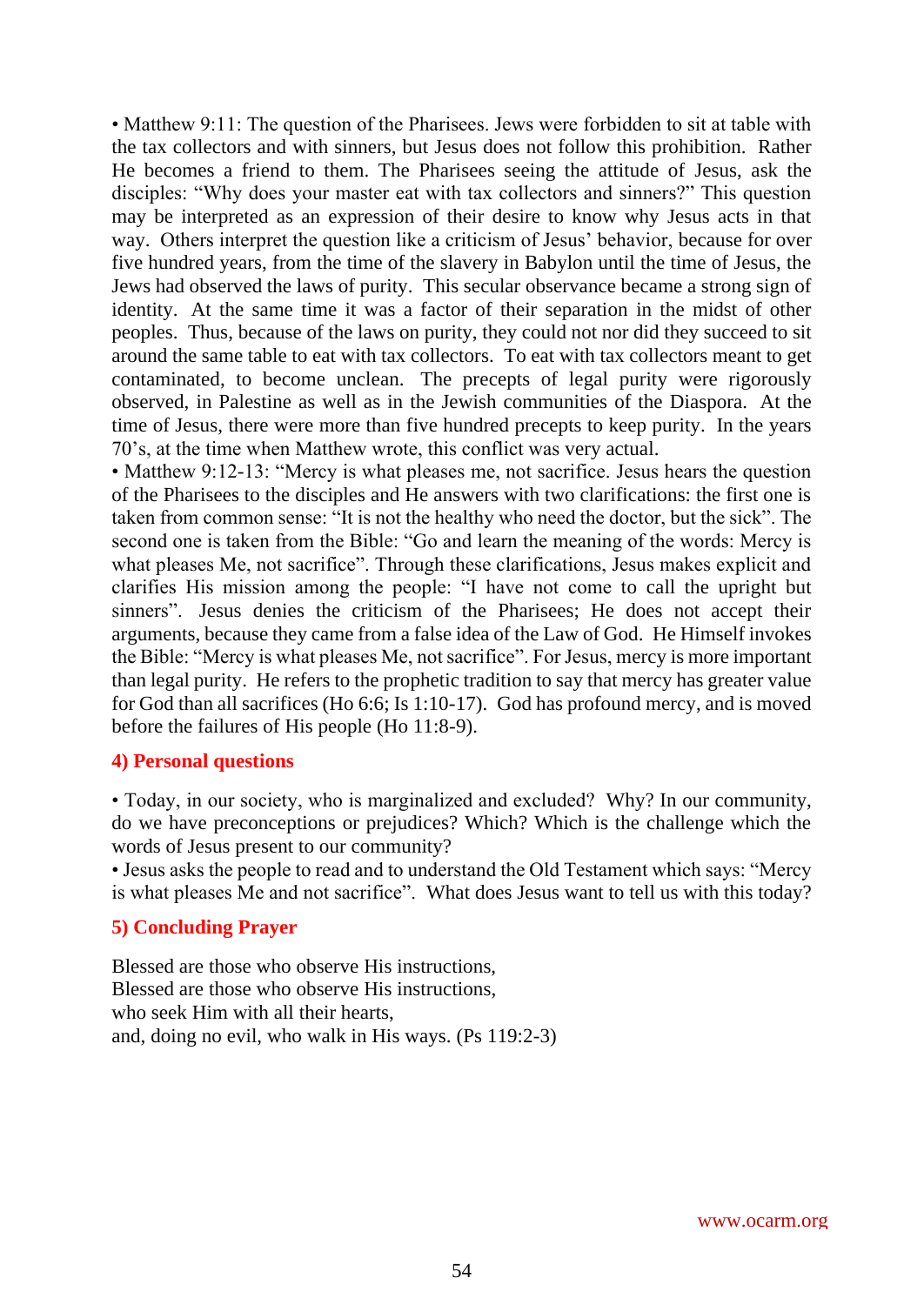# **Lectio Divina Tuesday, September 22, 2020**

### **1) Opening prayer**

Father, guide us, as You guide creation according to Your law of love. May we love one another and come to perfection in the eternal life prepared for us. We ask this through our Lord Jesus Christ, Your Son, who lives and reigns with You and the Holy Spirit, one God, for ever and ever. Amen.

#### **2) Gospel Reading - Luke 8:19-21**

The mother of Jesus and his brothers came to him but were unable to join him because of the crowd. He was told, "Your mother and your brothers are standing outside and they wish to see you." He said to them in reply, "My mother and my brothers are those who hear the word of God and act on it."

### **3) Reflection**

• The Gospel today presents the episode in which the relatives of Jesus and His mother want to speak with Him, but Jesus does not pay attention to them. Jesus had problems with His family. Sometimes the family helps one to live the Gospel and to participate in the community. Other times, the family prevents this. This is what happened to Jesus and this is what happens to us.

• Luke 8:19-20: The family looks for Jesus. The relatives reach the house where Jesus was staying.They had probably come from Nazareth. From there to Capernaum the distance is about 40 kilometers. His mother was with them. They probably did not enter because there were many people, but they sent somebody to tell Him: "Your mother and Your brothers are outside and want to see You". According to the Gospel of Mark, the relatives do not want to see Jesus, they want to take Him back home (Mk 3:32). They thought that Jesus had lost His head (Mk 3:21). They were afraid, because according to what history says, the Romans watched very closely all that He did, in one way or other, with the people (cf. Ac 5:36-39). In Nazareth, up on the mountains He would have been safer than in Capernaum.

• Luke 8:21: The response of Jesus. The reaction of Jesus is clear: "My mother and My brothers are those who listen to the Word of God and put it into practice". In Mark the reaction of Jesus is more concrete. Mark says: Looking around at those who were sitting there He said: "Look, My mother and My brothers! Anyone who does the will of God, he is My brother, sister and mother (Mk 3:34-35). Jesus extends His family! He does not permit the family to draw Him away from the mission: neither the family (Jn 7:3- 6), nor Peter (Mk 8:33), nor the disciples (Mk 1:36-38), nor Herod (Lk 13:32), nor anybody else (Jn 10:18).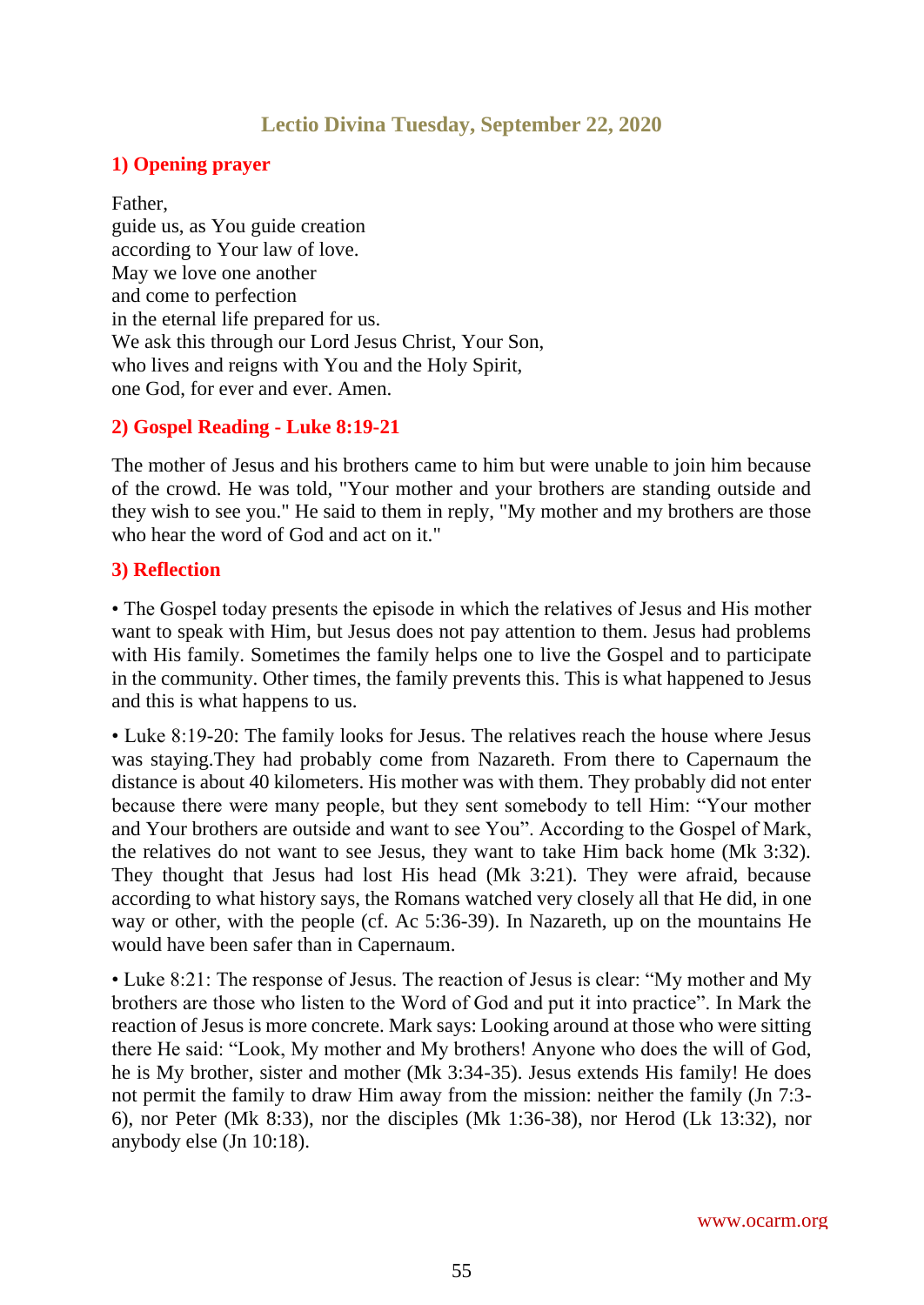• It is the Word of God which creates a new family around Jesus: "My mother and My brothers are those who listen to the Word of God, and put it into practice." A good commentary on this episode is what the Gospel of John says in the Prologue: "He was in the world that had come into being through Him and the world did not recognize Him. He came to His own and His own people did not accept Him". But to those who did accept Him He gave them power to become children of God: to those who believed in His name, who were born not from human stock or human desire, or human will, but from God Himself. And the Word became flesh, He lived among us; and we saw His glory, the glory that He has from the Father as only Son of the Father, full of grace and truth. (Jn 1:10-14). The family, the relatives, do not understand Jesus (Jn 7:3-5; Mk 3:21), they do not form part of the new family. Only those who receive the Word, that is, who believe in Jesus, form part of the new family. These are born of God and form part of God's Family.

• The situation of the family at the time of Jesus. In the time of Jesus, the political social and economic moment or the religious ideology, everything conspired in favor of weakening the central values of the clan, of the community. The concern for the problems of the family prevented persons from being united in the community. Rather, in order that the Kingdom of God could manifest itself anew, in the community life of the people, persons had to go beyond, to pass the narrow limits of the small family and open themselves to the large family, toward the community. Jesus gives the example. When His own family tried to take hold of Him, Jesus reacted and extended the family (Mk 3:33-35). He created the community.

• The brothers and the sisters of Jesus. The expression "brothers and sisters of Jesus" causes much polemics among Catholics and Protestants. Basing themselves on this and on other texts, the Protestants say that Jesus had more brothers and sisters and that Mary had more sons! The Catholics say that Mary did not have other sons. What should we think about this? In the first place, both positions: that of the Catholics as well as that of the Protestants, start from the arguments drawn from the bible and from the traditions of their respective Churches. Because of this, it is not convenient to discuss on this question with only intellectual arguments. Because here it is a question of the convictions that they have and which have to do with faith and sentiments. The intellectual argument alone does not succeed in changing a conviction of the heart! Rather, it irritates and draws away! And even if I do not agree with the opinion of the other person, I must respect it. In the second place, instead of discussing texts, both we Catholics, and the Protestants, should unite together to fight in defense of life, created by God, a life totally disfigured by poverty, injustice, by the lack of faith. We should recall some phrase of Jesus: "I have come so that they may have life and life in abundance" (Jn 10:10). "So that all may be one so that the world will believe that it was You who sent Me" (Jn 17:21). "Do not prevent them! Anyone who is not against us is for us" (Mk 9:39.40).

#### **4) Personal questions**

• Does your family help or make it difficult for you to participate in the Christian community?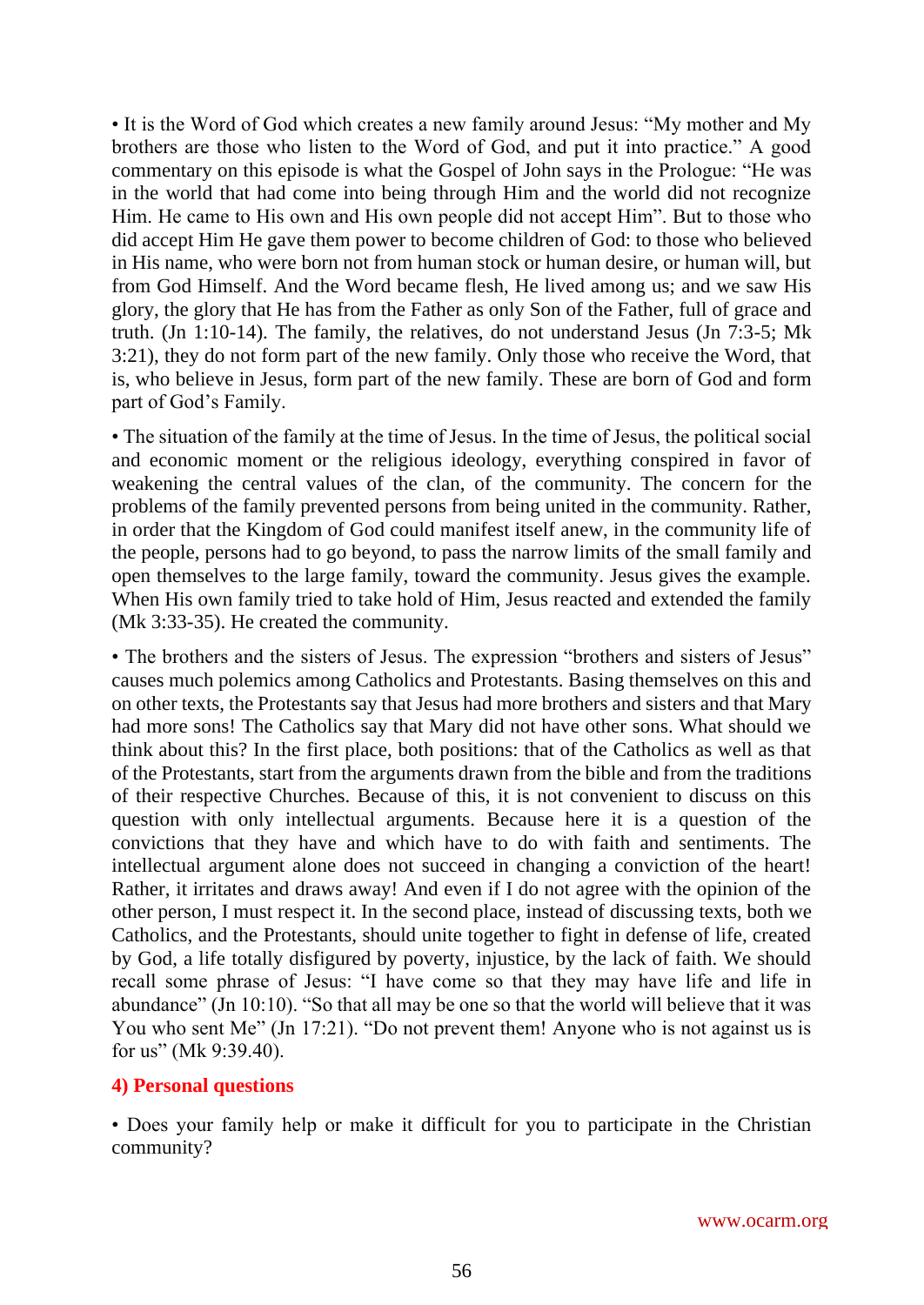• How do you assume your commitment in the Christian community without prejudice for the family or for the community?

### **5) Concluding Prayer**

Teach me, Yahweh, the way of Your will, and I will observe it. Give me understanding and I will observe Your Law, and keep it wholeheartedly. (Ps 119:33-34)

## **Lectio Divina Wednesday, September 23, 2020**

#### *Ordinary Time*

#### **1) Opening prayer**

Father, guide us, as You guide creation according to Your law of love. May we love one another and come to perfection in the eternal life prepared for us. We ask this through our Lord Jesus Christ, Your Son, who lives and reigns with You and the Holy Spirit, one God, for ever and ever. Amen.

#### **2) Gospel Reading - Luke 9:1-6**

Jesus summoned the Twelve and gave them power and authority over all demons and to cure diseases, and he sent them to proclaim the Kingdom of God and to heal the sick. He said to them, "Take nothing for the journey, neither walking stick, nor sack, nor food, nor money, and let no one take a second tunic. Whatever house you enter, stay there and leave from there. And as for those who do not welcome you, when you leave that town, shake the dust from your feet in testimony against them." Then they set out and went from village to village proclaiming the Good News and curing diseases everywhere.

#### **3) Reflection**

• Today's Gospel describes the mission which the twelve received from Jesus. Later, Luke speaks about the mission of the seventy-two disciples (Lk 10:1-12). The two Gospels complete one another and reveal the mission of the Church.

• Luke 9:1-2: The sending out of the twelve on mission. "Jesus called the twelve together and gave them power and authority over all devils and to cure diseases. And He sent them out to proclaim the Kingdom of God and to heal". In calling the Twelve, Jesus intensifies the announcement of the Good News. The objective of the mission is simple and clear: they received the power and authority to cast out devils, to cure the sick and to announce the Kingdom of God. Just as people were admired, astonished seeing Jesus' authority over the unclean spirits, and seeing His way of announcing the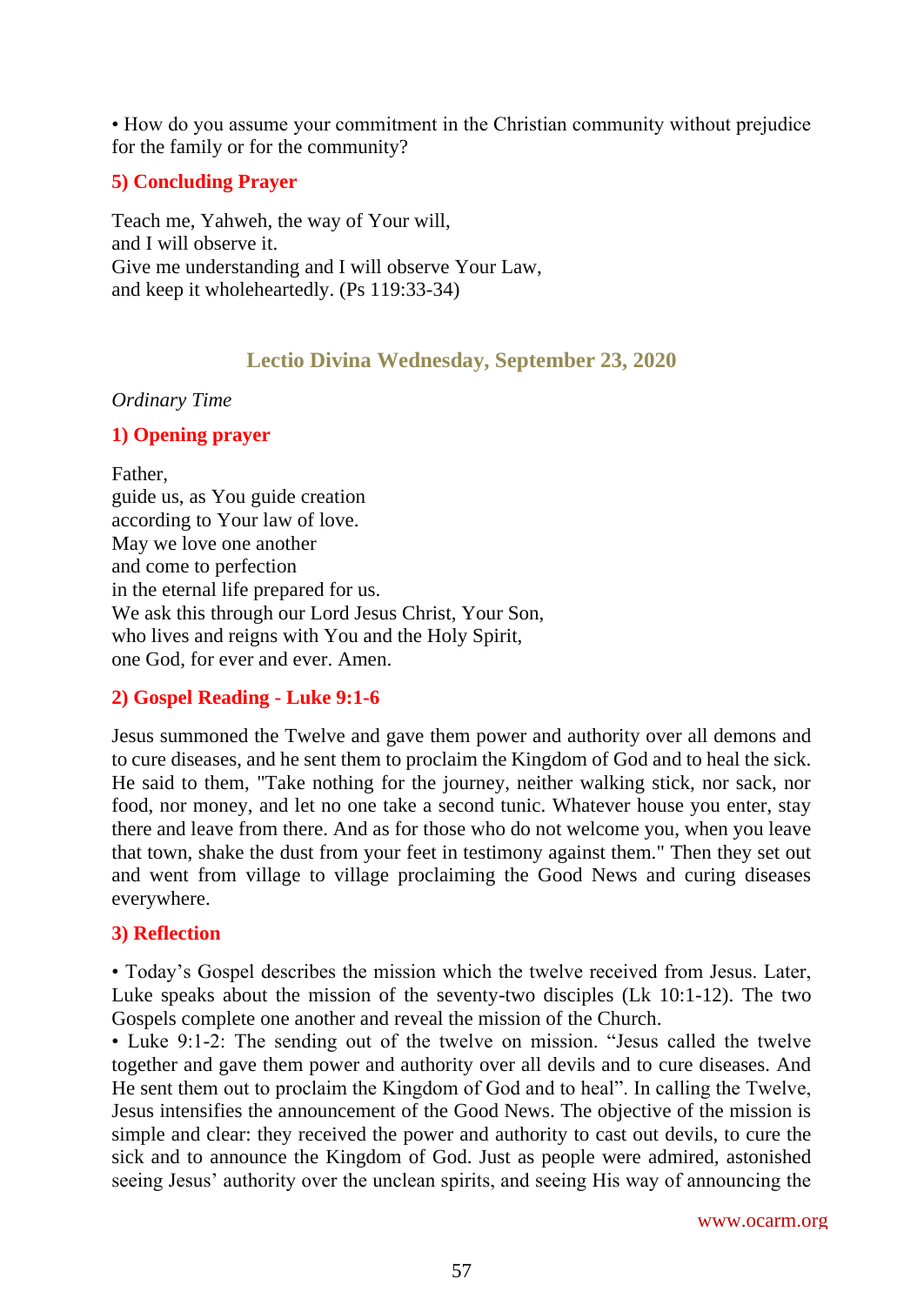Good News (Lk 4:32.36), the same thing should happen with the preaching of the twelve apostles.

• Luke 9:3-5. The instructions for the mission. Jesus sends them out with the following recommendations: "Take nothing for the journey, neither staff, nor haversack, nor bread, nor money and do not have a spare tunic". Do not go from one house to another, but "Whatever house you enter stay there; and when you leave let your departure be from there". "As for those who do not welcome you, when you leave their town shake the dust from your feet as evidence against them". As you will see these recommendations, which seem strange to us, have a very important significance.

• Luke 9:6. The execution of the mission. They go. It is the beginning of a new stage. Now, not only Jesus, but the whole group goes to announce the Good News to the people. If the preaching of Jesus caused conflict, now, with the preaching of the whole group, there will be a greater conflict.

• The four fundamental points of the mission. At the time of Jesus, there were diverse movements of renewal: the Essenes, the Pharisees, and the Zealots. They also were seeking a new way to live in community and they had their own missionaries (cf. Mt 23:15). But when they went on mission, they were advised: to carry a staff, and a haversack to put in it their food. They did not trust the food which was literally not "pure". Contrary to the other missionaries, the disciples of Jesus received diverse recommendations which help us to understand the fundamental points of the mission, to announce the Good News:

a) They should take nothing (Lk 9:3; 10:4). That means that Jesus obliges them to trust in the hospitality; because one who goes with nothing, goes because He trusts in the people and thinks that He will be welcomed, received. With this attitude they criticize the laws of exclusion taught by the official religion and they show, by means of a new practice, that they had other criteria in the community.

b) They should remain in the first house where they enter, until they leave the place (Lk 9:4; 10:7). That is, they should live together in a stable way and not go from one house to another. They should work with all and live from what they receive in exchange "because the laborer deserves his wages" (Lk 10:7). In other words, they should participate in the life and work of the people, and the people will receive them in their community and will share with them house and food. That means that they have to trust in sharing. This explains the severity of the criticism against those who reject the message: shake off the dust from the feet, as a protest against them (Lk 10:10-12), because they are not rejecting anything new but rather their past.

c) They should cure the sick and drive out the devils (Lk 9:1; 10:9; Mt 10:8). That is, they should carry out the function of "defenders" (goêl) and accept in the clan, in the community, the excluded. With this attitude they criticize the situation of disintegration of community life of the clan and they indicate concrete openings. The expulsion of the devils is a sign of the coming of the Kingdom of God (Lk 11:20).

d) They should eat what the people give them (Lk 10:8). They could not live separated having their own food, but they should accept the communion with others, eat with others. That means that in the contact with the people, they should not be afraid of losing the purity as it had been taught to them. With this attitude they criticize the laws of purity which were in force and indicate, by means of the new practice, that they possess another access to purity, that is, intimacy with God.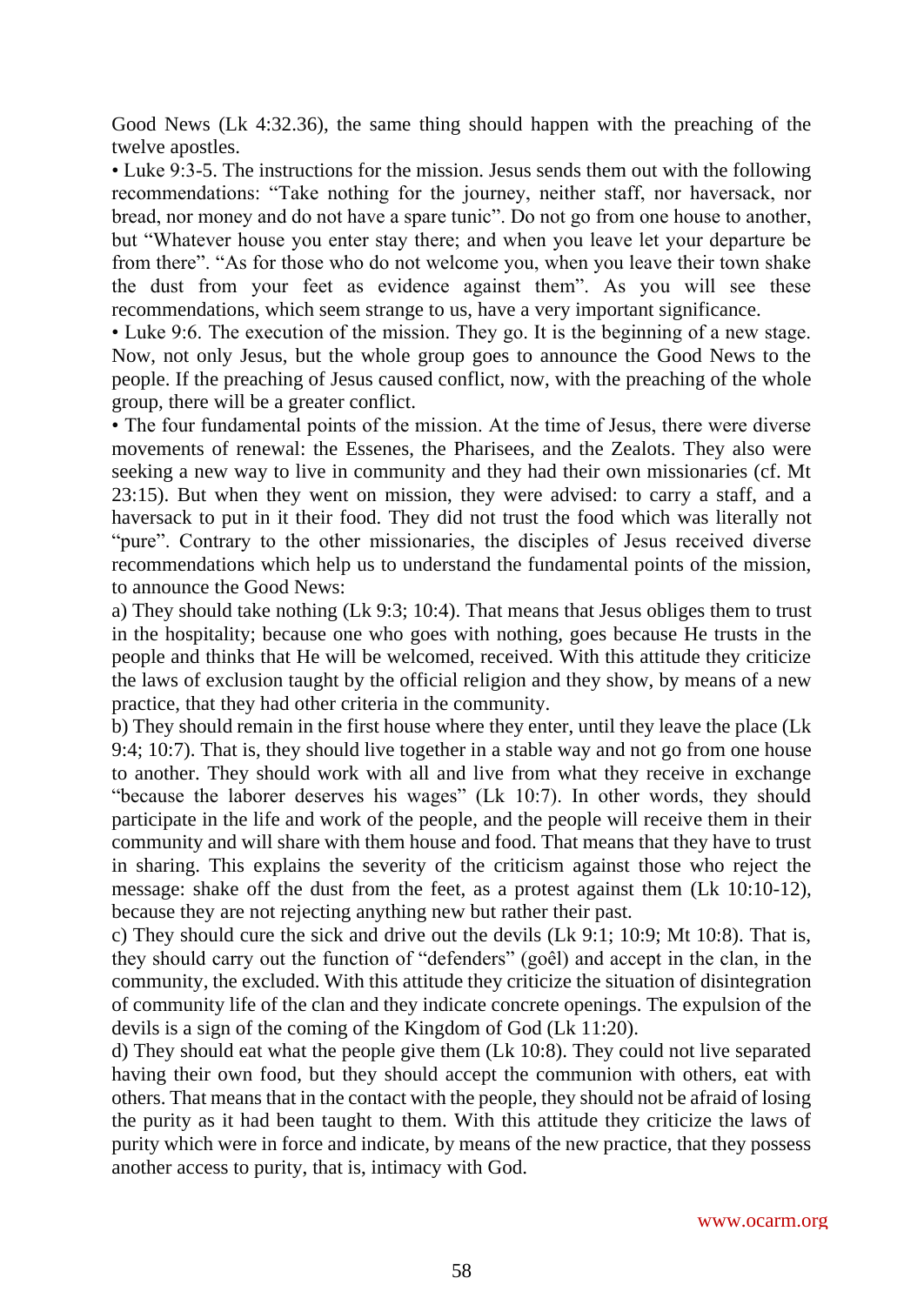These were the four fundamental points of community living which should characterize the attitude of the missionaries who announce the Good News in the name of Jesus: hospitality, sharing, communion and acceptance of the excluded (defender, goêl). If there is a response to these four requirements, then it is possible to cry out all over to the four corners of the world: "The Kingdom has arrived!" (cf. Lk 10:1-12; 9:1-6; Mk 6:7-13; Mt 10:6-16). And the Kingdom of God which Jesus has revealed to us is not a doctrine, nor a catechism, nor a law. The Kingdom of God comes and becomes present when persons, motivated by their faith in Jesus, decide to live together in community to give witness and to reveal, in this way, to all, that God is Father and Mother and that we, the human beings, are brothers and sisters. Jesus wanted the local community to be a new expression of the Covenant of the Kingdom, of the love of God the Father, who makes us all brothers and sisters.

### **4) Personal questions**

• Has participation in the community helped you to accept and to trust persons, especially the simpler and poorer?

• Which is the point of the mission of the Apostles which for us today has greater importance? Why?

# **5) Concluding Prayer**

Lord, set me free from taunts and contempt since I observe Your instructions. Though princes sit plotting against me, Your servant keeps pondering Your will. (Ps 119:22-23)

# **Lectio Divina Thursday, September 24, 2020**

#### *Ordinary Time*

#### **1) Opening prayer**

Father, guide us, as You guide creation according to Your law of love. May we love one another and come to perfection in the eternal life prepared for us. We ask this through our Lord Jesus Christ, Your Son, who lives and reigns with You and the Holy Spirit, one God, for ever and ever. Amen.

## **2) Gospel Reading - Luke 9:7-9**

Herod the tetrarch heard about all that was happening, and he was greatly perplexed because some were saying, "John has been raised from the dead"; others were saying, "Elijah has appeared"; still others, "One of the ancient prophets has arisen." But Herod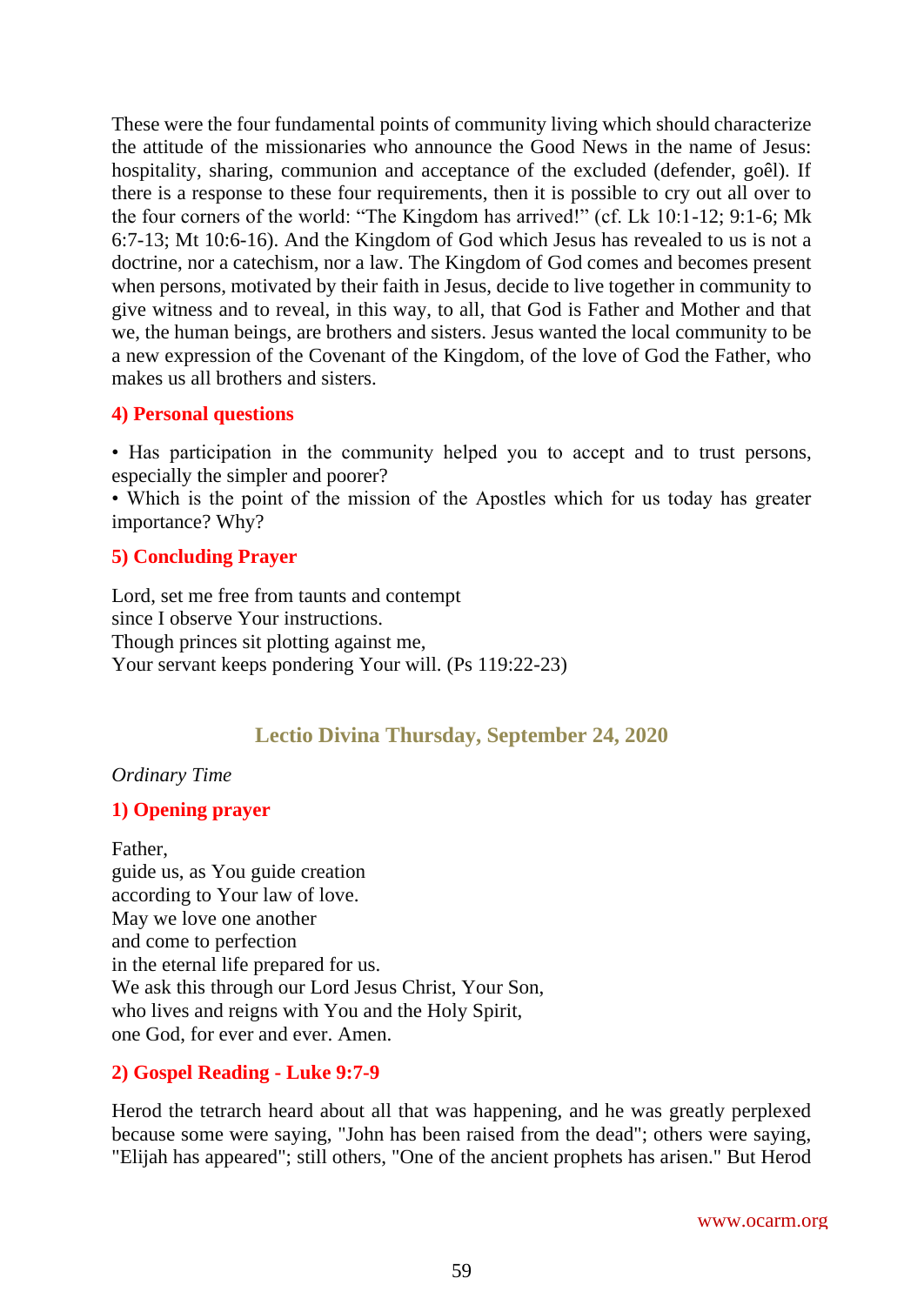said, "John I beheaded. Who then is this about whom I hear such things?" And he kept trying to see him.

### **3) Reflection**

• Today's Gospel presents a reaction from Herod listening to the preaching of Jesus. Herod does not know how to place himself before Jesus. He had killed John the Baptist and now he wants to see Jesus close to him. It is always threatening.

• Luke 9:7-8: Who is Jesus? The text begins with the exposition of the opinion of the people and of Herod on Jesus. Some associated Jesus to John the Baptist and to Elijah. Others identified Him with a Prophet, that is, with a person who speaks in the name of God, who has the courage to denounce injustices of those in power and who knows how to give hope to the little ones. He is the Prophet announced in the Old Testament like a new Moses (Dt 18:15). These are the same opinions that Jesus received from the disciples when He asked them: "Who do people say I am?" (Lk 9:18). People tried to understand Jesus starting from things that they knew, thought and expected. They tried to set Him against the background of the familiar criteria of the Old Testament with its prophecies and hopes, and of the tradition of the ancients with their laws. But these were insufficient criteria; Jesus could not enter into them, He was much bigger!

• Luke 9:9: Herod wants to see Jesus. But Herod said: "John, I beheaded him; so who is this of whom I hear such things?" "And he was anxious to see him". Herod, a superstitious man without scruples, recognizes that he was the murderer of John the Baptist. Now, he wants to see Jesus. Luke suggests thus that the threats begin to appear on the horizon of the preaching of Jesus. Herod had no fear to kill John. He will not be afraid to kill Jesus. On the other hand, Jesus does not fear Herod. When they tell Him that Herod wanted to take Him to kill Him, He sent someone to tell him: "You may go and give that fox this message: Look, today and tomorrow I drive out devils and heal, and on the third day I attain My end." (Lk 13:32). Herod has no power over Jesus. When at the hour of the passion, Pilate sends Jesus to be judged by Herod, Jesus does not respond anything (Lk 23:9). Herod does not deserve a response.

• From father to son. Sometimes the three Herods, who lived during that time, are confused, then the three appear in the New Testament with the same name: a) Herod, called the Great, governed over the whole of Palestine from 37 before Christ. He appears at the birth of Jesus (Mt 2:1). He kills the new-born babies of Bethlehem (Mt 2:16). b) Herod, called Antipas, governed in Galilee from the year 4 to 39 after Christ. He appears at the death of Jesus (Lk 23:7). He killed John the Baptist (Mk 6:14-29). c) Herod, called Agrippa, governed all over Palestine from the year 41 to 44 after Christ. He appears in the Acts of the Apostles (Ac 12:1.20). He killed the Apostle James (Ac 12:2).

When Jesus was about four years old, King Herod, the one who killed the new-born babies of Bethlehem died (Mt 2:16). His territory was divided among his sons. Archelaus would govern Judea. He was less intelligent than his father, but more violent. When he assumed the power, approximately 3000 persons were massacred on the square of the Temple! The Gospel of Matthew says that Mary and Joseph, when they learned that Archelaus had taken over the government of Galilee, were afraid and returned on the road and went to Nazareth, in Galilee, which was governed by another son of Herod, called Herod Antipas (Lk 3:1). This Antipas governed over 40 years. During the thirty-three years of Jesus there was no change of government in Galilee.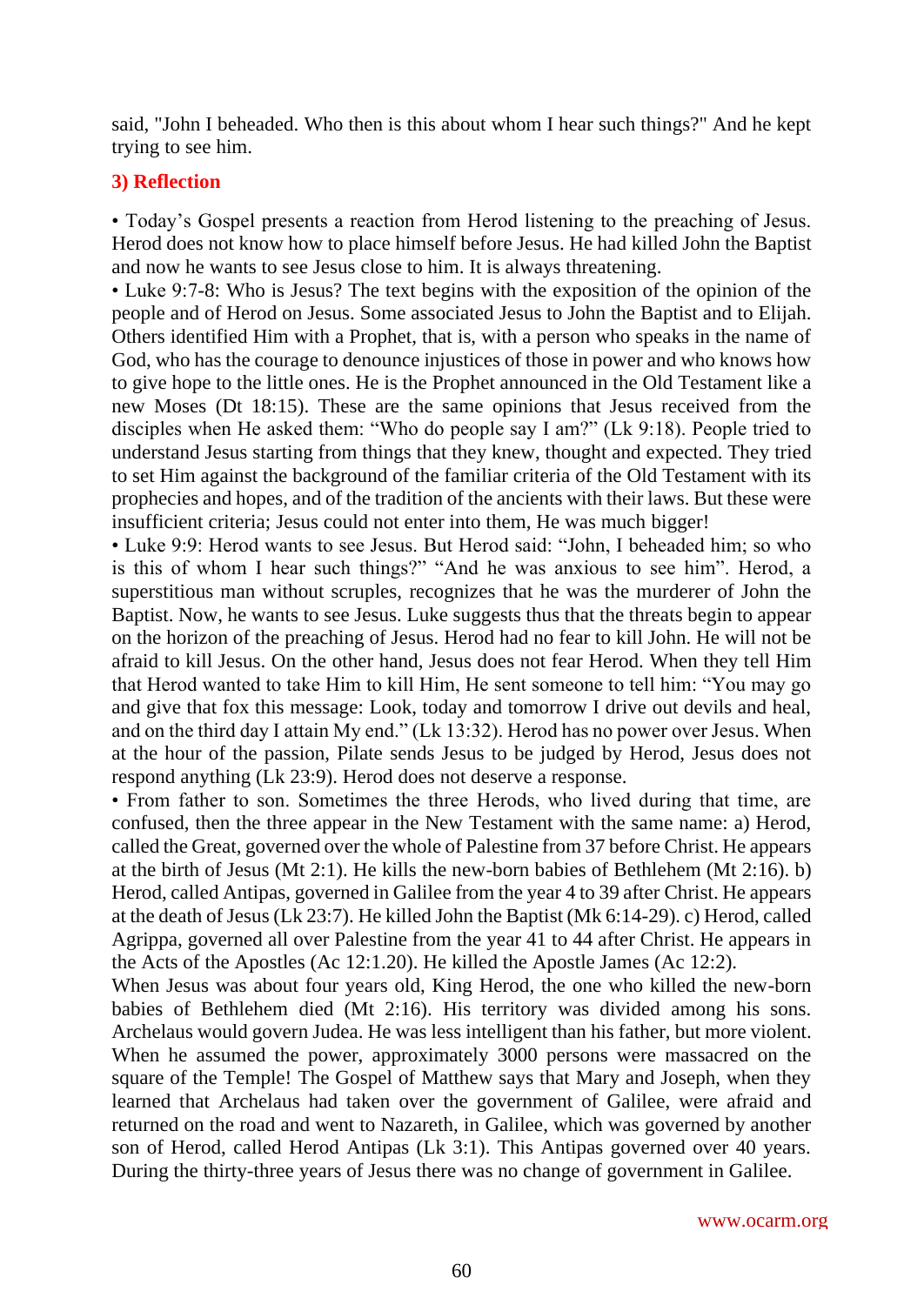Herod, the Great, the father of Herod Antipas, had constructed the city of Caesarea Maritime, inaugurated in the year 15 before Christ. It was the new port to get out the products of the region. They had to compete with the large port of Tyron in the North and, thus, help to develop trade and business in Samaria and in Galilee. Because of this, from the time of Herod the Great, the agricultural production in Galilee began to orientate itself no longer according to the needs of the families, as before, but according to the demands of the market. This process of change in the economy continued during all the time of the government of Herod Antipas, another forty years, and found in him an efficient organizer. All these governors were 'servants of power'. In fact, the one who commanded in Palestine, from the year 63 before Christ, was Rome, the Empire.

#### **4) Personal questions**

• It is well always to ask ourselves: Who is Jesus for me?

• Herod wants to see Jesus. His was a superstitious and morbid curiosity. Others want to see Jesus because they seek a sense for their life. Others seek Him out of earthly wants. What motivation do I have which moves me to see and encounter Jesus?

## **5) Concluding Prayer**

Each morning fill us with Your faithful love, we shall sing and be happy all our days; let our joy be as long as the time that You afflicted us, the years when we experienced disaster. (Ps 90: 14-15)

# **Lectio Divina Friday, September 25, 2020**

## *Ordinary Time*

## **1) Opening prayer**

Father, guide us, as You guide creation according to Your law of love. May we love one another and come to perfection in the eternal life prepared for us. We ask this through our Lord Jesus Christ, Your Son, who lives and reigns with You and the Holy Spirit, one God, for ever and ever. Amen.

## **2) Gospel Reading - Luke 9:18-22**

Once when Jesus was praying in solitude, and the disciples were with him, he asked them, "Who do the crowds say that I am?" They said in reply, "John the Baptist; others, Elijah; still others, 'One of the ancient prophets has arisen.'" Then he said to them, "But who do you say that I am?" Peter said in reply, "The Christ of God." He rebuked them and directed them not to tell this to anyone. He said, "The Son of Man must suffer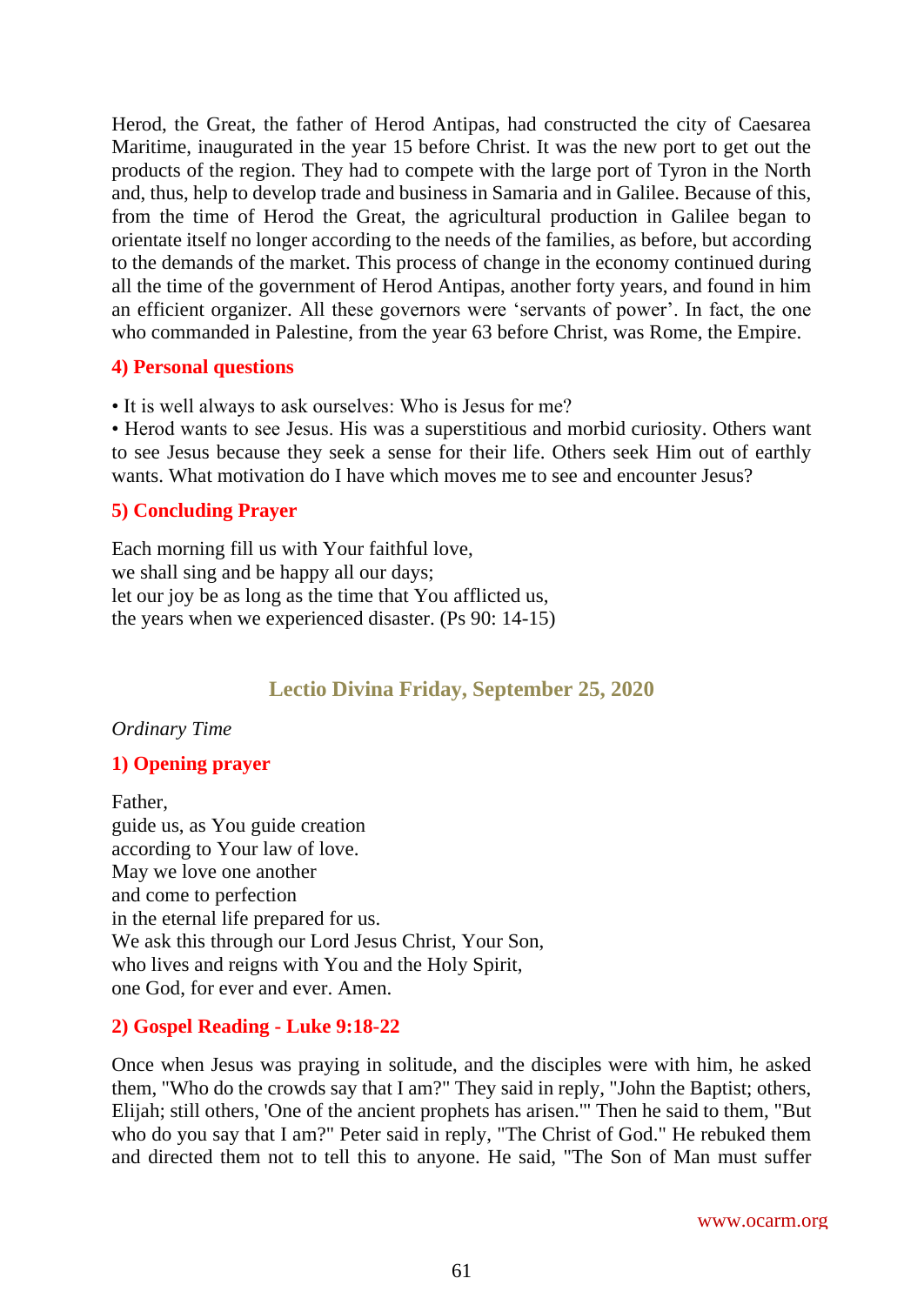greatly and be rejected by the elders, the chief priests, and the scribes, and be killed and on the third day be raised."

## **3) Reflection**

• The Gospel today follows the same theme as that of yesterday: the opinion of the people on Jesus. Yesterday, beginning with Herod, today it is Jesus who asks what do people think, and the Apostles respond giving the same opinion which was given yesterday. Immediately follows the first announcement of the Passion, death and Resurrection of Jesus.

• Luke 9:18: The question of Jesus after His prayer. "One day, while Jesus was praying alone, His disciples came to Him and He put this question to them: "Who do the crowds say I am?" In Luke's Gospel, on several important and decisive occasions, Jesus is presented in prayer: in His Baptism when He assumes His mission (Lk 3:21); in the 40 days in the desert, when He overcame the temptations presented by the devil Lk 4:1- 13); the night before choosing the twelve apostles (Lk 6:12); in the Transfiguration, when with Moses and Elijah, He spoke about His passion in Jerusalem (Lk 9:29); in the Garden when He suffers His agony (Lk 22:39-46); on the Cross, when He asks pardon for the soldiers (Lk 23:34) and when He commits His spirit to God (Lk 23:46).

• Luke 9:19: The people's opinion of Jesus. "They answered, "For some, John the Baptist; others Elijah, but others think that You are one of the ancient prophets who has risen from the dead". Like Herod, many thought that John the Baptist had risen in Jesus. It was a common belief that the prophet Elijah had to return (Mt 17:10-13; Mk 9:11-12; Mal 3:23-24; Sir 48:10-12). All nourished the hope of the coming of the prophet promised by Moses (Deut 18:15). This was an insufficient response.

• Luke 9:20: Jesus' question to the disciples. After having heard the opinion of others, Jesus asks, "And you, who do you say I am?" Peter answers, "The Messiah of God!" Peter recognizes that Jesus is the one whom the people are waiting for and that He comes to fulfill the promise. Luke omits the reaction of Peter, who tries to dissuade Jesus to follow the way of the cross and omits also the harsh criticism of Jesus to Peter (Mk 8:32-33; Mt 16:22-23).

• Luke 9:21: The prohibition to reveal that Jesus is the Messiah of God. "Then Jesus gave them strict orders and charged them not to say this to anyone". It was forbidden to them to reveal to the people that Jesus is the Messiah of God. Why does Jesus prohibit this? At that time, as we have already seen, everybody was expecting the coming of the Messiah, but, each one in his own way: some expected a king, others a priest, others a doctor, a warrior, a judge or a prophet! Nobody seemed to expect the Messiah Servant, announced by Isaiah (Isa 42:1-9). Anyone who insists in maintaining Peter's idea, that is, of a glorious Messiah, without the cross, understands nothing and will never be able to assume the attitude of a true disciple. He will continue to be blind, exchanging people for trees (cf. Mk 8:24). Because without the cross it is impossible to understand who Jesus is and what it means to follow Jesus. Because of this, Jesus insists again on the Cross and makes the second announcement of His passion, death and resurrection.

• Luke 9:22: The second announcement of the Passion. Jesus adds, "The Son of Man is destined to suffer grievously, to be rejected by the elders and chief priests and scribes and to be put to death, and to be raised up on the third day". The full understanding of the following of Jesus is not obtained through theoretical instruction, but through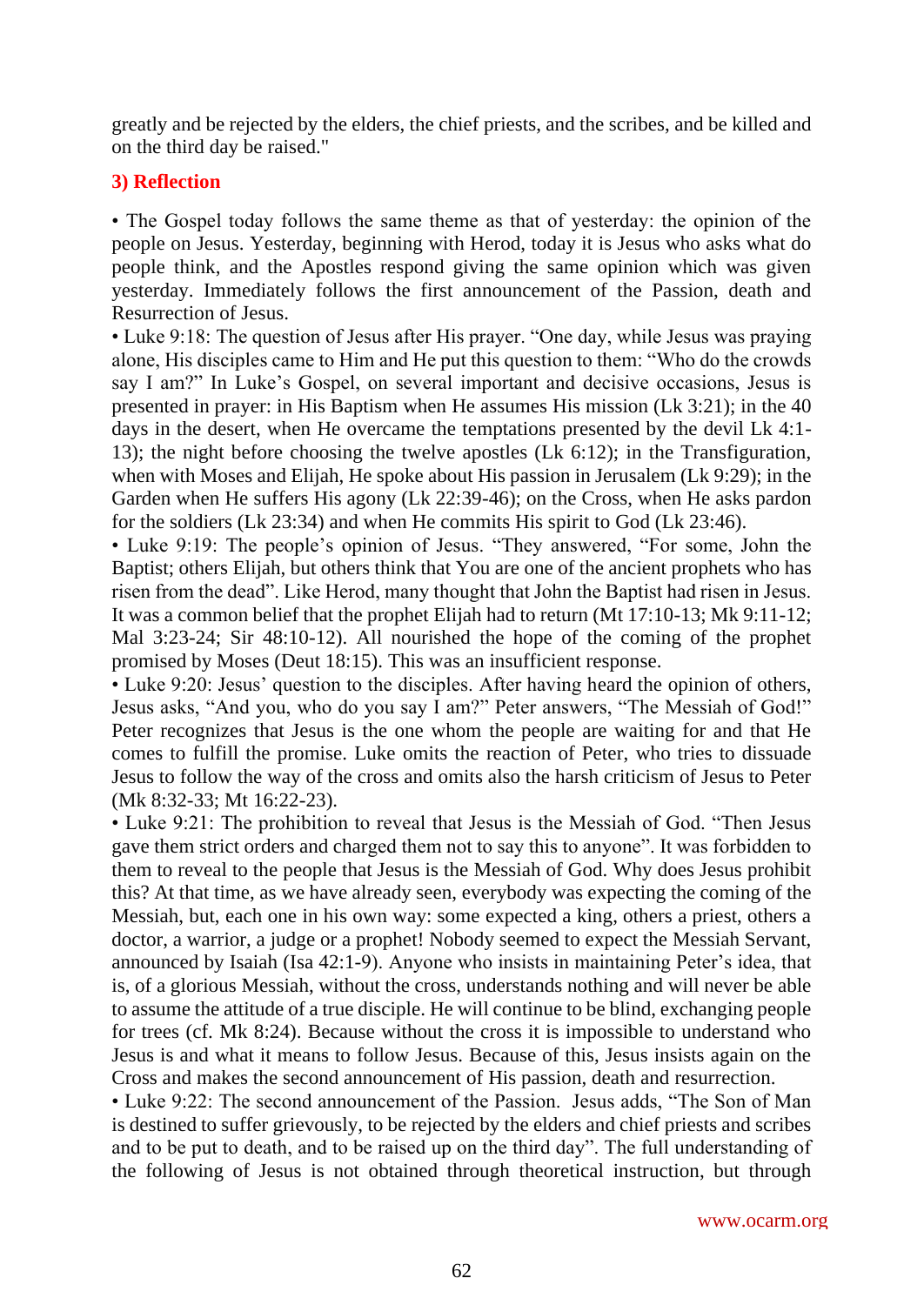practical commitment, walking together with Him along the road of service, from Galilee up to Jerusalem. The road of the following is the road of the gift of self, of abandonment, of service, of availability, of acceptance of conflict, knowing that there will be a resurrection. The cross is not an accident on the way; it forms part of our way. This because, in the organized world starting from egoism, love and service can exist only if they are crucified! Anyone who makes of his life a service to others disturbs those who live attached to privileges, and suffers.

#### **4) Personal questions**

• We all believe in Jesus. But there are some who understand Him in one way and others in another way. Today, what is the more common Jesus in the way people think? • How does propaganda interfere in my way of seeing Jesus? What do I do so as not to allow myself to be drawn into the propaganda? What prevents us today from recognizing and assuming the plan of Jesus?

## **5) Concluding Prayer**

Blessed be Yahweh, my rock, who trains my hands for war and my fingers for battle, my faithful love, my bastion, my citadel, my Savior; I shelter behind Him. (Ps 144:1-2)

## **Lectio Divina Saturday, September 26, 2020**

#### *Ordinary Time*

## **1) Opening prayer**

Father, guide us, as You guide creation according to Your law of love. May we love one another and come to perfection in the eternal life prepared for us. We ask this through our Lord Jesus Christ, Your Son, who lives and reigns with You and the Holy Spirit, one God, for ever and ever. Amen.

## **2) Gospel Reading - Luke 9:43b-45**

While they were all amazed at his every deed, Jesus said to his disciples, "Pay attention to what I am telling you. The Son of Man is to be handed over to men." But they did not understand this saying; its meaning was hidden from them so that they should not understand it, and they were afraid to ask him about this saying.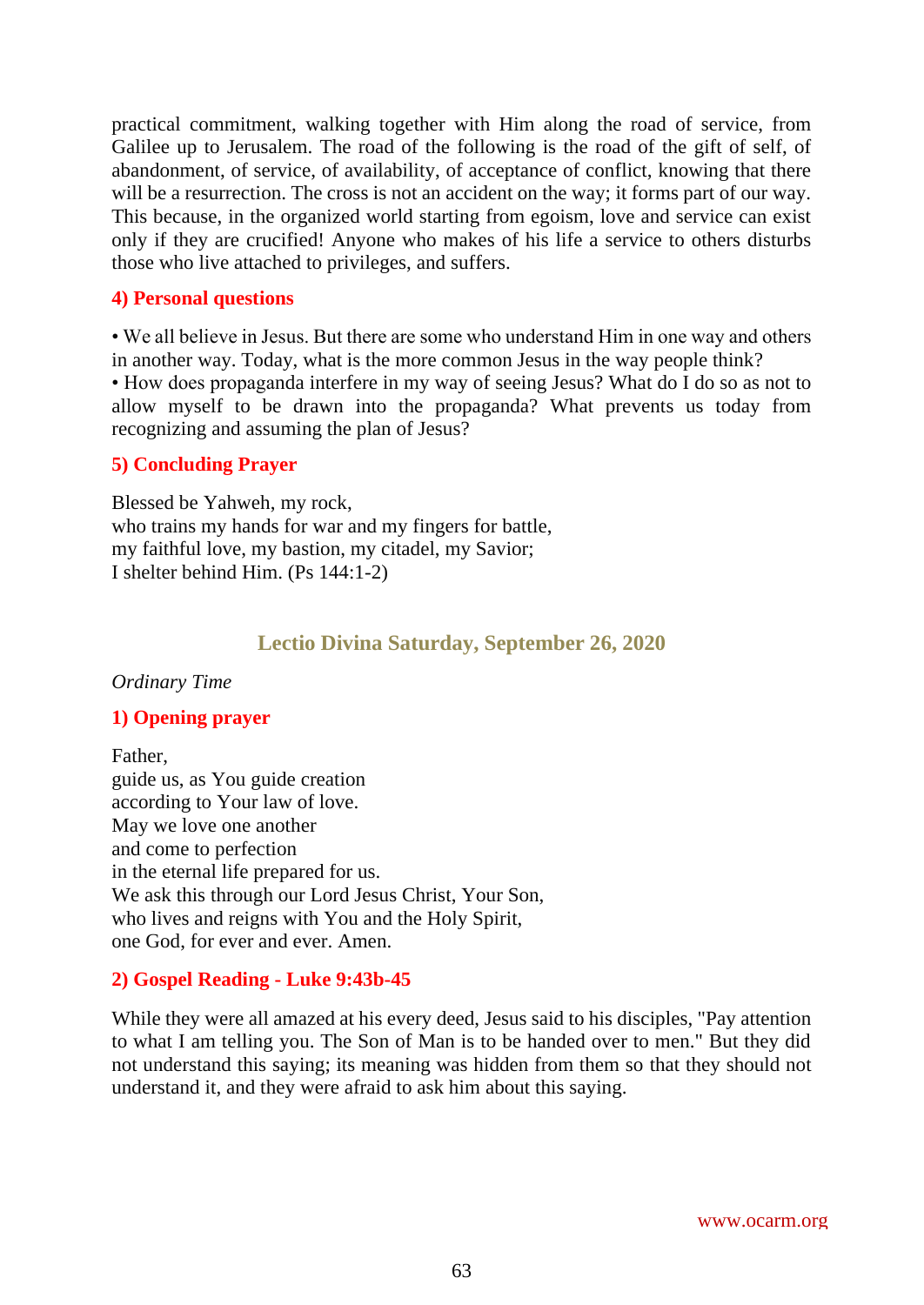#### **3) Reflection**

• The Gospel today presents the second announcement of the Passion, Death and Resurrection of Jesus. The disciples do not understand the words about the cross, because they are not able to understand a Messiah who becomes the servant of his brothers. They continue to dream about a glorious Messiah.

• Luke 9:43b-44: The contrast. "Everyone was full of admiration for all He did". Jesus said to His disciples "For your part you must have these words constantly in mind: The Son of Man is going to be delivered into the power of men". The contrast is very big. On one side, the vibration and admiration of the people for everything that Jesus said and did. Jesus seems to correspond to all that people dream, believe and expect. On the other side, the affirmation of Jesus that He will be put to death and delivered in the hands of men, that is, the opinion of the authority on Jesus is totally contrary to the opinion of the people.

• Luke 9:45: The announcement of the Cross. "But they did not understand what He said; for them it was so mysterious, that they did not understand the meaning and were afraid to ask questions concerning this argument". The disciples listened to Him but they did not understand the words about the cross. But even in this way, they do not ask for any clarification. They are afraid to show their ignorance!

• The title Son of Man. This name appears quite frequently in the Gospels: 12 times in John, 13 in Mark, 28 in Luke, 30 in Matthew. In all, it appears 83 times in the four Gospels. This is the name which pleased Jesus the most. This title comes from the Old Testament. In the Book of Ezekiel, is indicated the very human condition of the prophet (Ezek 3:1,4,10, 17; 4:1 etc.). In the Book of Daniel, the same title appears in the apocalyptic vision (Dan 7:1-28) in which Daniel describes the empires of the Babylonians, of the Medes, of the Persians and of the Greeks. In the vision of the prophet, these four empires have the appearance of "monstrous animals" (cf. Dan 7: 3- 8). They are animal empires which are brutal, inhuman, which persecute, dehumanize and kill (Dan 7:21,25). In the vision of the prophet, after the anti-human kingdoms, the Kingdom of God appears which has the appearance, not of an animal, but rather of a human person, a Son of Man. That is, a Kingdom with the appearance of people, a human kingdom, which promotes life, it humanizes (Dan 7:13-14). In the prophecy of Daniel the Son of Man represents, not an individual, but rather, as he himself says, the "people of the Saints of the Most High" (Dan 7:27; cf. Dan 7:18). It is the People of God who do not allow themselves to be dehumanized nor deceived or manipulated by the dominating ideology of the animal empires. The mission of the Son of Man, that is, of the People of God, consists in realizing the Kingdom of God as a human kingdom. That is, a Kingdom which promotes life, which humanizes persons.

Presenting Himself as Son of Man to the disciples, Jesus makes this mission His own which is the mission of all the People of God. It is as if He were to say to them and to all of us: "Come with Me! This mission is not only Mine, but it belongs to all of us! Let us go together to carry out the mission which God has entrusted to us, and thus realize the human and humanizing Kingdom of which He dreamt!" And He did this during all his life, especially during the last three years. Pope Leo the Great said, "Jesus was so human, but so human, like only God can be human". The more human He was, the more divine He was. The more He is "Son of Man" the more He is "Son of God!" Everything which dehumanizes persons draws away from God. That was condemned by God, who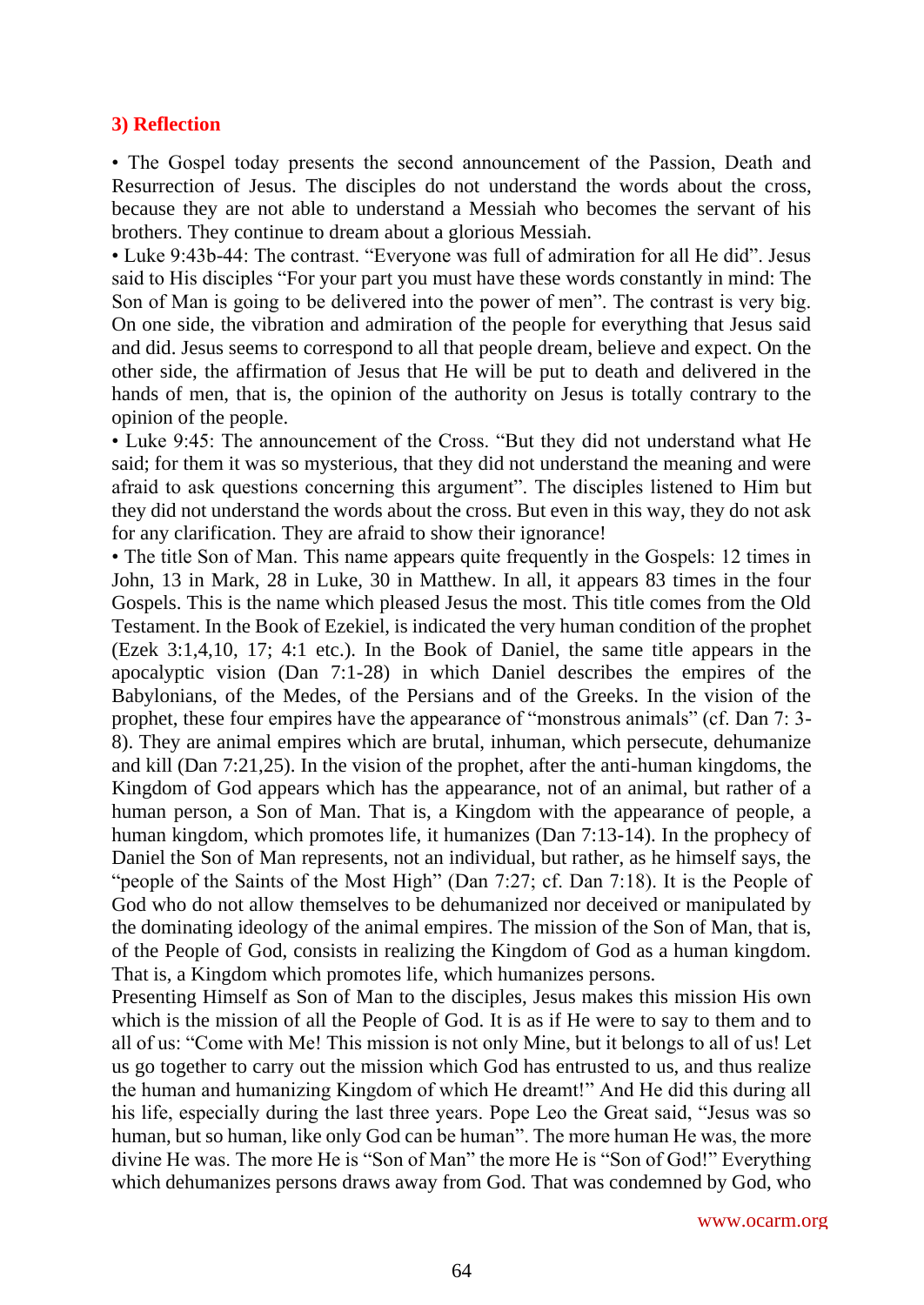has placed the good of the human person above all the laws, above the Sabbath or Saturday (Mk 2:27). At the moment when He was condemned to death by the religious tribunal of the Synedrium, Jesus assumes this title. When He was asked if He was "the Son of God" (Mk 14:61), He answered that He is the "Son of Man": "I am. And you will see the Son of Man seated at the right hand of the Almighty" (Mk 14: 62). Because of this affirmation He was declared, by the authorities, guilty, deserving death. He Himself knew it because He had said, "The Son of Man did not come to be served, but to serve and to give His life as a ransom for many" (Mk 10: 45).

#### **4) Personal questions**

• How do you combine suffering and faith in God in your life?

• In the time of Jesus there was contrast: people thought and expected or hoped in a certain way; the religious authority thought and expected or hoped in a different way. Today, this same contrast exists.

### **5) Concluding Prayer**

For ever, Yahweh, Your word is planted firm in heaven. Your constancy endures from age to age; You established the earth and it stands firm. (Ps 119:89-90)

# **Lectio Divina Sunday, September 27, 2020**

*The parable of the two sons Disobedient obedience and obedient disobedience Matthew 21: 28-32*

## **1. Opening prayer**

Lord Jesus, send Your Spirit to help us to read the Scriptures with the same mind that You read them to the disciples on the way to Emmaus. In the light of the Word, written in the Bible, You helped them to discover the presence of God in the disturbing events of Your sentence and death. Thus, the cross that seemed to be the end of all hope became for them the source of life and of resurrection.

Create silence in us so that we may listen to Your voice in Creation and in the Scriptures, in events and in people, above all in the poor and suffering. May Your word guide us so that we too, like the two disciples on the way to Emmaus, may experience the force of Your resurrection and witness to others that You are alive in our midst as source of fraternity, justice and peace. We ask this of You, Jesus, son of Mary, who revealed the Father to us and sent us Your Spirit. Amen.

## **2. Reading**

#### **a) A key to guide the reading:**

Jesus recounts a very common event in family life. One son says to the father, "I'm going!" but then does not go. Another son says, "I'm not going!" but then goes. Jesus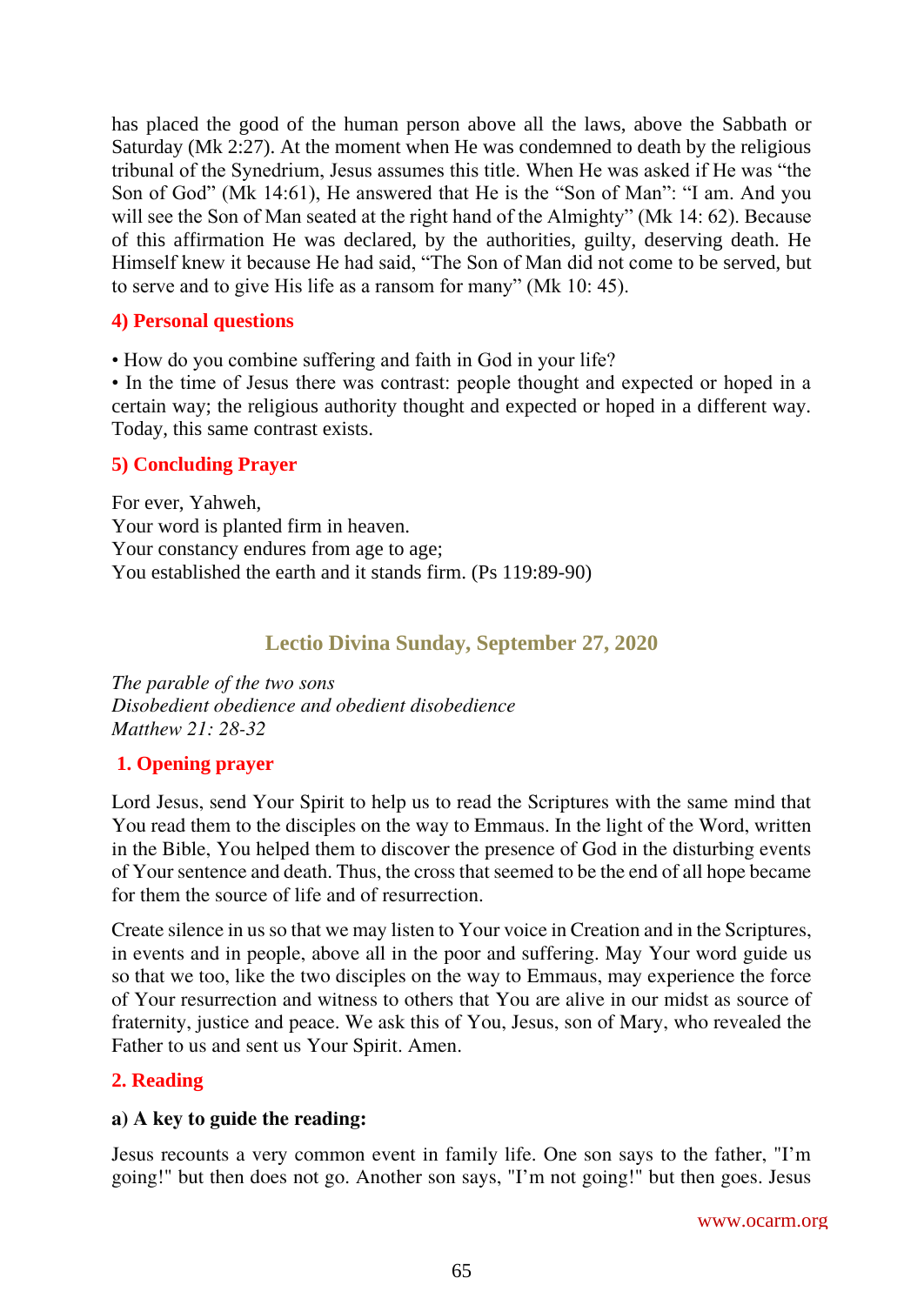asks his listeners to pay attention and express an opinion. In our reading let us be attentive so as to discover the precise point to which Jesus wishes to call our attention. **b) A division of the text to help with the reading:**

Mt. 21:28-31ª: The comparison

Mt 21:31b-32: The application of the comparison. **c) The text:**

28-31a: 'What is your opinion? A man had two sons. He went and said to the first, "My boy, go and work in the vineyard today." He answered, "I will not go," but afterwards thought better of it and went. The man then went and said the same thing to the second who answered, "Certainly, sir," but did not go.

Which of the two did the father's will?' They said, 'The first.'

31b-32: Jesus said to them, 'In truth I tell you, tax collectors and prostitutes are making their way into the kingdom of God before you. For John came to you, showing the way of uprightness, but you did not believe him, and yet the tax collectors and prostitutes did. Even after seeing that, you refused to think better of it and believe in him.'



# **3. A moment of prayerful silence**

so that the Word of God may enter into us and enlighten our life

## **4. Some questions**

to help us in our personal reflection.

a) Which point in this story of the two sons most caught your attention? Why?

b) To whom does Jesus address Himself? Why does He tell this parable?

c) What is the main point underlined by Jesus in the attitude of the two sons?

d) What kind of obedience does Jesus suggest through this parable?

e) How exactly do the prostitutes and publicans get preference over the priests and elders?

f) And I? Where am I? Am I among the prostitutes and sinners or among the priests and elders?

# **5. A key to the reading**

for those who wish to go deeper into the text

## **a) The context within which Matthew places these words of Jesus (Matthew chapters 18-23):**

\* The context of Matthew's Gospel within which this parable is found is one of tension and danger. After the Discourse on the community (Mt 18:1-35), Jesus leaves Galilee, crosses the Jordan and begins His last journey towards Jerusalem (Mt 19:1). Long before, He had said that He was to go to Jerusalem to be apprehended and killed and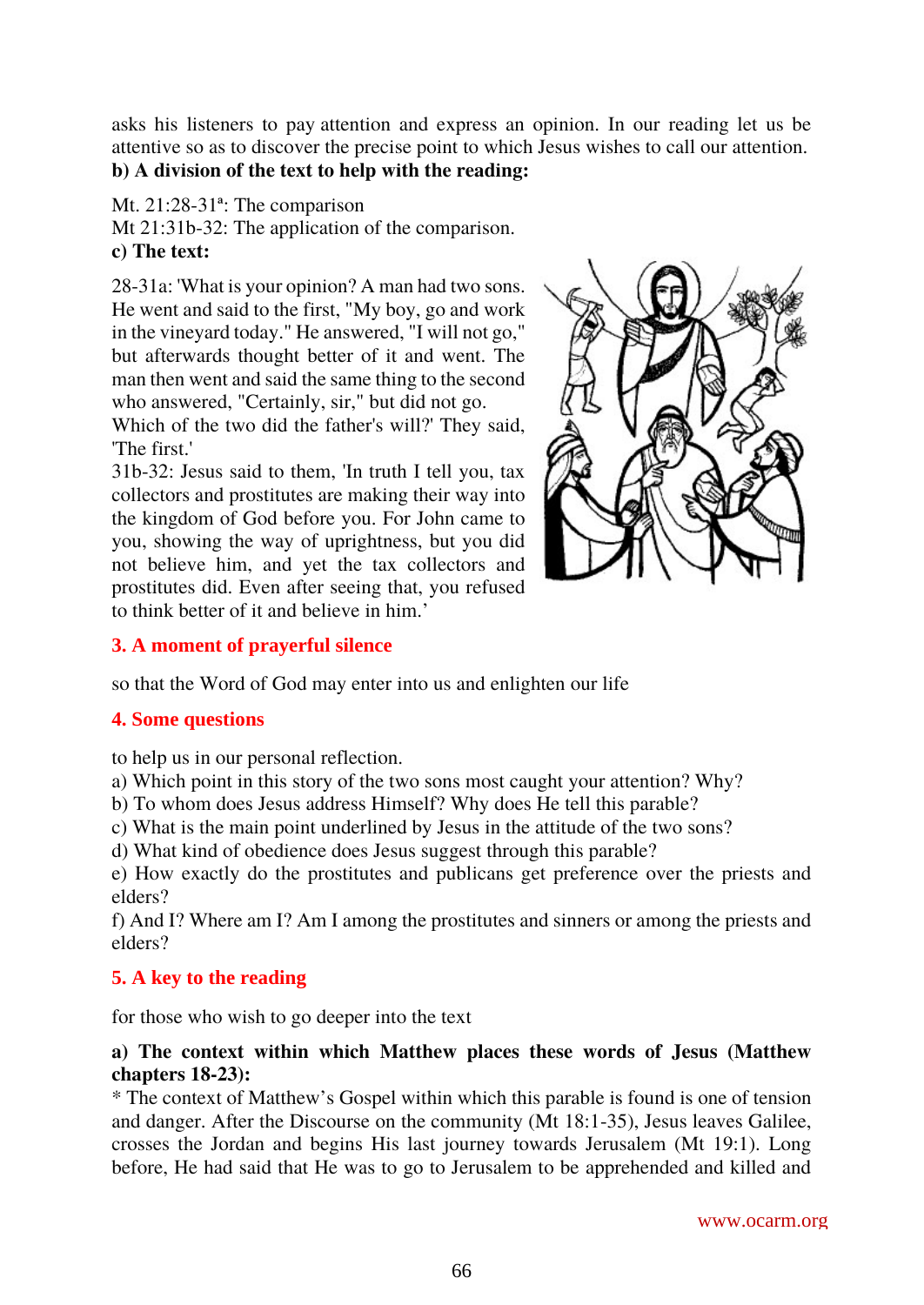that then He would rise again (Mt 16:21; 17:22-23). Now the time has come to go to the capital city and to face prison and death (Mt 20:17-19).

\* When He arrives in Jerusalem, Jesus becomes the subject of conflict. On the one hand the people welcome Him joyfully (Mt 21:1-11). Even children acclaim Him when, with a prophetic gesture, He expels the sellers from the temple and He heals the blind and the lame (Mt 21:12-15). On the other hand the priests and doctors criticize Him. They ask Him to tell the children to keep quiet (Mt 21:15-16). The situation is so tense, that Jesus has to spend the night outside the city (Mt 21:17; cf. Jn 11:53-54). But the following day He goes back early in the morning and, on the road to the temple, curses the fig tree, symbol of Jerusalem, a fruitless tree bearing only leaves (Mt 21:18-22). He then goes into the temple and begins to teach the people.

\* While He is speaking to the people, the authorities come to discuss with him. Jesus answers them one by one (Mt 21:33-22:45), the high priests and the elders Mt 21:23), the Pharisees (Mt 21:45; 22:41), the disciples of the Pharisees and of the Herodians (Mt 22:16), the Sadducees (Mt 22:23), and the doctors of the law (Mt 22:35). Finally, Jesus denounces at length, and in harsh terms, the scribes and the Pharisees (Mt 23:1-36), followed by a tragic accusation against Jerusalem, the city that will not be converted (Mt 23:37-39). It is within this context of tension and danger that Jesus tells the parable of the two sons, the subject of our meditation.

## **b) Commentary on the words of Jesus as found in Matthew:**

Matthew 21:28-30: An example taken from family life

\* What is your opinion? This is a provocative question. Jesus asks His listeners to be attentive and to reply. In the context of the parable, the listeners invited to give their opinion are the high priests and elders of the people (Mt 21:23). These are the ones who, from fear of the people, would not give an answer to the question as to the origin of John the Baptist, whether He was from heaven or from earth (Mt 21:24-27). These are the ones who will seek a way to arrest Him (Mt 21:45-46).

\* A man had two sons. Jesus tells the story of a father who says to one of his sons "My boy, you go and work in the vineyard today". The young man replies, "Certainly, sir!" but then does not go. The father then says the same thing to his other son. This son replies, "I will not go!" but then goes. The listeners too are fathers of families and must have known these matters from personal experience.

*\* Which of the two did the father's will?* Jesus ends the parable by making explicit His initial question. The priests and elders answer promptly, *the second!* The answer came quickly because the matter concerned a familiar situation, well known and evident, one that they experienced in their own families and, most probably, practiced by them (and by all of us) when they were young. Thus, in reality, the answer was a judgment, not on the two sons in the parable, but also on themselves. By answering, *the first*, they were judging their own attitudes. For, in times past, they had so often told their father, "I will not go!" but then went under pressure of circumstances or because remorse led them to do what the father asked. In their reply they show themselves as if they were obedient children.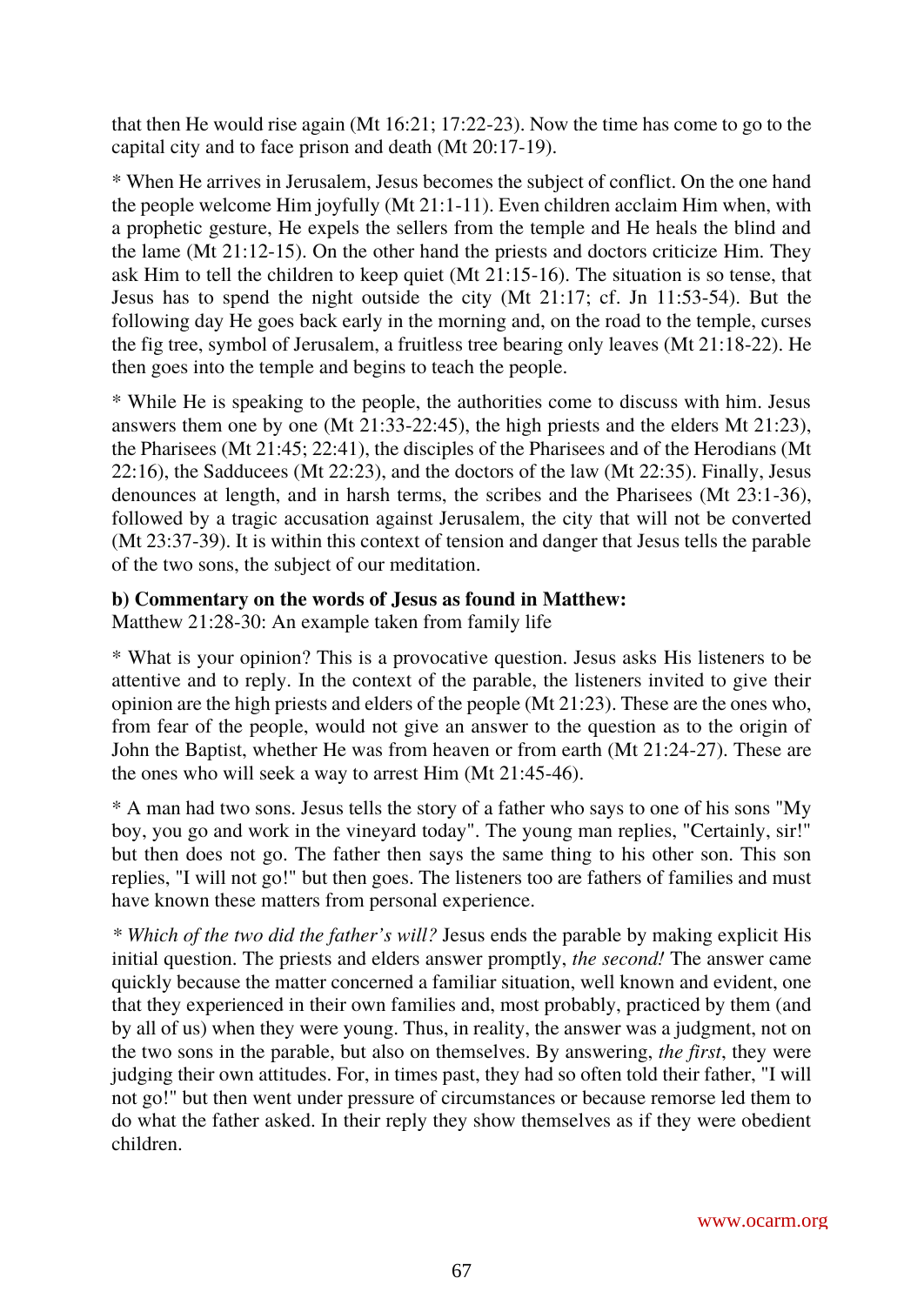\* This is precisely the function or the "trap" of the parable, namely, to bring the listeners to feel involved in the story, so that using their own experience as criterion, they would come to a value judgment of the story told in the parable. This judgment will soon be used as a key to apply the parable to life. The same didactic procedure may be found also in the parable of the vineyard (Mt 21:41-46) and that of the debtors (Lk 7:40-46).

Matthew 21:31-32: *Application of the parable \* I tell you solemnly, tax collectors and prostitutes are making their way into the kingdom of God before you!* Using the reply given by the priests and elders as a key, Jesus applies the parable to the sinful silence of His listeners before the message of John the Baptist. The reply they gave becomes their own condemnation. According to this sentence, it is the publicans and prostitutes, who, at first, had said *no* to the father but then did the will of the Father, because they had received and accepted the message of John the Baptist as coming from God. Whereas they, the priests and elders, were the ones who, at first, had said *yes* to the father, but had not carried out what the father had asked, because they would not accept the message of John the Baptist, not even in the face of so many who did accept it as from God.

\* Thus, by means of the parable, Jesus turns everything upside down: those who were considered transgressors of the Law and therefore condemned, were in truth those who had obeyed God and tried to walk *the way of justice*, while those who considered themselves obedient to the Law of God, were in fact those who disobeyed God.

\* The reason for this harsh judgment from Jesus lies in the fact that the religious authorities, priests and elders, would not believe that John the Baptist came from God. The publicans and the prostitutes, however, believed. This means that for Jesus, the contemplative outlook, the ability to recognize the active presence of God in persons and things of life, was not in the priests, not even among their leaders. Yet it was in those who were despised as sinners and unclean. It is easy to understand why these authorities decided to apprehend and kill Jesus: "when they heard these parables, the chief priests and the scribes realized He was speaking about them" (Mt 21:45-46).

\* Anyone who wishes to apply this parable today would probably provoke the same anger that Jesus did through his conclusion. The same thing happens today. Prostitutes, sinners, the ignorant, some women, children, lay people, workers, people of color, prisoners, homosexuals, persons with AIDS, drunkards, drug addicts, divorced persons, married clergy, heretics, atheists, unmarried mothers, the unemployed, the illiterate, the sick, that is, all those marginalized as not part of the religious circle, frequently have a sharper outlook in perceiving *the way of justice* than those of us who live all day in church and are part of the religious hierarchy. It is not just because a person belongs to the religious hierarchy, therefore, that he or she has an outlook that allows him or her to perceive the things of God in life.

## **To throw light on the words of Jesus**

\* A new way of teaching people and to speak of God

Jesus was not a scholar (Jn 7:15). Unlike the apostle Paul (Acts 23:3), He did not go to the high school in Jerusalem.

He came from the country, from Nazareth, a small town in Galilee. Now, this carpenter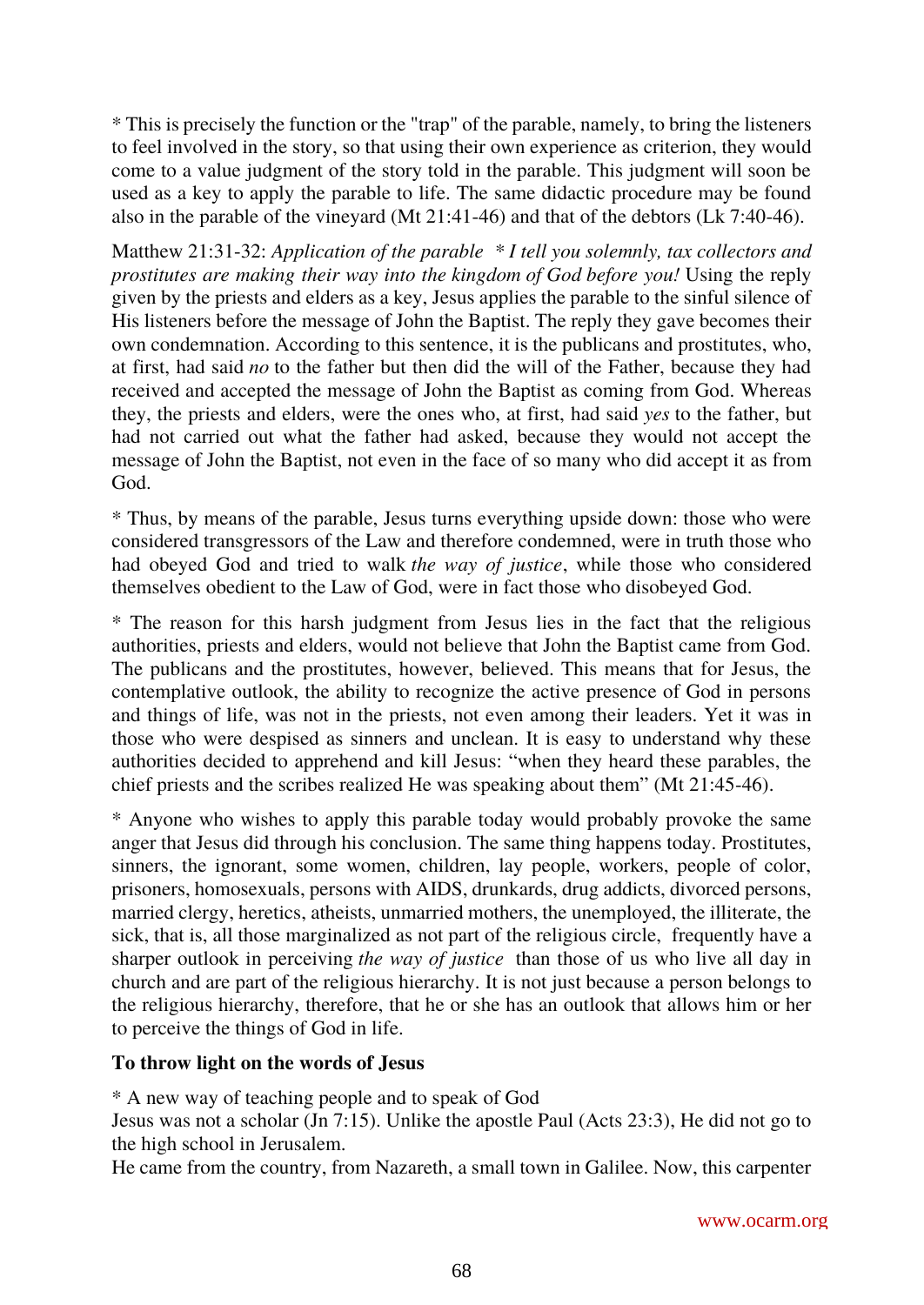from Galilee goes to Jerusalem and, without getting permission from the authorities, starts teaching the people in the square in front of the temple! He said new things. He spoke differently, divinely! The people were impressed by his way of teaching, "A new doctrine! Taught with authority! Different from that of the Scribes! (Mk 1:22, 27). What Jesus did most was teach, it was a habit with Him. Many times the Evangelists say that Jesus taught. If they do not always say what Jesus taught, it is not because they are not interested in the content, but because the content comes through not only in the teaching but also in the gestures and in His attitude toward the people. The content is never separate from the person who communicates it. The goodness and love that come through in His way of acting and of being with others are part of the content. They are like the "tempera"; good content without goodness is like spilt milk.

#### \* Teaching through parables.

Jesus taught above all through parables. He had an extraordinary capacity to find comparisons in order to explain the things of God: things that are not so evident by means of simple and clear examples, which the people knew and experienced in their lives in their daily struggle to survive. This presupposes two things: keeping to the experiences of life and keeping to the things of God, of the Realm of God.

Usually, Jesus does not explain the parables, but says, "Those who have ears to hear, listen!" Or "You have heard. Now try to understand!" For instance, the farmer who hears the parable of the seed says, "I know what the seed that falls on the ground is all about! But Jesus said that this is connected with the Realm of God. What does He mean?" We can then imagine the long conversations and discussions among the people. Once a bishop asked the community, "Jesus said that we must be like salt. What is salt used for?" The community discussed this and came up with more than ten purposes for salt! They then applied all this to the life of the community and discovered that to be salt is difficult and demanding. The parable had worked!

In some parables there are things that do not usually happen in life. For instance, when have we ever seen a shepherd leave ninety-nine sheep to go looking for the one that is lost? (Lk 15:4). When have we ever seen a father who welcomes his dissolute son with a feast and not a word to scold him? (Lk 15:20-24). Where have we ever seen a Samaritan who is better than a Levite or a priest? (Lk 10:29-37). In this way, the parable provokes thought. It invites us to be involved in the story and to reflect on ourselves, starting from the experience of life and then confronting this with God. It makes us discover from experience that God is present in our everyday life. The parable is a participative form of teaching, of educating. It does not present every little detail. It does not give all the facts, but entices us to discover. A parable changes our view; it makes us contemplatives, persons who delve into reality. Herein lies the novelty of Jesus' teaching in parables. It is different from the teaching of the doctors who taught that God manifests Himself only in the observance of the law. For Jesus, "The Realm of God is not the fruit of observance. The Realm of God is among you!" (Lk 17:21).

#### **6. Psalm 121**

#### **The contemplative eye discovers the presence of God in life**

I lift up my eyes to the hills. Whence does my help come?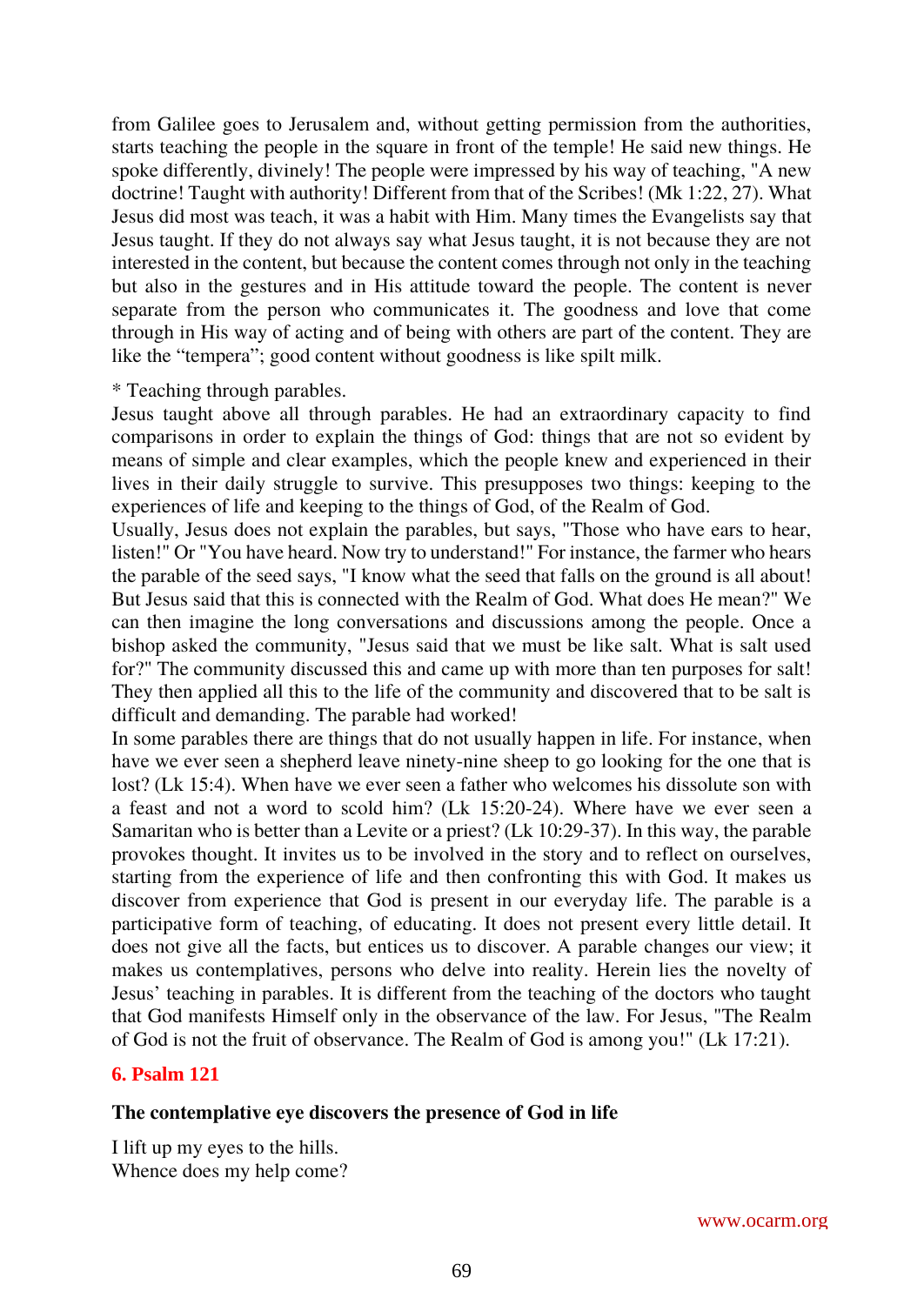My help comes from the Lord, who made heaven and earth. He will not let your foot be moved, He who keeps you will not slumber. Behold, He who keeps Israel will neither slumber nor sleep. The Lord is your keeper; the Lord is your shade on your right hand. The sun shall not smite you by day, nor the moon by night. The Lord will keep you from all evil; He will keep your life. The Lord will keep your going out and your coming in from this time forth and for evermore.

### **7. Final Prayer**

Lord Jesus, we thank You for the word that has enabled us to understand better the will of the Father. May Your Spirit enlighten our actions and grant us the strength to practice that which Your Word has revealed to us. May we, like Mary, Your mother, not only listen to but also practice the Word, You who live and reign with the Father in the unity of the Holy Spirit forever and ever. Amen.

# **Lectio Divina Monday, September 28, 2020**

## *Ordinary Time*

## **1) Opening prayer**

Father, You show Your almighty power in Your mercy and forgiveness. Continue to fill us with Your gifts of love. Help us to hurry towards the eternal life You promise and come to share in the joys of Your kingdom. We ask this through our Lord Jesus Christ, Your Son, who lives and reigns with You and the Holy Spirit, one God, for ever and ever. Amen.

## **2) Gospel Reading - Luke 9:46-50**

An argument arose among the disciples about which of them was the greatest. Jesus realized the intention of their hearts and took a child and placed it by his side and said to them, "Whoever receives this child in my name receives me, and whoever receives me receives the one who sent me. For the one who is least among all of you is the one who is the greatest." Then John said in reply, "Master, we saw someone casting out demons in your name and we tried to prevent him because he does not follow in our company." Jesus said to him, "Do not prevent him, for whoever is not against you is for you."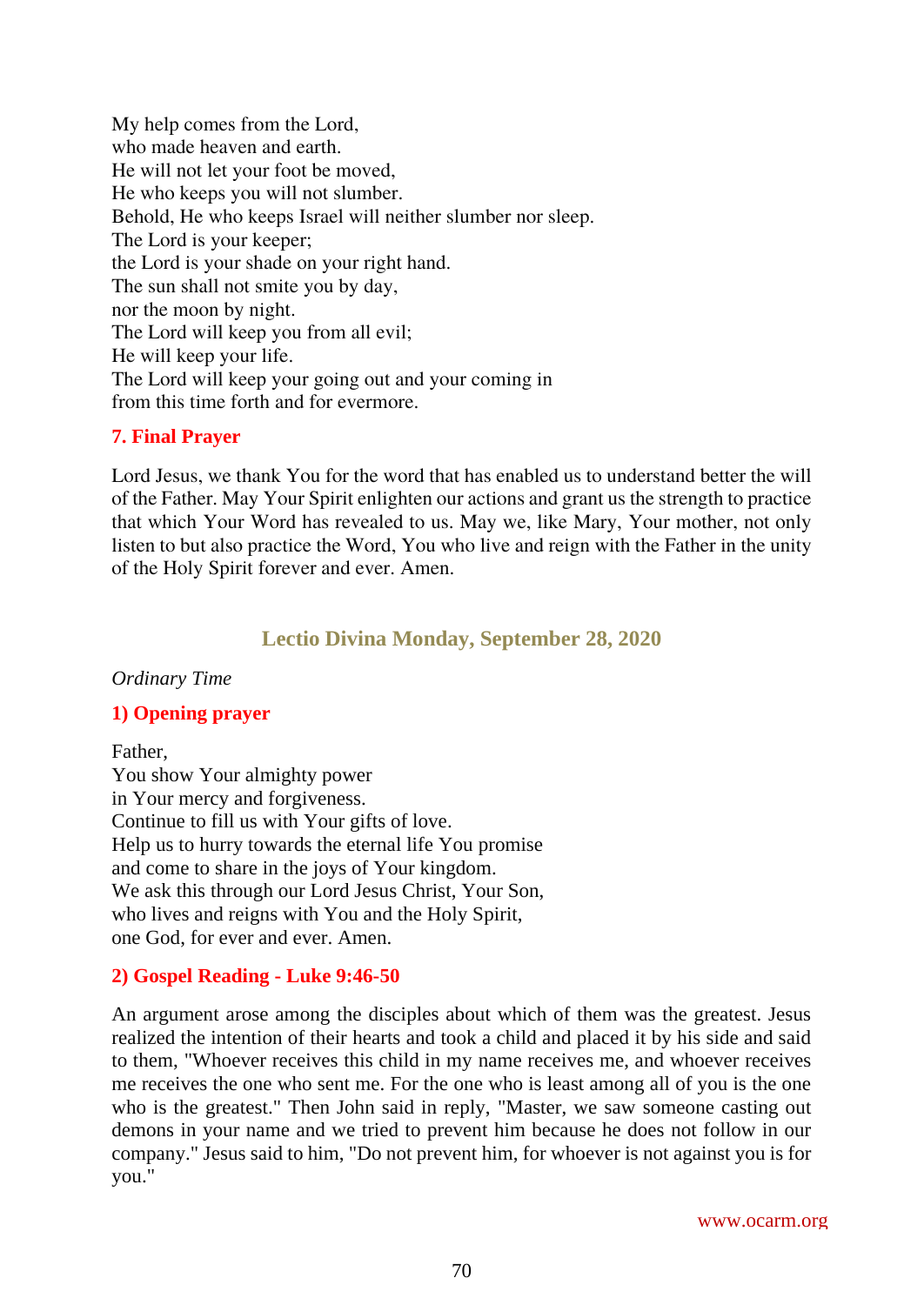#### **3) Reflection**

• The text enlightens us. If Luke had previously presented the convergence of the men around Jesus to recognize Him in faith, to pay attention to Him and to be present to His cures, now a new stage is opened in His public itinerary. The person of Jesus does not monopolize the attention of the crowds any more, but He is presented as the one who is slowly being drawn away from His own to go toward the Father. Such an itinerary foresees His journey to Jerusalem. And while He is about to undertake that journey, Jesus reveals to them the destiny that is awaiting Him (9:22). He is then transfigured before them to indicate the starting point of His "exodus" toward Jerusalem. Immediately after the light that He experiences in the transfiguration, Jesus once again announces His Passion, leaving the disciples uncertain and disturbed. Jesus' words on the event of His Passion, "The Son of Man is going to be delivered into the power of men" (Lk 9:45), they did not understand and they were afraid to ask Him.

• Jesus takes a child. The enigma of Jesus being delivered caused a great dispute among the disciples, as they wondered to whom the first place would belong. Without being asked His opinion, Jesus, who, being God, knew how to read hearts, intervenes with a symbolic gesture. To begin, He takes a child and places him at His side. Such a gesture is an indication of election, of privilege, that is extended at the moment that one becomes a Christian (Lk 10:21-22). So that this gesture will be understood, and not baffling, Jesus gives a word of explanation: the "greatness" of the child is not stressed but is an inclination to "acceptance". The Lord considers "great" anyone who, like a child, knows how to accept God and His messengers. Salvation presents two aspects: the election on the part of God, which is symbolized by Jesus' gesture, who accepts the child, and the acceptance of the one who has sent Him, the Father of Jesus (who is the Son) and of every person. The child embodies Jesus, and both, in their smallness and suffering, realize God's presence (Bovon). The two aspects of salvation are also indicative of faith: in the gift of election the passive element emerges; in service, the active one emerges; two pillars of Christian existence. To accept God or Christ in faith has the consequence of total acceptance of the little ones on the part of the believer or of the community. "To be great," which the disciples were talking about, is not a reality of something beyond, but it refers to the present moment and is expressed in the "diaconia" of service. Lived love and faith fulfill two functions: we are accepted by Christ (takes the child); but also we have the particular gift of receiving Him ("anyone who accepts the child, accepts Him, the Father", v. 48). A brief dialogue follows between Jesus and John (vv. 49-50). This last disciple is considered among Jesus' intimates. The exorcist, who does not belong to those who are intimate with Jesus, is entrusted the same role that is given to the disciples. He is an exorcist who, on the one side is external to the group, but on the other, is inside the group because he has understood the Christological origin of divine force that guides him ("in Your name"). Jesus' teaching is clear: a Christian group should not place obstacles to the missionary activity of other groups which are true to the teachings of Jesus. There are no Christians who are "greater" than others, but one is "great" in being and in becoming Christian. Then missionary activity has to be in the service of God and not to increase one's own fame or renown, or to proclaim distorted beliefs and interpretations. That emphasis on the power of the name of Jesus is of crucial importance: it is a reference to the liberty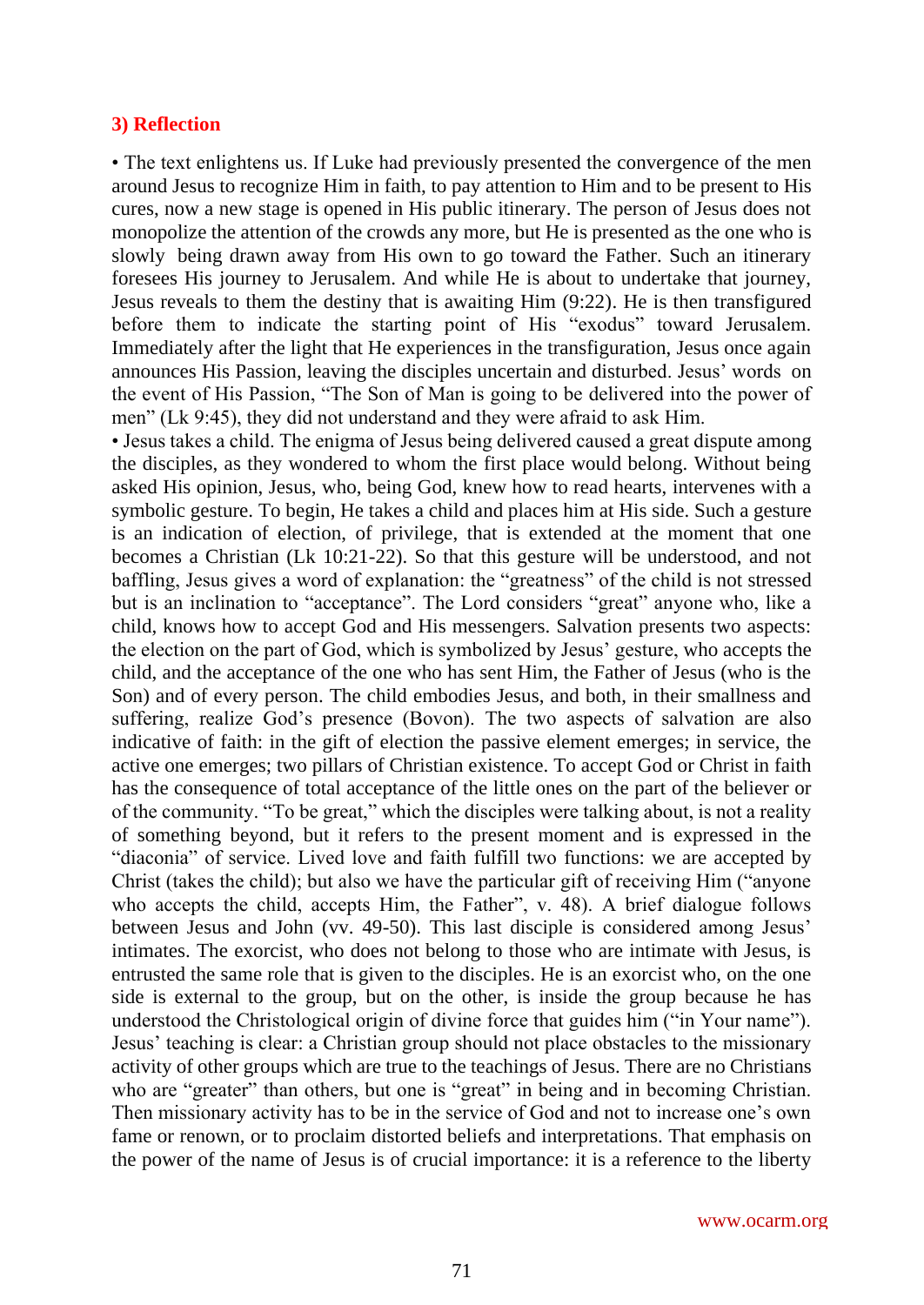of the Holy Spirit, whose presence is certainly within the Church, but it can extend beyond the instituted or official ministries.

### **4) Personal questions**

• How do you, as a baptized believer, understand success and suffering?

• What type of "greatness" do you live in your service to life, to people? Are you able to change competition into cooperation?

• Do you recognize those in society today who use Christianity or missionary activity for personal fame or personal gain?

# **5) Concluding Prayer**

I praise Your name Lord for Your faithful love and Your constancy; for You have exalted Your word and Your name above everything. You heard me on the day when I called, and You gave new strength to my heart. (Ps 138:2-3)

# **Lectio Divina Tuesday, September 29, 2020**

*Ordinary Time John 1,47-51*

## **1) Opening prayer**

#### Father,

You show Your almighty power in Your mercy and forgiveness. Continue to fill us with Your gifts of love. Help us to hurry towards the eternal life Your promise and come to share in the joys of Your kingdom. We ask this through our Lord Jesus Christ, Your Son, who lives and reigns with You and the Holy Spirit, one God, for ever and ever. Amen.

## **2) Gospel Reading - John 1:47-51**

Jesus saw Nathanael coming toward him and said of him, "Here is a true child of Israel. There is no duplicity in him." Nathanael said to him, "How do you know me?" Jesus answered and said to him, "Before Philip called you, I saw you under the fig tree." Nathanael answered him, "Rabbi, you are the Son of God; you are the King of Israel." Jesus answered and said to him, "Do you believe because I told you that I saw you under the fig tree? You will see greater things than this." And he said to him, "Amen, amen, I say to you, you will see heaven opened and the angels of God ascending and descending on the Son of Man."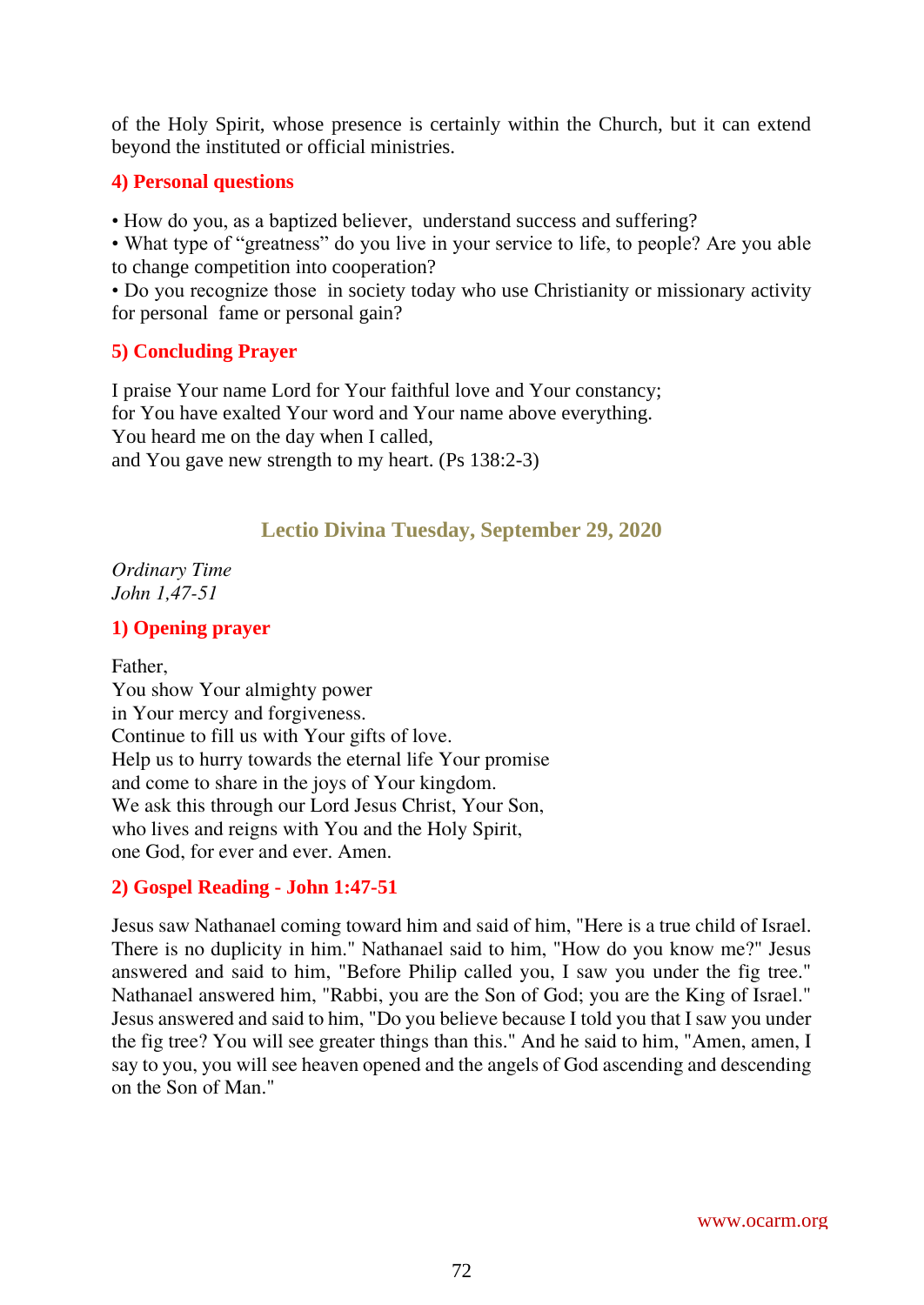## **3) Reflection**

• Today's Gospel presents the dialogue between Jesus and Nathanael in which the following phrase appears: "In all truth I tell you, you will see heaven open and the angels of God ascending and descending over the Son of Man". This phrase helps to clarify something concerning the archangels.

• John 1:47-49: The conversation between Jesus and Nathanael. Philip took Nathanael to Jesus (Jn 1:45-46). Nathanael had exclaimed: "Can anything good come from Nazareth?" Nathanael was from Cana, which was close to Nazareth. Seeing Nathanael, Jesus said: "There, truly is an Israelite in whom there is no deception!" And He affirms that He knew him already when he was under the fig tree. How could Nathanael be an "authentic Israelite", if he did not accept Jesus as Messiah? Nathanael "was under the fig tree". The fig tree was the symbol of Israel (cf. Mq 4:4; Zc 3:10; 1K:5,5). "To be under the fig tree" was the same as being faithful to the project of the God of Israel. The authentic Israelite is the one who knows how to detach himself from his own ideas when he perceives that these are not in agreement with God's project. The Israelite who is not ready to converse is neither authentic nor honest. Nathanael is authentic. He expected the Messiah according to the official teaching of that time, according to which the Messiah came from Bethlehem in Judea. The Messiah could not come from Nazareth in Galilee (Jn 7:41-42.52). This is why Nathanael resists accepting Jesus as Messiah. But the encounter with Jesus helps him to become aware that God's project is not always as one imagines it or desires that it be. Nathanael recognizes his own deception, he changes his idea, accepts Jesus as Messiah and confesses: "Rabbi, You are the Son of God; You are the King of Israel!"

• The diversity of the call. The Gospels of Mark, Matthew and Luke present the call of the first disciples in quite a brief way: Jesus walks along the seashore, and He calls Peter and Andrew. Then He calls John and James (Mk 1:16-20). The Gospel of John has a different way of describing the beginning of the first community which was formed around Jesus. John does it by narrating very concrete stories. One is struck by the variety of the calls and of the encounters of persons among themselves and with Jesus. Thus John teaches what is necessary to do to begin a community. It is by means of contacts and personal invitations, and it is like that even today! Jesus calls some directly (Jn 1:43). Others indirectly (Jn 1:41-42). One day He called two disciples of John the Baptist (Jn 1:39). The following day He called Philip who, in turn, called Nathanael (Jn 1:45). No call is repeated because every person is diverse. People will never forget the important calls which have marked their life. One even remembers the hour and the day (Jn 1:39).

• John 1:50-51: The angels of God who descend and ascend on the Son of Man. The confession of Nathanael is only at the beginning. Anyone who is faithful, will see heaven open and the angels who go up and descend on the Son of Man. They will experience that Jesus is the new bond of union between God and us, human beings. It is the realization of the dream of Jacob (Gn 28:10-22).

• The angels who go up and descend the ladder. The three Archangels: Gabriel, Raphael, and Michael. Gabriel explained to prophet Daniel the meaning of the vision (Dn 8:16; 9:21). The angel Gabriel also took God's message to Elizabeth (Lk 1:19) and to Mary, the Mother of Jesus (Lk 1:26). His name means "God is strong". Raphael appears in the Book of Tobit. He accompanies Tobias, the son of Tobit and of Anna, throughout the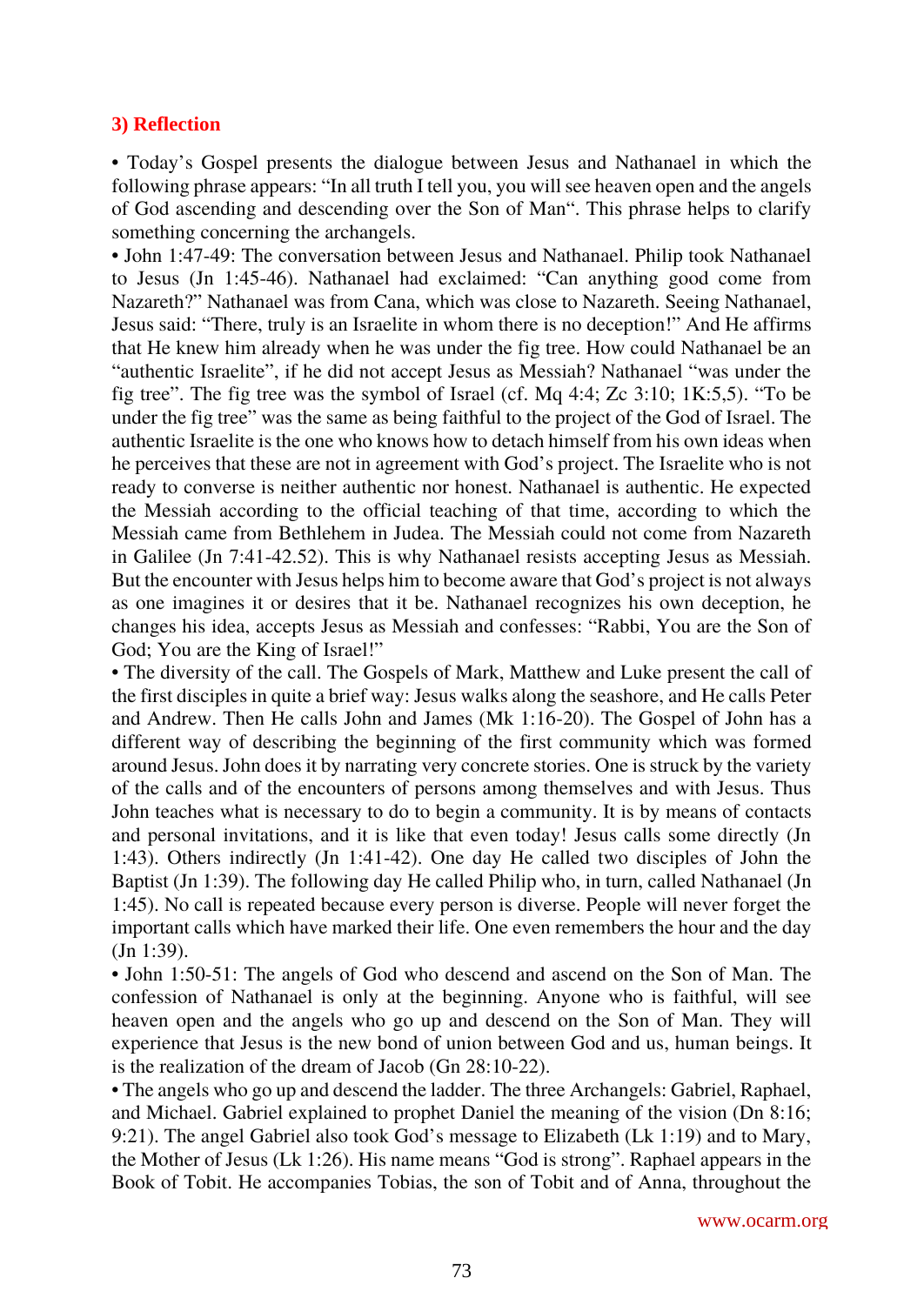trip and protects him from all danger. He helps Tobias to liberate Sara from the evil spirit and to cure Tobit, his father, from his blindness. His name means "God heals". Michael helped the prophet Daniel in his struggles and difficulties (Dn 10:13.21; 12:1). The letter of Jude says that Michael disputed with the devil over the body of Moses (Jude 1:9). It was Michael who obtained victory over Satan, throwing him out of Heaven and throwing him into hell (RV 12:7). His name means: "Who is like God!" The word 'angel' means messenger. He takes a message from God. In the bible, the entire nature could be the messenger of God Himself, when it turns its face on us and reveals God's love for us (Ps 104:4). The angel can be God Himself, when He turns His face on us and reveals His loving presence to us.

#### **4) Personal questions**

• Have you already had some encounter which has marked your whole life? How have you discovered the call of God there?

• Have you been interested, some times, like Philip, to call another person to participate in the community?

## **5) Concluding Prayer**

I thank You, Yahweh, with all my heart, for You have listened to the cry I uttered. In the presence of angels I sing to You, I bow down before Your holy Temple. (Ps 138:1-2)

# **Lectio Divina Wednesday, September 30, 2020**

## *Ordinary Time*

## **1) Opening prayer**

Father, You show Your almighty power in Your mercy and forgiveness. Continue to fill us with Your gifts of love.

Help us to hurry towards the eternal life You promise and come to share in the joys of Your kingdom. We ask this through our Lord Jesus Christ, Your Son, who lives and reigns with You and the Holy Spirit, one God, for ever and ever. Amen.

## **2) Gospel Reading - Luke 9:57-62**

As Jesus and his disciples were proceeding on their journey, someone said to him, "I will follow you wherever you go." Jesus answered him, "Foxes have dens and birds of the sky have nests, but the Son of Man has nowhere to rest his head." And to another he said, "Follow me." But he replied, "Lord, let me go first and bury my father." But he answered him, "Let the dead bury their dead. But you, go and proclaim the Kingdom of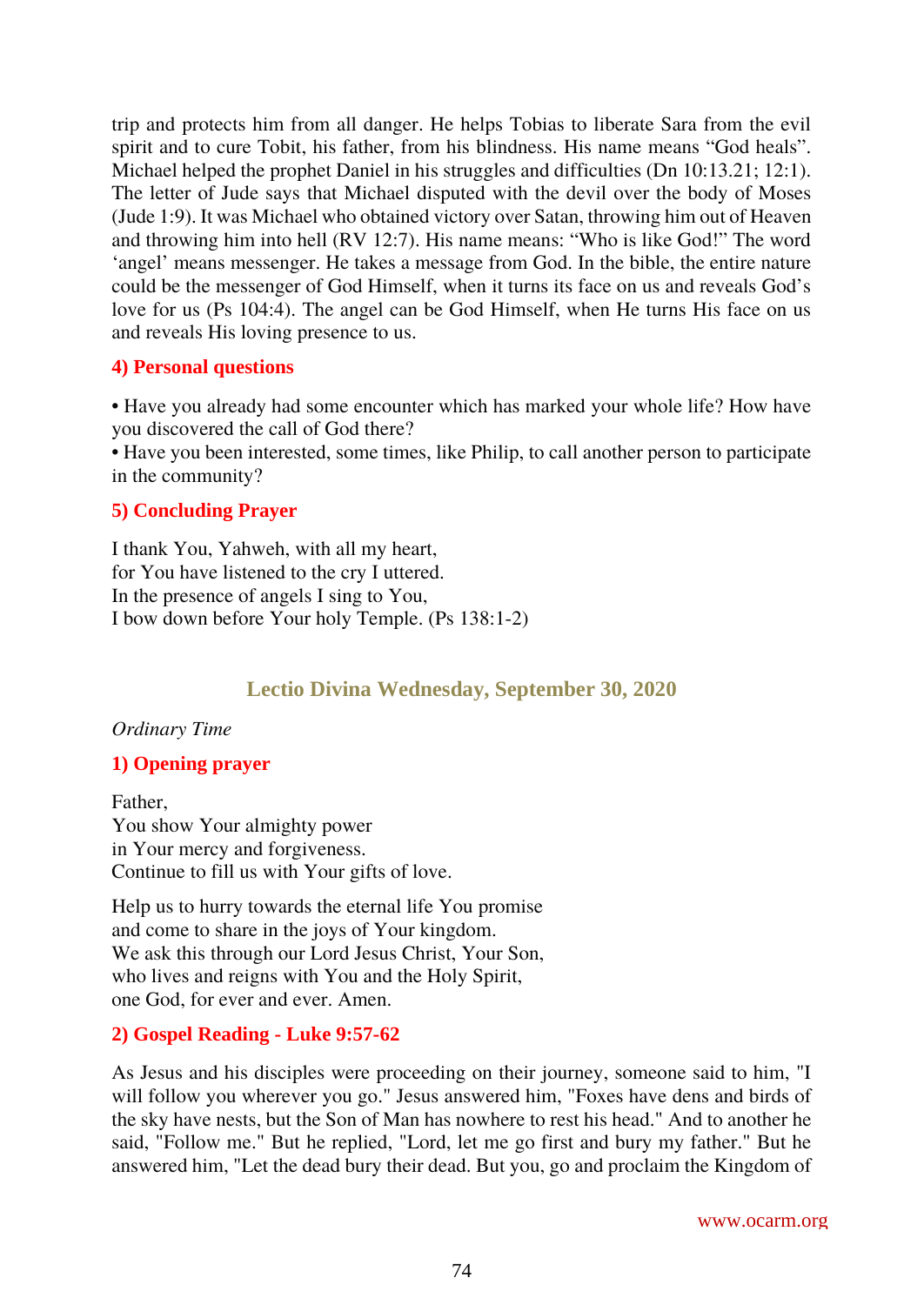God." And another said, "I will follow you, Lord, but first let me say farewell to my family at home." Jesus answered him, "No one who sets a hand to the plow and looks to what was left behind is fit for the Kingdom of God."

## **3) Reflection**

• In today's Gospel the long and hard journey of Jesus continues from the periphery of Galilee to the capital city. Leaving Galilee, Jesus enters Samaria and continues toward Jerusalem. Not all understand Him. Many abandon Him because the demands are enormous. Others get close to Him and decide to follow Jesus. At the beginning of His pastoral activity in Galilee, Jesus had called three: Peter, James and John (Lk 5:8- 11). Also, in Samaria, there are three people who present themselves, who are called. In Jesus' responses there are requirements or conditions for being able to be His disciples.

• Luke 9:56-58: The first one of the three new disciples. At that time, as they traveled along, they met a man who said to Jesus, "I will follow You wherever You go." Jesus answered, "Foxes have holes and the birds of the air have nests, but the Son of man has nowhere to lay His head." To this first person who wants to be His disciple, Jesus asks him to divest himself of everything: he will have nowhere to lay his head.

• Luke 9:59-60: The second one of the three new disciples. To another one He says "Follow Me". And he replied, "Let me go and bury my father first". Jesus replied, "Leave the dead to bury their dead; your duty is to go and spread the news of the Kingdom of God". To this second person called by Jesus to follow Him, He asks him to let the dead bury the dead. It was a popular saying which meant this: leave aside the things of the past. Do not lose time with what happened. Look ahead. After having discovered new life in Jesus, the disciple should not waste time on what has happened in the past. This theme was also in Gn 19:17, as Lot was instructed. In the Sacrament of Reconciliation we see this as well. It is important to have "detachment from sin", as well as contrition. Do not look back and see the past as something to yearn for, but instead, leave the sin of the past and look to follow Jesus.

• Luke 9:61-62: The third one of the three new disciples. Another said, "I will follow You, Sir, but first let me go and say good-bye to my people at home". But Jesus replied, "Once the hand is laid on the plough, no one who looks back is fit for the Kingdom of God". Jesus asks this third person called to discipleship to break the bonds of family unity. On another occasion He had said, "Anyone who loves his father and his mother more than Me cannot be My disciple" (Lk 14:26; Mt 10:37). Jesus is more demanding than the prophet Elijah, who allowed Elisha to greet and take leave of his parents (1 Kings 19:19-21). This also means to break the nationalistic bonds of race and the patriarchal family structure.

• These are three fundamental requirements for those who want to be the disciples of Jesus: (a) to abandon material goods, (b) not to be attached to things of the past (c) to break away from the family bonds. In reality, nobody, not even one wishing to do so, can break the family bonds or break away from things lived in the past. What is asked is to know how to re-integrate everything (material goods, personal life and family life)